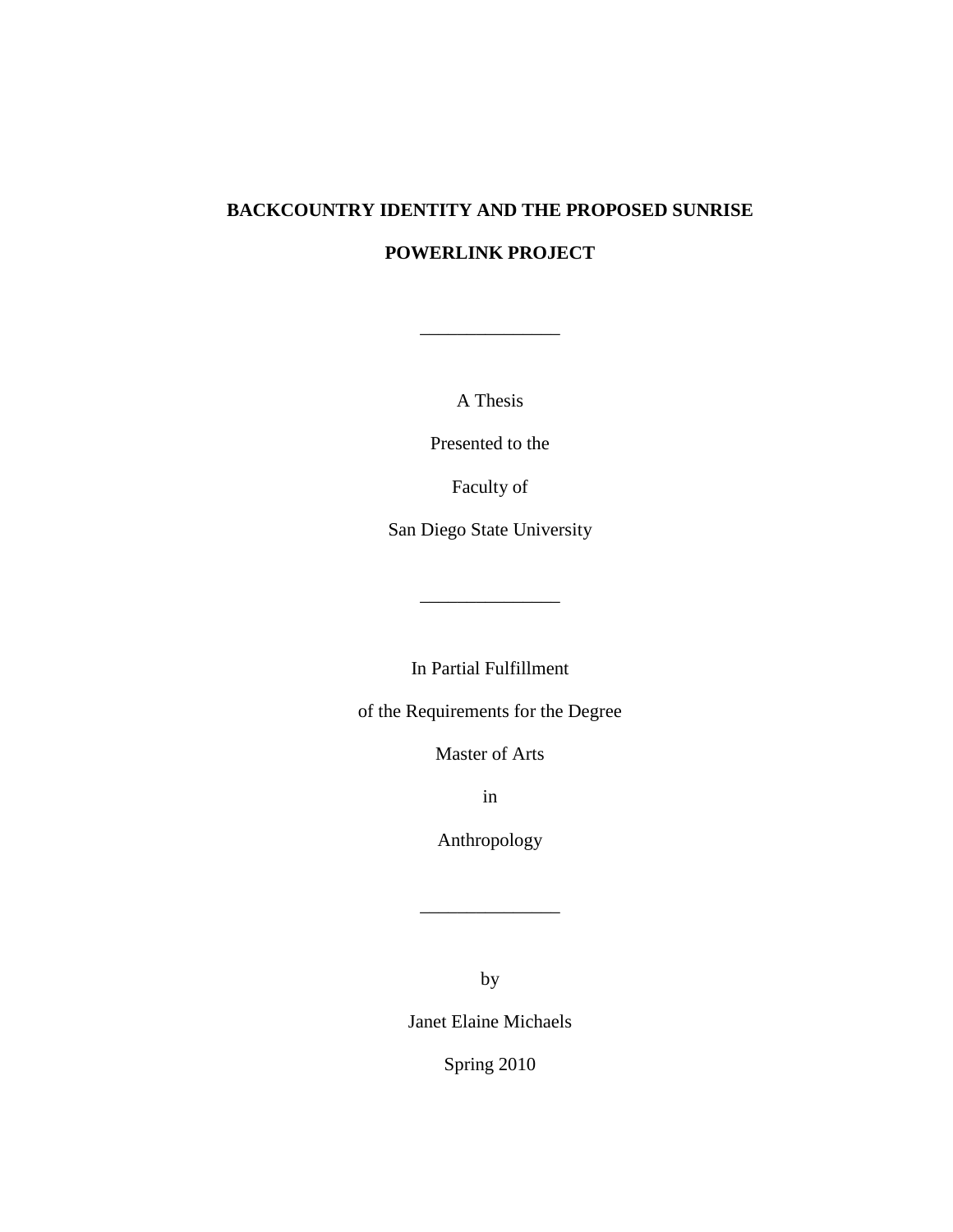#### SAN DIEGO STATE UNIVERSITY

The Undersigned Faculty Committee Approves the

Thesis of Janet Elaine Michaels

Backcountry Identity and the Proposed Sunrise Powerlink Project

 $\mathcal{Z}_{\mathit{nld}}$ urv Frederick Conway, Chair

Department of Anthropology

Ramona Pérez Department of Anthropology k.

Fernando Bosco Department of Geography

<u>Movember 19, 2009</u>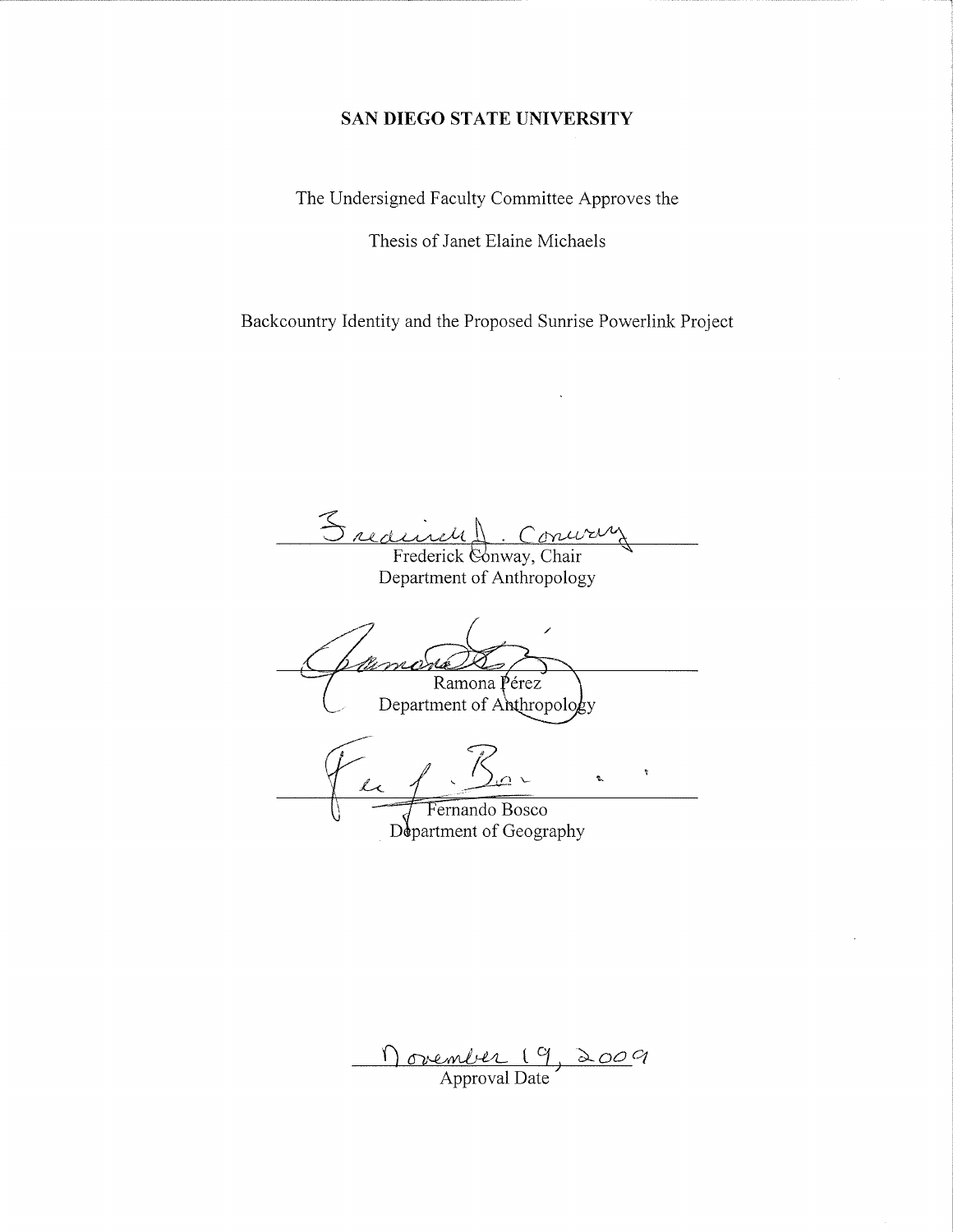Copyright © 2010

by

Janet Elaine Michaels

All Rights Reserved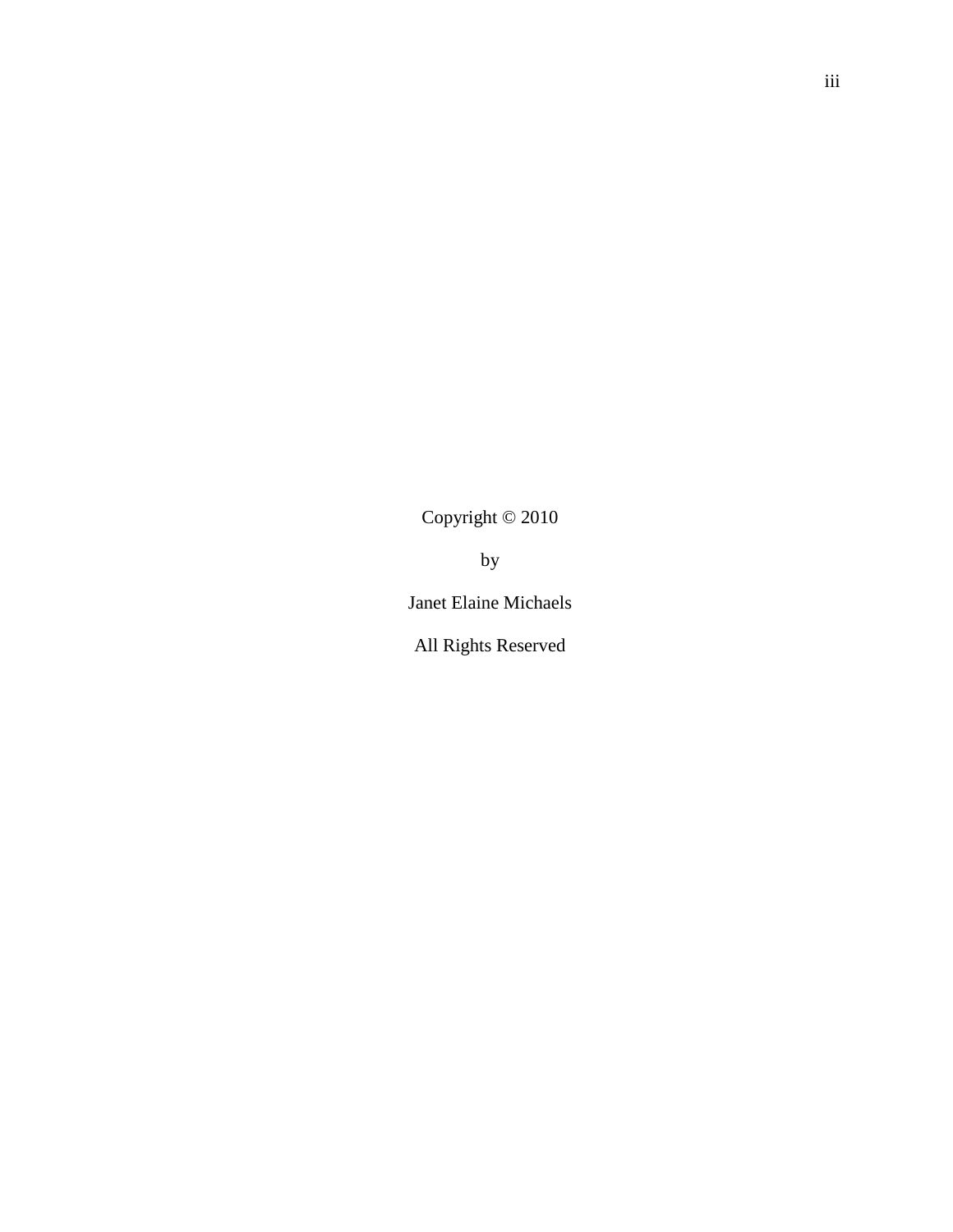## **ABSTRACT OF THE THESIS**

Backcountry Identity and the Proposed Sunrise Powerlink Project by Janet Elaine Michaels Master of Arts in Anthropology San Diego State University, 2010

This thesis examines a segment of the modern American population residing in northern eastern San Diego County. This area, sometimes referred to as "the backcountry," although relatively close to the urban and suburban areas of San Diego County, is difficult to access due to narrow and winding two-lane roads. Possibly residents of this rural area have constructed senses of identity and place that differ from those of city and suburban residents.

These particular senses of identity and place may have been heightened by a 2005 proposal to construct a major electrical power line known as the "Sunrise Powerlink" through the area. This power line's proposed route involved significant use of public lands as well as parklands. Resistance to construction was high among local residents as well as larger organizations such as conservation and utility watchdog organizations. The prospect of the power line presented an opportunity for local residents to examine and voice issues surrounding their place, values and identity, regardless of their level of involvement in the debate.

This thesis describes the history of the proposed power line as well as the history of the area surveyed. It presents the results of twenty-one interviews of residents in mid- to late 2008. These interviewees were opponents of the Powerlink but the level of participation in public protest varied substantially. These interviews, as well as written discourse on the subject of the Powerlink, reveal the bodily experience of place these residents revealed as well as the sense of authenticity their place held for them. Issues of the appropriate use of space are also analyzed, as is the constructed meaning of the term "backcountry." Although the interviewees emphasized the diversity of residents of this area, common themes and values were revealed, as was the collective identity and narrative that formed around the opposition.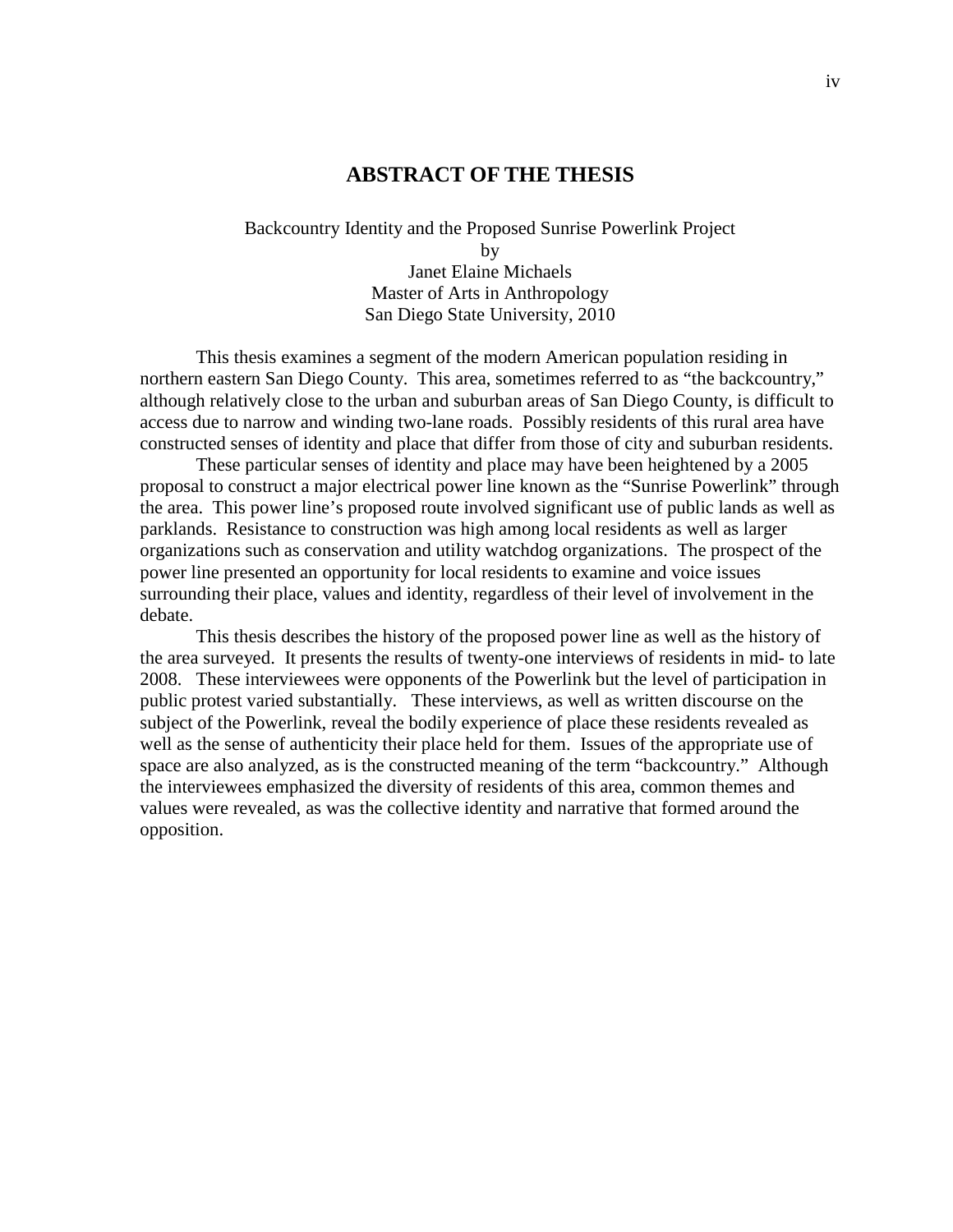## **TABLE OF CONTENTS**

| <b>CHAPTER</b> |                                                             |  |  |  |
|----------------|-------------------------------------------------------------|--|--|--|
| 1              |                                                             |  |  |  |
| $\overline{2}$ | THEORETICAL LITERATURE - PLACE, IDENTITY AND NARRATIVE  8   |  |  |  |
|                |                                                             |  |  |  |
|                |                                                             |  |  |  |
|                |                                                             |  |  |  |
|                |                                                             |  |  |  |
|                |                                                             |  |  |  |
|                |                                                             |  |  |  |
|                |                                                             |  |  |  |
|                |                                                             |  |  |  |
|                |                                                             |  |  |  |
| 3              |                                                             |  |  |  |
| $\overline{4}$ | HISTORY AND GEOGRAPHY OF THE NORTHERN BACKCOUNTRY           |  |  |  |
|                |                                                             |  |  |  |
|                |                                                             |  |  |  |
|                |                                                             |  |  |  |
| 5              | THE HISTORY AND BACKGROUND OF THE SUNRISE POWERLINK         |  |  |  |
|                |                                                             |  |  |  |
|                |                                                             |  |  |  |
|                | State Agencies: The California Public Utility Commission 38 |  |  |  |
|                |                                                             |  |  |  |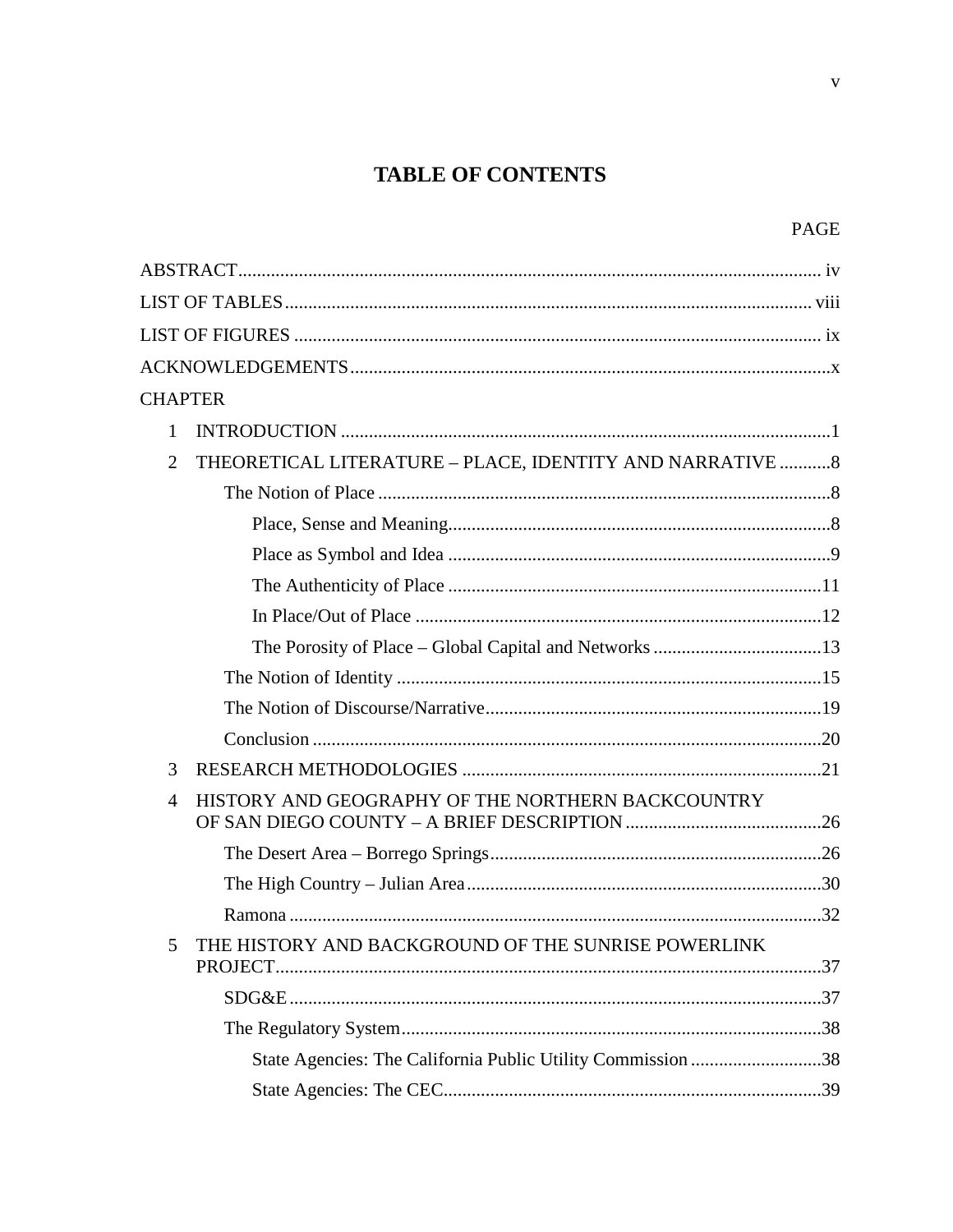|   | Federal Agencies: The Department of Energy and the Federal Energy |  |
|---|-------------------------------------------------------------------|--|
|   |                                                                   |  |
|   |                                                                   |  |
|   |                                                                   |  |
|   |                                                                   |  |
|   |                                                                   |  |
|   |                                                                   |  |
|   |                                                                   |  |
|   |                                                                   |  |
|   |                                                                   |  |
|   |                                                                   |  |
|   |                                                                   |  |
|   |                                                                   |  |
|   |                                                                   |  |
| 6 | PLACE, IDENTITY AND THE STORY OF THE SUNRISE POWERLINK:           |  |
|   |                                                                   |  |
|   |                                                                   |  |
|   |                                                                   |  |
|   |                                                                   |  |
|   |                                                                   |  |
|   |                                                                   |  |
|   |                                                                   |  |
|   |                                                                   |  |
|   |                                                                   |  |
|   |                                                                   |  |
| 7 |                                                                   |  |
|   |                                                                   |  |
|   | <b>APPENDIX</b>                                                   |  |
| A |                                                                   |  |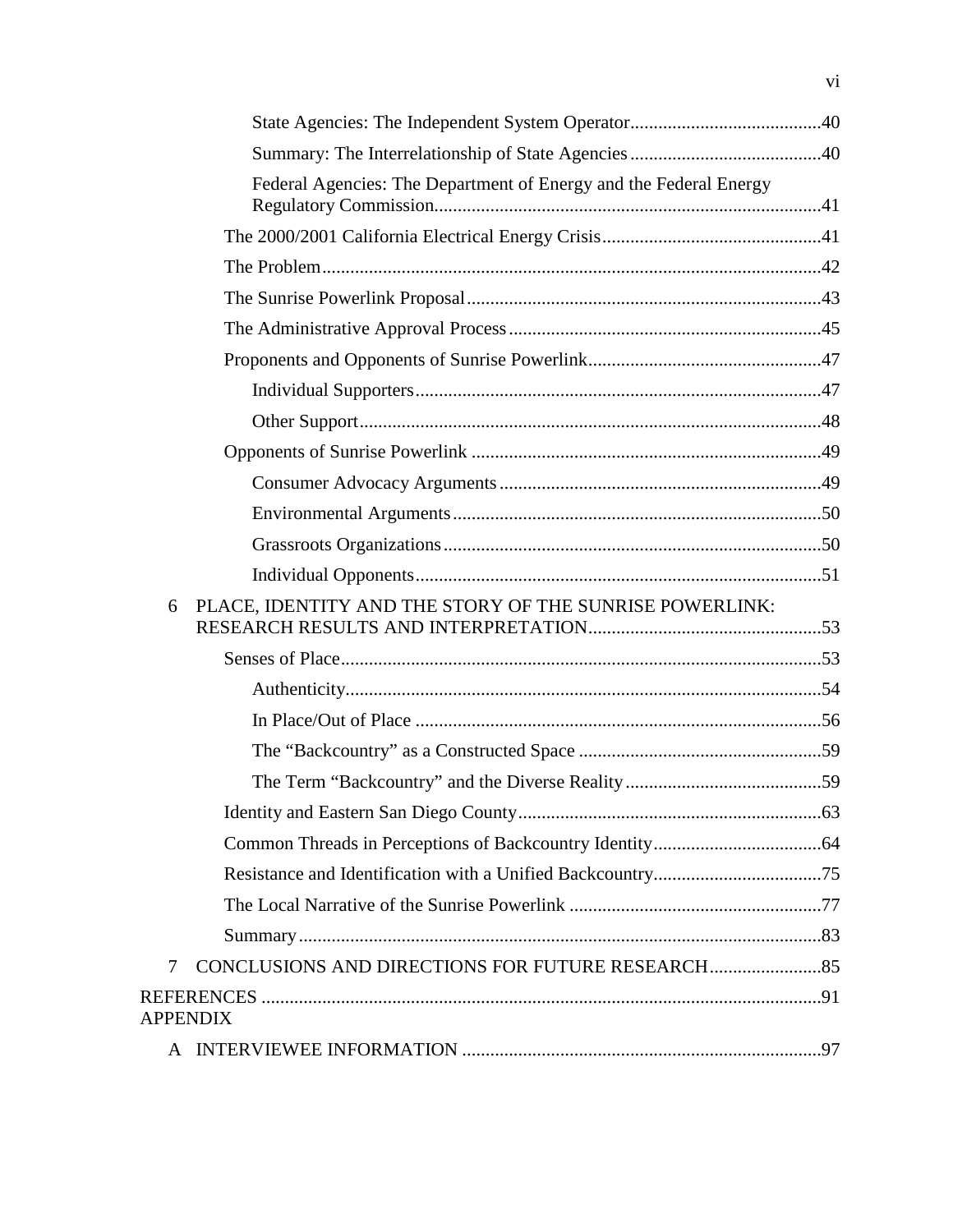| B PRACTICAL LESSONS LEARNED AND ADVICE TO OTHER |  |
|-------------------------------------------------|--|
|                                                 |  |
|                                                 |  |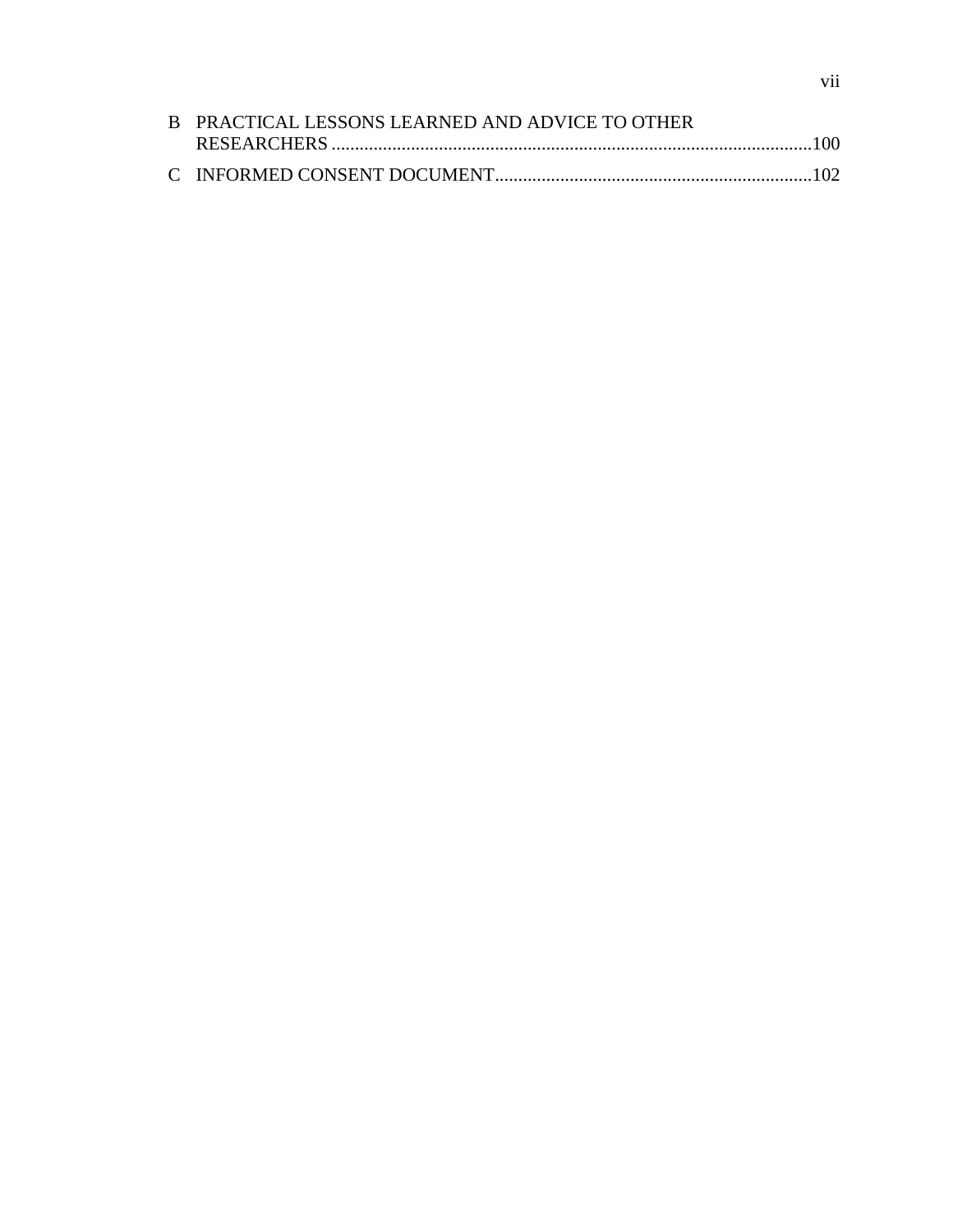## **LIST OF TABLES**

## PAGE

| Table 1. Associations with the Word "Backcountry" in Various Areas of the |  |
|---------------------------------------------------------------------------|--|
|                                                                           |  |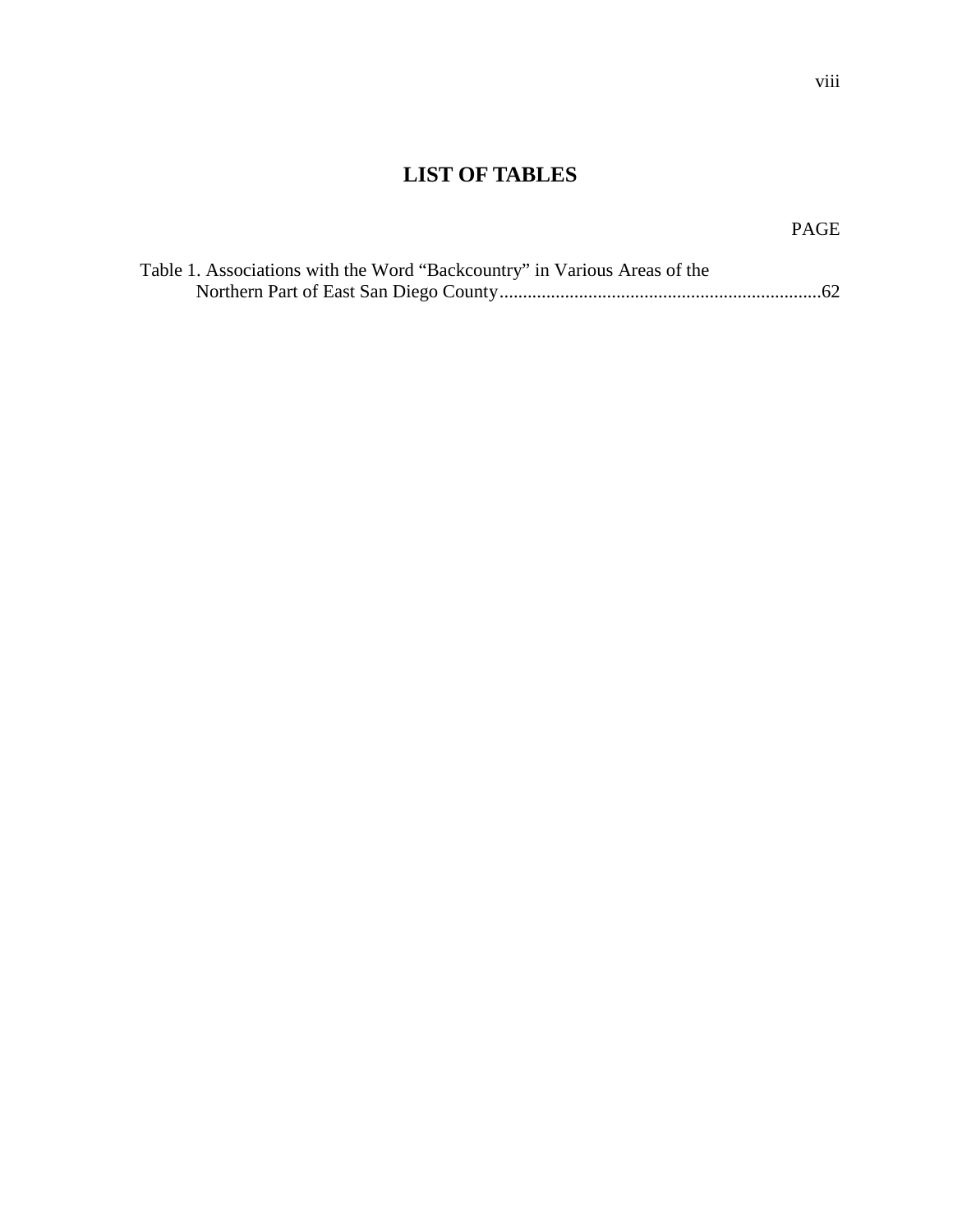## **LIST OF FIGURES**

## PAGE

| Figure 2. San Diego County Map from County website, www.co.san-diego.ca.us. 4    |  |
|----------------------------------------------------------------------------------|--|
| Figure 3. Entrance to Anza-Borrego Desert State Park at the top of the Montezuma |  |
|                                                                                  |  |
|                                                                                  |  |
|                                                                                  |  |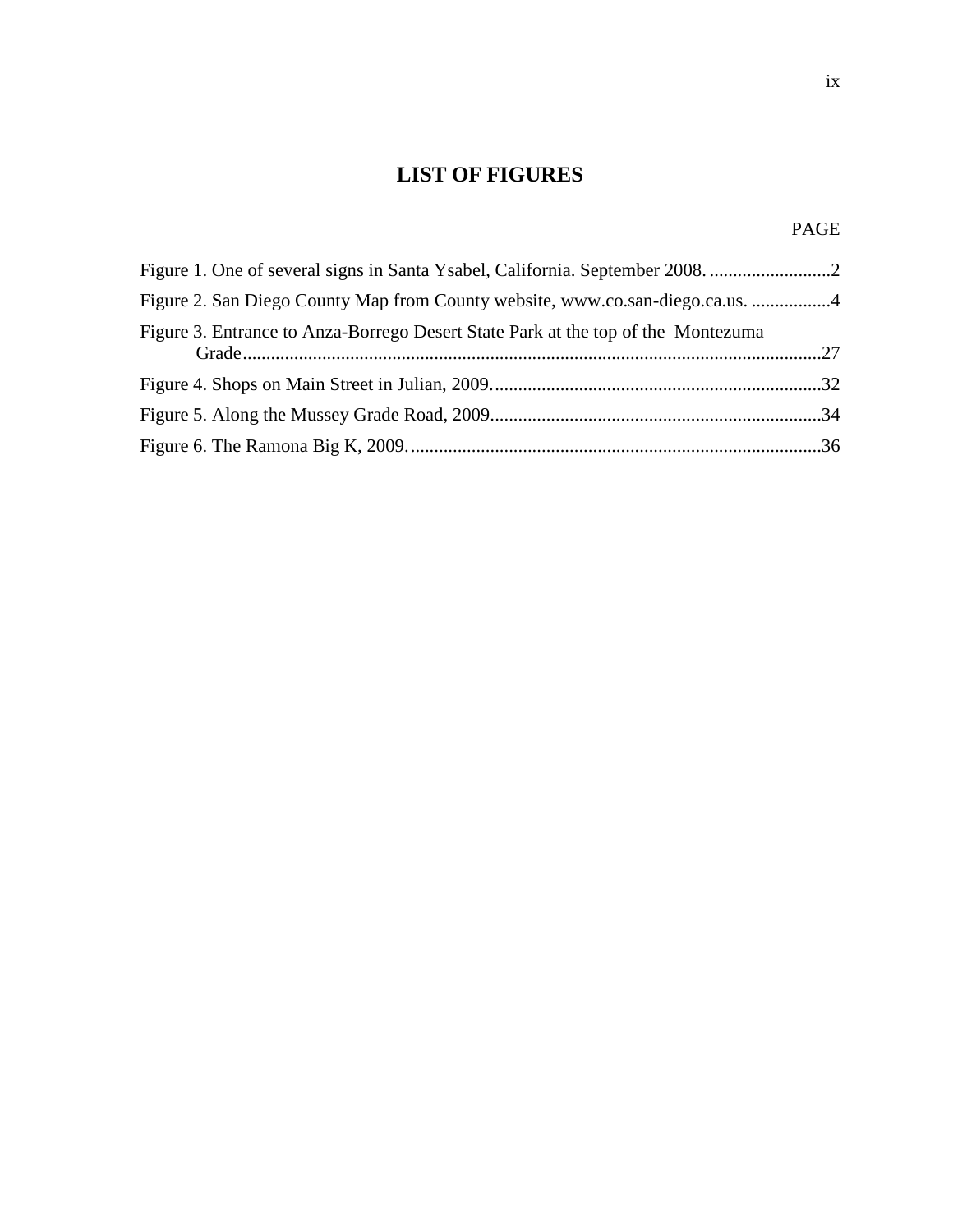## **ACKNOWLEDGEMENTS**

I would like to take the opportunity to thank all those residents of eastern San Diego County who took the time to speak frankly with me about their homes, their values, and the proposed Sunrise Powerlink project. I would especially like to thank those who guided me to more interviewees. I am filled with admiration for all those who have taken the time and physical and emotional energy required to oppose the project as well as those who have strived to remain well-informed on current issues.

I would also like to thank my thesis committee: Dr. Frederick Conway, Dr. Ramona Pérez, and Dr. Fernando Bosco for their time and energy in helping me formulate my ideas and bringing this thesis to fruition.

And lastly, I would like to thank my sister, Carolyn F. Corwin, whose editorial comments were frank and exceptionally helpful.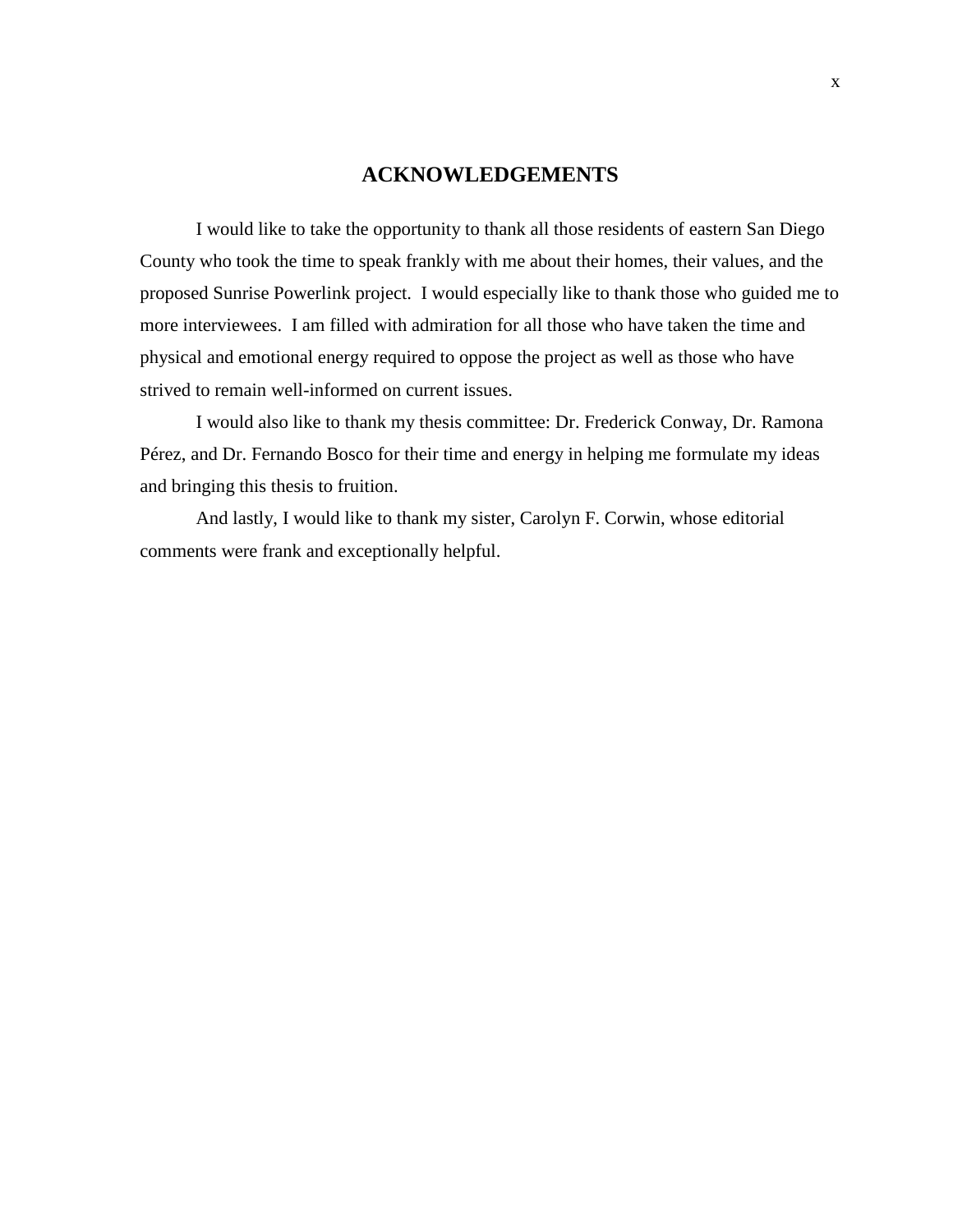## **CHAPTER 1**

## **INTRODUCTION**

I moved from north coastal San Diego County to a house in east central San Diego in August 2005. The "new" house was, in fact, a circa 1950 tract home in need of ongoing maintenance and improvement. Rather than starting with the obvious improvements, such as a new heater and the addition of air conditioning, I chose to install solar panels to provide "green" electricity for the house. Given the southern exposure of the roof and the largely electric nature of the appliances, this seemed like the obvious first step to me.

As I began to consider possible thesis topics, I was drawn to the idea of investigating American cultural attitudes toward green power in general. Aside from the obvious expense barriers, why did the notion of solar paneling appeal to me so much while to others it had little or no appeal? I had explored the topic of alternative energy and local attitudes through a paper I wrote for the applied anthropology seminar and noticed that there was little anthropological literature addressing the topic of green energy and cultural values anywhere in the world, much less in the United States. I was also attracted by the idea of investigating a more typical applied anthropology topic, such as the impact of dam construction on various stakeholders.

In August 2006, I was driving to Borrego Springs, a desert community about two hours east of San Diego. I had visited this town once or twice a year for about fifteen years, mostly in the summer when the town was nearly deserted. My route to Borrego Springs on this particular trip took me through Ramona and Santa Ysabel. As I passed the fields at the intersection of Routes 79 and 76, I noticed some large signs (see Figure 1). The signs referred to the local electric utility, San Diego Gas & Electric (SDG&E), to the "Park" and to some kind of threat. The signs urged viewers to visit "peoplespowerlink.org" to learn more about the issue.

I looked at the website as suggested, and found that the perfect thesis topic already existed. SDG&E had recently proposed construction of a major power line referred to as the "Sunrise Powerlink", stretching from Imperial County, east of San Diego County, and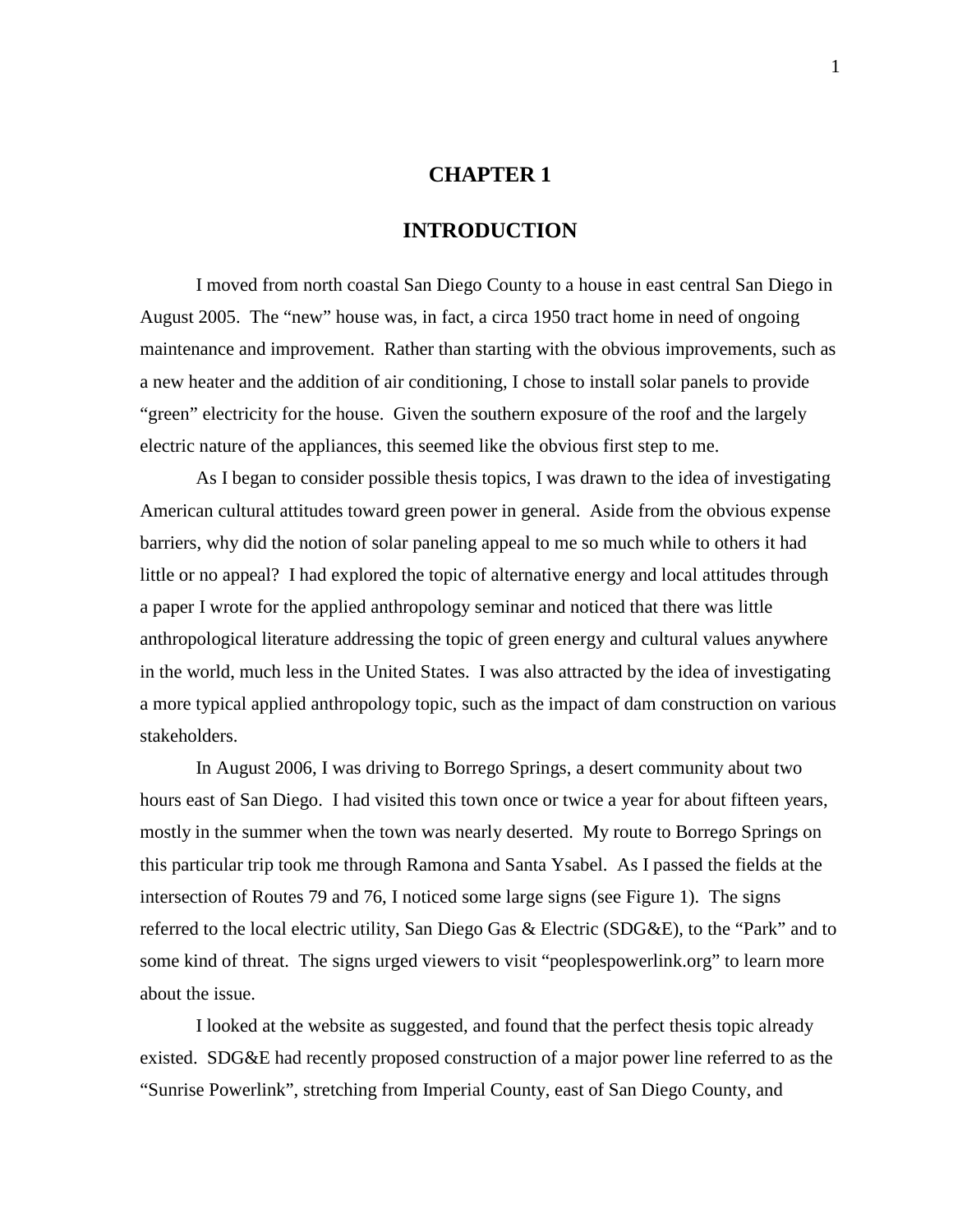

**Figure 1. One of several signs in Santa Ysabel, California. September 2008.**

westward through Borrego Springs and the Anza-Borrego Desert State Park, over the mountains and into the city of San Diego. According to SDG&E, the new line would be used to transport "green" electricity rather than the more traditional natural gas power. However, it was clear from the signs and the website that although "green" power may sound good in theory, not everyone was enthused about this project. In particular, many residents of the eastern portions of San Diego County most likely to be impacted by the construction and existence of the power line were incensed by the potential damage that could be done to their lives and property.

Although initially I intended to treat my investigation of the proposed project as a "true" applied anthropology topic and interview all stakeholders, including supporters and opponents, SDG&E employees, city and rural residents and business owners and politicians impacted by the line, I eventually decided to narrow the scope of the effort and concentrate on residents of the backcountry areas who would be most affected by the project. This was particularly attractive to me personally as a long-time visitor to Borrego Springs and the State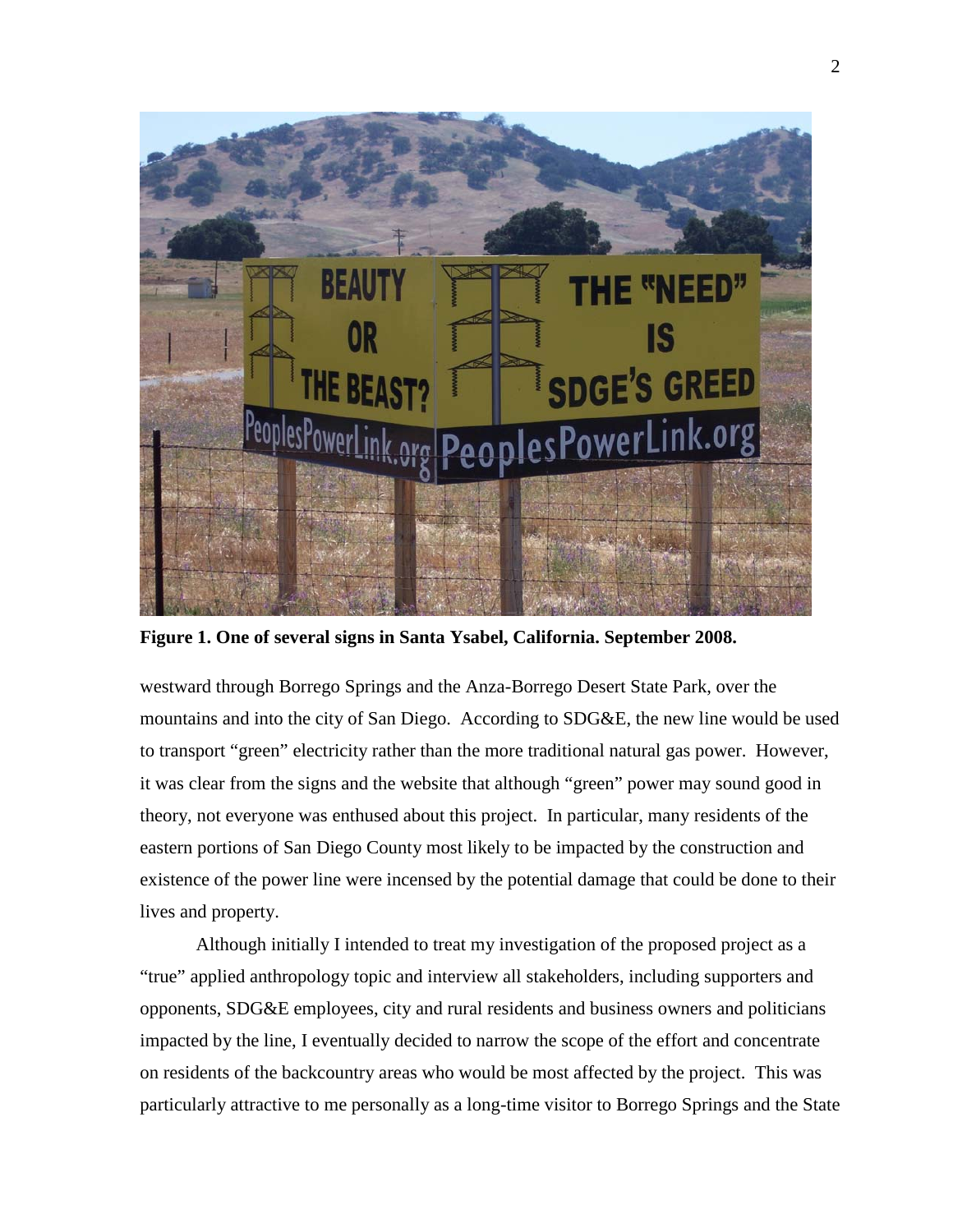Park. I had also frequently visited or passed through other towns that would potentially be affected by the construction of the huge lines and towers. Along with the issues associated with the power project, I became interested in exploring in depth why people chose to live in this part of the county. As a visitor, I had not gained a great deal of insight into the possible answers to this question. Therefore, I used the Sunrise Powerlink proposal as a "springboard" to examine the culture or cultures of the residents along the initial proposed route.

I was not sure at the start of this research that a clear picture of a distinct "culture" or "cultures" would emerge. San Diego's backcountry is not remote from the city (see Figure 2). The driving time to Borrego Springs, near the eastern border of the county is about 2 to 2  $\frac{1}{2}$  hours from the city. Additionally, many former city residents now live in this eastern part of San Diego County, possibly bringing with them city values and desires. However, this portion of the county is far more rural than the coastal areas. The specific communities I was interested in present some access challenges; only two-lane roads lead in and out of each of the larger towns surveyed. This is true even of Ramona, which is relatively near to the suburb of Poway. Access roads twist and turn, climbing steadily from the city into Ramona, Julian and Ranchita and switchbacking down the mountains into Borrego Springs. None of these communities is close to a major highway; none serves as the home of a large corporation. The outlying nature of these towns as well as the access difficulties have served to segregate them and at least slow the growth of urban sprawl into their boundaries. It seemed possible that those who chose to live in these eastern communities might have developed a certain local sense of identity and perhaps some values that differ from the more urban mindset. Even formerly urban residents might have acquired these values, or been ready to acquire them upon arrival. Possibly the debate over the Sunrise Powerlink had thrown additional light on what values and identities were common to these residents.

The term "backcountry" is frequently used to refer to the eastern portion of San Diego County. Occasionally it is used in daily speech, but more frequently it appears in newspapers, magazines and on television news programs. It also appears in tourism advertising, particularly in reference to the Ramona/Julian/Borrego Springs area, where tourism supports a large part of the community. When I began this project, I expected this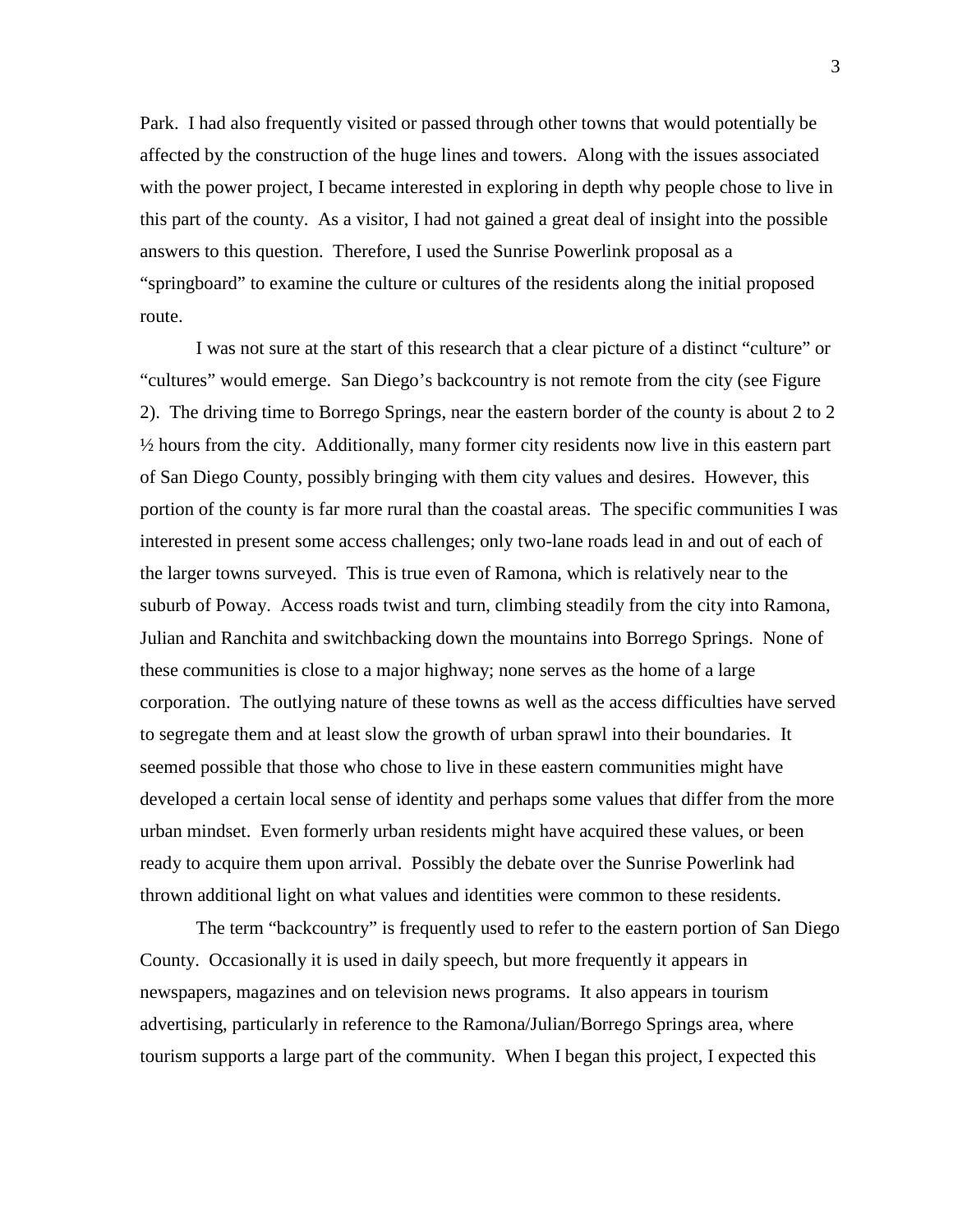

**Figure 2. San Diego County Map from County. Source: County of San Diego 2009 County of San Diego website. http://www.co.san-diego.ca.us/cnty/sandiego/map.html. Accessed August 22, 2009.**

word would be commonly used in eastern San Diego County. Coming originally from the East Coast, where there is no equivalent term for the more rural areas, I expected it to be universal. Urged by Dr. Fred Conway, I decided to explicitly ask residents about this term.

I was also interested in examining how collective action, or at least a common cause, might have affected individual identification with the area. Do individuals feel that they identify more strongly with the larger geographic area threatened by the proposed Sunrise Powerlink construction, or is their primary affiliation with their particular town or area?

Therefore, the research came to involve investigation of attitudes of San Diego backcountry residents in the context of the Sunrise Powerlink proposal. I have been able to find no anthropological studies addressing the residents of this area and the values and beliefs that they hold; therefore, I felt I might be breaking new ground. I concluded that I needed to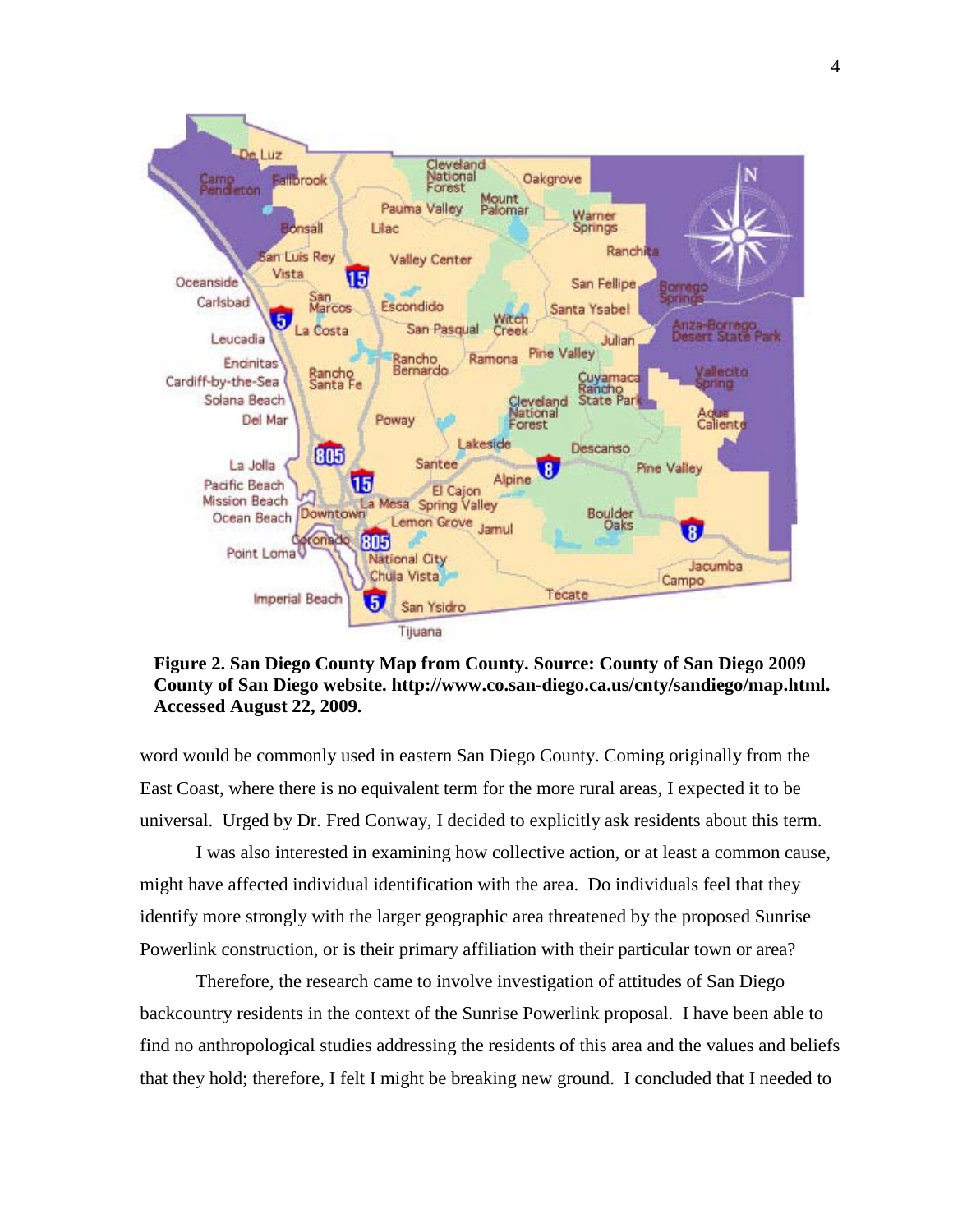explore some relatively broad questions about local identity/identities and values and hoped interviews and examination of written text would reveal answers to the following questions:

- Is there a distinct idea of a "backcountry" identity or identities among residents of San Diego's eastern, more rural regions?
- Are there perceived or identifiable differences among the backcountry communities, in other words, do the towns of the backcountry have distinct identities?
- How do backcountry residents think more urban people see them?
- Is the word "backcountry" even used by these residents?
- If there is a distinct identity associated with place, how does this fit with other identities residents may claim?
- What are some values that backcountry residents believe set them apart from the more urban residents of San Diego County?
- How have backcountry residents' senses of identity been impacted by collective action against the proposed Sunrise Powerlink project? Are the impacts perceived in different ways in the different communities, or according to level of participation in the collective action?
- What narratives and discourses have formed around this project among backcountry residents? Do these discourses relate to backcountry identity as defined by residents? How are these discourses related to larger discourses going on in American society today?

The methodology I used to obtain answers to these questions is described in further detail in the Methodology chapter. In brief, I interviewed twenty-one residents of several towns along the proposed route, using questions designed to gain insight into the research questions listed above. I also attended three public hearings regarding the Sunrise Powerlink before the California Public Utilities Commission (CPUC) as well as watching the final Commission approval meeting via web cast. Furthermore, I attended the second "Ranchita Rocks" fundraiser concert.

In addition to conducting interviews, I investigated the history of the affected areas as well as the history of the Sunrise Powerlink proposal. This investigation was necessary to properly understand general assumptions and attitudes about the backcountry as well as specific reactions to the proposed power line. I researched the history of Ramona, Julian and Borrego Springs using written history available through the San Diego State University library, both the regular stacks and Special Collections, and articles available through the San Diego Historical Society. A great deal of recent Ramona history was gathered from the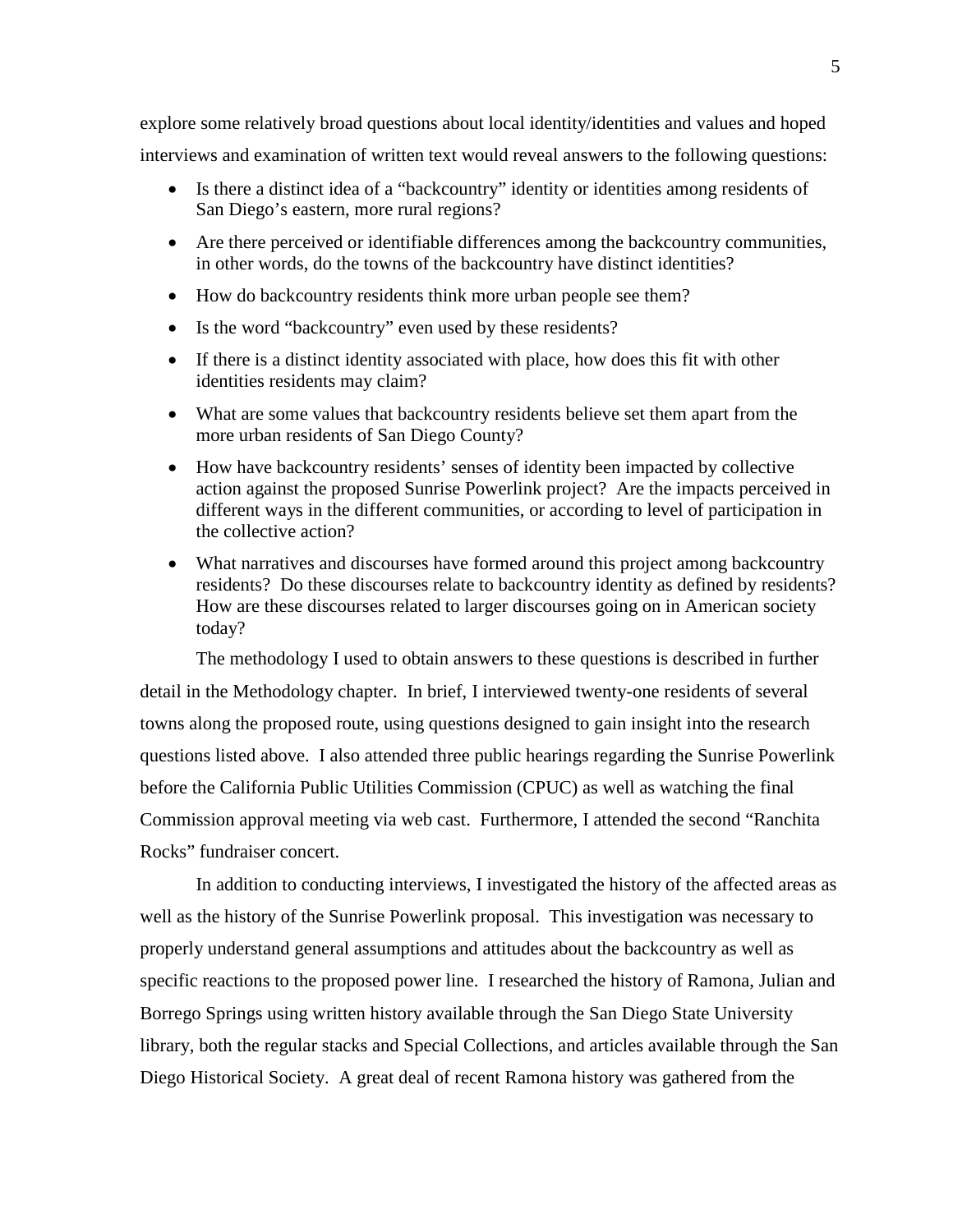excellent SDSU history thesis, "Turmoil in Turkey Town" by David Tarr. Town chambers of commerce and census data as well as geography texts provided data about the present-day towns. The history of the Sunrise Powerlink proposal was gathered largely online. The California Public Utilities Commission maintains a large online library of project applications, protests, rebuttals, findings and decisions. Various websites describe the history in a more readable form. The San Diego Union-Tribune has also covered the proceedings and issues fairly thoroughly.

Although the people of the backcountry became the focus in this research, the issue of the Sunrise Powerlink continues to interest me and I think that it should be of interest to anyone who is wondering how the United States will make the transition to new energy sources. It has become clear in the last few years that the United States must take advantage of any and all non-fossil fuel energy sources possible. The question of how that energy will be distributed and transmitted is critical and divisive. The PBS program "NOW", broadcast January 16, 2009, featured the debate over the Sunrise Powerlink. The analysis presented in this program argued that while the Powerlink has been a local topic, hard choices lie ahead for the whole country. This project has served as a first attempt to address some of the hard issues that arise when "the people" and their values and cultures collide with ideas about the generation and transmission of green power.

Although the Sunrise Powerlink was approved by the CPUC in December 2008, the route finally chosen was further south in the county than the area I worked in. The approval has been challenged in court and the debate continues as residents of communities not previously affected have joined the protest. Other communities and states can expect to experience the same disagreements and legal battles as the infrastructure of power generation and power transmission changes.

Chapter 2 of this thesis provides an overview of some of the theoretical literature applicable to the topic. Chapter 3 describes the research methodologies employed in developing this thesis. Chapters 4 and 5 respectively supply the history and geography of the rural areas on the original proposed route of the Sunrise Powerlink and the history of the Powerlink proposal itself as well as arguments for and against the power line and groups of supporters and opponents. Chapter 6 reveals general findings and theoretical interpretations from the research. Chapter 7 presents a summary and conclusion. Appendices A, B and C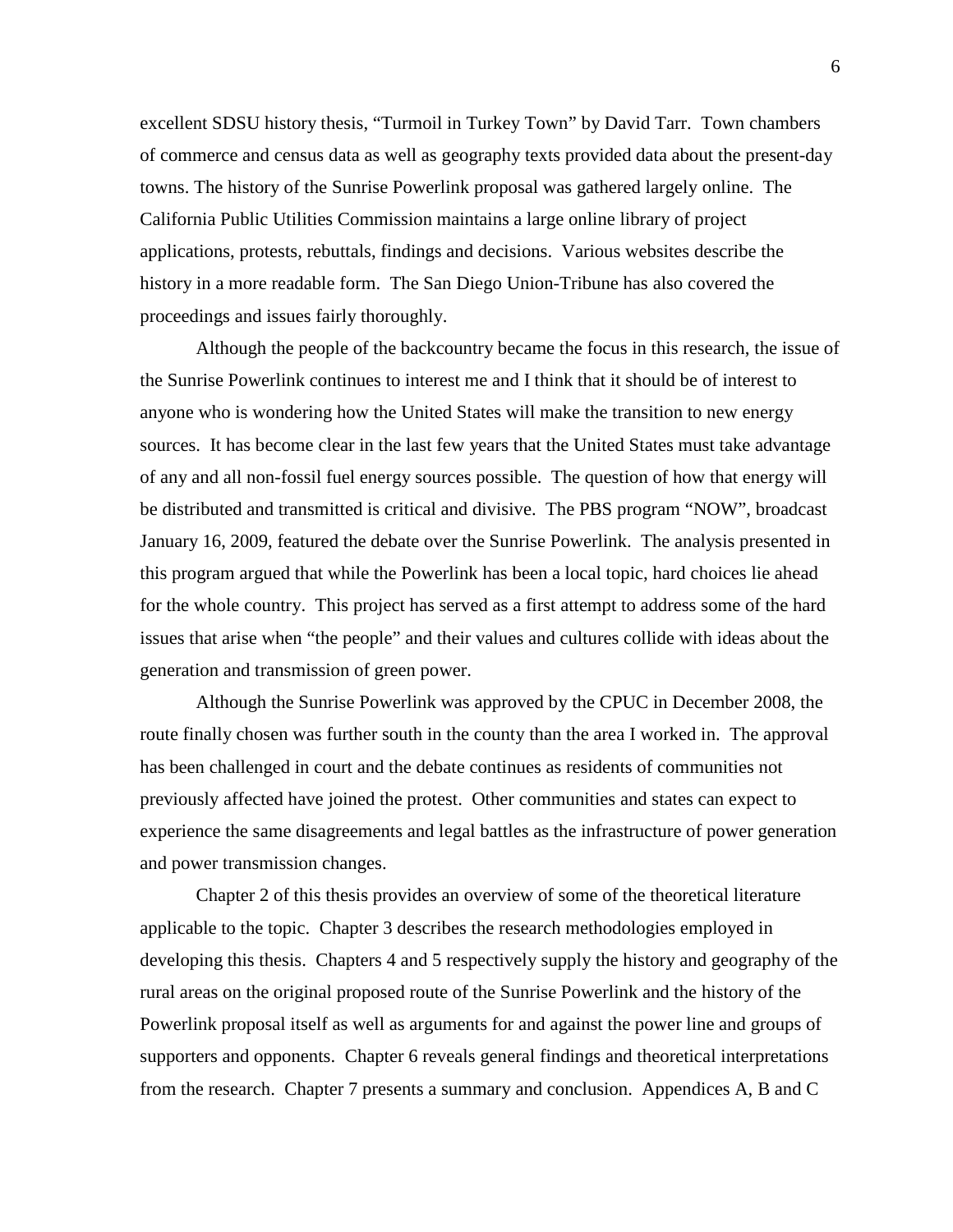provide, respectively, additional information regarding interviewees, some practical lessons learned, and the informed consent document used in the ethical collection of data from human subjects.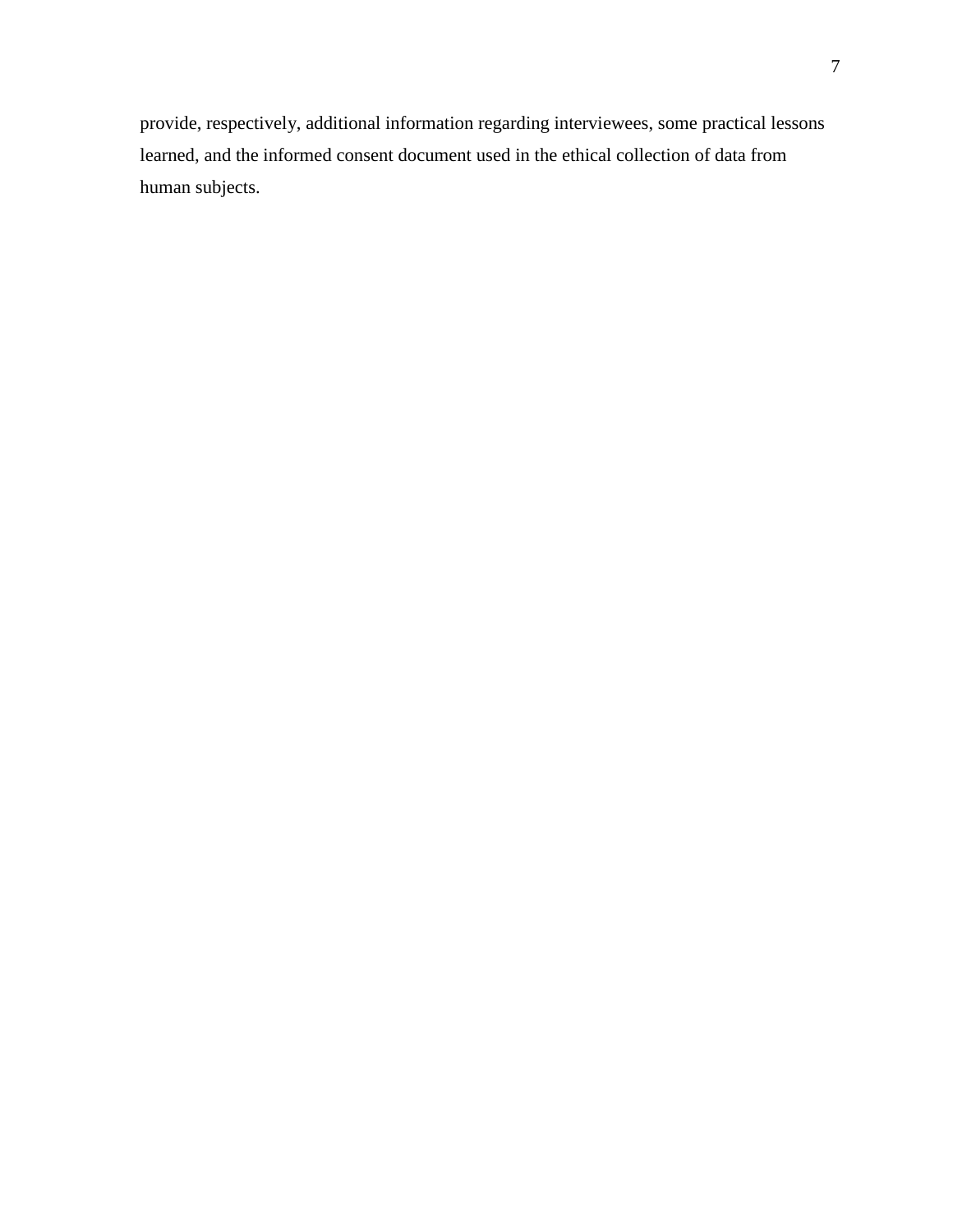## **CHAPTER 2**

# **THEORETICAL LITERATURE – PLACE, IDENTITY AND NARRATIVE**

There are three general theoretical areas that pertain to the subject of this research: place, identity and narrative. Each has been extensively covered by a number of theorists in many contexts. These areas overlap; place and identity may be interrelated, narrative may be about place or about "who we are."

## **THE NOTION OF PLACE**

"Place" is a concept and a word that is used frequently. Many authors note how often phrases such as "looking out of place", "knowing one's place" and "a place for everything and everything in its place" are used in daily speech. However, the theoretical meaning and significance of place, as well as a common understanding of the definition of place, seem more complex, and have been addressed at length by scholars in various disciplines. "Place" is a term that has evoked both debate and discomfort, as well as poetic and romantic essays. Place is not an easy concept to define. As Clifford Geertz says, "No one lines up people and asks them to define "place" and list three examples of it. No one really has a theory of it. No one imagines that it is some sort of data set to be sampled, ordered, tabulated, and manipulated. To study place, or, more exactly, some people or other's sense of place, it is necessary to hang around with them..." (Geertz 1996: 260).

#### **Place, Sense and Meaning**

Some studies of place have put emphasis on the sensual nature of place. In other words, a "sense of place" involves seeing, hearing, smelling, touching and tasting one's environment. Experience as well as emotion and thought give meaning to a particular place. Experience of place is both active and passive and involves sensory data taken in passively and the embodiment of the human being moving through and interacting with space in a particular place. Neither space nor place is empty and without meaning (Tuan 1977). A sense of place is an imaginative experience, not a mechanical process or a useful tool, and is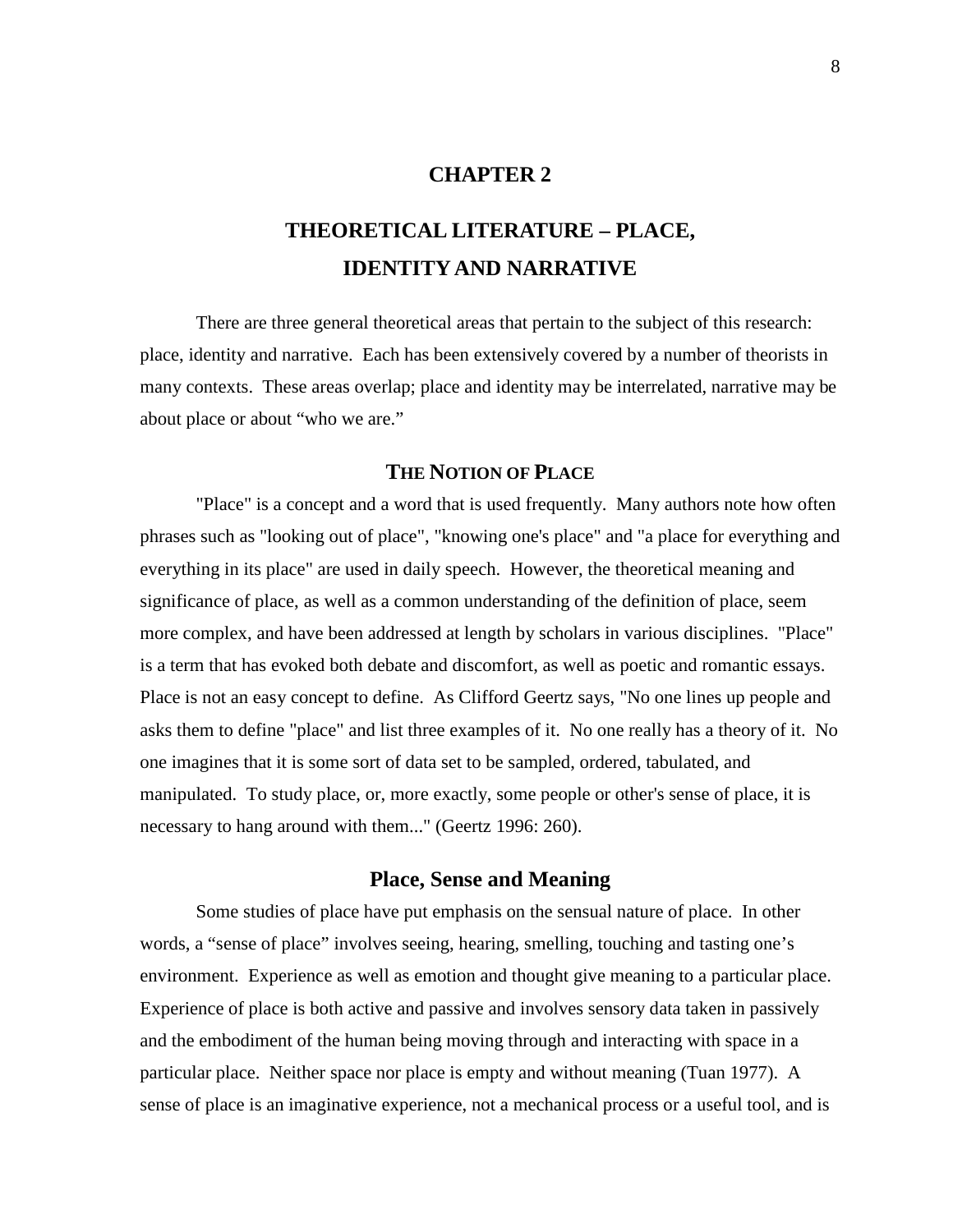created of those aspects that are relevant to the place and the person and community (Feld and Basso 1996: 83). The experience of place is an experience of the body;

> Embodied space is the location where human experience and consciousness take on material and spatial form…a model for understanding the creation of place through spatial orientation, movement, and language. (Low and Lawrence-Zuniga 2003: 2)

Places are strongly related to culture. "[A]s people fashion places, so, too, do they fashion themselves," (Feld and Basso 1996: 11). For Basso, places are a wonderful source of understanding for the ethnographer. "[P]laces possess a marked capacity for triggering acts of self-reflection, inspiring thoughts about who one presently is, or memories of who one used to be, or musings on who one might become" (Feld and Basso 1996: 55).

> Naturally occurring depictions of places are treated as actualizations of the knowledge that informs them, as outward manifestations of underlying systems of thought, as native constructions wrought with native materials that embody and display a native cast of mind. (Feld and Basso 1996: 57)

Similarly, Feld says senses of place are culturally particular. He points out that the visual sensing of place is well-developed in Western thought, seen as artistic, scientific and measurable, while senses of place relating to other senses, such as hearing, are often overlooked (Feld 1996: 91).

Drawing on the works of Husserl, Merleau-Ponty and Bourdieu and the school of phenomenology, philosopher Edward S. Casey describes the ways in which perception drives culture and culture drives perception. For Casey, place is a key concept; "places …gather experiences and histories, even languages and thoughts" (1996: 24). Casey posits that both place and region must have porous, elastic boundaries for the exchange of thoughts as well as goods (1996: 42).

#### **Place as Symbol and Idea**

Places are individually perceived or "sensed", but attributing meaning to a place is a social and cultural activity. Low (2000) distinguishes between the social *production* of space and the social *construction* of space. Social production refers to the many factors, "social, economic, ideological, and technological – that result…in the physical creation of the material setting", while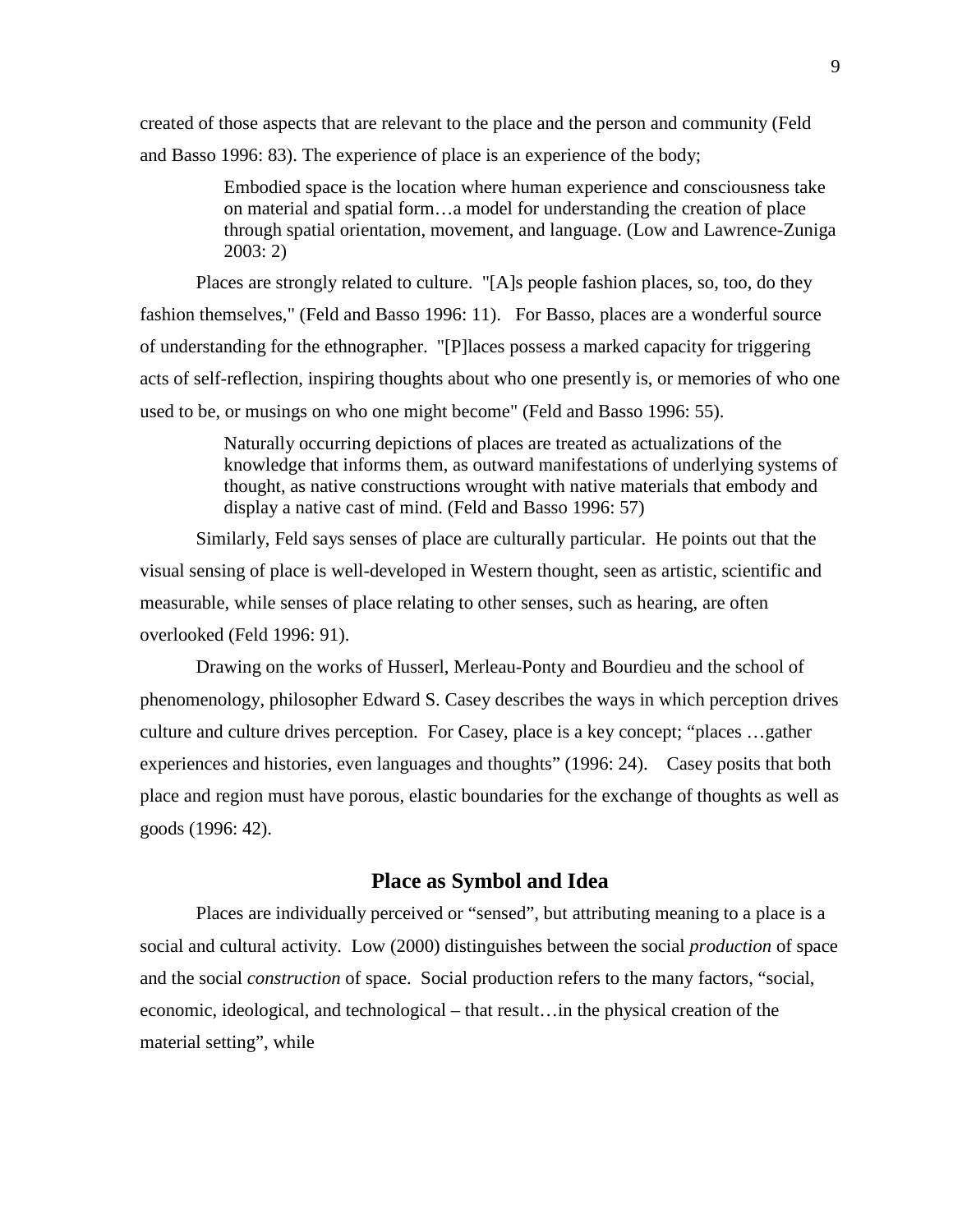[T]he social construction of space is the actual transformation of space – through peoples' social exchanges, memories, images and daily use of the material setting – into scenes and actions that convey meaning. (Low 2000: 127-128)

There may be more than one set of meanings attached to a particular space or place. In her discussion of contests over public space, specifically plazas in Costa Rica, Low theorizes that such contests are about competing meanings and values assigned to the space. Similarly, in her discussion of urban space, Margaret Rodman speaks of the conflict in values between economic value and use value that results in contested uses of spaces.

> In North America and Europe, the development of capitalism and the "local state" have been crucial in structuring space (e.g. Logan and Molotch 1987). Confrontation between entrepreneurs concerned with exchange values and residents concerned with use values, such as quality of life, must focus on "the complex articulation between symbolic universes of meaning, capital accumulation and space" and are crucial for the analysis of urban development. (Gottdiener 1985: 155; Rodman 2003 [1992]: 212)

Lynn Ross-Bryant (2005) discusses how a particular kind of place can be invested with symbolism that goes beyond personal or local cultural values and can encompass regional or national sensibilities. She analyzes how national parks such as Yosemite have become symbolic for Americans, in spite of the many physical changes in the parks and diverging goals within the Park Service. Her historical review of symbolism surrounding parks in the U.S. is particularly relevant for the subject of this paper. During the eighteenth and early nineteenth century, "the European aesthetic experience of the sublime that connected nature and culture had transformed in the United States into a religious experience of God in nature…" (Ross-Bryant 2005: 36). The natural wonders of the New World allowed the U.S. to claim equality with the cultural claims of the European countries. Additionally, the natural beauty of parks would be available to all citizens. In fact, during World War I, "park visitation was presented as a good American's duty" (Ross-Bryant 2005: 47). At the same time, parks are seen as unchanging and "immune to the passage of time and the imperfections of life in the world" (Ross-Bryant 2005: 53). Ross-Bryant argues that parks are identified as unchanging, sacred places in the United States. Parks are a symbol of patriotism, a symbol of American superiority (or equality), and are also places set aside as sacred locations. It has been problematic for the parks that they are both "sacred sites" and tourist attractions; expected to remain pristine, untouched and unchanging and yet generate revenues and provide locations for scientific research. Particularly since the middle of the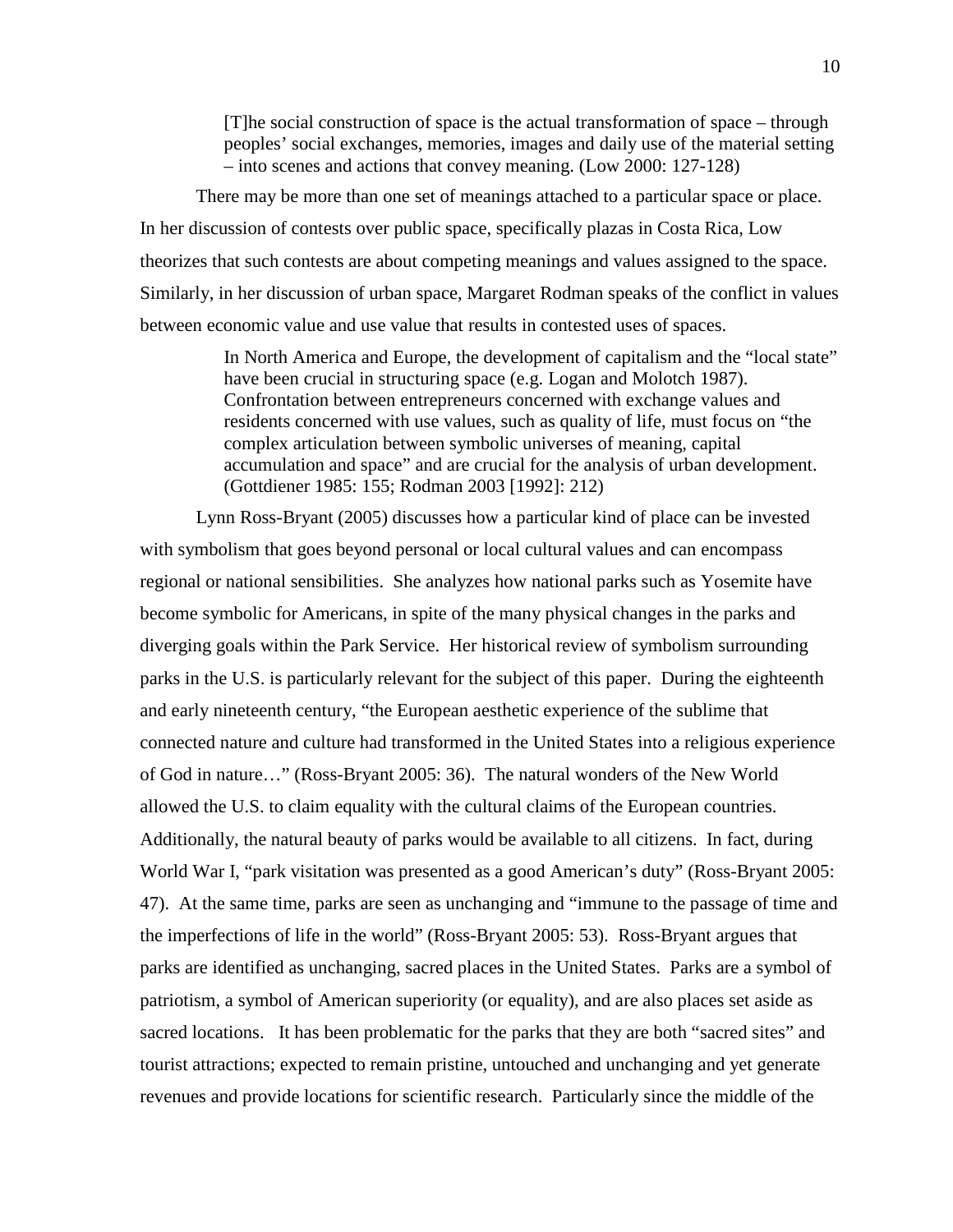twentieth century, the role of the national parks in the United States has been increasingly contested as ecological studies have challenged the "unchanging" nature of the wilderness remaining in the country today, and park boundaries are increasingly recognized as artificial. Ross-Bryant suggests that the vision of parkland may be changing today, and that parks may be losing their significance in American society.

> If a transformation of symbols were to occur and the parks no longer embodied the eternal sublime or the pristine wilderness and were no longer seen as set apart from ordinary life, it is certainly possible that the result would …be…the loss of power of place or the power only of nostalgia, where one might glimpse an America of another time. (56)

Parks may become "museumized." A national discourse is currently in process regarding the meaning and importance of parkland in the United States.

Parks are an example of how places can be symbolic of ideas. Places may also come to symbolize certain ideals. Regardless of changes to a particular locale, ideas of a past way of life may be attached to certain places, giving them a meaning that is largely symbolic. As more and more people are geographically dispersed across the world, there is a modern loss of groundedness, of rootedness in which blurred memories of scattered communities are attached to imagined and remembered places (Gupta and Ferguson 1997b: 37). Stewart (1992) discusses how the disruption of the modern world has created nostalgias of many kinds, including the nostalgia "of and for local namable places" which serve to order an increasingly disordered and mobile world. Nostalgia is a cultural practice that is called into use "as culture becomes more and more diffuse" (252). In terms of political movements, this can have interesting consequences.

> Often enough, as in the contemporary United States, the association of place with memory, loss, and nostalgia plays directly into the hands of reactionary popular movements. This is true not only of explicitly national images long associated with the right but also of imagined locales and nostalgic settings such as "small town America" or "the frontier"… (Gupta and Ferguson 1997b: 41-42)

## **The Authenticity of Place**

In *Place and Placelessness* (1976), Edward Relph sought to "explore place as a phenomenon of the geography of the lived-world of our everyday experiences" (Relph 1976: 6). Relph develops interesting, although debatable, thoughts about the identity of places. Some places he labels as "authentic;" others are "inauthentic". For Relph, an "authentic sense of place is above all that of being inside and belonging to *your* place both as an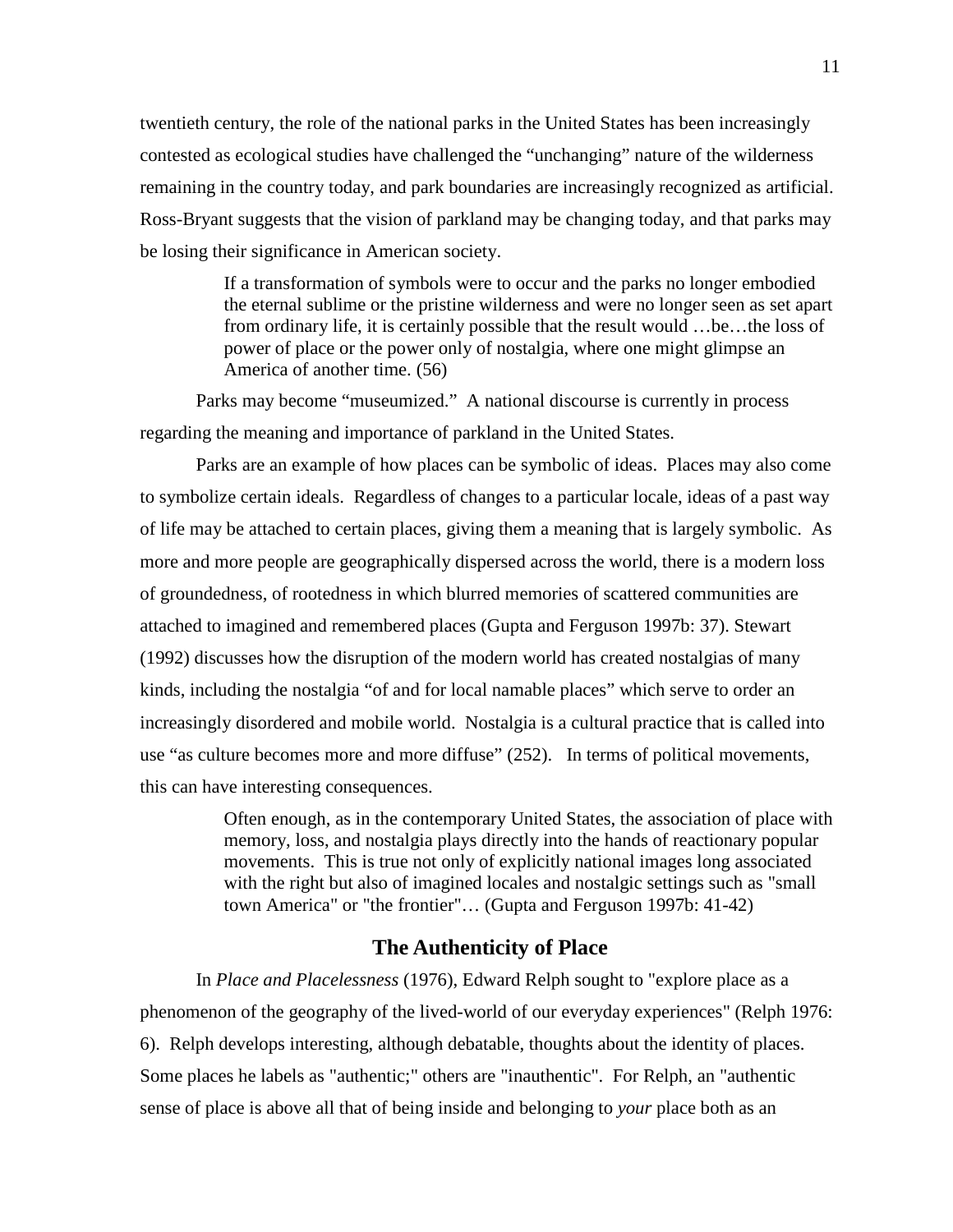individual and as a member of a community, and to know this without reflecting on it" (Relph 1976: 65). "Inauthentic" places are self-consciously constructed and reflect a sense of location rather than a sense of roots and being lived in. Relph is particularly harsh in his criticisms of tract housing, modern highways, and big business. Additionally, he decries what he refers to as "museumification" (recreating history in a romanticized fashion) as well as "disneyfication" (i.e. theme parks) and "futurisation" (World's Fair-type "visions of the future"). As well as being inauthentic, such places to Relph are actually "anti-place" lacking human scale, destructive of place and indicative of impermanence and instability. Additionally, themes of power arise in the "preservation of a place. What is selected for preservation - in museums, monuments or buildings - has implications in terms of creation of a historical narrative for a specific place and for analysis of power relationships (Cresswell 2004: 85). For Relph, places should be related to those who live there and should contain meaning that makes sense to residents.

## **In Place/Out of Place**

Since the meaning of any particular place is culturally constructed, the types of activities that are assumed to be appropriate to that place are also culturally determined. Tim Cresswell explores the "appropriate" use of space and issues of resistance and transgression in his book titled *In Place/Out of Place* (1996). In this volume, the overtones of the word "place" and the normative expectations that go along with it are investigated. Why are there "proper" uses for place? Why are some people or things deemed to be in the "wrong place"? Cresswell's themes in this book are transgression and "how space and place are used to structure a normative landscape" (Cresswell 1996: 8). He is concerned with what is defined as appropriate (or not) and how ideology is reinforced (or not) by transgression. Citing Bourdieu, he discusses the idea of "reasonable behavior" and the connection made between what is known as "common sense" and a sense of limits.

> A prime subject of social struggle, then, is the claim to legitimacy from opposing forms of commonsense classification. The dominating groups have an interest in defending the taken-for-grantedness of things - the prevailing doxa - while the dominated groups seek to push back the boundaries of what is taken as natural. (Cresswell 1996: 20)

Transgression is a violation of the taken-for-grantedness of things. Cresswell is careful to point out that transgression is not necessarily resistance, since resistance is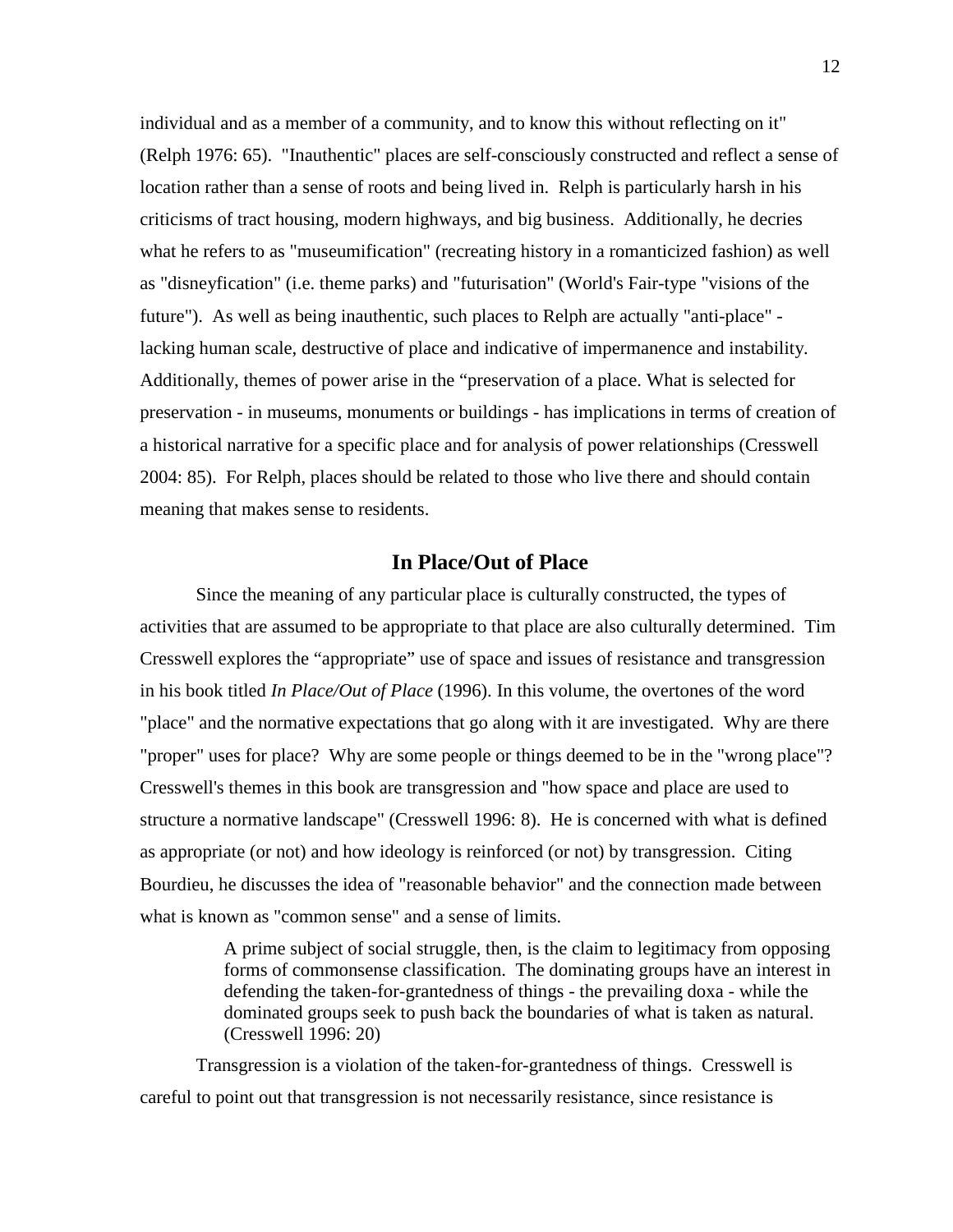intentional, while transgression may not be. Regardless, transgression is "out of place". The book addresses the concept of "deviance", the relationship to dirt ("matter out of place" according to Mary Douglas), to disease and to moral deterioration and madness (Cresswell 1996: 38). Cresswell cites and expands on a number of examples in which things, people or actions were deemed to be in the wrong place, and, one presumes, at the wrong time. "...the meanings of places are historically constituted and vary through time. In each case the takenfor-granted meanings of place were not natural but were socially and historically constructed" (Cresswell 1996: 150).

In consonance with the in place/out of place discussion, Low speaks of constructing difference through boundaries. While boundaries may be metaphoric or physical, Low cites Bateson in theorizing that difference and contrast create boundaries. These differences and contrasts are again constructed rather than given. A boundary is a "marked transition from one sphere of control to another" (Low 2000: 154). These boundaries are arbitrary but allow people to understand and make sense of the world. As Low says, however, "boundaries may provide the logic for inclusion or exclusion" (Low 2000: 155).

#### **The Porosity of Place – Global Capital and Networks**

Various thinkers have examined the role of space and place in a globalizing world. For Marxist geographer Doreen Massey (1997) place is an event, subject to openness and change. For Massey, "places are about connections" (Cresswell 2004: 37). David Harvey, on the other hand, speaks of "mobile capital" and "fixed place". The two, according to Harvey, are in perpetual tension. For Harvey, place is a locus of constructed memories linking people to the past (Cresswell 2004: 58). For Massey, community is far more mobile and physical global movement is not necessarily negative or anxiety-producing. She sees a close connection between place and a particular form of identity. For Harvey, place is reactionary and exclusive, and for Massey it is a valid construct, with multiple and constantly changing characters and identities. A different twist is taken on the Marxist viewpoint by anthropologist Arturo Escobar, who posits that place is irrelevant to global capital, and that the establishment of place may be a form of resistance (Cresswell 2004: 84).

Population mobility has greatly complicated thinking about the concept of place. Writing for *Cultural Anthropology*, Renato Rosaldo addressed "the informal view and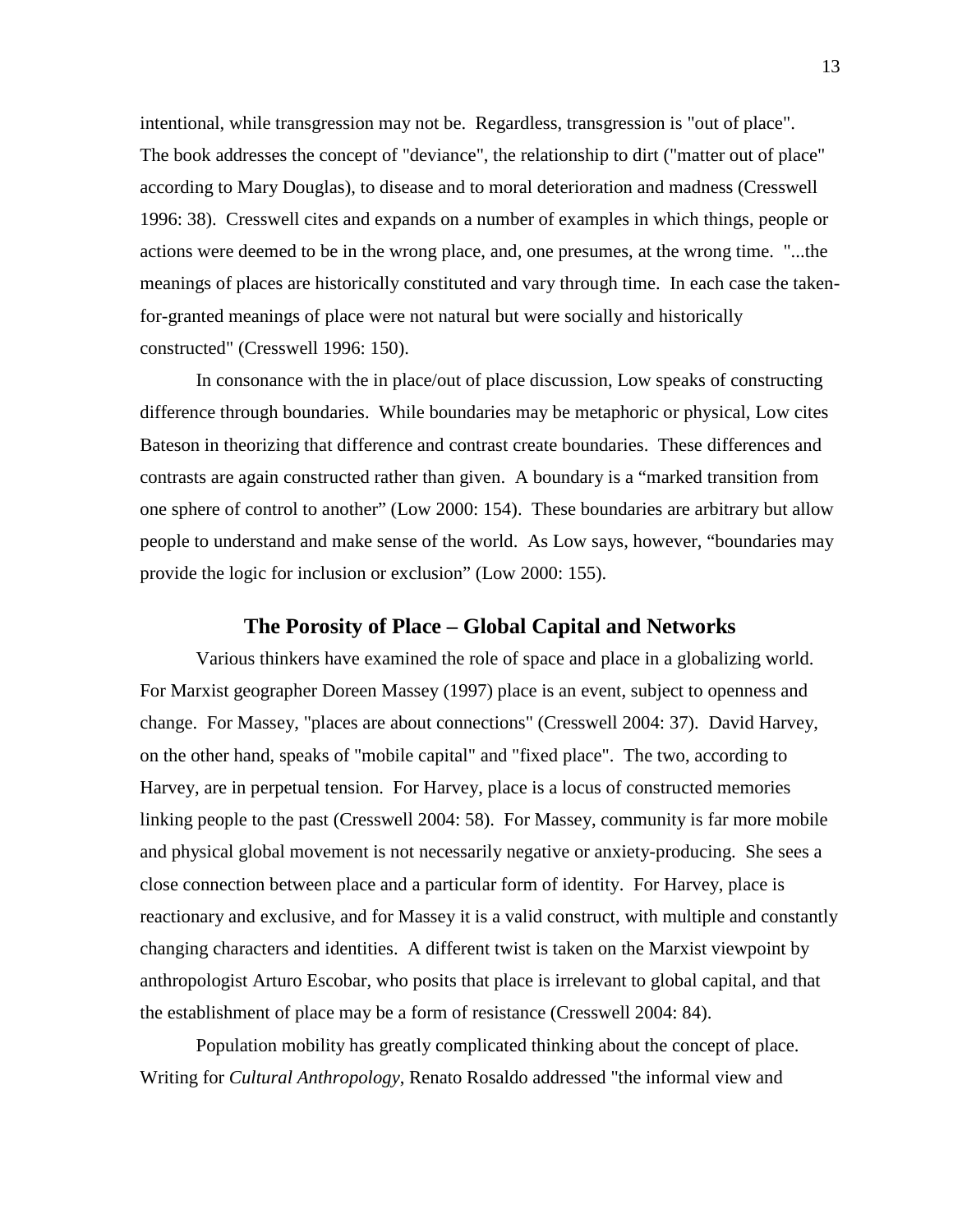...zones of cultural visibility and invisibility... [and] spatial organization within and between nations" (Rosaldo 1988: 78). In this article and in his volume titled *Culture and Truth*  (1989), Rosaldo discussed the notion that culture is defined by difference. In this view, the more geographically remote and "strange" a group is, the more wonderful and fruitful it will be to study. Groups that have been geographically dispersed or heavily influenced by Western residents and travelers are much less interesting. For Rosaldo, this is not the case, and the circumstances of those who are immigrating, emigrating, and emerging is fascinating. Following Rosaldo, Gupta and Ferguson discuss the pitfalls of oversimplifying anthropology and ethnography, particularly as worldwide mobility increases. It is simply no longer true (if it ever was) that a single location and a single culture are synonymous (Gupta and Ferguson 1997b: 46). For these authors, community and identity involve processes of exclusion and othering and are always contested. They draw parallels between the politics of space and the politics of "otherness" as reflected in immigration law and tactics. They draw on Massey's work in developing a theme of the feminized local as artificially intruded upon by masculine global capital, and find culture to be in many ways "the battlefield in an ongoing 'war of position'" (Gupta and Ferguson 1997a: 5).

In an attempt to synthesize some of the anthropological thinking about place and politics, Gavin Smith points out the pitfalls of looking at the culture of a particular place from a political perspective. He echoes Eric Wolf in directing the anthropologist to look at historical and current factors and forces that "give particular character to the way people think and act around the magnetic field of place." He goes on to warn that "...the danger lies in the answers coming always in the terms of the juggernaut of capital, rather than in the specifics of particular histories and specific places" (Smith 1999: 162). He asks whether struggle can actually create locality, but again warns that citizenship and culture are grounded in history (Smith 1999: 204).

One area of study in which the changing bonds between place and people is developing is in the area of "networks". Fernando Bosco takes Massey's approach in his examination of the networks within and between groups that allow effective transnational collective action for the Madres de Plaza de Mayo in Argentina. "Place and spatial scale are now conceptualized as being open, porous, and networked, rather than as being fixed, essential, and hierarchical in nature" (Bosco 2001: 310). Networks are not necessarily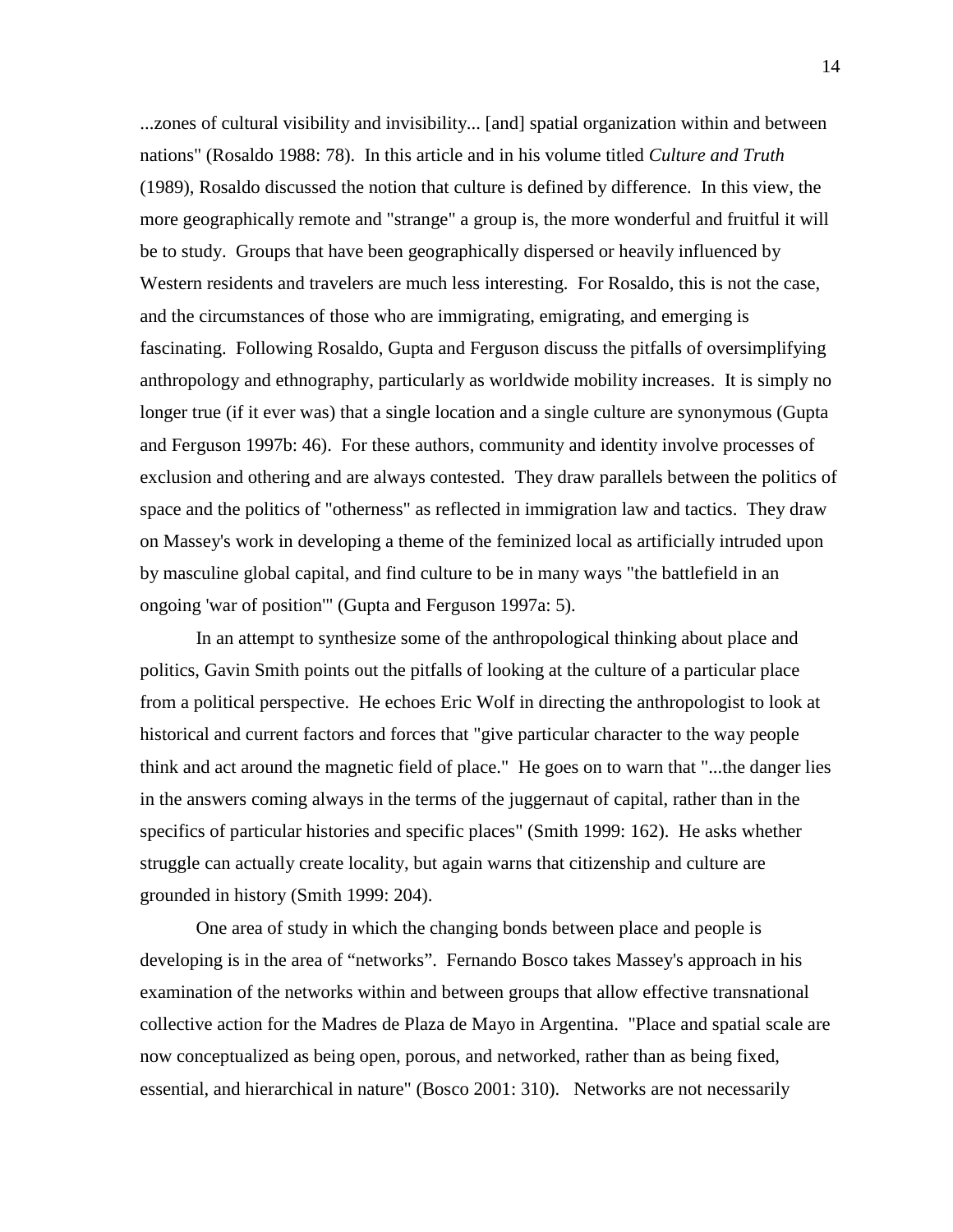located in a particular place. Appadurai (2006) describes "cellular" systems, which are "mobile, recombinant, opportunistic and de-nationalized" as opposed to "vertebrate" systems, which are regulated and bounded (27). Networks are combinations of the two systems. Describing terrorist networks, Appadurai says they are "connected yet not vertically managed, coordinated yet remarkably independent, capable of replication without central messaging structures, hazy in their central organizational features yet crystal clear in their cellular strategies and effects…" (28). Place is no longer a discrete geographical territory but is an idea or ideal that serves to bond individuals and groups together in the network.

## **THE NOTION OF IDENTITY**

The subject of identity - both cultural and personal - has also interested theorists. Liz Bondi describes how thinking about individual identity has developed historically. "Liberal humanism" is the theory that the subject is "centered, coherent and self-authored" (Bondi 1993: 86). In other words, each human being has a solid "essence" that does not change over time. However, Marx and Freud both saw processes - both class and psychical- as impacting all human subjects. For both these shapers of modern Western thought, identity is something to be discovered, through analysis of one's class and "true" self-interest in the case of Marx and in unearthing hidden thoughts and desires through psychotherapy in the case of Freud (Bondi 1993: 85-86).

This kind of self-exploration is similar to the "realist" theory of identity discussed by Satya Mohanty. Mohanty brings to the table the value of experience as a means of evaluation of identity. Struggling with the postmodern dilemma in which "nothing is known", Mohanty asserts that experience still has personal reality to individuals. By testing various identities against personal (and group) experience, both emotionally and logically, one can "claim" the identity that makes the most sense. However, Mohanty is careful to recognize that there may be constraints on what identities may be assumed by a given individual or culture.

> [I]n analyzing identity-based politics, claims about the general social significance of a particular identity should be evaluated together with its accompanying assumptions or arguments about how the current social or cultural system makes some experiences intelligible and others obscure or irrelevant, how it treats some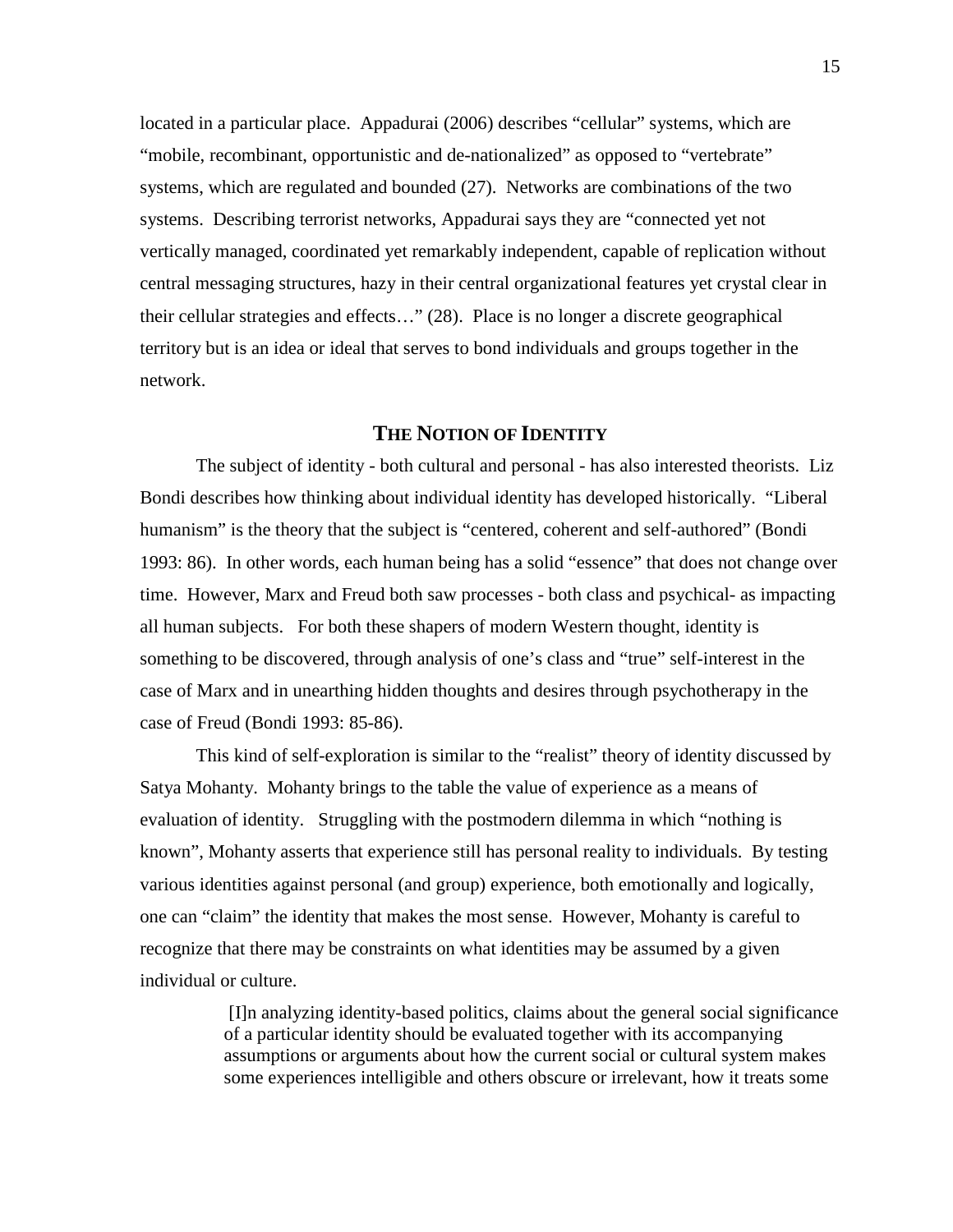as legitimate sources of knowledge about the world while relegating others to the level of the narrowly personal. (Mohanty 2000: 63)

Similarly, Bondi summarizes some of the political issues associated with multiple and complex identities. She focuses on consciousness-raising, a technique associated with the women's movement in which women discuss their experiences and develop feminist identities (Mohanty discusses this kind of forum as well). While this kind of activity draws on the Marxist and Freudian approaches of self-analysis and recognition of societal oppression, it is also very simplified. Bondi describes how some early consciousness-raising efforts went beyond feminist identities as women added other self-identifiers, some of which were deemed of more "value" than that of feminism (particularly ethnic identities). Unfortunately, this has resulted in a tendency to use pre-ordained categories, rather than creating constructed identities, resulting in some fragmentation of political effort (Bondi 1993: 95).

The constraints on possible identities, as George Revill notes, are based to some degree on a Heidiggerian notion of community as static (1993: 119). In this view, community bounds identity through tradition and accepted culture and can easily subordinate individuals to notions of the collective good. The concept of a constricting society can also be attributed to Pierre Bourdieu. As Sherry Ortner says,

> For Bourdieu, the subject internalizes the structures of the external world, both culturally defined and objectively real. These internalized structures form a habitus, a system of dispositions that incline actors to act, think, and feel in ways consistent with the limits of the structure…the main emphasis of Bourdieu's arguments about habitus is on the ways in which it establishes a range of options and limits for the social actor. (2006: 109)

Ortner, in *Anthropology and Social Theory* (2006), draws on Bourdieu's concept of habitus, but asks how we can fit the concept of agency, or individual identity and action, into the larger theory of culture. The ability of human beings to "break out of the mould" is important to Ortner. The intentionality of agency is also critical although there is not a hard boundary between what Ortner refers to as "routine practices" and "agentive acts that intervene in the world with something in mind (or in heart)" (2006: 136). Ortner's focus on agency and intentional practice allows for the functioning of individual identity and action in a way Bourdieu's theory does not. Ortner reviews the work of many thinkers in a variety of disciplines, including Bourdieu, Giddens, Sahlins, Foucault, Scott, and Williams in coming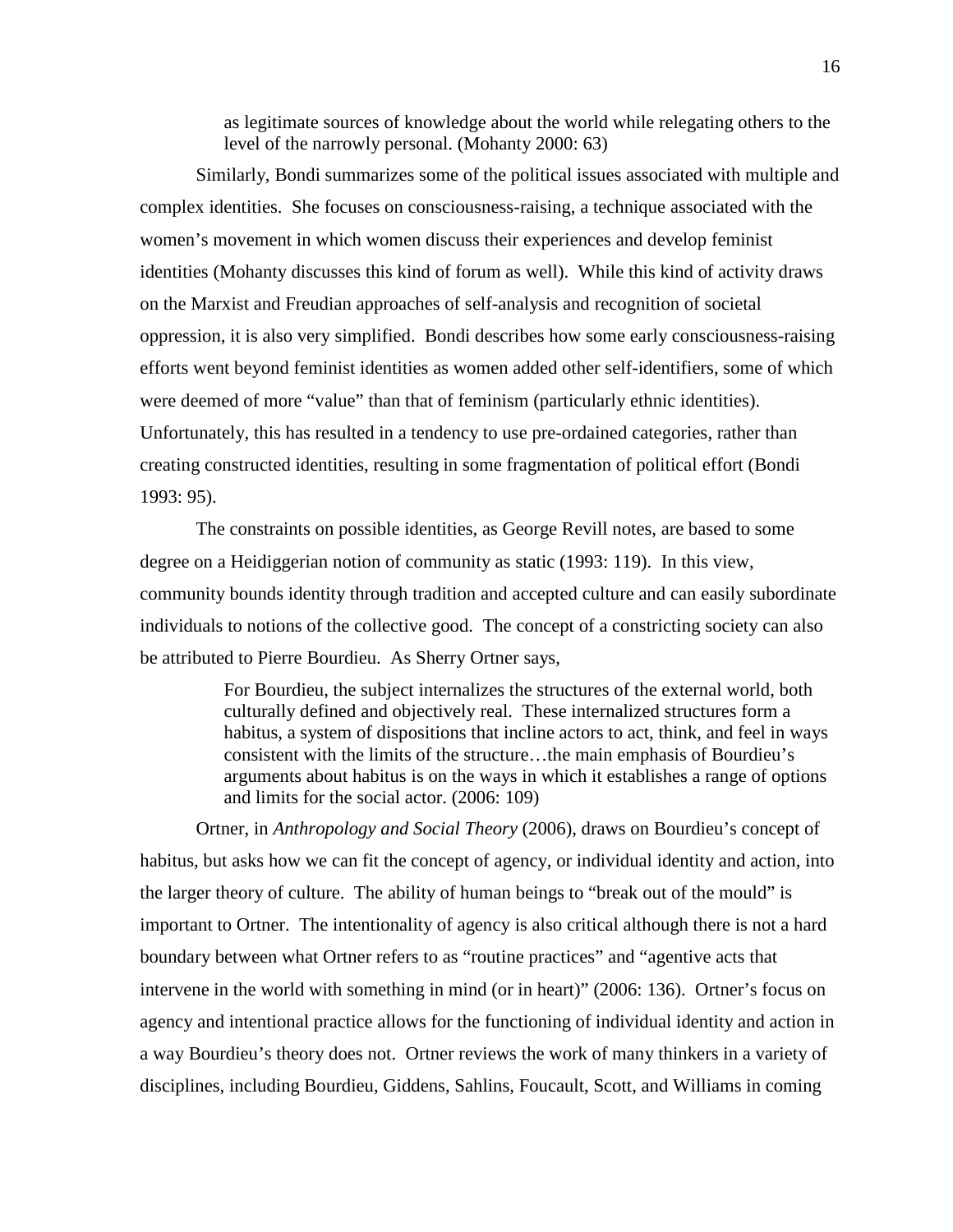to the conclusion that people are very complex and that identities are multiple, coexistent and changing over time. She introduces the idea of identity as consisting of multiple subjectivities. "By subjectivity I mean the ensemble of modes of perception, affect, thought, desire, and fear that animate acting subjects. But I always mean as well the cultural and social formations that shape, organize, and provoke those modes of affect, thought, and so on" (2006: 107). Subjectivity is also shaped by history. Ortner identifies themes of complexity, associated with both anxiety and reflexivity. What if the individual actors in some ways fail to "carry it off"?

For Ortner, identity is a matter of multiple factors. Many writers have addressed the subject of ethnic or gender identity; Ortner adds class as an important aspect of the identity mix. She is particularly concerned with the fact that class, a culturally and historically defined identity, is typically hidden in many works and is "not a central category of cultural discourse" (2006: 24). This tendency among American social scientists is rooted in history: "the United States has glorified opportunity and mobility, and has portrayed itself as more open to individual achievement than it really is" (Ortner 2006: 25).

Identities may be personal in nature, but they are shared with others. In addition to identities related to gender, ethnicity, or class, individuals may have a community identity that has attached to it notions about the community, its character, and how people fit in. This community identity may be place-based or may transcend geographic barriers, as with translocal or transnational networks.

In his exploration of community identity, David M. Hummon has explored common values or assumptions found in urban areas, suburbs and small towns in Northern California. Hummon draws upon the work of Clifford Geertz in attempting to define ways of thinking that are common to each community, calling these ways "ideologies." "Geertz proposes that ideology is a distinct cultural form that serves specific symbolic as well as social and psychological functions…a symbolic rendering of the world" (Hummon 1990: 37). Using ethnographic techniques, Hummon identifies some beliefs common to small towns that are relevant to the exploration of San Diego County's eastern rural areas. Among the values he identifies and contrasts with urban perspectives are simplicity, community-oriented values and traditional values. Small town dwellers call upon these values to "identify their way of life with the good life by incorporating contrasting conceptions of what communities *ought*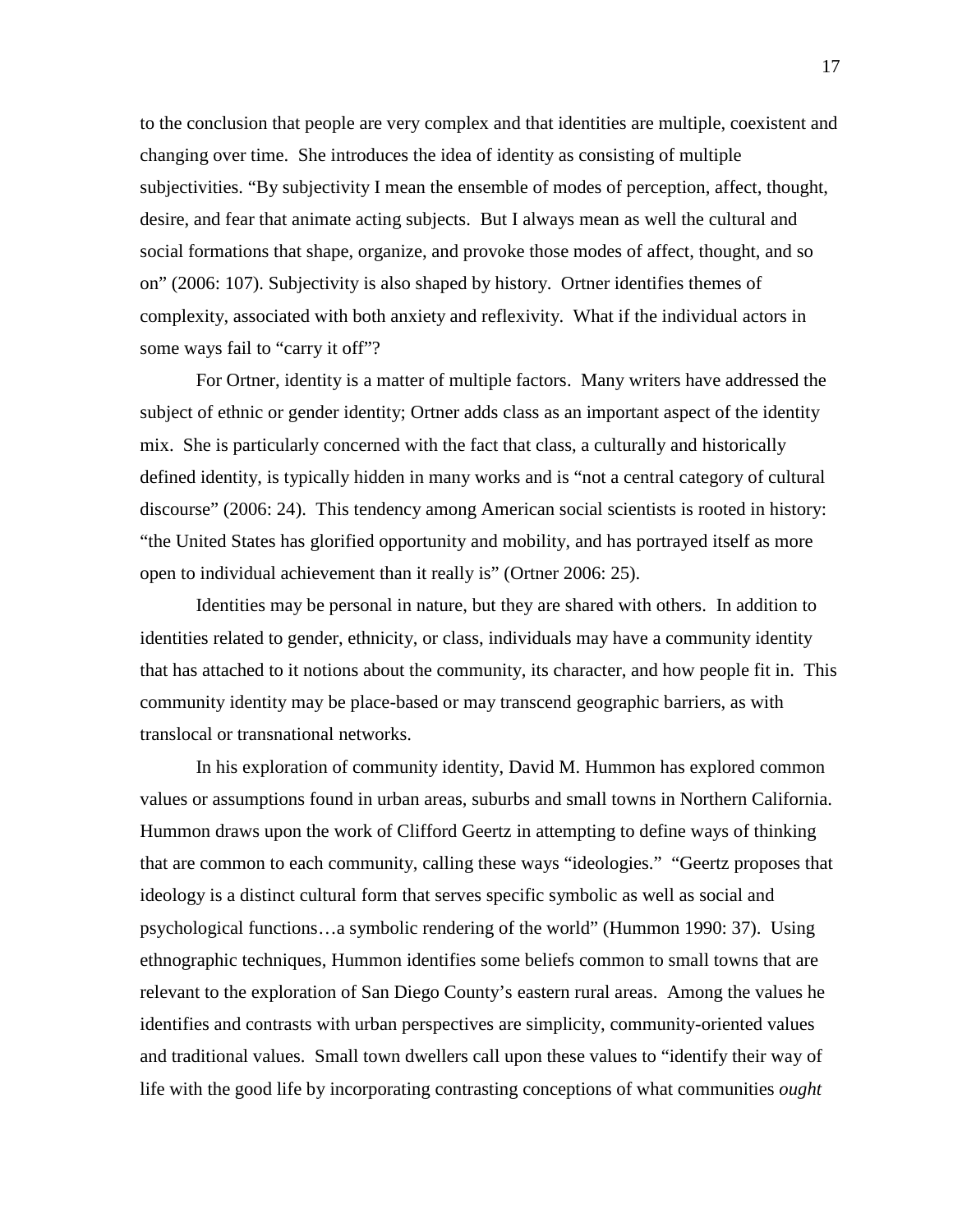*to be* into their language and perspectives" (Hummon 1990: 169). Why people prefer a certain type of community identity is a combination of factors. Hummon notes that they may adopt local values in order to conform and avoid frustration, they may move to the type of community whose values they prefer, or they may be socialized or enculturated to believe a certain kind of community is preferable. Migration to a specific place in search of a certain set of values is common in many locales. Pérez describes the periurban community of Atzompa in Mexico and the apparent influx of urbanites who "desire…to relocate to a place that can offer them a more community-based atmosphere" (Pérez 2003: 353). In fact, she hypothesizes that this immigration by choice may serve to reinforce the sense of community, as these ex-urbanites seek to maintain the less frantic, non-urban lifestyle they have sought through moving to Atzompa.

Gavin Smith is interested in a concept that overarches and incorporates community identity. In his essay "Out of Site: The Horizons of Collective Identity" (2002) and his book *Confronting the Present* (1999), he discusses collective identity. Shared experiences of place and work give rise to collective identity as do other factors such as gender, ethnicity and religion. Although aspects and experiences of place generate community identity and aspects and experiences of work give rise to class identity, Smith believes the two are irrevocably intertwined and that an examination of collective identity must take both place and economics into consideration. Furthermore, political engagement is key in understanding collective identity; "cultural collectivities arise out of political engagement" (Smith 1999: 205). Therefore, beyond shared daily experience is shared resistance, a process that requires the negotiation of meanings. In his description of the resistance of the Huasicanchino peasants of Peru against their landlord, he notes both the heterogeneity of the peasants and the negotiations over key words related to important relationships. The collective identity formed is not based on identical past experience or motives, and phrases and words do not have the same meaning for all; they are contested. New meanings are formed from the outcomes of these contestations; new history is written. Formations of collective identity and collective action shape culture.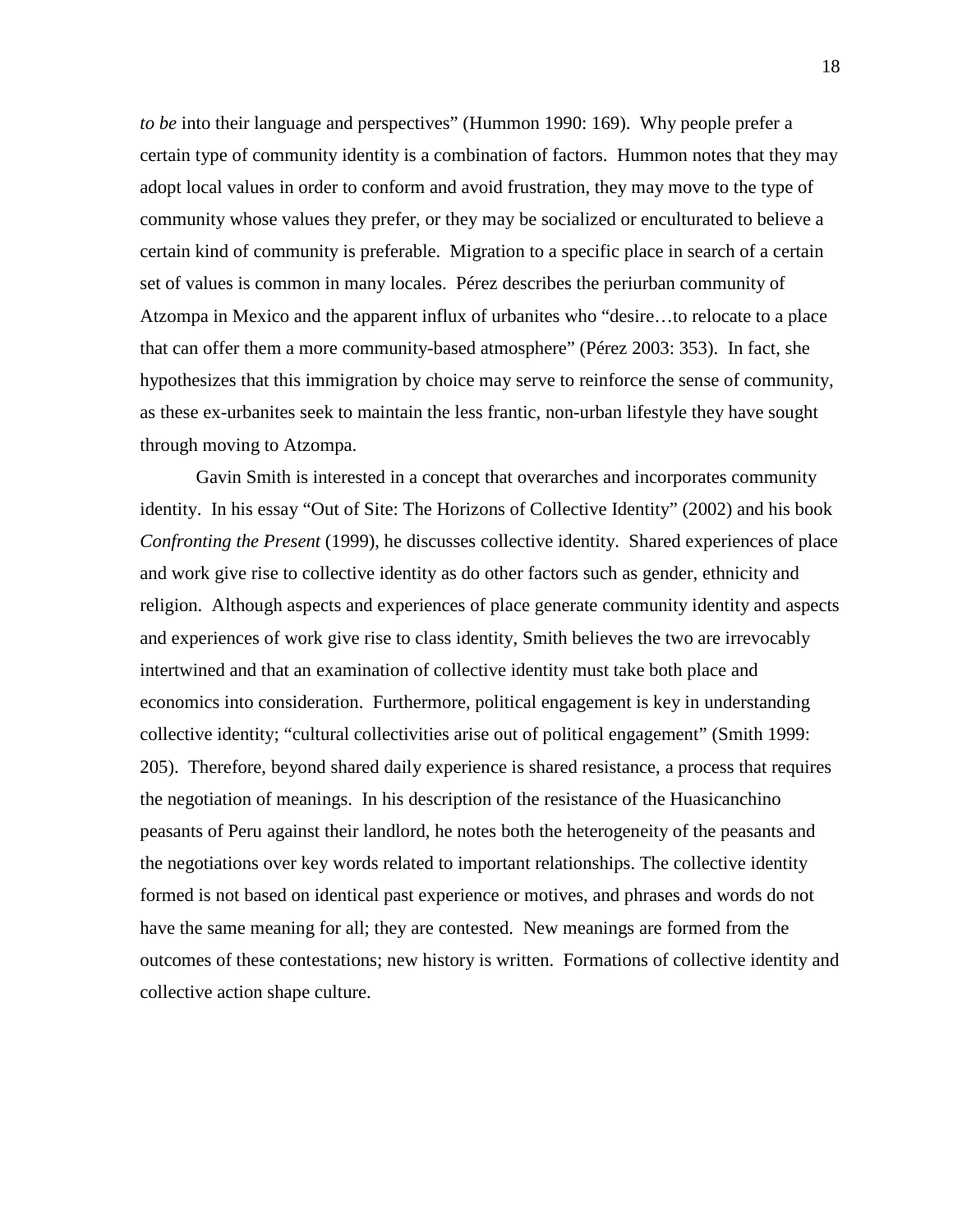#### **THE NOTION OF DISCOURSE/NARRATIVE**

Many of the writers already mentioned have associated both place and identity with themes of power and resistance. Along with the themes of power and resistance are narratives, or discourses about power, about resistance, and about place and identity. It should be made clear that this kind of "discourse" is what Gee (2005) calls "Discourse with a capital "D". Gee defines this Discourse as, "…socially accepted associations among ways of using language, of thinking, valuing, acting, and interacting, in the 'right' places and at the 'right' times with the 'right' objects (associations that can be used to identify oneself as a member of a socially meaningful group or 'social network')" (2005: 17). This Discourse is closely associated with the term "narrative". Both can be used to answer questions such as, "Who am I? Who are we? What do I/we believe? How shall I/we align myself/ourselves politically?" And clearly, these are questions closely interwoven with issues of identity and power. As Cornell (2000) says, "identity narratives and their production are bound up in power relations…*who gets to narrate whom* and …*whose version of identity narrative gains currency where*" as well as "*what an identity narrative claims*" (47-38). Construction of a narrative may also involve issues of place or place of origin. For Rodman (2003 [1992]), discussion over contested places and spaces involves issues of narrative. "The socially contested, dynamic construction of places represents the temporary grounding of ideas. These are often overlapping narratives of place...They can be competing narratives" (218).

Narratives and Discourses are therefore created for various purposes and are not only a site of power struggle, but also used to assert certain positions in society. But it would be inappropriate to think that once a narrative is created it remains static. Smith discusses how "heightened political struggle intensifies discourse within [the group]…history itself is reconstituted," (1999: 56). Therefore, like identity, discourse is multi-faceted and constantly changing.

Gee has another term for the theories people develop in order to explain certain aspects of their worlds and how they pertain to particular words. He refers to them as "cultural models" (although he makes it clear he would prefer the term "Discourse models" were it not for common usage of the first term). For Gee, cultural models reflect a norm, the expected reaction or understanding when a particular word is used. It is important to understand that these norms may vary by gender, class and position in society, as well as the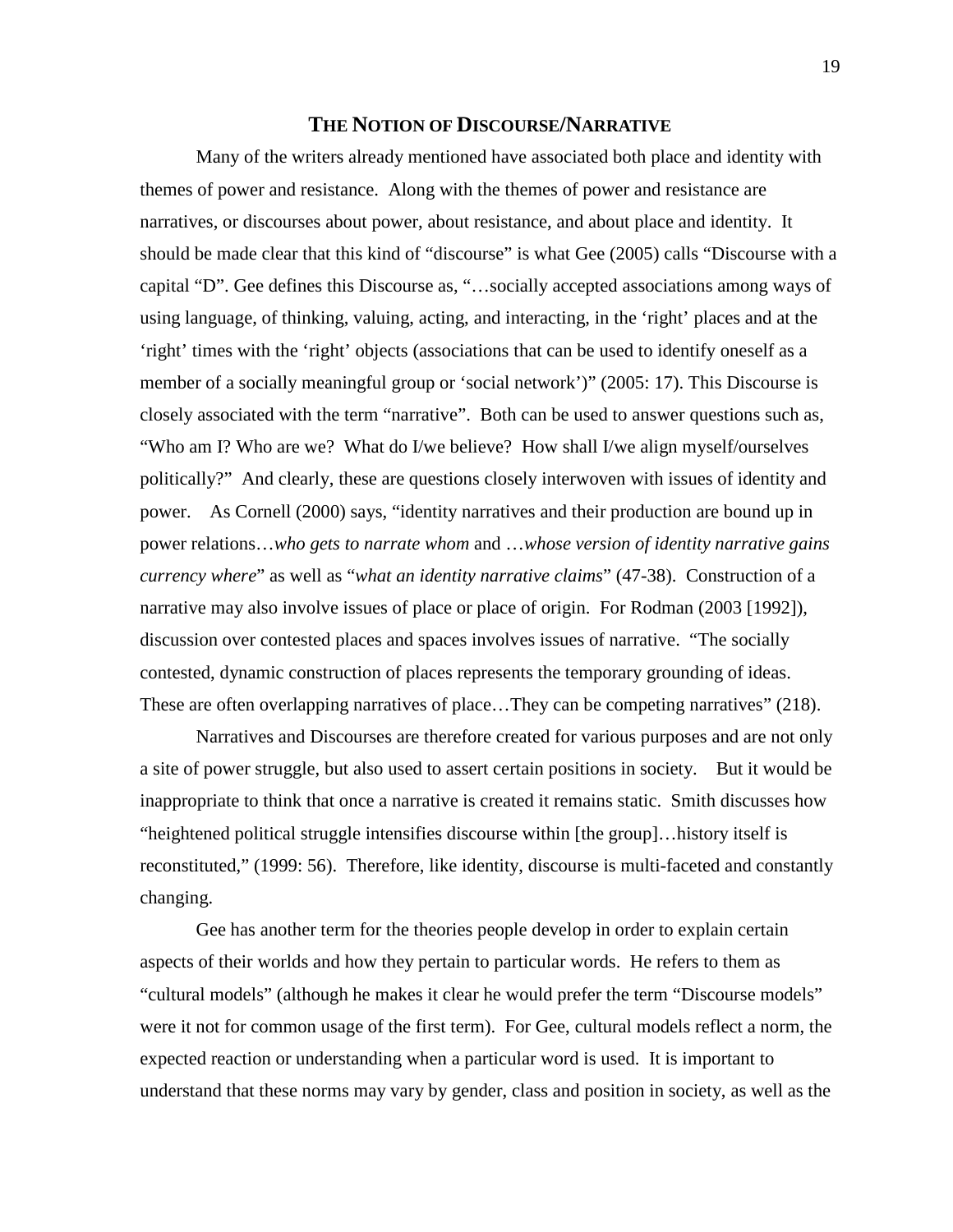locality. Gee uses the example of what "success" means to U.S. Americans in different socioeconomic groups. The cultural model involved states that "with effort you can get ahead." While white-collar workers may find they are measuring up to the concept of success in U. S. culture, in practice, blue-collar workers have replaced this model with that of "breadwinner." Success as head of a family takes precedence over individual "success," and the word has a different meaning for blue-collar workers. Gee also recognizes that cultural models may be inconsistent and incomplete.

These cultural models are really narratives. Gee is speaking from the standpoint of a discourse analyst, trying to explain how words and cultural assumptions and standards are reflected or adapted in daily speaking. He does not spend much time on how resistance plays into Discourses and cultural models, or on change over time in discourses. He does however acknowledge how power issues can impact interpretations of cultural models and how norms are established. His basic point is that words and how they are used and interpreted are useful tools in understanding issues of identity as well as values and expectations.

#### **CONCLUSION**

The three areas of place, identity and narrative clearly overlap and intersect in various ways. For many writers, place and identity are intertwined. Places such as parks have contested narratives as well as symbolic importance in American identity. How these three theoretical areas relate to eastern San Diego County and the Sunrise Powerlink is addressed in Chapter 6.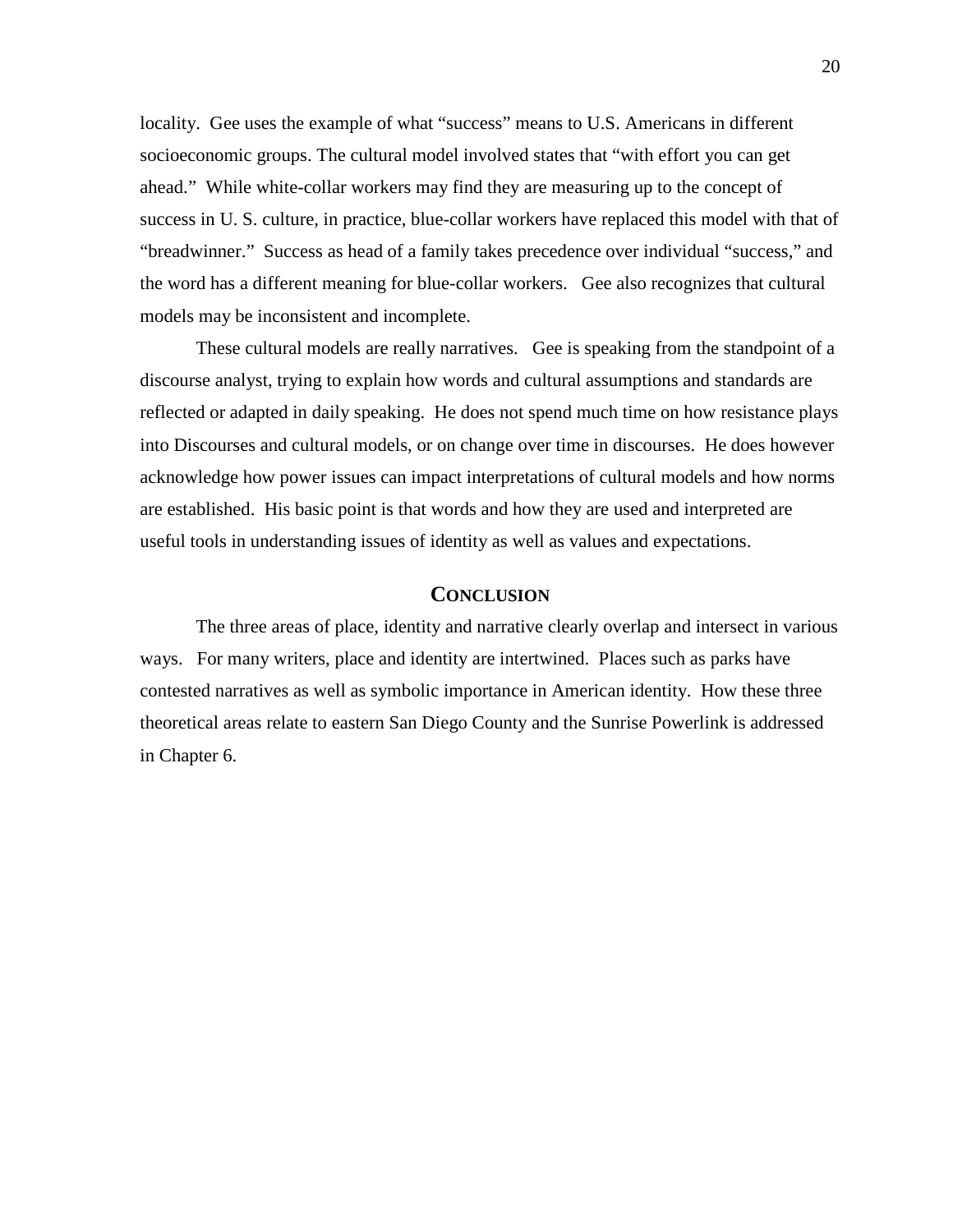## **CHAPTER 3**

## **RESEARCH METHODOLOGIES**

I chose three methodologies to utilize in examining the research questions. The first is the traditional interview approach. For this portion of the study, my goal was to interview twenty to twenty-five residents of eastern San Diego County along the proposed preferred route of the Sunrise Powerlink. This geographic area encompasses Ramona, Santa Ysabel, Julian, Warner Springs, Ranchita and Borrego Springs, or generally those communities in northeastern San Diego County along routes 78, 79 and S22. Although the Sunrise Powerlink primary proposed route was modified early in the process to avoid the town of Julian, there was heavy involvement in the Sunrise Powerlink protest among residents in this town.

The interview questions, apart from those designed to obtain basic data regarding place of residence, amount of time living in the general area, educational level and occupation, were designed to answer the research questions. One danger in pursuing this kind of inquiry is that those who are willing to be interviewed may be viewed as "elite" in one sense or another. The questions regarding educational level and occupation were included to assess the degree to which interviewees were better educated or engaged in higher-paying occupations than one might normally expect.

Several questions were designed to obtain information regarding how the interviewees referred to the area where they lived, why they had moved to the area, what aspects of living there were important to them, and what they might tell a newcomer about the area. I hoped that responses would reveal whether residents even used the term backcountry, how they looked at their area and their presence there, and any community identity/identities they might hold. Following these questions, specific questions regarding backcountry identity or identities and a broad definition of the backcountry were posed ("How do you define the backcountry? Are there people living in this area that you don't think are backcountry people? Are there special things that backcountry people do or say, or attitudes that "make" them backcountry people?"). These questions were asked even if the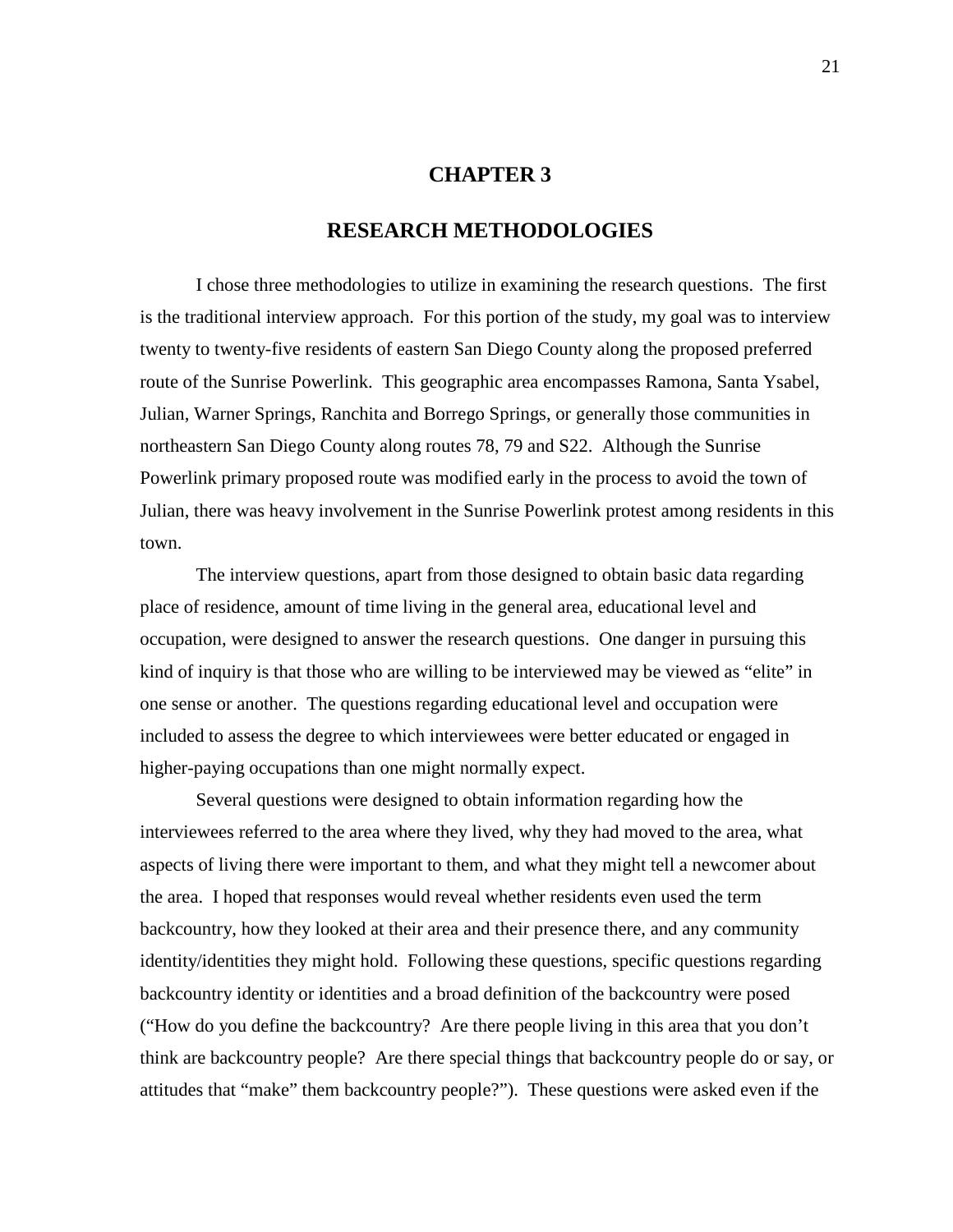respondent had not used the term "backcountry". The next question, "Do you think there are differences, whether minor or major, between backcountry residents and city residents? What are those differences and why do you think they exist?" were designed to obtain information regarding perceptions of backcountry residents about their way of life and the urban way of life as well as any underlying preferences and values that might underpin each way of living.

The next set of questions pertained specifically to the Sunrise Powerlink proposal and were designed to discover how or if they perceived the Sunrise Powerlink threatened the way of life, the identity or identities of the interviewees, the perceived role of urban residents in the debate, and whether opposition to the Sunrise Powerlink had unified the backcountry in some respect. The questions also were intended to elicit the interviewee's narrative of the story of the Sunrise Powerlink. The last questions concerned other threats to the backcountry and the interviewee's personal views on whether the backcountry would or would not survive the threats. I sometimes but not always asked "Do you think the backcountry will survive these threats *with its character intact*?" These questions again were designed to gain more insight into how and what might be perceived as threatening to the backcountry identity or identities and to gain more information on perceptions about how that identity might change in the future. The majority of interviewees were not surprised or shocked by this question; nearly all had spent at least some time thinking about the consequences of the Powerlink.

Interviewees were contacted through a variety of sources. Three primary sources of contacts were very helpful to me. The first was an activist member of the grassroots organization, PeoplesPowerlink, the second was a business owner in Borrego Springs and the third was a personal friend. Each of these individuals gave me several names to contact for possible interest in an interview. Those who were interviewed were asked for more contacts at the end of the interview. Interest in discussing the subject was generally high, particularly in the desert area and the high country, but slightly less in Ramona. One interviewee in Borrego Springs volunteered to be interviewed when I mentioned my research topic during a casual conversation. The personal reference method of obtaining potential contact information is known as "snowball sampling" (Bernard 2000: 179)

Eventually interviews were completed with twenty-one participants. Interviews took place between July 13, 2008 and October 25, 2008. Informed consent documents were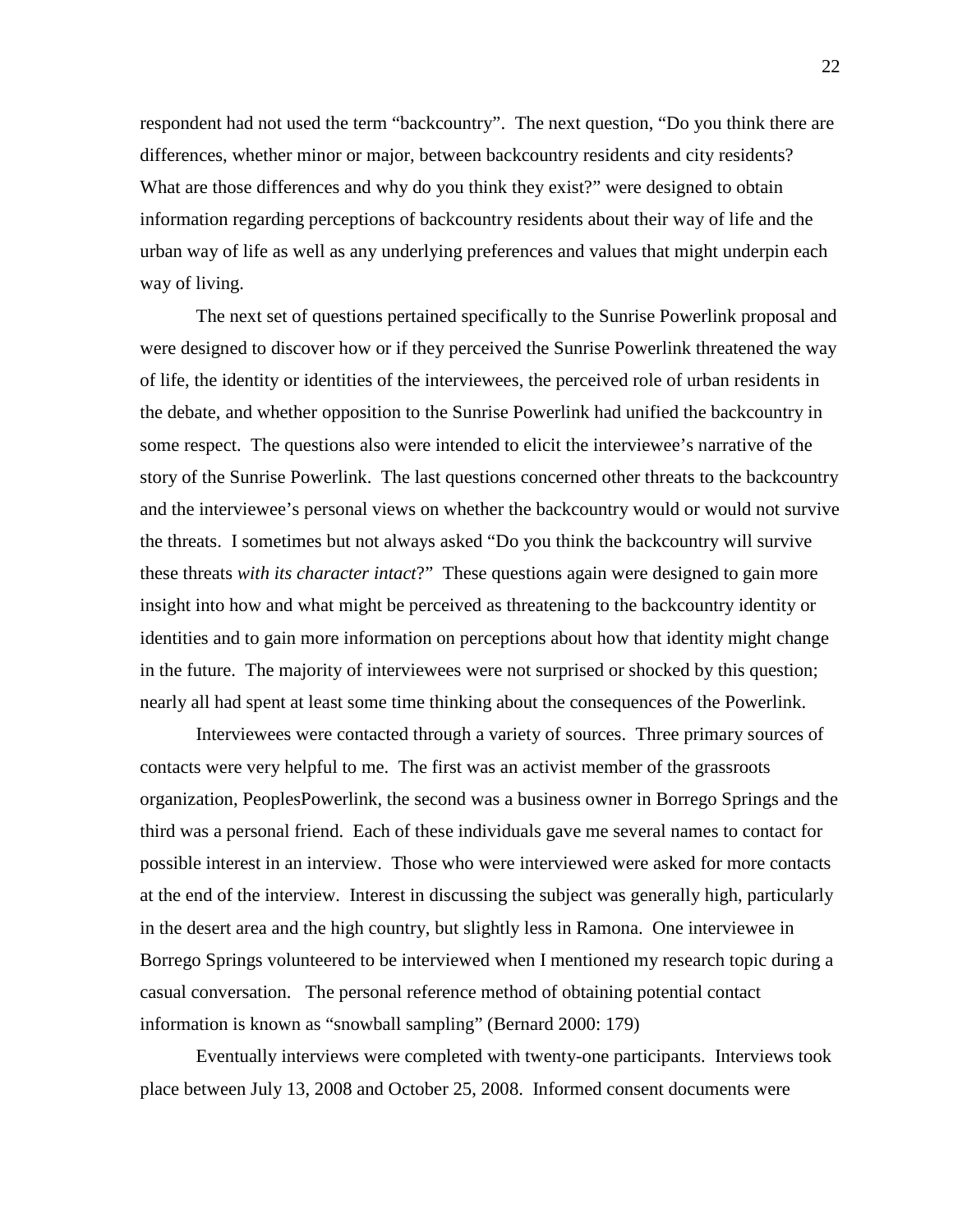discussed with all interviewees and signed by them, with a copy given to each. I explained my own position on the Powerlink proposal, and often described the solar panels I installed on my home.

I was conscious of the fact that using snowball sampling could lead to an overly uniform group of responses. Therefore I told each interviewee who was asked for contacts that I was interested in a breadth of opinion regarding both the Powerlink and the subject of living in the backcountry. The final group of interviewees covered not only eight activists but also some locals who were interested in the Sunrise Powerlink issue, but not necessarily heavily involved. I also attempted to interview a fairly diverse geographical group, with eight interviewees residing in the Julian/San Felipe/Warner Springs/Ranchita area, eight in Borrego Springs and five in Ramona. However, the interviewees cannot be said to be a representative sample of the area residents. Several interviewees belonged to the same church, several were involved in Sunrise Powerlink activist groups and quite a few were involved in land use groups or advocacy. Additionally, I was unable to locate any supporters of the primary proposed route of the Powerlink; interviewees in the Julian to Borrego Springs area indicated that they knew of no supporters. One interviewee in Ramona believed there were supporters in the town but felt that they were very low profile due to concern about the likelihood of negative community responses to their support. Research findings may be broadly applicable to several groups in eastern San Diego County; however, due to the composition of the final interviewee set, the findings can only be applied with any certainty to opponents of the Powerlink.

Although I did not ask any questions regarding age, the interviewees appeared to range from the late 30's to the 70's. Four interviewees had been adversely impacted by large fires in the last few years. Two had lost their homes entirely and two more had experienced damage to their houses and personal property. Although no questions were asked about political affiliations, quite a few interviewees volunteered their political stance. Many could be called "liberals" but there were also a few conservatives and at least one quasi-Libertarian. More than half of the group can see the first proposed route of the Sunrise Powerlink from their homes and all will see it during the course of daily business. There was a wide range of educational levels and occupations as can be seen in Appendix A.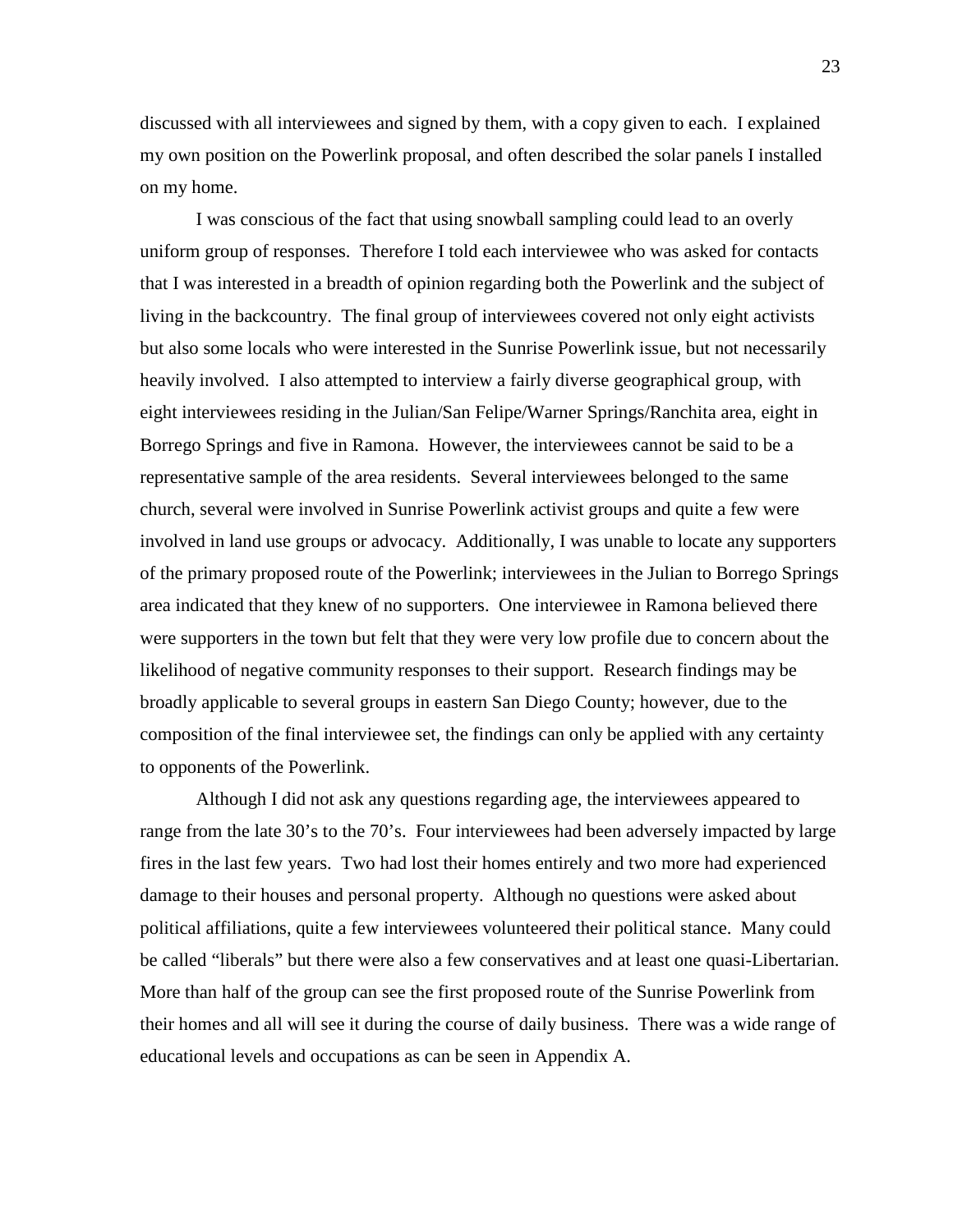Interviews took place in a variety of venues, including interviewee homes and porches (11), places of business (5), the Julian Library (2) and restaurants and other public places (3). Interviews were recorded using a small digital recording device and were later transcribed and distributed to the interviewees if desired for comments and/or corrections.

A second, subsidiary methodology involved examination of values as revealed by word usage during the interviews. A cognitive mapping software program, Catpac, was used to analyze the content of the interviews after transcription. Catpac was created by Terra Research and Computing in Ithaca, New York. According to the Catpac Users Manual (The Galileo Company 2005: 11), "Catpac is a self-organizing artificial neural network that has been optimized for reading text. Catpac is able to identify the most important words in a text and determine patterns of similarity based on the way they're used in text." Catpac reveals not only the frequency of important words in a text but also the relative correlation between the words in the minds of users. The program is extremely user-friendly and can be modified to include words that appear important to the researcher and eliminate others that are used frequently but are not significant.

In order to use Catpac, I eliminated my own questions and various side conversations from the interview transcriptions. I then merged the interview texts together to create one text document for analysis. I also created three files, one incorporating text from interviews in Borrego Springs, one with texts related to Ramona, and one with texts related to other regions ("High Country"). Each file was subjected to Catpac analysis. The data were modified after examination to exclude certain phrases such as "you know" and "I mean", where those were used to emphasize or as filler words in conversational English. Other words that occurred frequently were also examined to ensure that they were significant and not merely commonly used by the interviewees in place of a variety of other terms or as filler words. For example, the word "kind" was frequently used, but often it was used as part of the phrase "kind of", denoting vague similarity or as a synonym for "type". A number of variations, some of which forced inclusions of additional words such as threat, pristine, protect, etc., were analyzed as well.

Catpac not only reveals word counts in text documents, it also creates a dendogram that reveals the closeness of association of the most frequently used words (plus those the researcher has chosen to include and minus those that occur frequently but appear to have no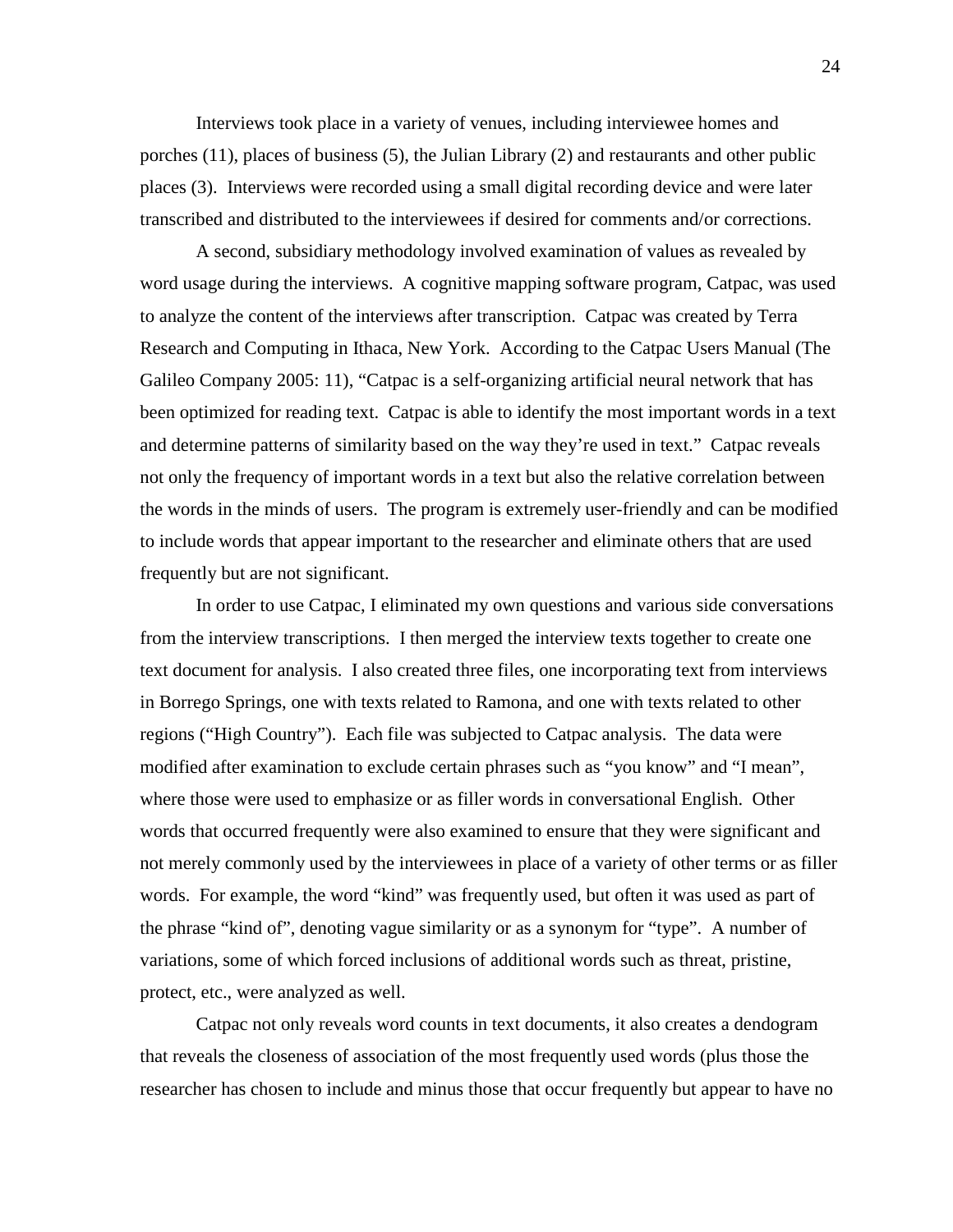significance). Using a subsidiary program, Oresme, the clustering of words can be examined, and using another subsidiary program, ThoughtView, perceptual maps indicating the relative associations in interviewees' minds can be depicted visually.

A third approach involved examining online websites and newspaper articles to evaluate the narratives that were presented for public consumption. These documents were not analyzed using Catpac, but were evaluated in a more qualitative fashion.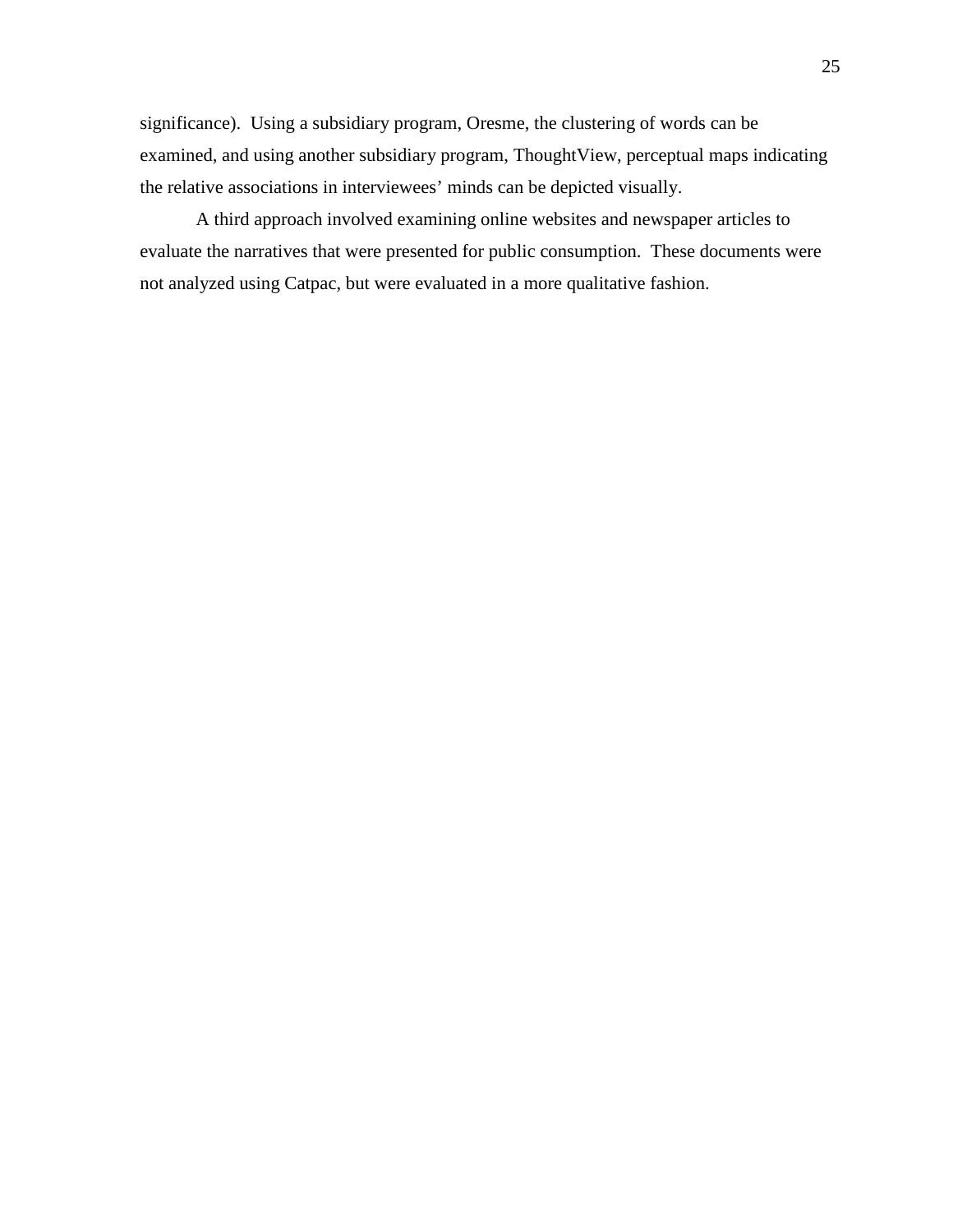### **CHAPTER 4**

# **HISTORY AND GEOGRAPHY OF THE NORTHERN BACKCOUNTRY OF SAN DIEGO COUNTY – A BRIEF DESCRIPTION**

The original proposed route of the Sunrise Powerlink passed close to the towns of Borrego Springs, Ranchita, Julian, Santa Ysabel and Ramona – all located in northeastern San Diego County - before entering the city of San Diego in Rancho Penasquitos. The history of these towns is diverse, and the topography and climate vary significantly among the different areas. The following is a brief discussion of this region, divided into the desert area (Borrego Springs and vicinity), the "High Country" (Julian, Ranchita, San Felipe, Warner Springs) and Ramona (including Santa Ysabel).

#### **THE DESERT AREA – BORREGO SPRINGS**

Borrego Springs is the furthest east of the communities discussed here. This town, situated in the middle of the Anza-Borrego Desert State Park at the western end of the Sonoran Desert, has a dry and inhospitable climate. The community averages less than four inches of rain each year. Daytime temperatures average 105 to 110 degrees in the summer and freezing temperatures often occur in the winter months (Pryde 1992: 34). In spite of the difficult climate, there is a great diversity of unusual and sometimes rare vegetation in the desert area, and at least two different natural sub-communities: the desert riparian and the palm oasis. The desert also serves as home to a variety of animals, including the lovely and endangered Peninsular bighorn sheep.

The Anza Borrego Desert State Park, an enormous tract of land, is owned by the State of California and operated by the State Parks Commission as a recreational and educational facility. The Park, covering about 600,000 acres, is the largest state park in California. Nearly one million visitors come to the area each year to enjoy the wildflowers, the camping grounds and other Park amenities (see Figure 3).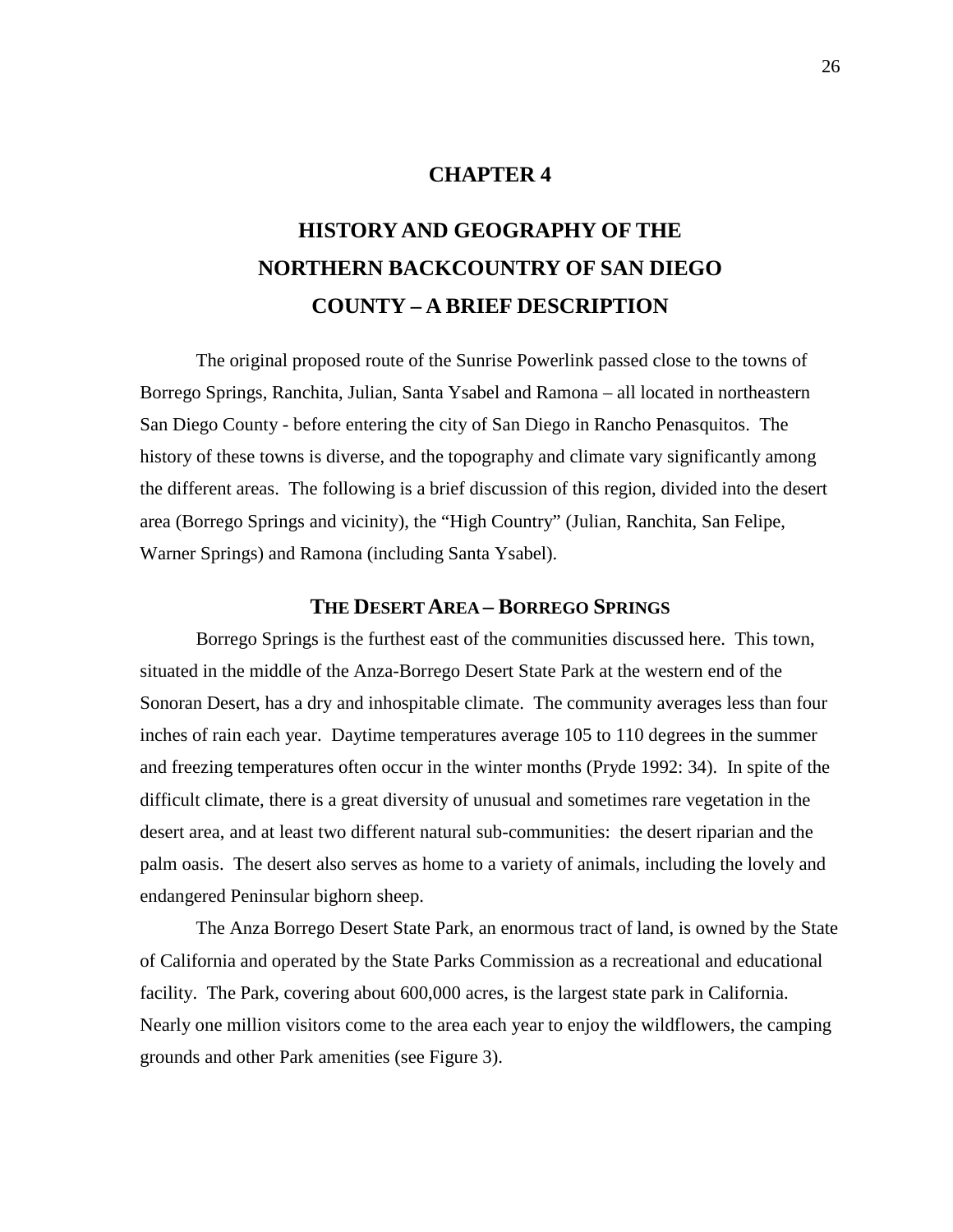

**Figure 3. Entrance to Anza-Borrego Desert State Park at the top of the Montezuma Grade.**

The Borrego Springs area was the winter home for Native Americans 9,000 years ago. Over the years a number of native groups established sites in the valley; some of the remains can be seen today (Lindsay 2001: 21). A great variety of relatively modern (200 to 300 year old) pictographs exist in this area, mostly south of Route 79. No tribal groups currently reside in the valley. In fact, disease had led to the extermination of most of the local Native Americans by the time the first European crossed the Anza-Borrego Desert.

In 1772 Lieutenant Pedro Fages from the San Diego Presidio crossed the valley while chasing deserters (Lindsay 2001: 22). Two years later, Juan Bautista de Anza made an attempt to find an overland route from Mexico to Alta California, passing through the valley en route (Lindsay 2001: 36-37). The success of this trip led to the 1775-1776 Anza Expedition, an attempt by 240 people accompanied by 1,000 head of livestock to settle Alta California. This expedition established the Anza Trail (Lindsay 2001: 39). Later, the Mexicans created the Sonora Road, parallel to the Anza Trail but turning inland to Vallecito, the San Felipe Valley and what would become Warner's Ranch on the way to Los Angeles.

Like the Spanish settlers and the Mexicans, early Americans dashed through the valley as quickly as possible, making no attempt to settle the desert lands. Stephen Watts Kearney and the Army of the West came through the valley in 1846, seeking to engage the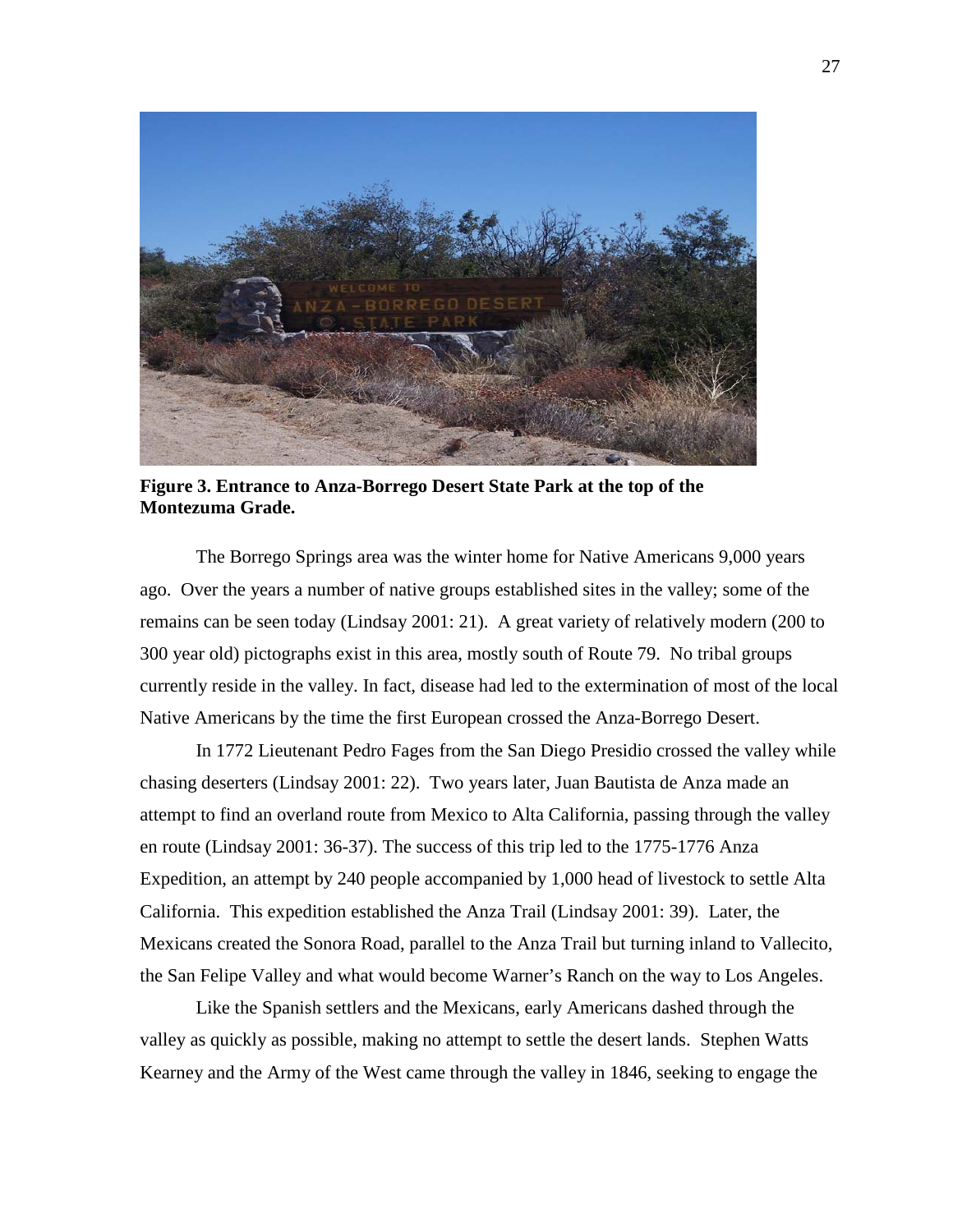enemy in the Mexican American War. The Mormon Battalion came through in the same year to establish an east-to-west wagon route (Lindsay 2001: 23).

During the years that followed, the valley was on the path of numerous stage and mail routes. The years  $1857 - 1861$  saw the establishment of the San Antonio & San Diego Mail Line (familiarly known as the Jackass Mail) and the Butterfield Overland Mail (Lindsay 2001: 292-293). Not until 1872 did cattlemen come to the area. Most of these were Civil War veterans and stage drivers looking for winter grazing. Cattle grazing continued in the area and was allowed in the state park under grazing concessions until 1972 (Lindsay 2001: 24). From 1912 though the 1920's, a few homesteaders tried their luck in the Borrego Valley, but only a few crops were successful in the arid climate. Date palms, introduced in 1927, did well, as did alfalfa and grapes (Brigandi 1997: 33-34).

The town of Borrego Springs and the surrounding park were never the site of a gold rush or major mining operation, although gypsum, calcite and dolomite were all found in the area. The only rumor of gold was circulated by a miner named Thomas Long Smith, nicknamed Pegleg Smith (Lindsay 2001: 25). Each year in April the town of Borrego Springs enjoys the Pegleg Smith Liar's Contest, an outrageous storyteller competition sponsored by the Park. Stories told at this event should concern either Pegleg Smith or gold (Borrego Springs Chamber of Commerce 2008: Calendar). In spite of the tall tale nature of the gold rumors, prospecting activities still take place in the Borrego Springs area.

During the 1920's developers saw a potential gold mine of a different sort in the Borrego Valley. From 1926 to 1930, development activities were brisk in the area, as speculators sought to create another Palm Springs. Building slowed when the Depression struck, although Dana Burks, a Los Angeles and Palm Springs real estate developer, invested heavily in the area in the 1930's. He foresaw a winter playground that would include recreational living and agriculture (Brigandi 1997: 47). Building picked up again after World War II. In 1946 A. A. Burnand, a vegetable grower from the Imperial Valley and Mexico, bought the majority of the private land in the valley. In 1947 he and his partners founded the Borrego Springs Land & Development Company and developed plans for a resort community. His family continues to be prominent in the area and has donated substantial tracts of land to the Park (Lindsay 2001: 91 – 92). Electric service reached the valley in 1945 and telephone service in 1946 (Brigandi 1997: 49).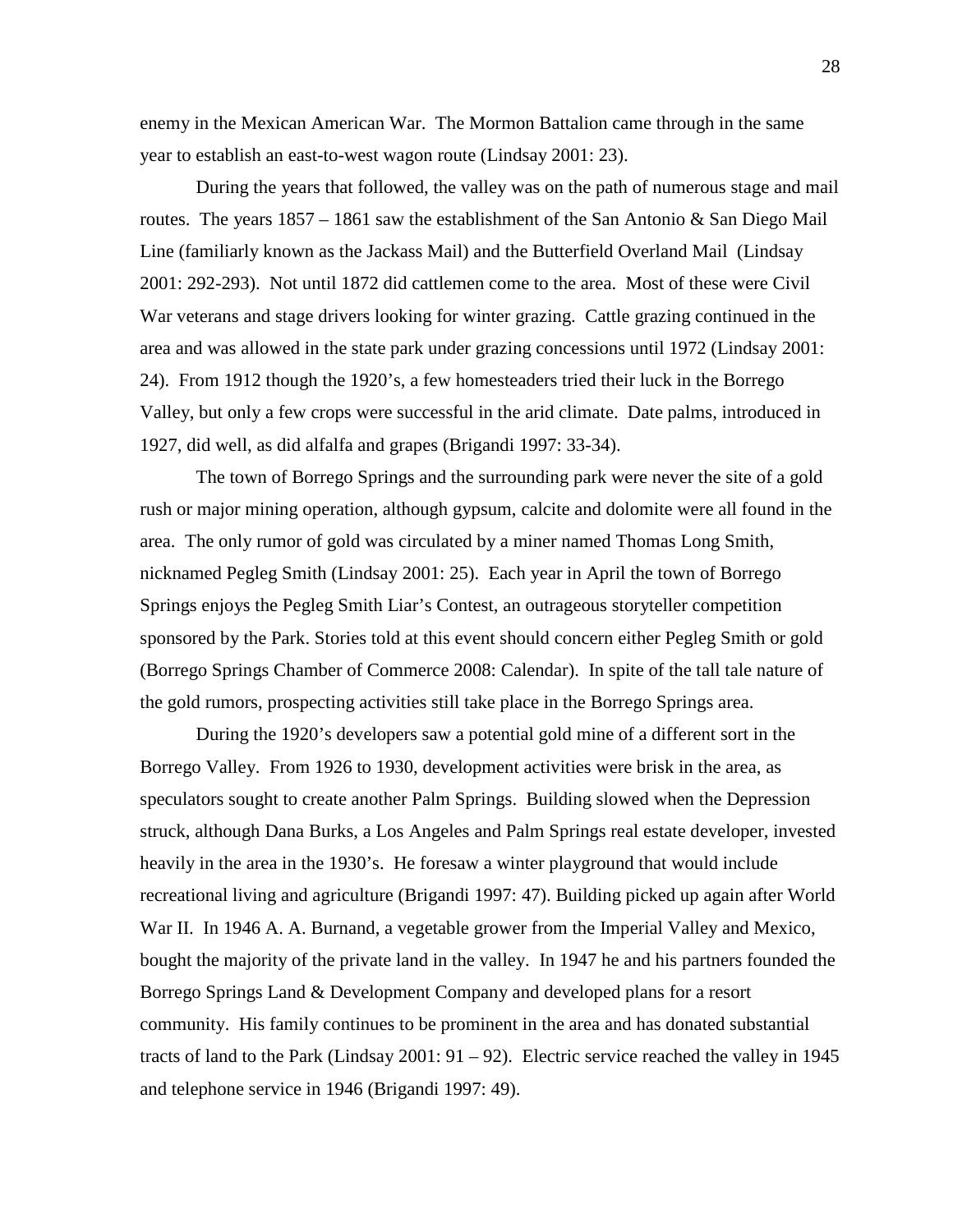In 1928, Frederick Law Olmsted recommended to the State of California that Palm Canyon, at the west end of the Borrego Valley, be included in the new state park system. Although the remainder of the state park system was established in late 1928, the Anza-Borrego Desert State Park was not created until 1932 (Brigandi 1997: 26-27). Lindsay (1973: 17) cites "[s]peculative investment, confused land titles, multiple ownership of land, problems in surveying the region, indecision on the part of the park commission, lack of funds and finally unexpected opposition" as contributors to the four-year delay. A variety of organizations, not all of which were coordinating their activities with the newly formed park commission, were acquiring land and funding for the park. In large part, a private group in Borrego Springs facilitated the formation of the Park. Public funding was difficult to obtain. In fact, the County of San Diego Board of Supervisors actively opposed the formation of the park, in the belief that it would reduce taxable land in San Diego County, that inappropriate land was being set aside, and that there might be a plot to build a high-speed highway to Los Angeles through the area (Lindsay 1973: 21). Eventually both the State Park Commission and the U.S. Department of the Interior were called in to settle some of the claims and counterclaims, and the Park was dedicated in 1941 (Lindsay 1973: 24). Over time the park has grown as more private and public lands have been annexed. It appears now that all the effort was well worth it. As Diana Lindsay says in *Anza-Borrego A to Z: People, Places, and Things:*

> Visionaries who created the park were more than justified when later scientific discoveries confirmed the world-class resources found within the park. Anza-Borrego Desert State Park contains an unbroken Pliocene-Pleistocene fossil record. It is a home for rare and endangered plants and animals and has been designated a United Nations Biosphere Reserve and a National Natural Landmark. It is estimated that the park holds more than 10,000 archaeological sites, only 1,500 of which have been recorded. (2001: 26-27)

The Community Plan for Borrego Springs, a document prepared for the San Diego County General Plan update, says that the population of Borrego Springs today is approximately 2,700 year-round with an additional 2,000-plus seasonal residents. Tourism is the major economic activity in the town. The Park is a major factor in attracting people to the area, although there are also several golf courses and small resorts (Borrego Springs Community Planning Group 2008: 5-7).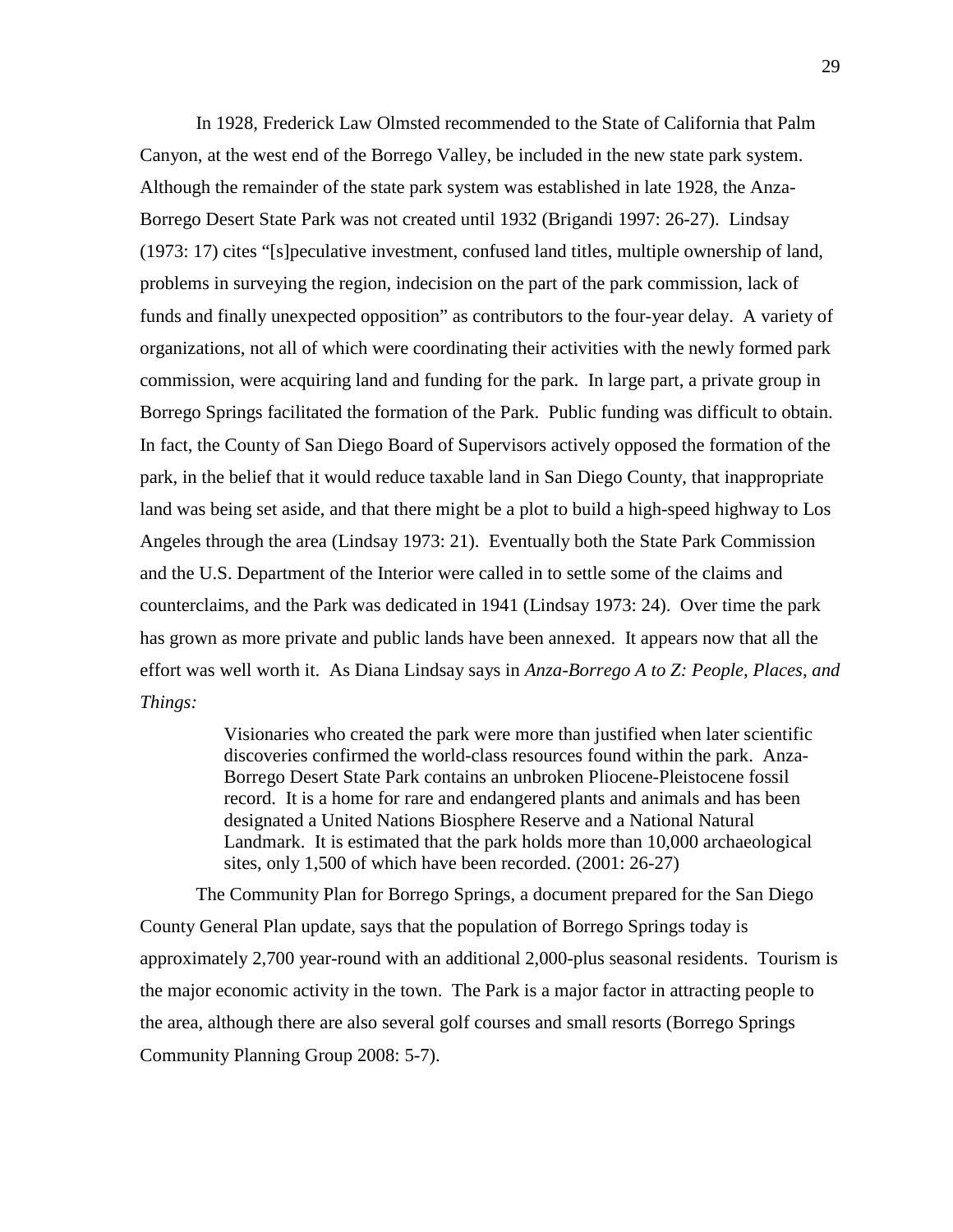Agriculture today is limited to citrus and ornamental plants, including palms. A major challenge facing the area is the ongoing depletion of the aquifer that has sustained life in Borrego Springs for many years. This depletion, or overdrafting, has resulted in tension between growers and other residents, since agriculture consumes about 70% to 75% of the water used each year in Borrego Springs.

#### **THE HIGH COUNTRY – JULIAN AREA**

The "High Country" is defined in this study as the areas east of and higher in elevation than Ramona and west of and higher in elevation than Borrego Springs. This area includes not only the town of Julian, but also San Felipe and Ranchita. The largest and probably most well known of the northern backcountry towns is Julian, located southwest of Borrego Springs, just a few miles west of the Park boundary. Although the original proposed route of the Sunrise Powerlink bypassed the town of Julian, many town residents have become involved in opposition and several were interviewed for this study.

Julian has a much more moderate climate than Borrego Springs. At an elevation of 3,655 – 4,100 feet above sea level, it has average summer highs of 88.4 degrees and January lows of 32.5 degrees. Precipitation is also much higher than in most parts of the county at 27.5" per year (1971 – 2000 average) (Pryde 2004: 36).

Before the intrusion of European settlers, Julian was home to a large number of Native American settlements, particularly in the Cuyamaca area. Like the natives of the Borrego Valley, however, these communities had fallen on hard times by the mid-1800's, as diseases and assimilation took their toll. Only one reservation remains in the Julian area today (LeMenager 1992: 36).

Although various settlers and explorers of European descent had passed through the Julian area on their way to other spots, the first large population movement into the area came with the discovery of gold in late 1869. Gold had been discovered at various places in San Diego County, particularly in the Escondido area, but the find in Julian appeared to be large and easily mined. In late 1869, Drury Bailey and cousins Mike and Webb Julian – all former Confederate soldiers from Georgia - arrived in the area. The three became town leaders; Mike Julian later became San Diego County Assessor as well as the town's founder in name (LeMenager 1992: 42-43).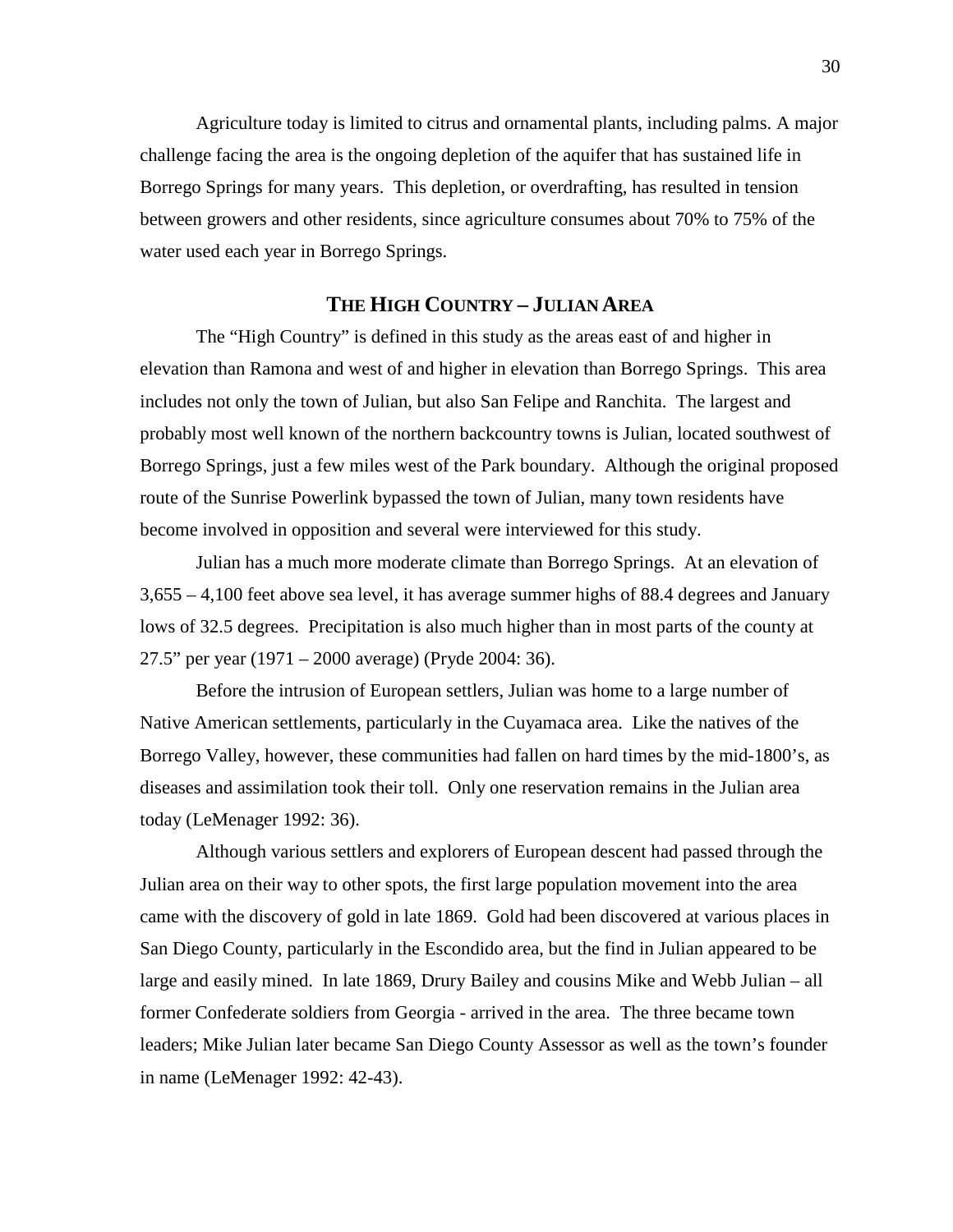Almost immediately after the first gold strike, disputes over land, title and mining rights broke out. Eventually the U.S. Department of the Interior settled these issues (LeMenager 1992: 62) and over a period of years a good bit of gold came out of the hills. In 1934 the California Division of Mines estimated that in 63 years of mining about \$4 to \$5 million worth of gold had come from Julian area mines, the great bulk from the Stonewall Mine (LeMenager 1992: 83). During the initial years of the rush the town flourished; records indicate that there were eight saloons in town in 1870 (LeMenager 1992: 137). Julian was an ethnic melting pot, although the Chinese and Native Americans fared substantially worse than African Americans and whites (Jordan 2008: 104-105). However, the rush did not last very long, and by 1876, the furor had died down. The larger mines continued to produce only at a low level.

During the years of the rush, however, Julian was an active place. The Army and the Jackass Mail both stopped there, as did the Pony Express and various stage services. Toll roads and other routes were built to accommodate the flow of traffic to Julian from the west. Julian developed ties with other towns in the region as stagecoaches moved from Ramona to Julian to Warner Springs (LeMenager 1992: 92-97, 102-103). Julian was considered an important town in the region, although various historians have disputed rumors that it was once considered for the county seat (LeMenager 1992: 109). The railroad never ran to Julian, despite the town's efforts to obtain a rail link.

After the rush the town survived, unlike some other mining towns. Jordan (2008: 102) postulates that this was due to the large number of women and families, not just single miners, who came to the area. In 1887 the first edition of the Julian Sentinel was published and in 1889 Cuyamaca Lake was created to provide water to the City of San Diego (LeMenager 1992: 124,155). Also in 1889, Julian apples drew attention at the San Diego County Fair as well as at national events (LeMenager 1992: 166). In 1949 the town began to select a single day in October and advertise it as "Apple Day" (LeMenager 1992: 173). Today "Apple Days" and "Harvest Days" take up all of October and part of November and apple pies are a main attraction in Julian.

One aspect of life in the High Country that cannot be ignored is the threat of fire. In 1950 the Cuyamaca fire ravaged nearly 64,000 acres near Julian and in 1970 the Laguna fire also destroyed large acreage (LeMenager 1992: 210-212). The largest and most destructive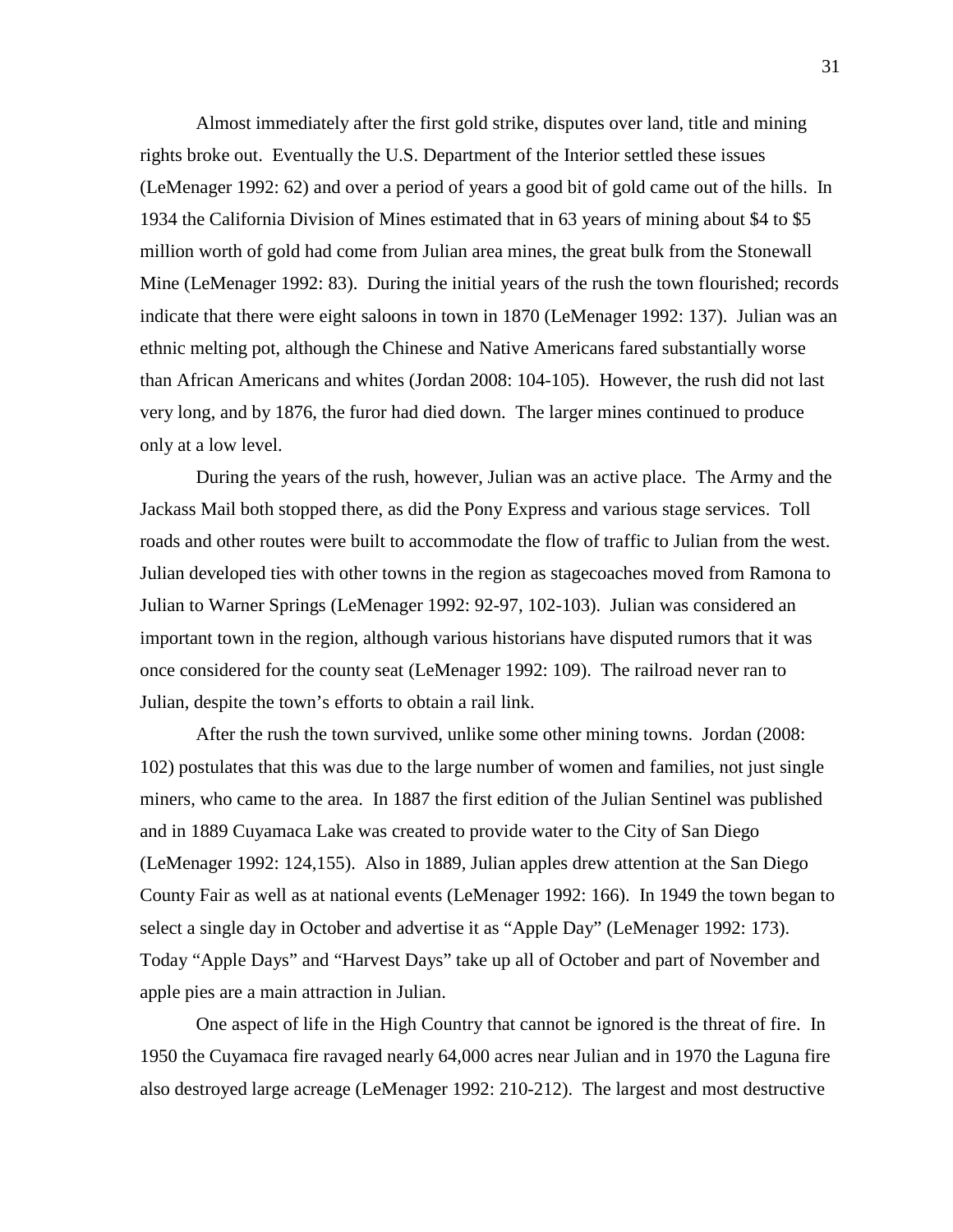fire in the area was the 2003 Cedar Fire, which began southwest of Julian. This fire eventually threatened the town itself; however it burned around the town through Santa Ysabel and to the north. Most of the forests south of Julian and many dwellings and businesses located on the southwest side of town were destroyed (California Department of Forestry and Fire Protection 2004: Cedar Fire Incident Information; San Diego Fire-Rescue Department 2004: 6).

Julian today is a small community with just 1,621 residents at the time of the 2000 census. Tourism represents the major source of local income. Town history and gold rush history are important aspects of the tourism presentation (see Figure 4). In addition, there are other local businesses and governmental employment opportunities in the area.



**Figure 4. Shops on Main Street in Julian, 2009.**

## **RAMONA**

Ramona – the backcountry area closest to urban San Diego - stands at the foothills of the Peninsular Range, slightly closer to the town of Julian than to the coast. Average elevation is around 1,450 feet above sea level (Pryde 1992: 36). Average annual rainfall in Ramona is 17.1", and temperatures range from an average January low of 36.5 degrees to an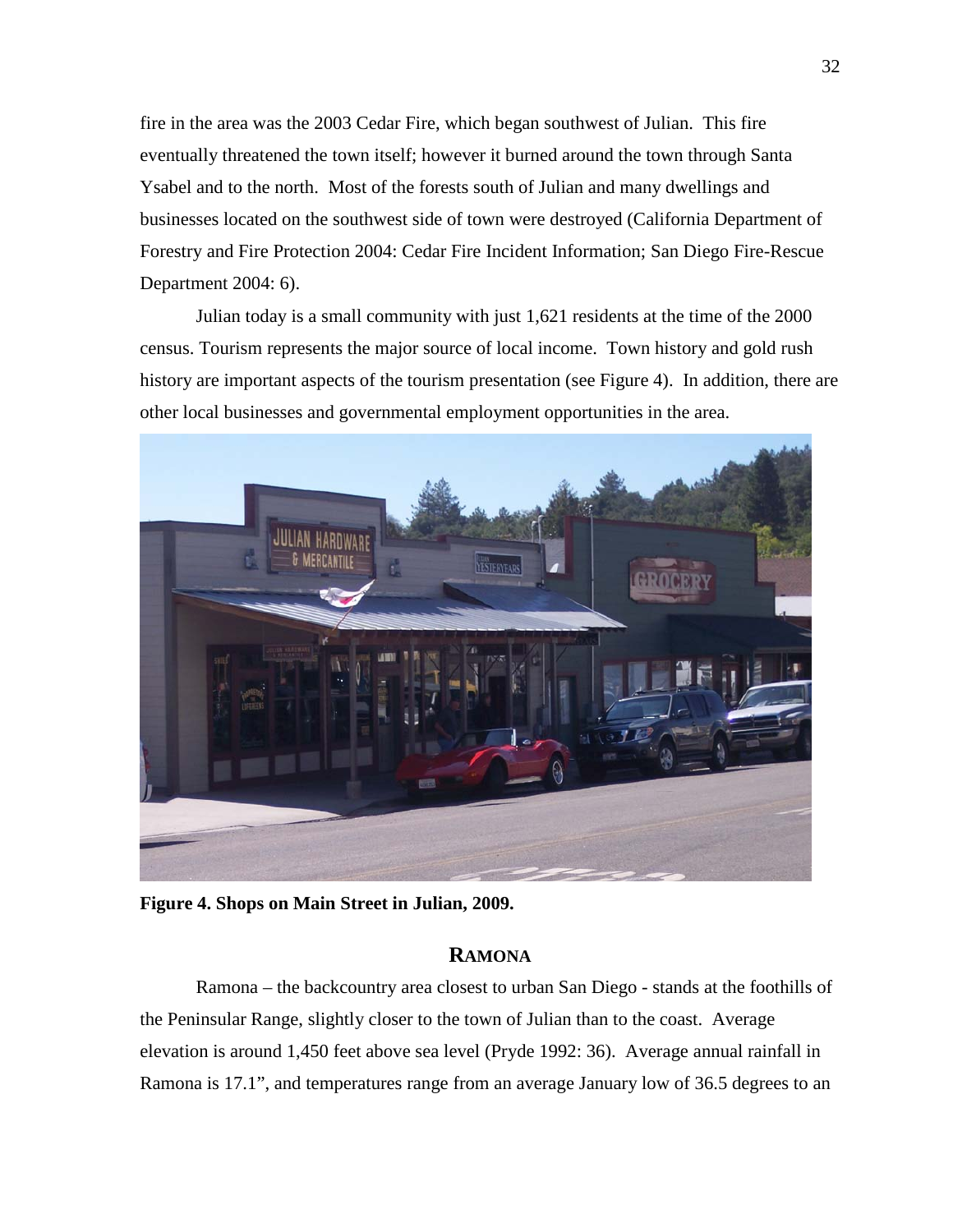average summer high of 91.4 degrees (Pryde 2004: 36). Ramona is usually above the fog, avoiding the "marine layer" that sometimes blankets the coastal areas. The town's sunny weather has provided the basis for a variety of town slogans and developer marketing materials. The latest slogan, "Valley of the Sun," has been used for several years (Tarr 1997: 10-11). Although it abuts the dense suburbs of Escondido and Poway, Ramona is relatively cut off from the western portion of the county. Access is by two-lane roads only, making it difficult to reach from the more urban areas of the county (Tarr 1997: 9).

The history of Native Americans in the Ramona area is similar to that in other parts of San Diego County. LeMenager (1989: 15) says, "Today, signs of early Indian occupation can be found wherever there was once a reliable spring and oak trees from which acorns could be gathered." Many of the original residents had died or been driven out of the area before white settlers began to arrive. However, more Native Americans remained in the Ramona area (including Santa Ysabel and Warner Springs) than in Julian or the Borrego Springs area.

The first white settlers in the area were Jose Joaquin Ortega, owner of Rancho Santa Ysabel and Edward Stokes, owner of Rancho Santa Maria. These land grants were made in 1843 and 1844 respectively (O'Neal 1975: 11). In 1851 the U. S. Congress passed the Gwin Act, establishing a land commission and calling for proof of claims on land and verification via survey. Land sales were difficult during this period since ownership boundaries were unclear (LeMenager 1989: 40). Eventually it was determined that some land between the two ranchos was available for claims and homesteading, leading a few new ranchers to move to the area in the 1850's (LeMenager 1989: 46-47).

In 1846, Stephen Watts Kearney and the Army of the West passed through both Santa Ysabel and Santa Maria on the way to the Battle of San Pasqual west of present-day Ramona (O'Neal 1975: 12-14). The last "Indian uprising" in the area took place in 1851 at Warner's Ranch, and in 1852 a treaty was signed at Santa Ysabel (O'Neal 1975: 18).

Ramona began to expand at the time of the Julian gold rush. The town at that time had neither the name nor the location of today's town center. In 1871 the store and post office were situated in an area called Ballena, east of present-day Ramona and close to today's Golden Eagle Ranch. The area residents produced barley, cattle, rye and hay, providing a source of supply for the Julian miners (LeMenager 1989: 58-59). In those days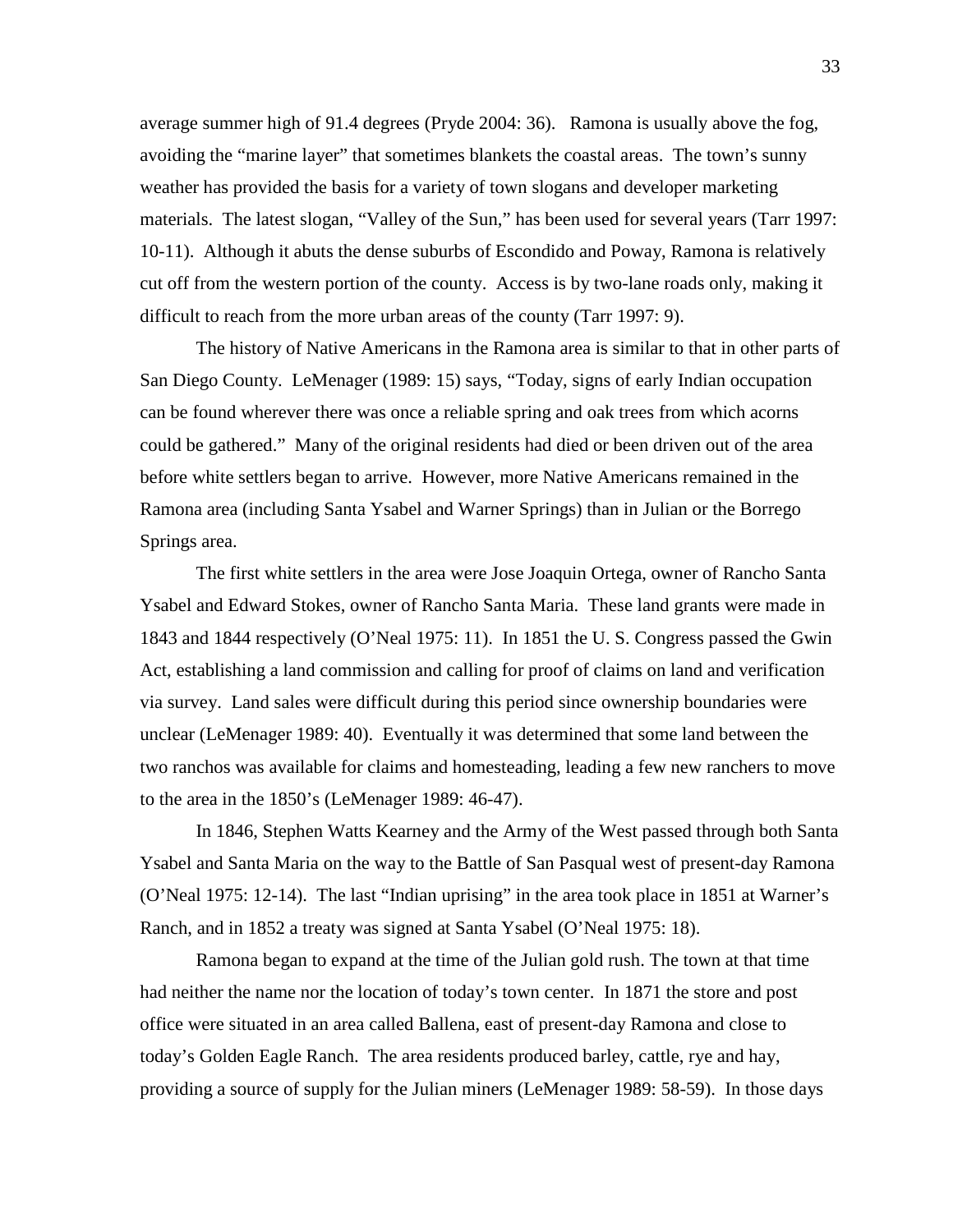there was much coming and going between Old Town San Diego and Julian, with stage lines passing up the Mussey Grade Road (Figure 5) or Eagle Peak Road (LeMenager 1989: 65- 70).



**Figure 5. Along the Mussey Grade Road, 2009.**

In 1870, much of present-day Ramona was set aside as the San Pasqual Indian Reservation, but this set-aside was revoked in 1871. In 1875, the reservation system was institutionalized, but the San Pasqual reservation was not re-vitalized. Several reservations were established in the area, however, including Santa Ysabel and Mesa Grande (Carrico 2008: 65-69, 85).

In 1872, Juan Arrambide purchased a large portion of Rancho Santa Maria and in 1878 and 1879 he sold this holding to Bernard Etcheverry (the first purchase of one-half of the land cost Etcheverry only one dollar, the second half cost him \$12,250) (LeMenager 1989: 85-86). As gold fever died down in Julian, the focus of activity began to move further west toward Rancho Santa Maria. A store and post office were built in the area occupied by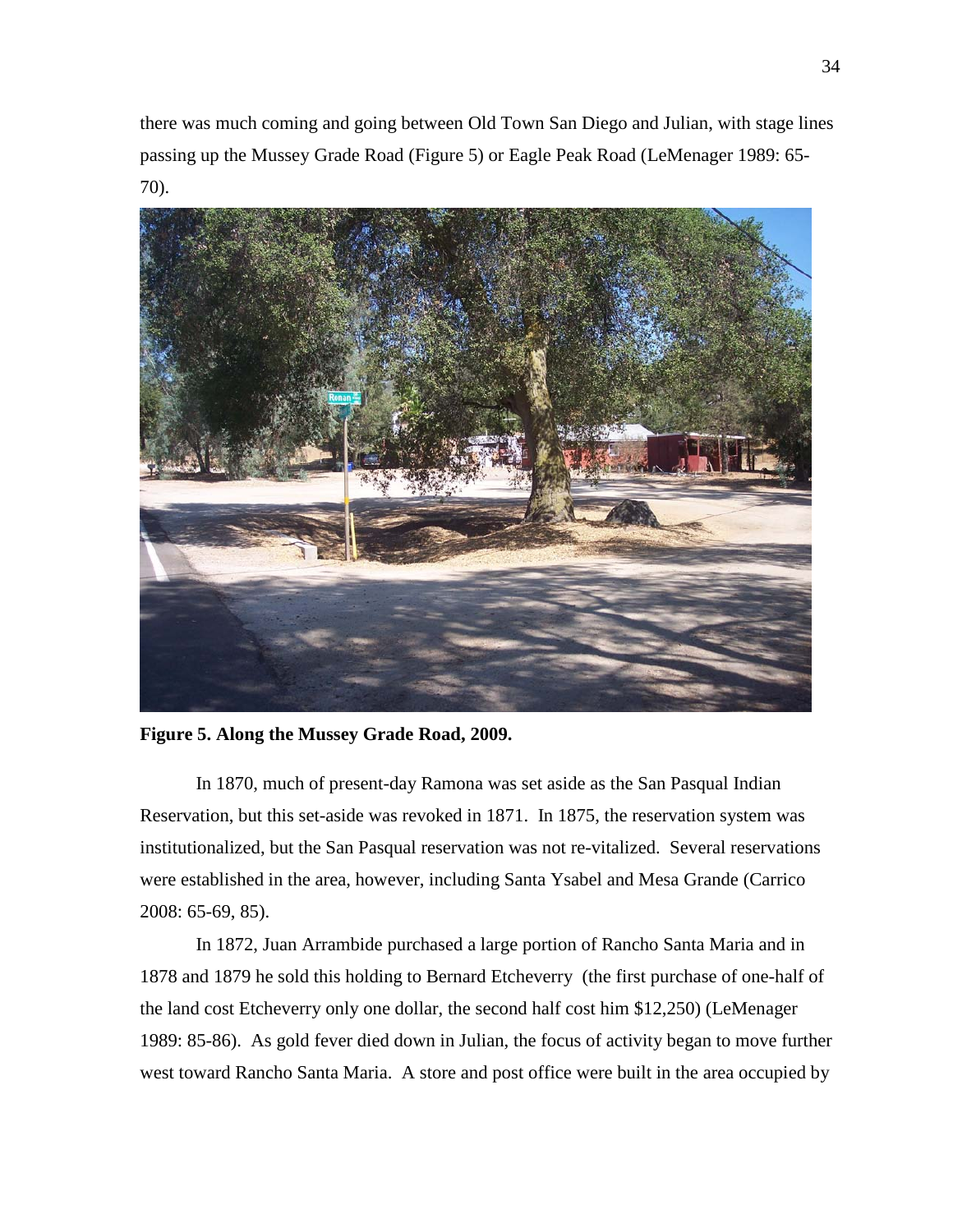present-day Ramona, then known as Nuevo (LeMenager 1989: 87). Agriculture was the mainstay of the area.

In 1886, subdivision and development began. Milton Santee bought Etcheverry's land and began to market the area, calling it "Ramona" after Helen Hunt Jackson's romantic novel (LeMenager 1989: 91, 93-94). In 1880 there were fewer than a dozen white families in town but by 1900 there were over 115 households (LeMenager 1989: 96). In 1887, the Ramona Hotel opened (O'Neal 1975: 26) and The Sentinel Newspaper (name changed to the Ramona Sentinel in 1901) was founded (LeMenager 1989: 139).

During the early and mid twentieth century, town infrastructure developed. A local justice court was formed in 1890 and continued to operate until 1976 when state law changed and the court was moved (LeMenager 1989: 151). Constables were appointed locally until 1934 when the county sheriff's department assumed responsibility for law enforcement (LeMenager 1989: 155-158). In 1924, the first fire department was formed (LeMenager 1989: 193-194). Water departments have been formed and dissolved several times since 1925 (LeMenager 1989: 176-179). While the town took form and grew, agriculture continued to rule: Ramona was known as the Turkey Capital of the World from the 1930's through the 1950's, when turkey agricultural technology advances, which allowed other regions to produce the same pattern of egg-laying and maturation as occurred naturally in Ramona, and the high cost of grain led to the decline of the industry (LeMenager 1989: 207- 211). In the 1950's, egg farming took over (Tarr 1997: 29).

Ramona changed significantly in the 1970's. For some time real estate developers had been eager to obtain land and lure middle class city residents to Ramona. In 1969, Raymond A. Watt purchased land about five miles southeast of central Ramona, and by late 1972 the development of the San Diego Country Estates was in full swing. Houses in this area were larger and more expensive than most homes in Ramona; the private development included a golf course and equestrian center, and most of the single-family homes were custom-built (Tarr 1997: 32-25). Disparities between residents of the Estates and "old" Ramona with respect to income and education as well as housing values caused friction and continue to do so today. Additionally, some residents feel that this kind of development is out of character, and that Ramona should remain a rural and historical community, rather than a suburb of the City of San Diego or a flashy weekend getaway. Many of these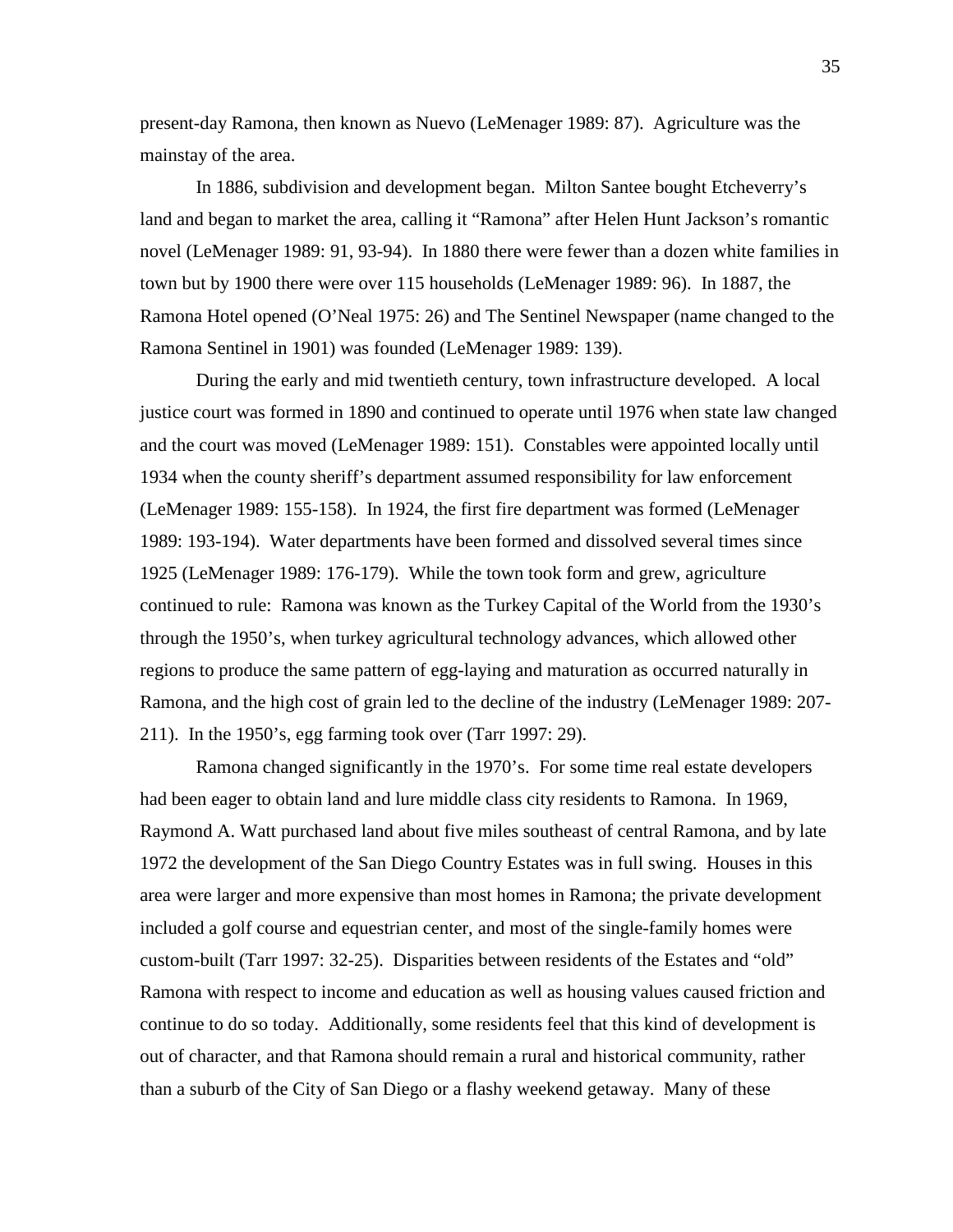residents have maintained a low-growth/no-growth stance, and oppose widening access roads into Ramona. The tension between low-growth/no-growth proponents and development supporters has been evident in both the Planning Group (formed by the County Board of Supervisors) and the Water District (Tarr 1997: 87-105).

Ramona has grown very quickly in the last forty years. According to U.S. Census data cited by Tarr (1997: 32), there were 1,966 housing units in Ramona in 1970. By 1980 there were 5,571. Population has boomed from an estimated 27,700 in 1990 to 33,407 in 2000 according to the County of San Diego Department of Planning and Land Use (Pryde and Stutz 2004: 239). Although eggs and horses remain important sources of income in the area, an increasing number of residents commute to San Diego (Pryde and Stutz 2004: 240), making it more of a bedroom community that is dependent on the urban center rather than the autonomous community of the past (Figure 6 reflects some present-day developments).



**Figure 6. The Ramona Big K, 2009.**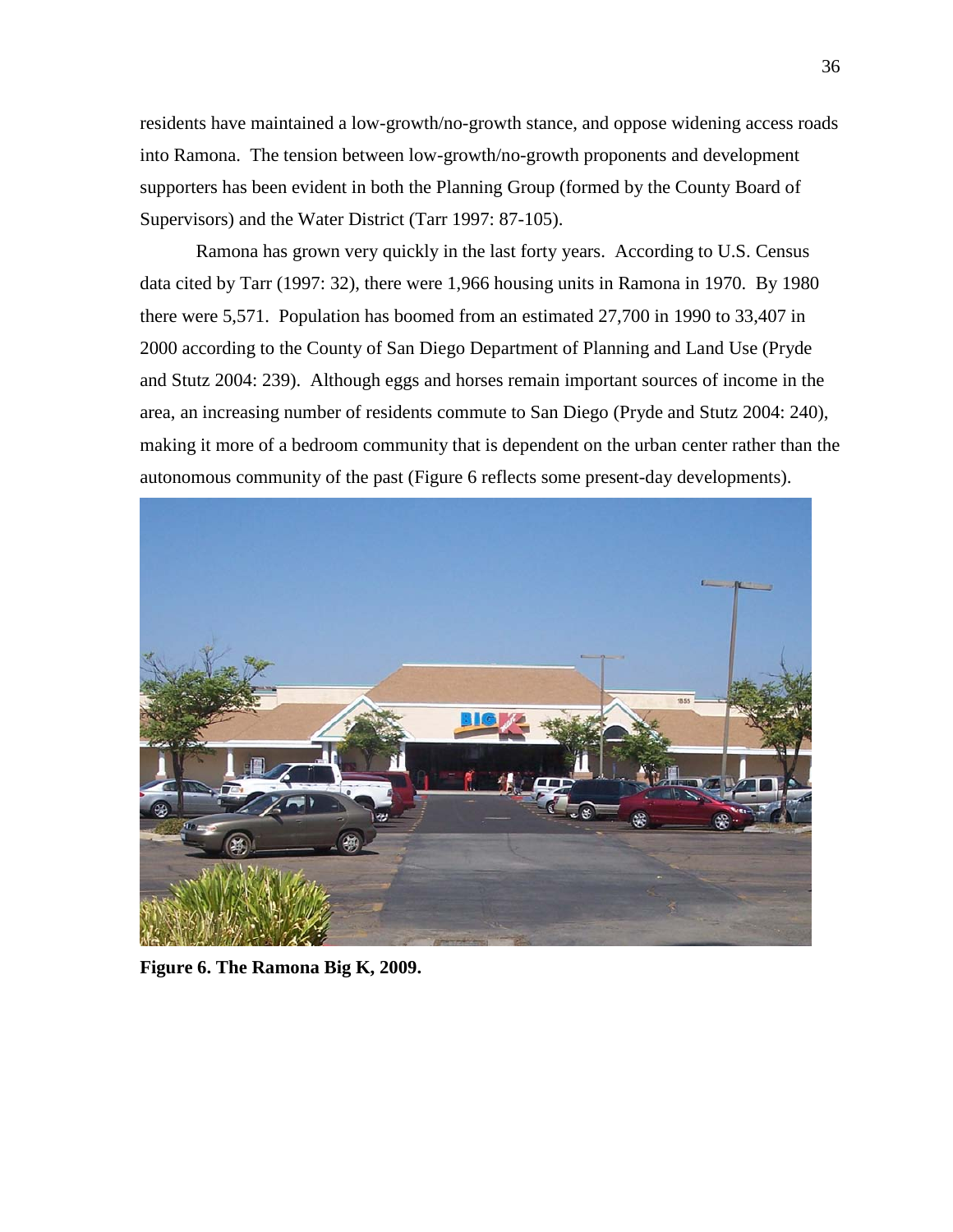## **CHAPTER 5**

## **THE HISTORY AND BACKGROUND OF THE SUNRISE POWERLINK PROJECT**

Many regard Southern California as an extremely desirable place to live and work. The climate is temperate; mountain, desert and ocean living environments are available; and historically unemployment is lower than elsewhere in the state. But those who think in terms of sustainability and ecological footprints see a bleaker future for the area. Southern California, and particularly San Diego County, lacks many basic resources readily available in other areas. Additionally, the infrastructure of the San Diego/Orange County area has not grown commensurately with increases in population.

The scarcest natural resource in this area is water; however, electric power presents another cause for concern. Over Labor Day weekend 2007, the local power company, San Diego Gas & Electric, issued several warnings regarding possible rolling blackouts of electric power. With total on-line generating resources of 4,900 megawatts (MW) and noon usage of 4,600 MW, trouble seemed imminent. Although the California Independent System Operator (the state power grid overseer) later concluded that these warnings were inappropriate, many customers lost electricity during the abnormally hot period (Rose 2007).

One way to mitigate this problem, according to SDG&E, is construction of the 150 mile Sunrise Powerlink transmission line. Before discussing the power line project itself, it is helpful to review some background on SDG&E and how it is regulated by the State of California and the U.S. Government.

## **SDG&E**

SDG&E supplies power not only to San Diego County but also to portions of Orange County. According to its application for the Sunrise Powerlink project, SDG&E services approximately 1.3 million customers today (California Public Utilities Commission 2007b: I-6). The current SDG&E website and the annual 10-K report filed with the Securities and Exchange Commission claim that the utility serves 1.4 million electric meters and 3.4 million customers. SDG&E is wholly owned by Sempra Energy, a utility holding company with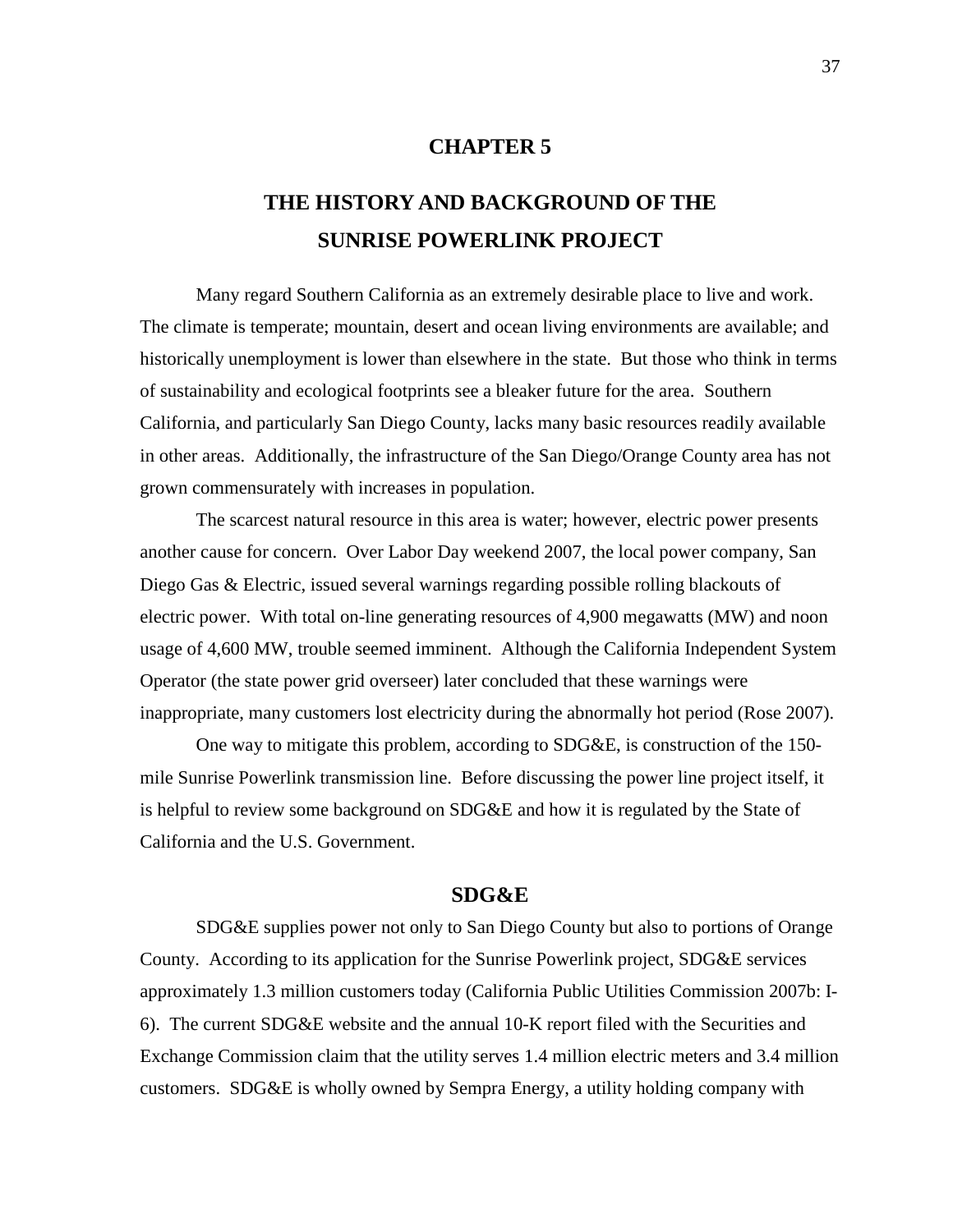annual revenues of around \$12 billion and substantial energy-related international business, including power generation as well as distribution and transmission. SDG&E contributed slightly less than 25% of Sempra's total revenue in 2007 and about 26% of its total income (Shareholder.com 2007). Sempra has been listed in "The Business Week 50" 2007 list of the top performing U.S. companies and as number 4 on the Fortune magazine 2007 "Most Admired Companies" list for electric and gas utilities (Sempra Energy 2007).

SDG&E is classified as an investor-owned utility (IOU). There are only three IOU's in California. IOU's are subject to regulation of consumer prices and how their product (energy) is distributed statewide. The position of SDG&E and the other IOU's is an interesting one. They are expected to produce profits for stockholders (the parent company) while at the same time the prices they charge, their supply sources, and the prices they pay for energy are regulated. SDG&E is in some ways a public servant with a private profit motive. The regulatory system that governs SDG&E is complex and the markets in which it participates have experienced some interesting twists and turns in recent years.

## **THE REGULATORY SYSTEM**

The regulation of power generation involves numerous state and federal agencies. State legislation governs construction of power plants, electric distribution, retail sales of power and other aspects of the utility business. For example, in 1996 the California legislature enacted AB1890, providing for broad restructuring of the electric industry in California. More recently, the state legislature enacted SB1078, which requires investorowned utilities to procure 20% of their electrical retail sales from "eligible renewable resources" by 2017. At the federal level, legislation governs electric transmission and the sale of power at wholesale.

Regulatory agencies at the state and federal level implement the legislation. Rules and decisions issued by these agencies govern most aspects of utility operations.

## **State Agencies: The California Public Utility Commission**

The primary state agency involved in decisions concerning rates paid by consumers and the construction of power plants and power lines is the state Public Utility Commission. The California Public Utility Commission (CPUC) consists of a board of five commissioners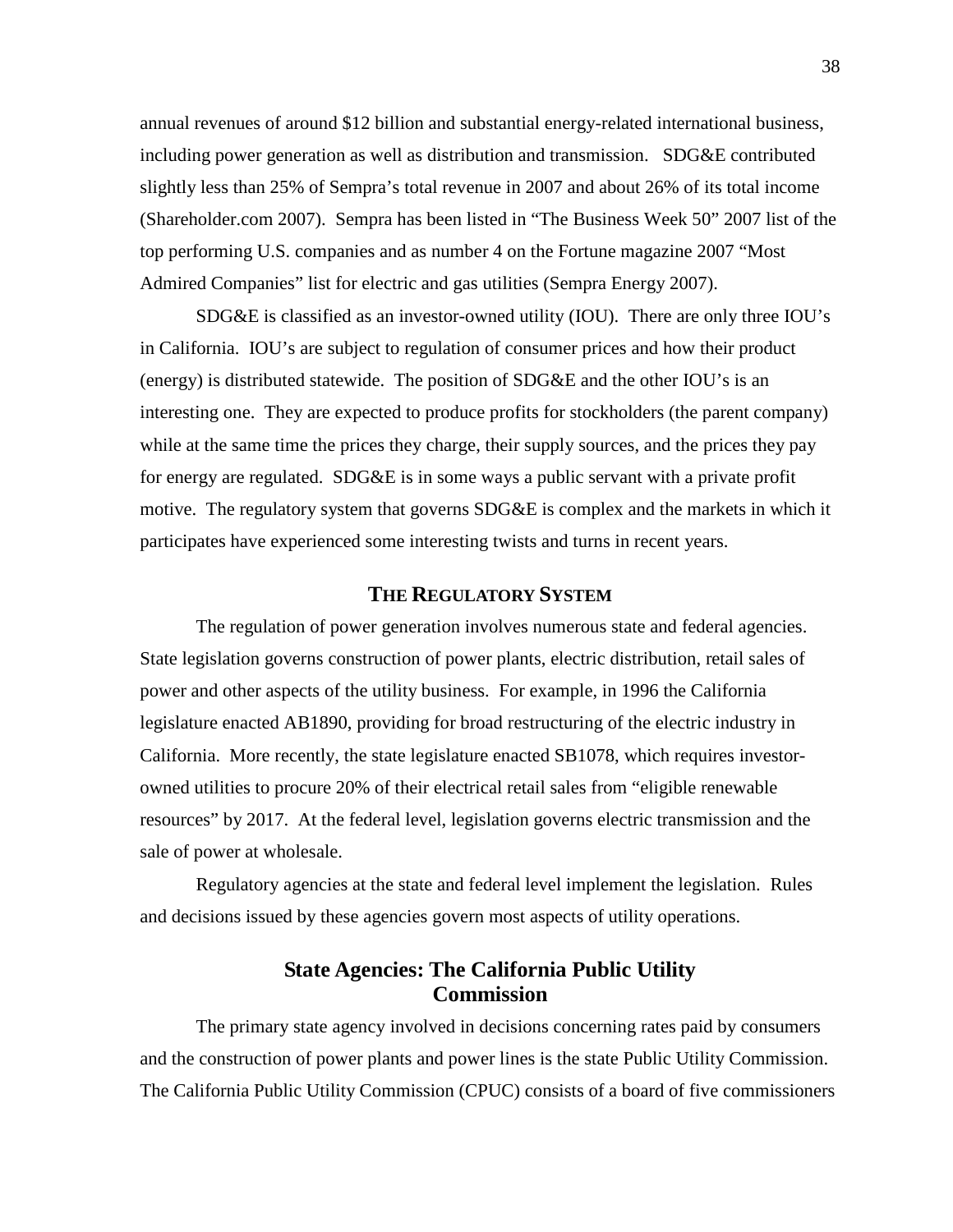appointed by the Governor and approved by the state Senate (California Public Utilities Commission 2007a). The Commission holds frequent public meetings, and many of its hearings are open to formal public comment. The CPUC states its mission as follows:

> The California Public Utilities Commission serves the public interest by protecting consumers and ensuring the provision of safe, reliable utility service and infrastructure at reasonable rates, with a commitment to environmental enhancement and a healthy California economy. We regulate utility services, stimulate innovation, and promote competitive markets, where possible, in the communications, energy, transportation, and water industries. (California Public Utilities Commission 2007a: Mission)

The CPUC includes not only the commissioners but also a ratepayer advocacy group, the

Division of Ratepayer Advocacy (DRA). This division of the CPUC

…participates in Commission proceedings, workshops, and other forums with significant dollar impacts on consumers that address issues of consumer protection, development of fair rules for competition or other significant policy issues, and that address service quality, rate levels, and rate of return. DRA's mission, as defined by Senate Bill 960 in 1996 and embodied in Public Utilities Code Section 309.5, is to 'obtain the lowest possible rate for service consistent with reliable and safe service levels.' (California Public Utilities Commission 2007a: Divisions)

## **State Agencies: The CEC**

The CPUC is not the only agency in California with its finger in the energy pie. The California Energy Commission (CEC) is the planning and policy arm of the California legislative branch. The CEC characterizes itself as follows:

> The California Energy Commission is the state's primary energy policy and planning agency. Created by the Legislature in 1974 and located in Sacramento, the Commission has five major responsibilities:

- Forecasting future energy needs and keeping historical energy data
- Licensing thermal power plants 50 megawatts or larger
- Promoting energy efficiency through appliance and building standards
- Developing energy technologies and supporting renewable energy
- Planning for and directing state response to energy emergency

With the signing of the Electric Industry Deregulation Law in 1998 (Assembly Bill 1890), the Commission's role includes overseeing funding programs that support public interest energy research; advance energy science and technology through research, development and demonstration; and provide market support to existing, new and emerging renewable technologies. (California Energy Commission 2007a)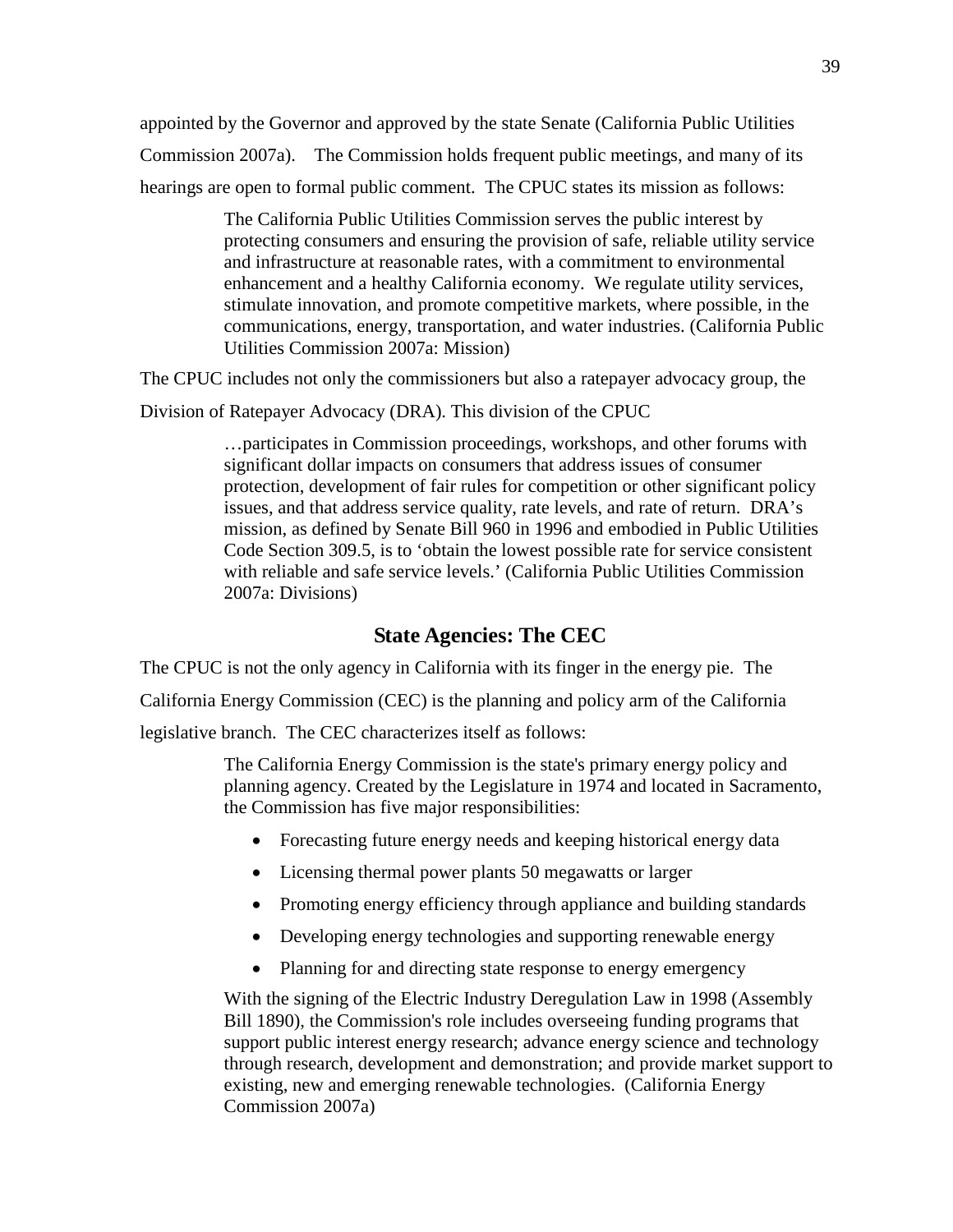## **State Agencies: The Independent System Operator**

A third agency involved at the state-wide level in regulating the electrical power industry is the California Independent System Operator (CAISO). CAISO is an independent, non-profit public benefit corporation and is the "authority" on system supply and demand statewide. CAISO defines itself as follows:

> The California ISO is a not-for-profit public benefit corporation brought on line in 1998 when the state restructured its electricity industry. It is the impartial link between power plants and the utilities that provide electricity to customers. Although utilities still own transmission lines, the California ISO ensures equal access to power lines formerly under private control.

CAISO is the agency tasked with balancing buying and selling of power between providers and transmitters within the state and across state lines (from neighboring states such as Arizona, for example). CAISO is also authorized to levy charges (congestion fees) on utilities that are unable to meet electricity demand in within their service area. CAISO reports directly to the Federal Government rather than to a state agency (California Independent System Operator 2007).

### **Summary: The Interrelationship of State Agencies**

To summarize the state infrastructure surrounding the generation and distribution of electrical power, the CPUC actually approves the construction of power plants and transmission lines as well as establishing retail rates for electricity. The CEC establishes broad policy and encourages or discourages various plans of action by local and state authorities. The CAISO controls the transmission of power in the state and the sources and prices of electrical power to the distributors. On occasion the three entities work together, as they have in establishing the RETI (Renewable Energy Transmission Initiative), a joint effort to identify and facilitate the usage of renewable energy statewide (California Energy Commission 2007b).

Only the CPUC holds state authority to approve construction of new power lines. The CEC and CAISO can and do voice support or lack thereof for specific projects.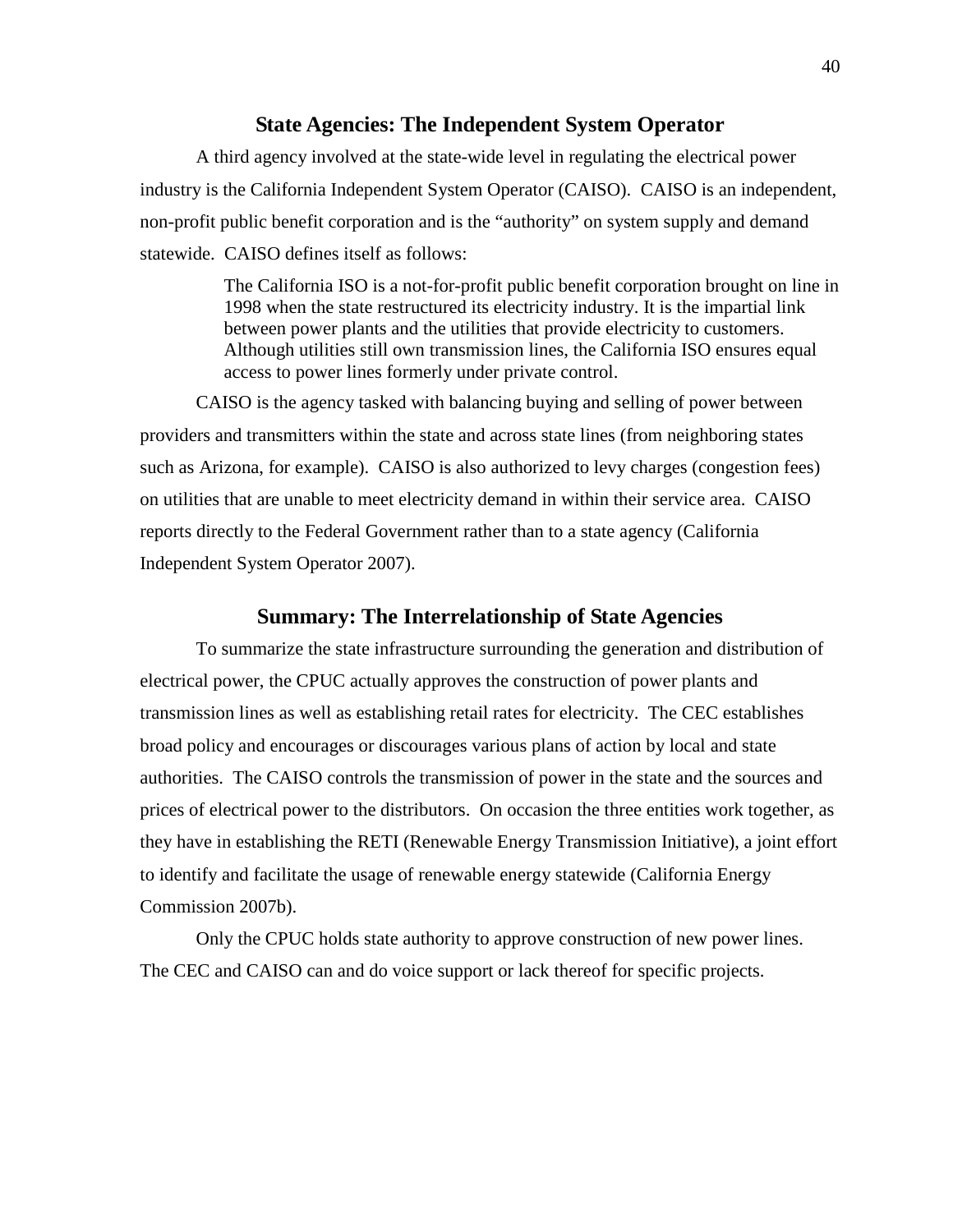## **Federal Agencies: The Department of Energy and the Federal Energy Regulatory Commission**

The governance of utilities rests primarily with the state Power Utility Commissions and other state agencies. However, the Federal government plays a significant role in aspects of energy regulation that affect interstate commerce. For example, the Federal Energy Regulatory Commission (FERC) approved the restructuring of California electricity markets in the 1990's and addressed the 2000-2001 electricity crisis in California, providing a forum for market manipulation claims and ENRON pricing issues. Pursuant to federal legislation enacted in 2005, the FERC designated two "National Interest Electric Transmission Corridors" in October 2007 – one of which includes San Diego County. This action brings Federal pressure to bear on various agencies to work to relieve electrical congestion in the area of interest (Department of Energy 2007a).

One may wonder why there are so many agencies charged with policing the energy area. One set of incidents in California's energy history reveals why careless or poorly thought out actions in this area can have a devastating effect on the industry as a whole. The California Energy Crisis of 2000/2001 left the industry in a state of uncertainty and greatly decreased public trust in the utility markets in general.

## **THE 2000/2001 CALIFORNIA ELECTRICAL ENERGY CRISIS**

California's recent energy history is a rocky one. In 1996, California became the first state to propose partial deregulation of the energy market. The initial part of the State's deregulation plan called on the IOU's, including SDG&E, to sell a large portion of their power generation plants to private unregulated companies. The investor-owned utilities therefore became largely transmitters of energy, and were expected to go to the private power generation companies to obtain electricity. Legislators hoped that this move would create market competition and drive prices down, as well as encourage continued development of in-state power sources. Northern California had relied heavily on hydroelectric power from the Pacific Northwest rather than natural gas power from within the state.

During the summer of 2000, wholesale prices for electrical energy charged by the generators to the distributors were deregulated (and therefore could be as high or low as the generators chose) while the distributors remained regulated and could charge only the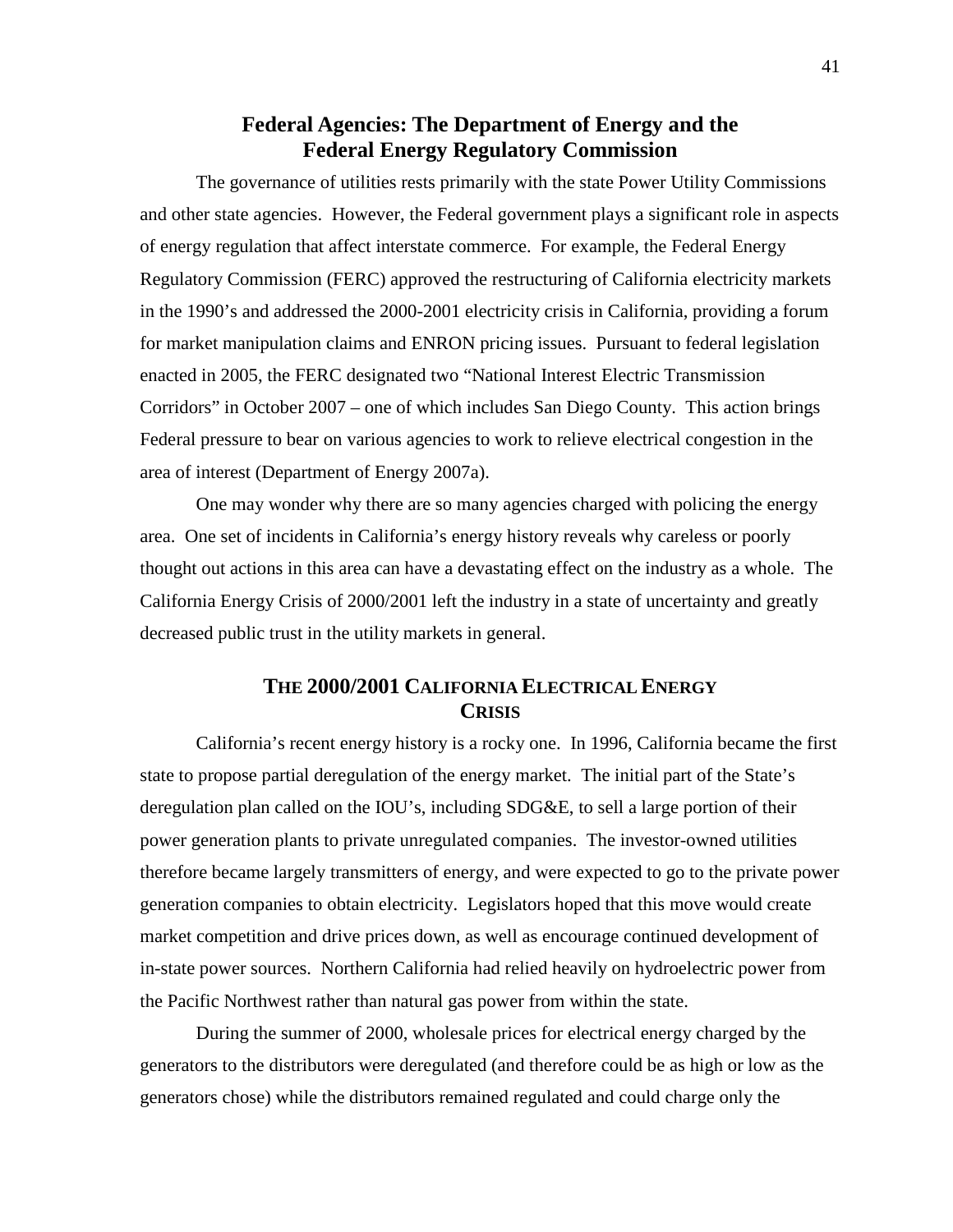maximum retail rates approved by the CPUC. A few large firms controlled generation. This put the generators in the position of being able to charge whatever the market would bear for electrical power.

This attempt to encourage competition in the electric industry failed. Rolling blackouts began in the summer of 2000. On January 17, 2001, Governor Gray Davis declared a state of emergency that did not end until November 13, 2003. Gray Davis was removed as governor of California partly as a result of this crisis, and energy once again became more closely regulated, although power source and power transmission are still generally separately owned.

The energy crisis drew attention to some weaknesses in the California power infrastructure. There was one major north-south transmission line that had limited capacity and the potential to become a source of bottlenecks in power transmission (since that time the capacity of this line has been expanded). Energy producers were able to manipulate scheduling over this major line so as to impose congestion fees on the IOU's, forcing the utilities to purchase power at a high price.

Although the energy crisis ended in 2003, California policymakers learned "the hard way" that deregulation is complex and needs careful management. Both the regulators and the utilities were left with poor public reputations.

#### **THE PROBLEM**

SDG&E essentially holds a monopoly on power distribution in the San Diego/South Orange Counties area. The system is extremely complex and the penalty for failure of the system is great. "Internal capacity" or power generated by plants within SDG&E's service area is insufficient to support peak-load power requirements in the area. Added to this is the reality that imported power is limited by the number of transmission lines available. The application for approval of the Sunrise Powerlink cites only two lines capable of bringing significant amounts of power into SDG&E's service area: the 500 kilovolt (kV) line connecting SDG&E with power sources to the east and south (the Southwest Powerlink, or SWPL), and " a series of 230 kV lines connecting through the San Onofre Nuclear Generating Station (SONGS) switchyard to the north" (California Public Utilities Commission 2007b: I-6). The application for the Sunrise Powerlink project points out that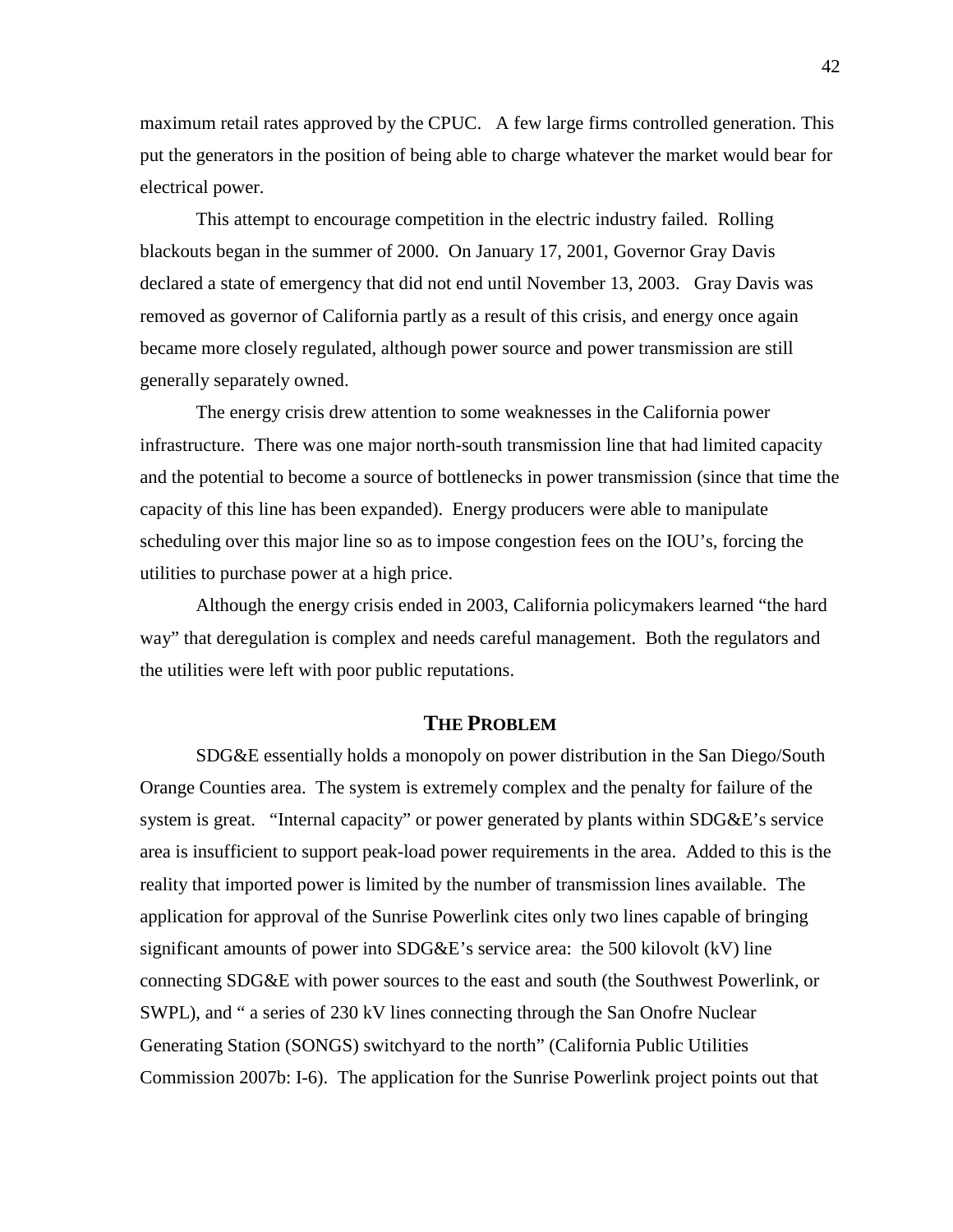SONGS really "belongs" to Southern California Edison (SCE) and in the case of a power shortage, the SCE area would be first in line for this nuclear power (SDG&E owns a 20% interest in SONGS). The application also mentions an interconnection with Mexican power generators at two locations, but notes that there is "no net import capability to the San Diego transmission area." SDG&E wholly owns only two relatively small power plants, the Palomar plant and the Miramar plant (Shareholder.com 2007: 13-16).

SDG&E has tried previously to increase its access to electric power sources to support demand in its service area. The burden of congestion charges and pressure from state and federal agencies have encouraged the company to invest a great deal of time and effort in developing plans for better transmission and generation sources. Of two previous attempts to increase transmission capacity, one failed to obtain CPUC approval while a smaller project was approved. The Valley Rainbow 500kV proposed project was a 31-mile interconnection between SDG&E and Southern California Edison's transmission system. The CPUC denied approval for this project on December 19, 2002. A smaller project, the 230kV Miguel-Mission transmission line was approved in 2004 and is in place (Department of Energy 2007b). However, demand continues to grow and the "problem" has not disappeared. Therefore, SDG&E continues to search for solutions; the latest attempt to increase access to power from outside the SDG&E service area resulted in the proposal for the Sunrise Powerlink.

## **THE SUNRISE POWERLINK PROPOSAL**

SDG&E submitted its application for approval to build the Sunrise Powerlink transmission line to the CPUC on December 15, 2005; an amended proposal was filed in August 2006. The second submission is the "official" proposal. This proposal requests approval only for a transmission project to take advantage of power sources available east of San Diego County. No new generating capacity ("green" or "dirty") is proposed, since SDG&E is responsible for transmission alone; however, the proposal indicates that a new solar facility will be built by a partner company in the Imperial Valley and that this facility will be used to generate electricity for the new line. The project consists of a 150-mile 500kV transmission line originating in the Imperial Valley of California and terminating in SDG&E's central or northern service area.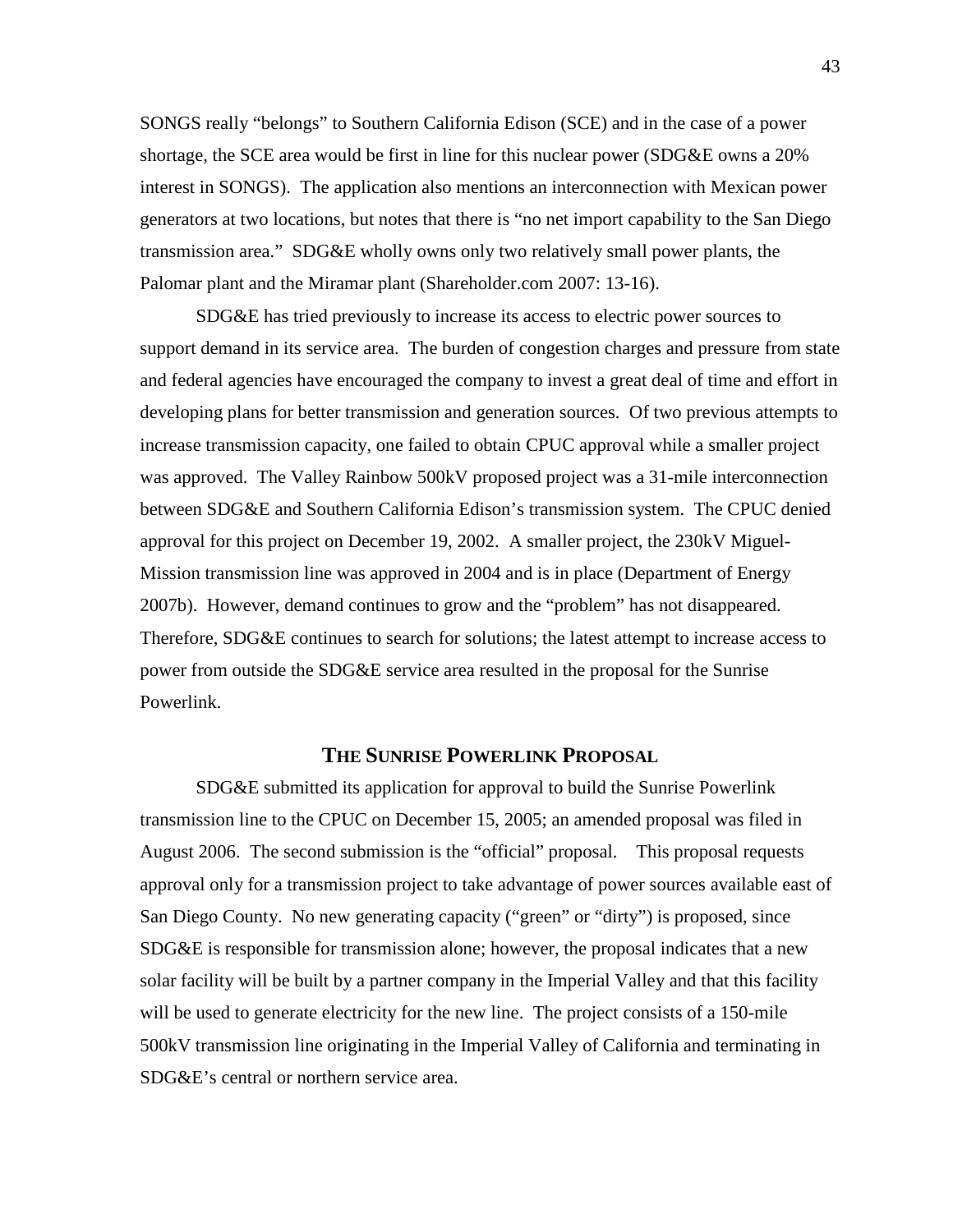The route of the line would cross a large section of eastern San Diego County known as "the backcountry". This area consists largely of deserts, mountains and valleys and is sparsely populated. The transmission line was expected to cross the Anza-Borrego Desert State Park, which includes camping and desert educational facilities.

SDG&E identifies the benefits of the project as improved reliability of energy transmission, the delivery of clean energy from renewable sources and expanded access to lower-priced power (San Diego Gas & Electric Company 2007). The financial cost of the project is identified as "between \$1.015 billion on the low side and \$1.437 billion on the high side" (California Public Utilities Commission 2007b: I-6).

The public version of the proposal highlights the transmission issues that SDG&E faces in delivering power to its customers:

> San Diego is the nation's seventh largest city and the nation's sixth largest county with an economy in excess of \$70 billion of goods and services per year. Yet the San Diego service area lies within an electrical cul-de-sac, relying on only a single 500kV line and a small set of 230kV lines tied to the larger transmission network (or "grid") outside the region to obtain the electricity imports needed to support its economy. (California Public Utilities Commission 2007b: I-7)

A footnote points out that the portion of Orange County served by SDG&E is not included in these facts and figures. It is worthwhile noting that SDG&E will not be the sole owner of the Sunrise Powerlink (the other owners will be the Imperial Irrigation District, which supplies power in the Imperial Valley, and a non-profit Massachusetts company, Citizens Energy Corporation). Through a complex power allocation agreement, SDG&E expects to be able to access adequate power for its customers through the power line. The proposal states that if the partners drop out, SDG&E is willing to continue the project without them (California Public Utilities Commission 2007b: I-22 – 1-24).

In claiming that the project will provide more renewable energy – the "green" argument – SDG&E states that:

> The transmission line will provide access to available and proposed electricity from environmentally friendly resources such as solar, geothermal and wind power located in the Imperial Valley and eastern San Diego County. The Imperial Valley is fast becoming one of the nation's leading producers of renewable energy. But new transmission lines capable of delivering the energy to homes and business are still needed. (San Diego Gas & Electric Company 2007)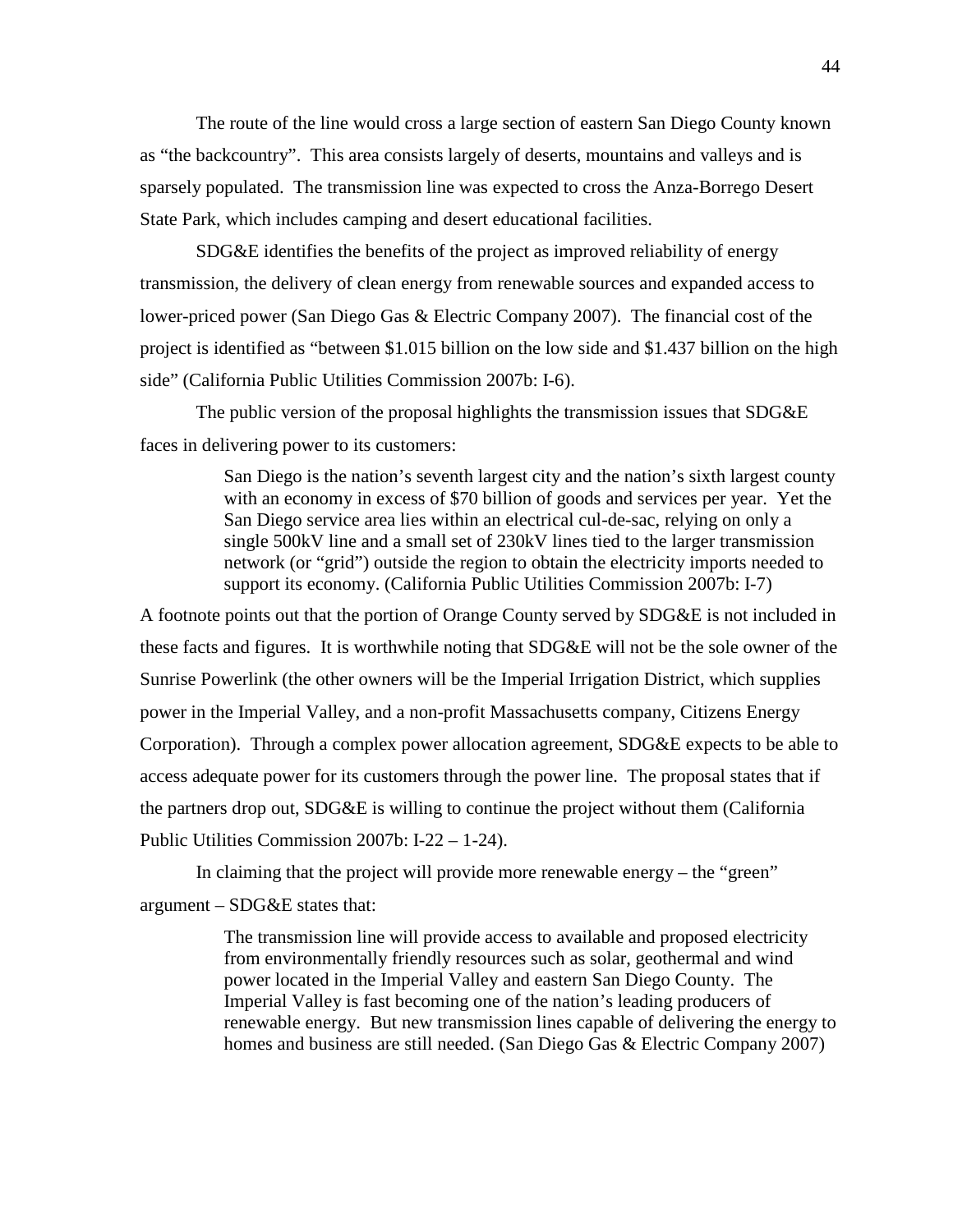As previously mentioned, SDG&E, like other investor-owned utilities, is required by law (SB 1078) to procure 20% of its electrical retail sales from "eligible renewable resources" by 2017.

SDG&E argues that the transmission lines will also reduce energy costs by allowing increased access to out-of-region cheaper power and by increasing competition. Aging and expensive power plants can be decommissioned. And lastly, the utility should be able largely to avoid the congestion fees it would otherwise incur. The website states that these fees "cost SDG&E customers millions of dollars each year" (San Diego Gas & Electric Company 2007).

## **THE ADMINISTRATIVE APPROVAL PROCESS**

The CPUC is the decision-making authority for the construction of new transmission lines in California. The agency takes responsibility for careful evaluation of any proposed project in the state and takes into account environmental, economic and human impact factors in its decision. The CPUC administrative process is a long one. The process may be hastened by the CPUC's desire to maintain control over state energy decisions or slowed by intervening events. The Commissioner and Administrative Law Judge have a great deal of discretion in how fast the process moves. There are few mandatory deadlines for protest filings, production of additional data, or public participation. Obviously the CPUC must give the utility adequate time to respond to questions and must provide the public with an opportunity to participate in the process; otherwise, protests would follow. In general, however, the CPUC has discretion to assign timeframes at will.

Following the second submission of the application for the Sunrise Powerlink to the CPUC in August 2006, there was a long period of review, legal filings and questions. Those opposed to the project filed legal protests with the CPUC and rebuttals to those protests were filed by SDG&E. As of September 30, 2007, seventy-seven documents related to this issue were posted on the CPUC website (some of these are separately listed cover letters and addendums that can be considered part of a larger package). Preliminary environmental and cultural resource management reports were also prepared during this time period (California Public Utilities Commission 2007b).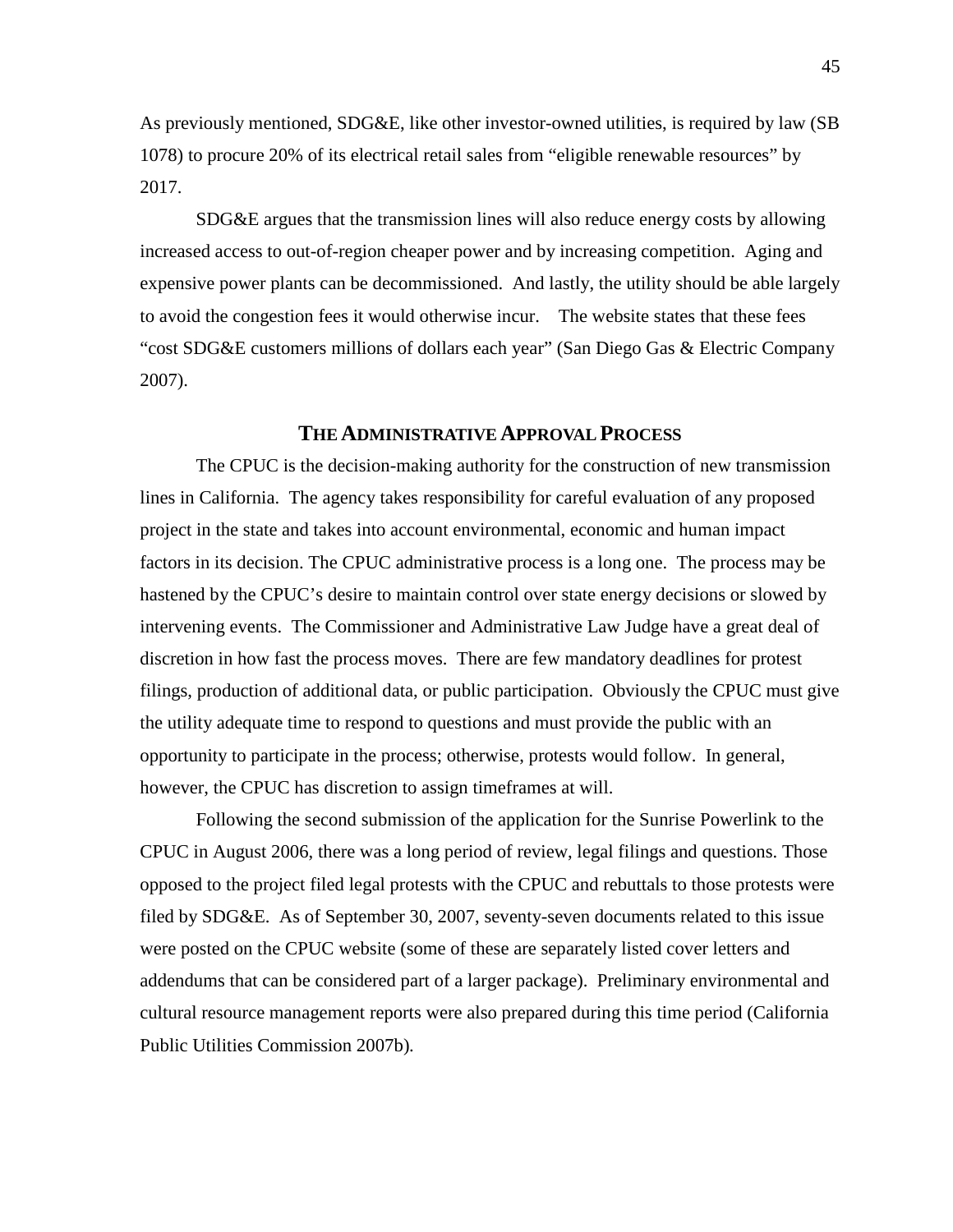Many hearings were also held during the period between the application and decision. In July 2007 the CPUC held its first phase of Evidentiary Hearings on the Sunrise Powerlink Project. Various representatives from SDG&E and its supporters and a variety of opponents presented testimony, arguments and expert witnesses. CPUC Commissioner Dian Grueneich and Administrative Law Judge Steven Weissman presided over these hearings. A number of scoping and public participation hearings were held in several locations in the San Diego area, including those expected to be directly impacted by the Powerlink, in late February/early March 2008. A final Public Participation Hearing was held on May 12, 2008 in Borrego Springs, California. Four of the five commissioners attended this hearing. About 700 supporters and opponents of the Powerlink attended and many testified.

In addition to the hearings, Environmental Impact Reports/Environmental Impact Studies (EIR/EIS) were created and issued during the long time period between application and decision. A draft EIR/EIS was issued in January 2008, with 30 days for comment. This six-volume study addressed not just the proposed route of the Powerlink, but also various alternatives suggested during scoping hearings and by the public. The final EIR/EIS was issued in October 2008.

In late October 2008, after the issuance of the final EIR/EIS, two draft decisions were issued for consideration by the CPUC. The first, authored by Administrative Law Judge Jean Veitch, rejected the Powerlink in any form. An alternate decision, authored by Commissioner Dian Grueneich, conditionally approved the Powerlink along a southern route addressed as an alternative in the EIR/EIS. Conditions addressed the type of power ("green") to be transmitted along the line. Following a strong statement of endorsement by the Governor of California, a third alternative, written by Commission Chair Michael Peevey, was submitted on November 18, 2008. This alternative approved the Powerlink without conditions along the same southern route proposed by Commissioner Grueneich. All three decisions rejected the original proposed route through the state park. On December 18, 2008, the Commission voted  $4 - 1$  to approve Commissioner Peevey's decision. The sole opponent was Commissioner Grueneich, who continued to favor the argument that she had advanced.

Since the approval was issued, the Sunrise Powerlink project has been challenged in court by the Center for Biodiversity and the Utility Consumers' Action Network.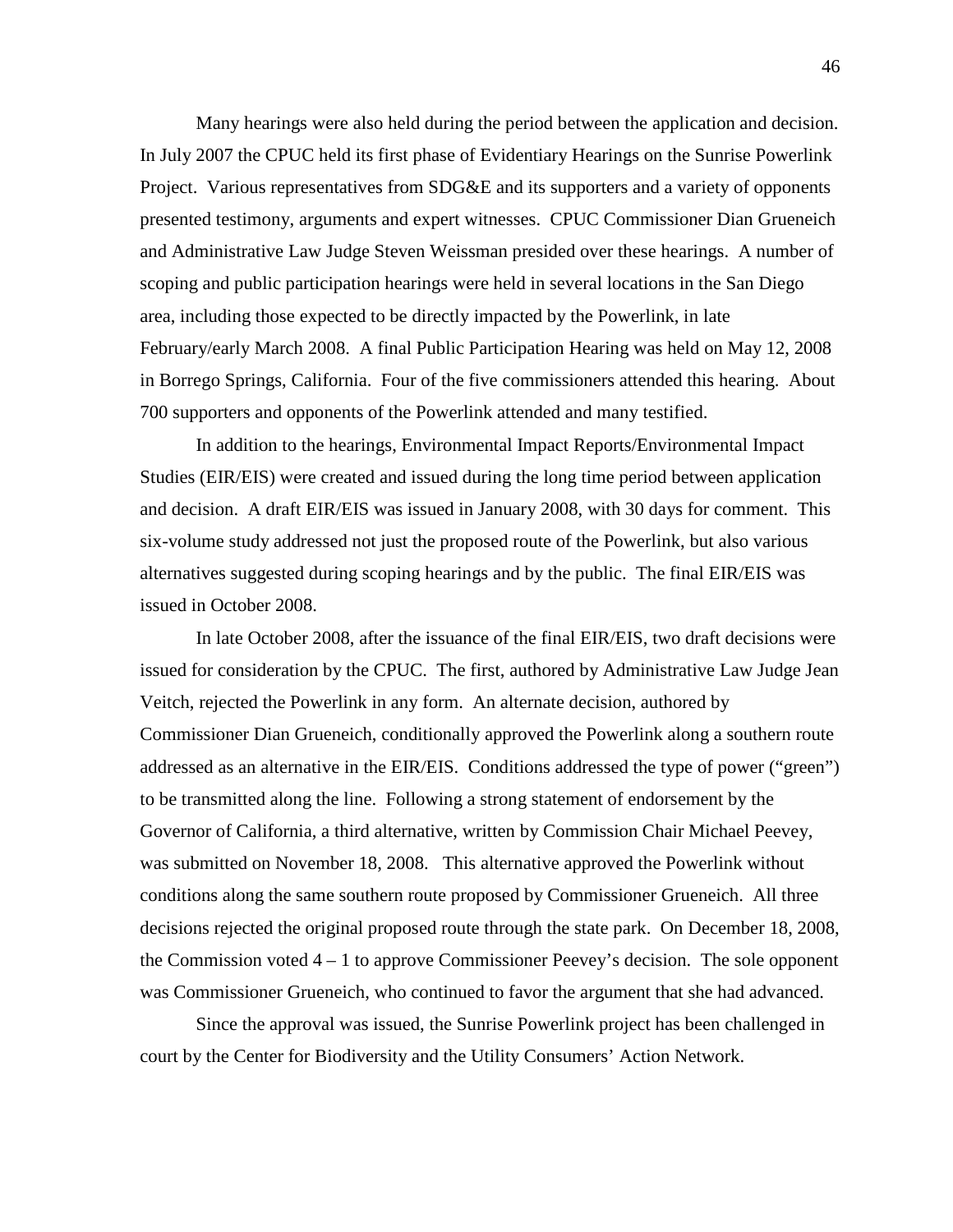#### **PROPONENTS AND OPPONENTS OF SUNRISE POWERLINK**

There are two sides to every story, including the story of the Sunrise Powerlink. Proponents of the Sunrise Powerlink agree with SDG&E's argument that the new transmission line is necessary to meet future electricity needs of the San Diego/Orange County area. The CASIO as well as various interest groupshave endorsed Sunrise Powerlink. The SDG&E website lists many supporters, including elected officials, entire cities in San Diego and Orange Counties, local and state trade, business and labor organizations and some corporate support. Some of these supporters have gone so far as to form common-interest groups, such as Californians for Clean and Reliable Energy. This coalition's website states that it is:

> …a diverse group of residential consumers, small business owners and government leaders who understand that California's strong economy and quality of life depend on a reliable supply of electricity. Just as clear to us is the need to provide a means of tapping into an area that could become a world leader in clean, renewable energy generation - the Imperial Valley. We are committed to working with regulators and California consumers to ensure that the Sunrise Powerlink becomes a reality. (Californians for Clean and Reliable Energy 2007)

This group has posted a large number of pro-Sunrise Powerlink articles on its website, and asks that individuals submit their arguments for the project for posting (Californians for Clean and Reliable Energy 2007).

## **Individual Supporters**

Individual supporters cite a number of reasons for endorsing the Sunrise Powerlink.

In response to an online interview with SDG&E Vice President Mike Niggli, some readers

had the following comments:

Let's quit fighting about Powerlink and just get it built! We need more electricity. Don't know about you, but bringing in clean solar and wind energy from Imperial Valley seems like a far better option than building more and more power plants in San Diego. (Voice of San Diego 2007)

Another responded similarly on 9/13/07:

Just build this line. Years ago, the environmentalists and UCAN wanted a project just like this, but because SDG&E is building it, they are against it. They hate SDG&E—no matter if the project is good. They mock and oppose everything SDG&E does. We will be the ones who have trouble if this line isn't built! (Voice of San Diego 2007)

Reality Bites, responding on 9/13/07 says: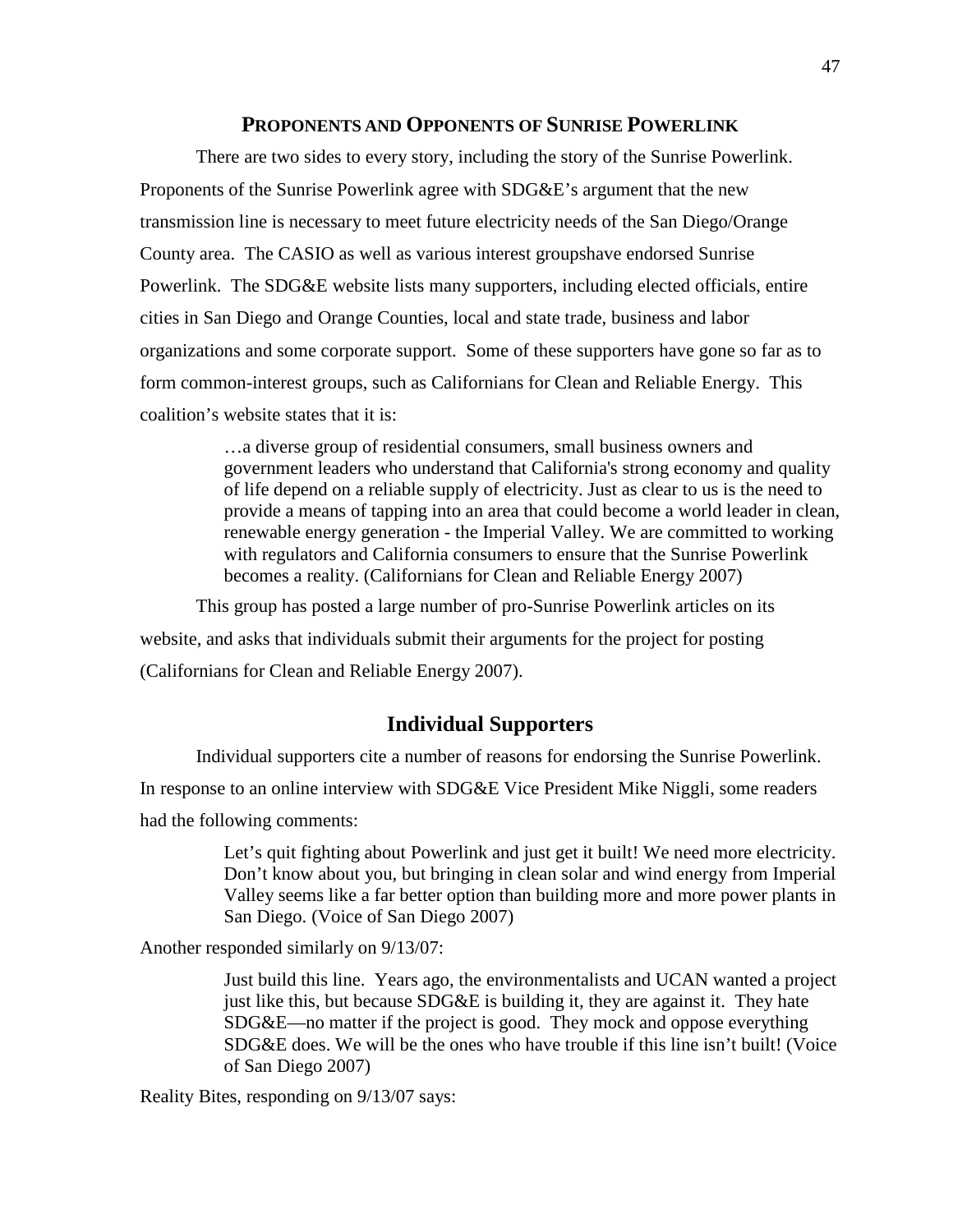The fact that we need more energy is not going to subside. The question is, do we take proactive action to deal with an infrastructural demand and build it the right way, or wait till it hits critical mass and do it the wrong way? I for one don't want to wait till the last second and use temporary solutions that will negatively impact our county for generations. What does the future hold if we don't build the Sunrise Powerlink? (Voice of San Diego 2007)

Other pro-Sunrise individual comments echo these sentiments. The same online

interview generated response from business owners. Katie Hansen (affiliation unknown) wrote on 9/13/07:

> …The California Restaurant Association has endorsed the Sunrise Powerlink because reliable power is paramount for our members, many of whom are small businesses that rely on a steady stream of loyal customers to stay afloat. Obviously, without electricity, we can't refrigerate food, light our dining rooms or run our air conditioners. So much of what people take for granted when they walk into a restaurant depends on electricity! When you consider whether you support the project or not, please consider the needs of San Diego's small businesses. (Voice of San Diego 2007)

## **Other Support**

The CAISO has provided strong support for the Sunrise Powerlink in conjunction with other improvements. This group of combined projects was evaluated in a report titled "CAISO South Regional Transmission Plan for 2006 (CSRTP-2006) Report – The Sun Path Project". "Sun Path" is essentially the combination of the transmission line and associated lines and transformers sponsored by Citizens Energy and the Imperial Irrigation District. The CAISO recommended the Powerlink as part of Sun Path virtually without reservation. In addition to recognizing economic, reliability and renewable resource access benefits, the CAISO noted infrastructural improvements, incentives to local generators to improve operations, emission benefits based on increased use of renewable resources and upgraded generation and the promotion of competition.

Not surprisingly, SDG&E considered the support of CAISO integral to its arguments to the PUC. In fact, SDG&E filed its amended application one day after issuance of the report in order to include it in its entirety as part of the application. As the application notes:

> The CAISO's approval is especially significant, because it is the principal entity charged under state law, and under the Commission's own electricity restructuring decisions, with planning the transmission grid so it can operate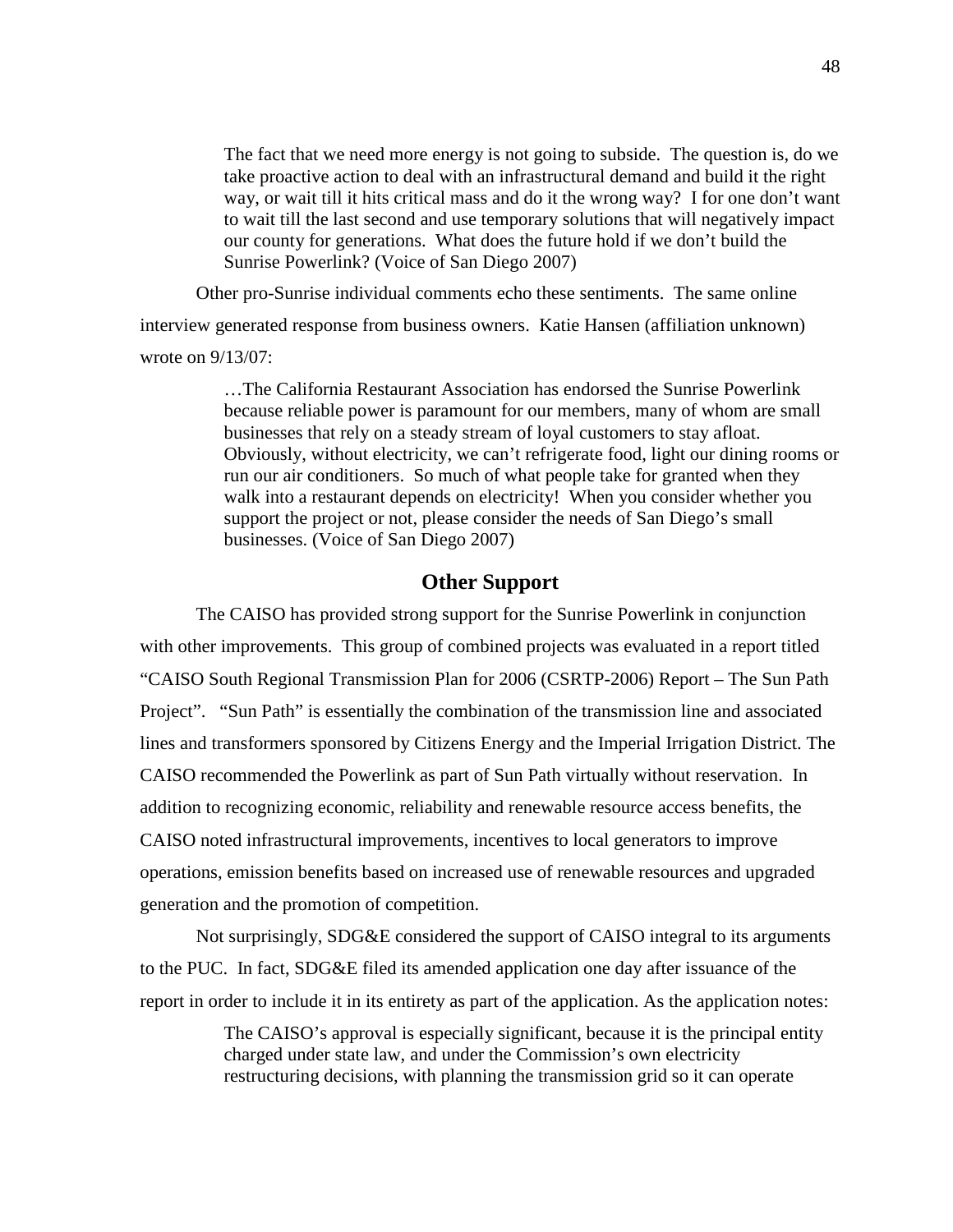efficiently and reliably, and to identify needed new transmission. (California Public Utilities Commission 2007b: I-3)

In a footnote, the application notes that "[a]s a non-profit public benefit corporation, the CAISO has no pecuniary incentive in whether the project is built."

Although there are scattered references to CEC support for the Sunrise Powerlink, this support is more ambiguous.  $SDG\&E$ 's website does not list CEC as a supporter of the project. ("Supporters" listed on the website do include past chairman of the CEC, Bill Keesel.) However, recent presentations by CEC personnel are specific in recommending the Sunrise Powerlink among other projects in the state. Although the CEC 2007 Energy Policy Plan recommendations are general in nature, that plan appears to support the project as well. As the California's energy policy-making arm, the CEC is cautious about making specific recommendations or appearing to "approve" specific projects or routes, leaving that function to the CPUC. The CAISO, as a private (albeit non-profit) corporation, appears to be more liberal with its outright support.

Other governmental bodies that have endorsed the Sunrise Powerlink include a large number of local cities, council members and mayors from those same or nearby cities (including San Diego, Poway, Escondido, Vista, National City, Lemon Grove, El Cajon, La Mesa, Oceanside, Imperial Beach, Encinitas, San Marcos, Dana Point, San Juan Capistrano, San Clemente, and Laguna Niguel). Additional supporters include one Congressman (Darrell Issa), one state senator (Mark Wyland) and four state Assembly members (Walters, Horton, Plescia and Garrick). Two water districts are listed as well (San Diego Gas  $\&$ Electric 2007).

#### **OPPONENTS OF SUNRISE POWERLINK**

Arguments against the Sunrise Powerlink fall into several distinct categories. Organizations and/or individuals tend to advance one main argument against the project, with various subsidiary arguments in common with other opponents.

#### **Consumer Advocacy Arguments**

The first category of arguments is economic in nature. Some opponents of the Powerlink are convinced that SDG&E's third argument, that the Powerlink will provide access to lower-priced energy, is incorrect. The most powerful and active opponent in this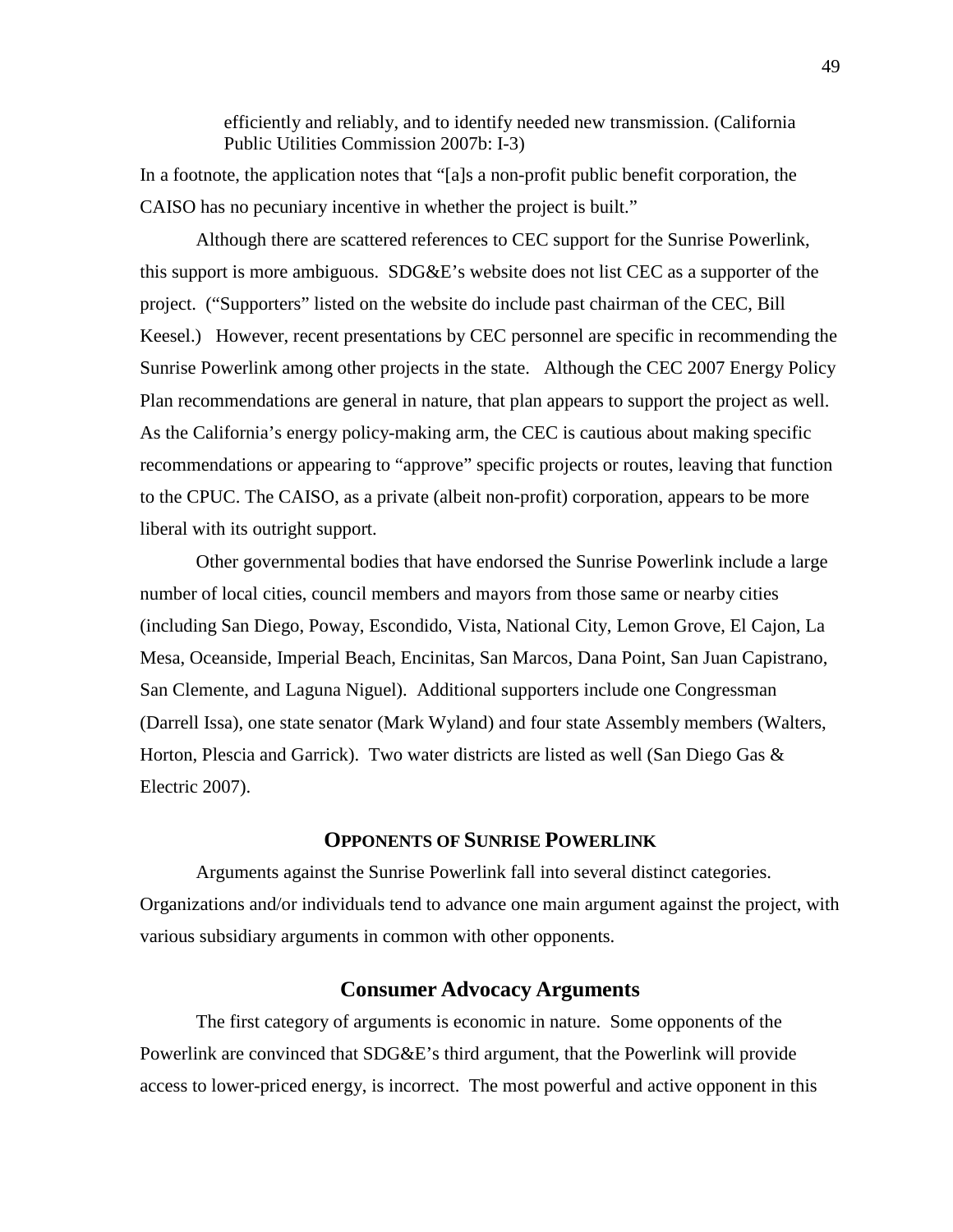category is the Utility Consumers' Action Network (UCAN). UCAN is a relatively large (\$3.5M revenue) non-profit organization that litigates on behalf of consumers on utility issues, as well as providing advocacy and general education. UCAN has not only filed a protest with the CPUC in response to the Sunrise Powerlink application, but also sends a senior representative to participate (through both testimony and cross-examination of proponents) on behalf of the rate paying public at CPUC hearings. Although UCAN's main argument is that the Powerlink will not deliver the savings that SDG&E claims will result, it also argues that the public is being misled as to the "greenness" and scope of the project. UCAN argues that there are a large number of reasonable alternatives to the Powerlink, that "green" energy can be brought in over existing power lines, that the threat of rolling blackouts is an idle threat, and that ratepayers will actually pay more with the Powerlink than without (Utility Consumers' Action Network 2007).

#### **Environmental Arguments**

A second group opposes the project mainly on environmental grounds. The major player in this group is an alliance between the Sierra Club (a lobbying organization) and the Center for Biodiversity (an environmental advocacy group). Jointly they have filed protests against the Sunrise Powerlink and, like UCAN, send legal representatives to CPUC hearings. These organizations question SDG&E's claim that the Powerlink will be used to import renewable energy; they also object to the incursion of major power lines into sensitive habitats and state parkland (Mitrosky and Zechman 2007: 14). Smaller players in the environmental area, such as the Desert Protective Council, support these filings and claims. Other organizations with broader missions have joined in the fray. One example is the Border Power Plant Working Group, which addresses power issues on both sides of the U.S./Mexico border.

#### **Grassroots Organizations**

Other organizations have been formed at a grassroots level. Some, like the Community Alliance for Sensible Energy (CASE), represent backcountry towns. CASE, which has filed a formal protest with the CPUC, represents Ranchita, San Felipe, Warner Springs, Julian and Santa Ysabel. A similar alliance is the Communities United for Sensible Power (CUSP), which claims various sub-organizations, including the Borrego Springs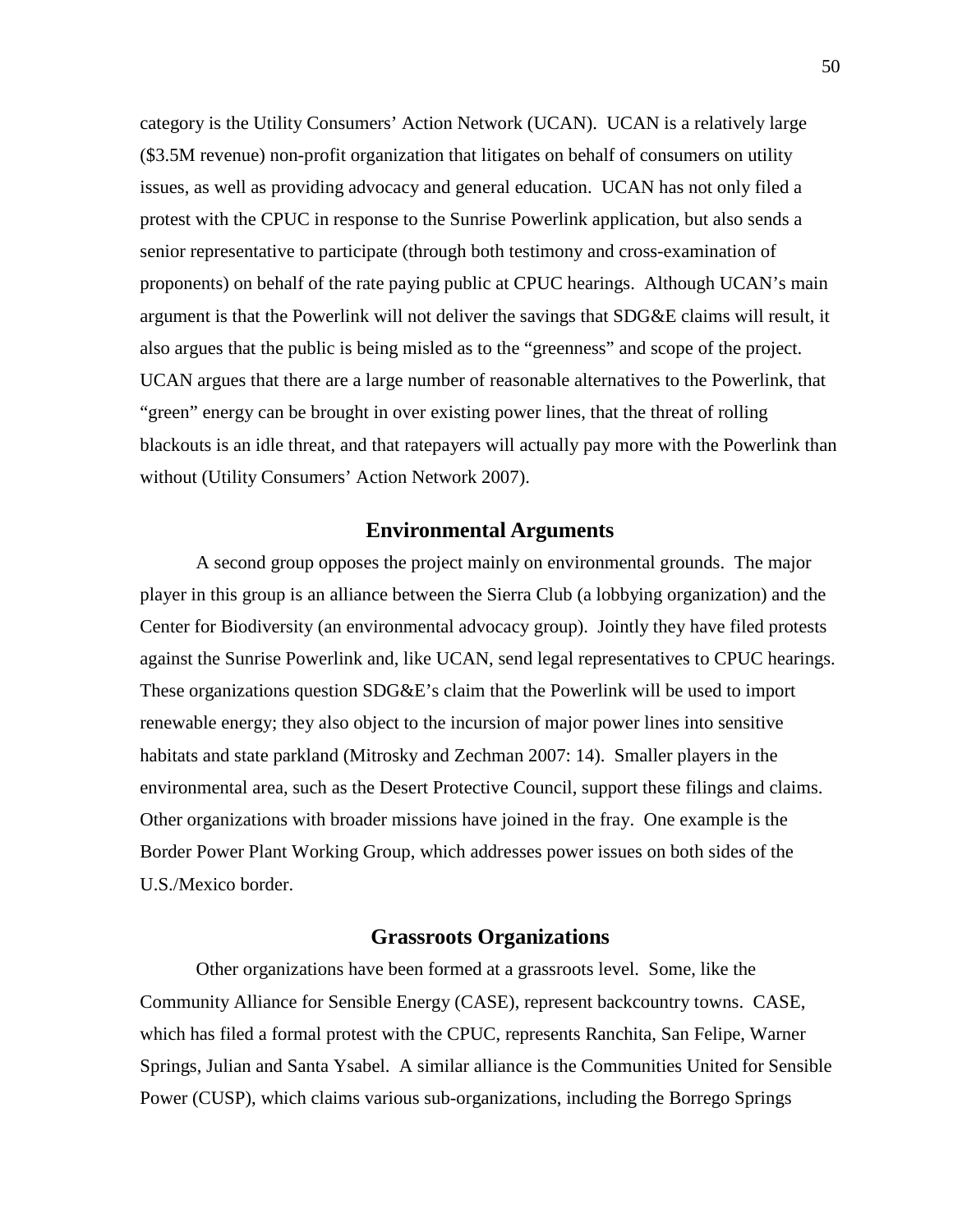Citizens United for Responsible Energy, the Canebrake Community Group, the Carmel Valley Concerned Citizens, CASE itself and a variety of other groups. Other town-based organizations include the Ramona Alliance Against the Sunrise Powerlink and Rancho Penasquitos Concerned Citizens (Communities United for Sensible Power 2007). Many of these local organizations have "joined" CASE and/or CUSP, although a few maintain their own websites. The umbrella organizations argue in favor of modern, diverse, renewable and reliable energy production and are particularly interested in local generation rather than importing power. Some of the grassroots organizations are intertwined with broader organizations; PeoplesPowerlink, a citizens' group, has strong ties through Bill Powers to the Border Power Plant Working Group (PeoplesPowerlink 2007).

These groups vary in their sophistication and involvement. Some are relatively formal, large advocacy groups (such as UCAN and the Center for Biodiversity). Others are smaller but sophisticated enough to have websites. Many are largely informal – "We meet every third Wednesday, call Joe for information!" As noted, some groups are organized specifically to defeat the Sunrise Powerlink proposal while others have broader missions.

One organization that is particularly influential with the CPUC has voiced its opposition to the project. The CPUC's Division of Ratepayer Advocates has filed a protest, citing many of the arguments put forward by the opponents of the project (economic claims, reliability claims, alternatives considered, etc.) (California Public Utilities Commission 2007b). This sub-branch of the CPUC is tasked with examining proposed projects and rates from the perspective of the residential and small business consumer, as well as considering safe and reliable service levels.

## **Individual Opponents**

Some opponents of the Powerlink have not affiliated with any particular group. Responses to the Voice of San Diego web chat regarding SDG&E's justification for the Powerlink reveal distrust of SDG&E among other issues. Mw wrote on 9/12/07, "The true fact is SDG&E wants to use the Sunrise Power Link as an extension cord to plug into Arizona's supply of power and is using "green power" as an excuse [to] get Sunrise built." Another writer says, "After all the lies that SDG&E and its owners have done, after all the gouging and expenses that have been placed on the citizens of San Diego, this should be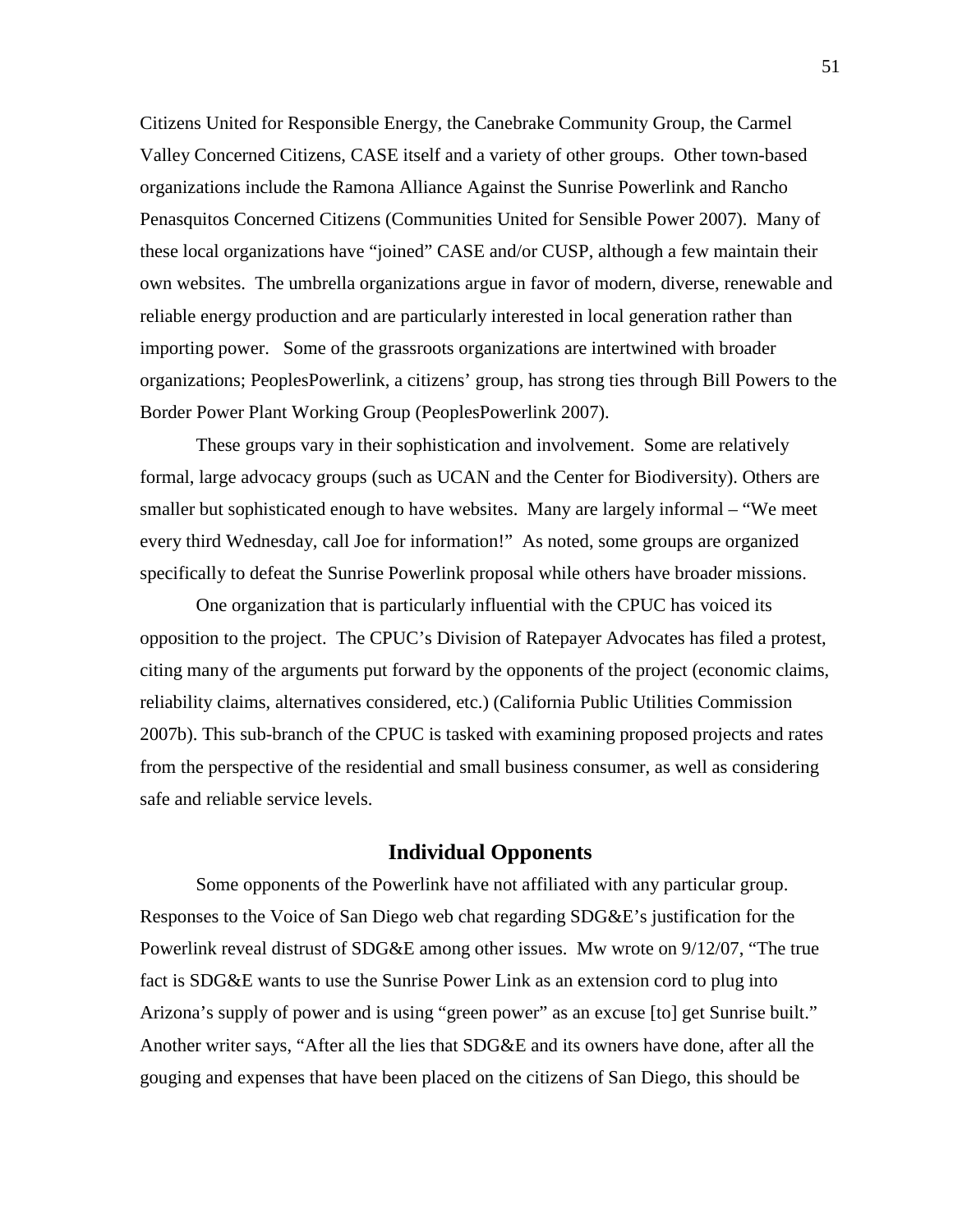done for free without charging the citizens of San Diego County…I still carry a bitter memory of the hardships brought to us from this utility company." Others echo the arguments of the organized groups by calling for self-sufficiency within the boundaries of San Diego, "In a region that has all the sun and wind it needs, it is malpractice to intentionally plan to be dependent on others." "We need in basin generation." A few responders want the backcountry left alone, "Stay out of our parkland" is probably the most succinct response in this category (Voice of San Diego 2007). Individual opponents offer a wide range of reasons for opposition, including but not limited to the arguments put forth by the more formalized opposition groups.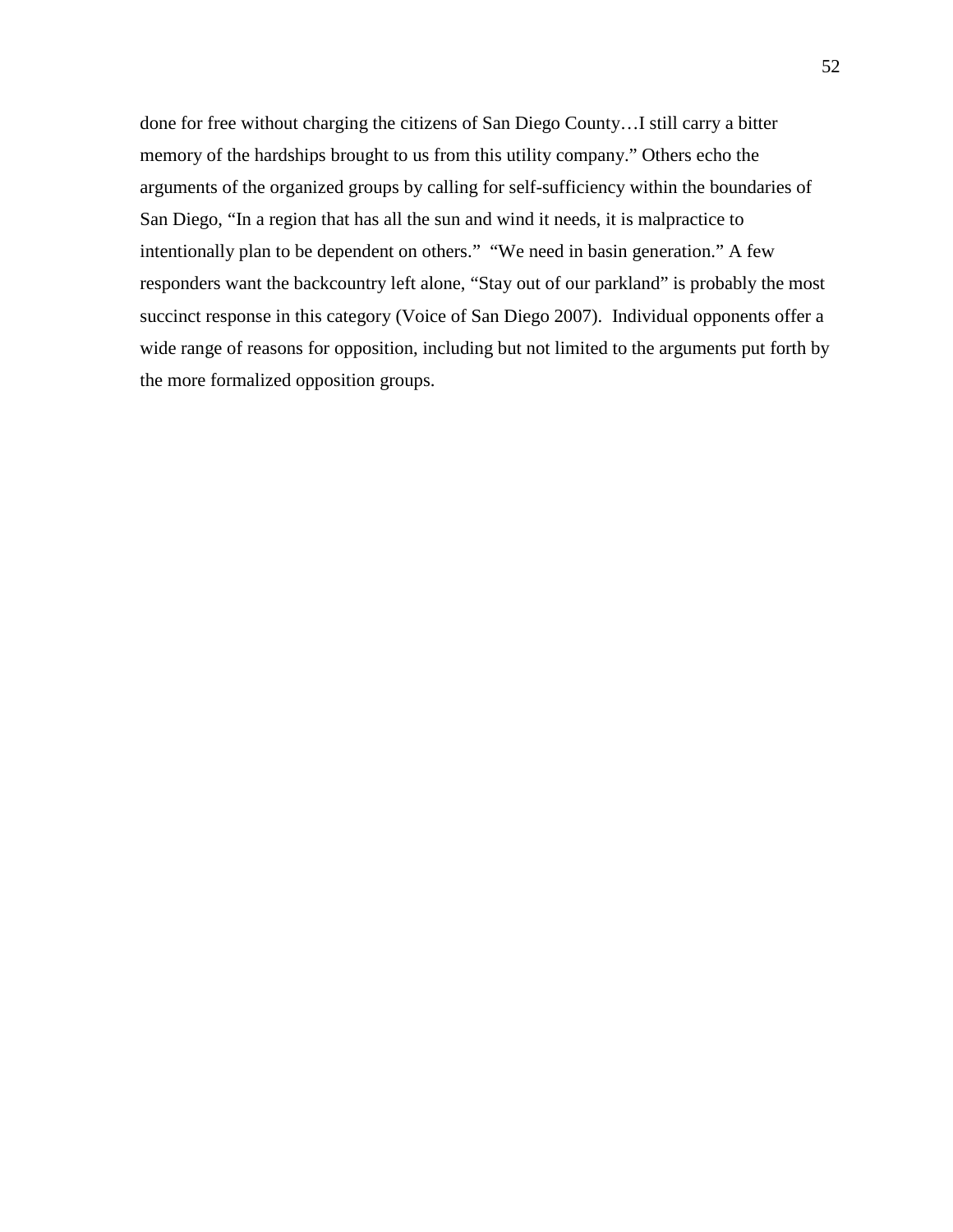## **CHAPTER 6**

# **PLACE, IDENTITY AND THE STORY OF THE SUNRISE POWERLINK: RESEARCH RESULTS AND INTERPRETATION**

#### **SENSES OF PLACE**

Perhaps the best place to start with an examination of the people of eastern San Diego County and the Sunrise Powerlink proposal is with the "sense of place" discussed by so many theorists. The sense of place is a bodily experience. Many of the backcountry residents interviewed stressed their sense of place, particularly the visual. This is not surprising, since the primary sensual long-term threat of the Powerlink towers would be their visual impact. Many interviewees used recently coined terms such as "viewscape" and "viewshed" in lieu of "landscape". Use of these words seemed fairly consistent across interviewees in discussing the Powerlink project. More common terms such as "360-degree views" were also used. It is interesting that Catpac analysis reveal that the words "landscape", "view" and "viewshed" are closely associated with the words "energy", "water" and "power" – all associated with potential threats to the backcountry. Some interviewees, particularly in Borrego Springs, mentioned that they became claustrophobic when they could not see for some distance.

Associated with the visual were discussions of air, light and sky. The emphasis on air was largely on clean, unpolluted air. These images of unpolluted air were often raised as a contrast to urban air, which was considered dirty and polluted by many interviewees, regardless of what area of the backcountry they lived in. The contrast between "dirty" air and "clean" air almost seemed to be a boundary line between the urban areas and the backcountry for some interviewees. For Ramona residents the clean air starts when you drive out of Poway; for many residents further east the clean air starts when you drive out of Ramona.

Images of light and sky were particularly important in the desert community of Borrego Springs. Several interviewees spoke of the quality of the light in the desert, and the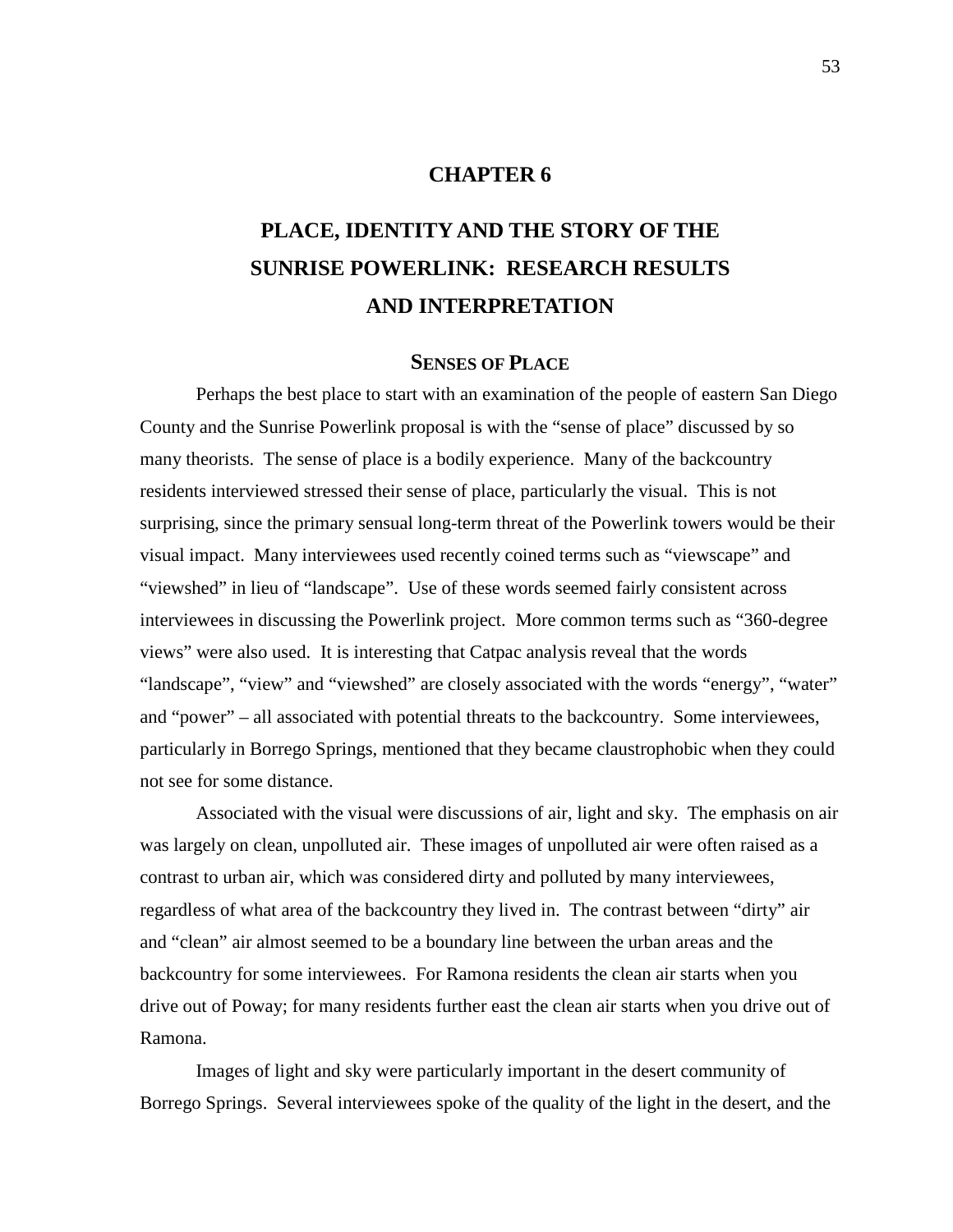changes in light from season to season. Nearly all the Borrego Springs interviewees discussed the importance to them of the night sky, and the fact that the Milky Way is very visible in their town. Several mentioned the town's candidacy as a Dark Sky Community. An International Dark Sky Community is, "…a town, city, municipality, or other legally organized community that has shown exceptional dedication to the preservation of the night sky through the implementation and enforcement of quality lighting codes, dark sky education, and citizen support of dark skies," (International Dark Sky Association 2009).

Discussions regarding sound also occurred, but interestingly they focused on the lack of sound. Similarly to "clean" air, a lack of sound or "peace and quiet" were used to contrast urban areas with eastern San Diego County. Where the noise stops, the backcountry begins. Some residents noted the sounds of coyotes, and stressed that the howls were important because they were all one heard due to the silence.

Smells and other sensual data were not mentioned, but at least one interviewee spoke of being able to "feel" her place, including the wildlife, the changes of season, and the weather. For her, the experience of living in Wynola near Julian seems to be a sensual experience that involves her entire bodily being. This same interviewee mentioned measuring rainfall levels, taking in information both emotionally and more "scientifically".

For these residents of eastern San Diego County, then, it seems that the primary focus for "sense of place" is on the visual aspects of their environment, with a secondary emphasis on hearing. As mentioned, the emphasis on the visual and the lesser importance of the aural is to be expected given the possible impact of the Powerlink and the general Western emphasis on visual landscapes noted by Feld (1996). However, it appears that these senses of place contributed to the decision by quite a few residents to make this part of the county their home. As Low and Lawrence-Zuniga (2003) have discussed, the sense of place is an embodied sense, space through which individuals move and experience their environment. This sense of place is important in understanding how the Powerlink threatened these residents.

## **Authenticity**

As discussed earlier in this paper, Edward Relph (1976) held strong views on place "authenticity". Places with meaning, places that have grown organically and reflect the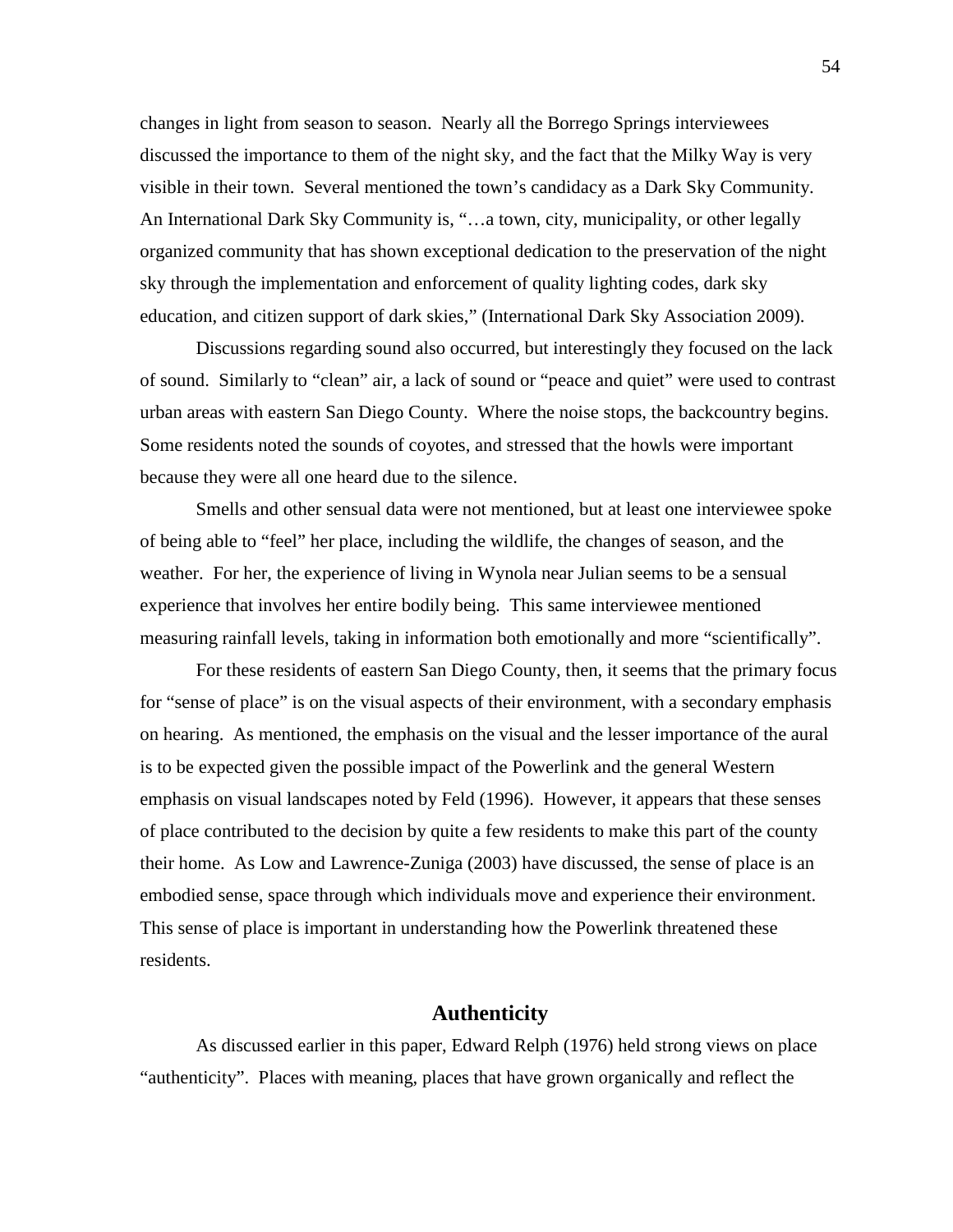values of the community, are authentic places. One can take issue with some of Relph's judgments regarding the authenticity and inauthenticity of certain places, but his theory leads to some interesting observations about the backcountry.

By and large it seemed that the interviewees in Borrego Springs found their town to be an authentic place. In part this seemed to be a result of self-containment, and in part it seemed to be due to a sense of community with other residents. Several interviewees spoke of how little is missing from their lives in Borrego Springs. Although the town lacks some amenities, the interviewees seemed unworried about the situation and looked on forays into the "outside world" as adventures to be enjoyed, but not undertaken lightly. One interviewee spoke with enthusiasm about the adequacy of the town's single grocery store as well as the fact that the library staff can obtain books on request. Entertainment or resources not available within the town are "extras". Two interviewees talked about driving an hour to El Centro for a movie – a special occasion! An innkeeper talked about required trips to the Palm Desert Costco for supplies as a rare occasion to be carefully planned. Otherwise, interviewees seemed to be fully engaged with the town and what it had to offer.

It should be noted that a high percentage of interviewees in Borrego Springs were actively involved in the Sponsor Group – the local organization tasked by San Diego County with planning the direction of the town. These people had done a great deal of thinking about what the town looks like, how it serves them, and the direction in which they want to see it develop. But even those interviewees who are not engaged with this group talked about the possible directions the town might take. One interviewee spoke somewhat derisively of a group that espoused opening a WalMart and another that would like the town to resemble Palm Springs. It seems that either direction would, for this interviewee, make the town less authentic. There has been a move toward making the town more of a Palm Springs resort-type community recently. Although the town was conceived of as a resort community, it has never developed commercially as have some other desert communities. The acquisition of the gated and exclusive Rams Hill Resort by GH Capital, a major developer, and the more recent purchase of the historic La Casa del Zorro hotel by the same firm have caused unease in the town. Interviewees seemed reluctant to discuss the possible implications of this situation while being recorded, speaking only of generalized development threats. In a few cases they were more forthcoming when the recording was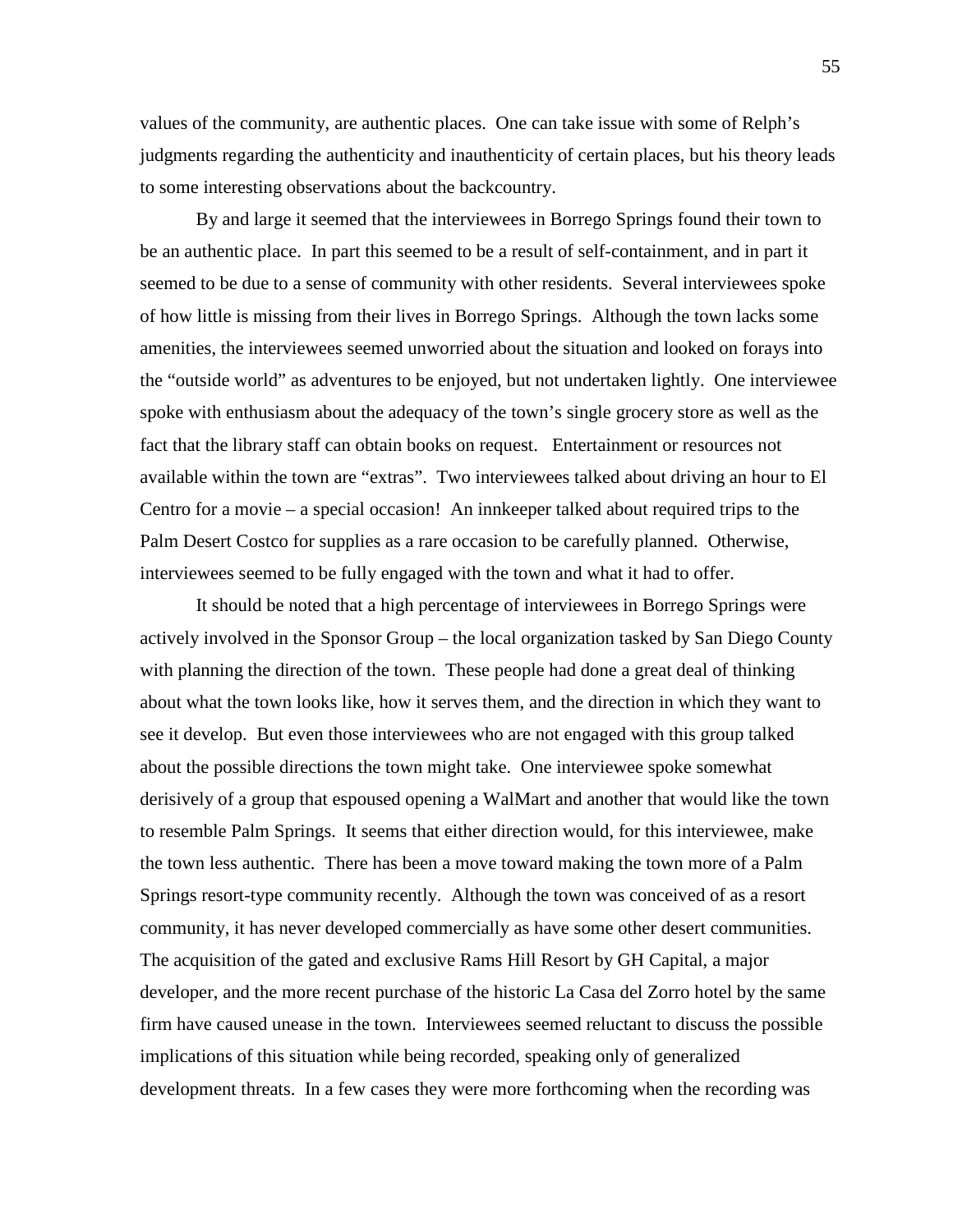done, particularly when I brought the subject up and displayed some knowledge of the situation.

Julian is a different matter. Unquestionably, Relph would take one look at the main street of Julian and call it "museumized". Historic buildings (and historic reproductions) have been maintained to attract the tourist trade; at the same time there are few or no businesses to serve everyday needs. One long-time resident spoke somewhat bitterly about the closure of grocery stores and the lack of certified mechanics, general stores, doctors and gas stations. According to him, this was not always the case in Julian. Once it was a selfcontained town; now residents have to "go down the hill" for basic necessities and services. Interestingly, several residents who lived in Julian did not mention the town at all and defined their place of residence as Wynola, in spite of their Julian postal address. It appears that over time, Julian has lost Relph's "authenticity".

It was hard to get a sense of either authenticity or inauthenticity in Ramona. It is possible that the demographic changes and growth in the area have fractured the sense of community for residents. However, those interviewees who lived along the Mussey Grade Road expressed a different sentiment about their more rural area. The Mussey Grade Road Association has been formed and interviewees from the area seem well versed in the local history of the road. According to one interviewee, Kimball Valley Road (off of Mussey Grade Road) is a "real" road name. "It's not a suburban name, it's an authentic name that has integrity because when you look over out these windows, you're looking at Kimball Valley." These interviewees seemed to have a sense that their specific area is authentic in a way that perhaps the town is not.

It is hard to make any generalizations about the authenticity of the small areas of the High Country remote from the larger towns - areas such as San Felipe and Ranchita. The number of interviewees in these areas – one and two, respectively – and the divergence of opinion regarding community between the two Ranchita interviewees makes any conclusions speculative at best.

## **In Place/Out of Place**

Cresswell (1996) has raised the question of transgression, and created some ways to think about what is considered "out of place" in a given situation or locale. This is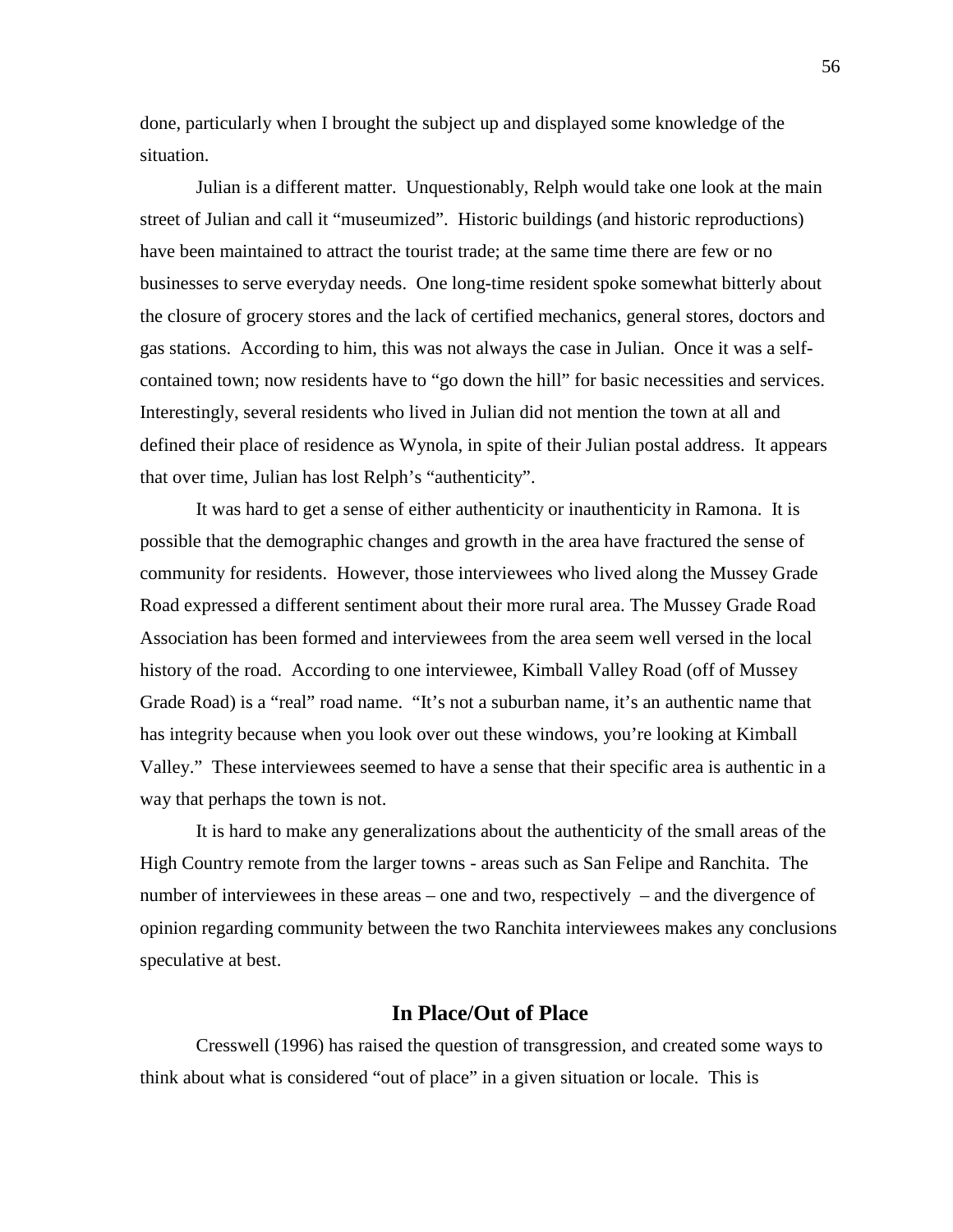particularly interesting in the backcountry and especially when thinking about the proposed Sunrise Powerlink. According to interviewees, there are several kinds of items that are particularly unwelcome in the backcountry – airports, major highways (or even widened roads), enthusiastic property development, and, as previously mentioned, WalMarts. All these things seem "out of place" to these residents. Similarly, the Sunrise Powerlink towers seem exceptionally out of place to opponents. Many of the opponent websites contain photos of desert or ranching areas with huge towers pasted into the scenery and captions such as "Don't let our backcountry look like this!"

Cresswell's ideas lead one to speculate that these towers are seen as a "transgression" – something inappropriate or out of the norm. It is interesting that the most obvious examples of transgressions are created as acts of resistance or self-expression. Cresswell cites three examples of this type in his book; the spray-painting or "tagging" of New York subway cars in the early 1980's, the presence of music fans at Stonehenge at midsummer, and the group of women who chose to protest nuclear armaments at Greenham Common in England in 1981. The Sunrise Powerlink differs from these examples in that the transgressor is not an individual or a social movement; it is a major corporation.

Why are the towers so out of place? As previously discussed, the sense of place that enthuses the backcountry interviewees is strongly visual, whether they live in the desert, the High Country or Ramona. In all areas, the towers are large enough to be the highest – and most visible – point in the landscape. These towers violate expectations of what the viewscape should look like – they are out of place. Cresswell also discusses violation of the line between public and private as a transgression. The Powerlink towers also violate this boundary in at least three ways. The first is in violating the viewscape, which is a private enjoyment for many people and a public resource for all. Some of the backcountry residents interviewed bought their homes specifically for the view. Much less universal (since much of the proposed Powerlink was to be built on public lands) is the violation of private property rights. One interviewee's family owns and ranches an area that would be bisected by the Powerlink. The reaction to this violation of private property is extreme; this interviewee claimed that were the Powerlink built, it would kill her father. The property is symbolic of hopes, dreams, and history for this long-time resident. The third violation concerns public parks. Nearly all interviewees, regardless of where they resided, were convinced that the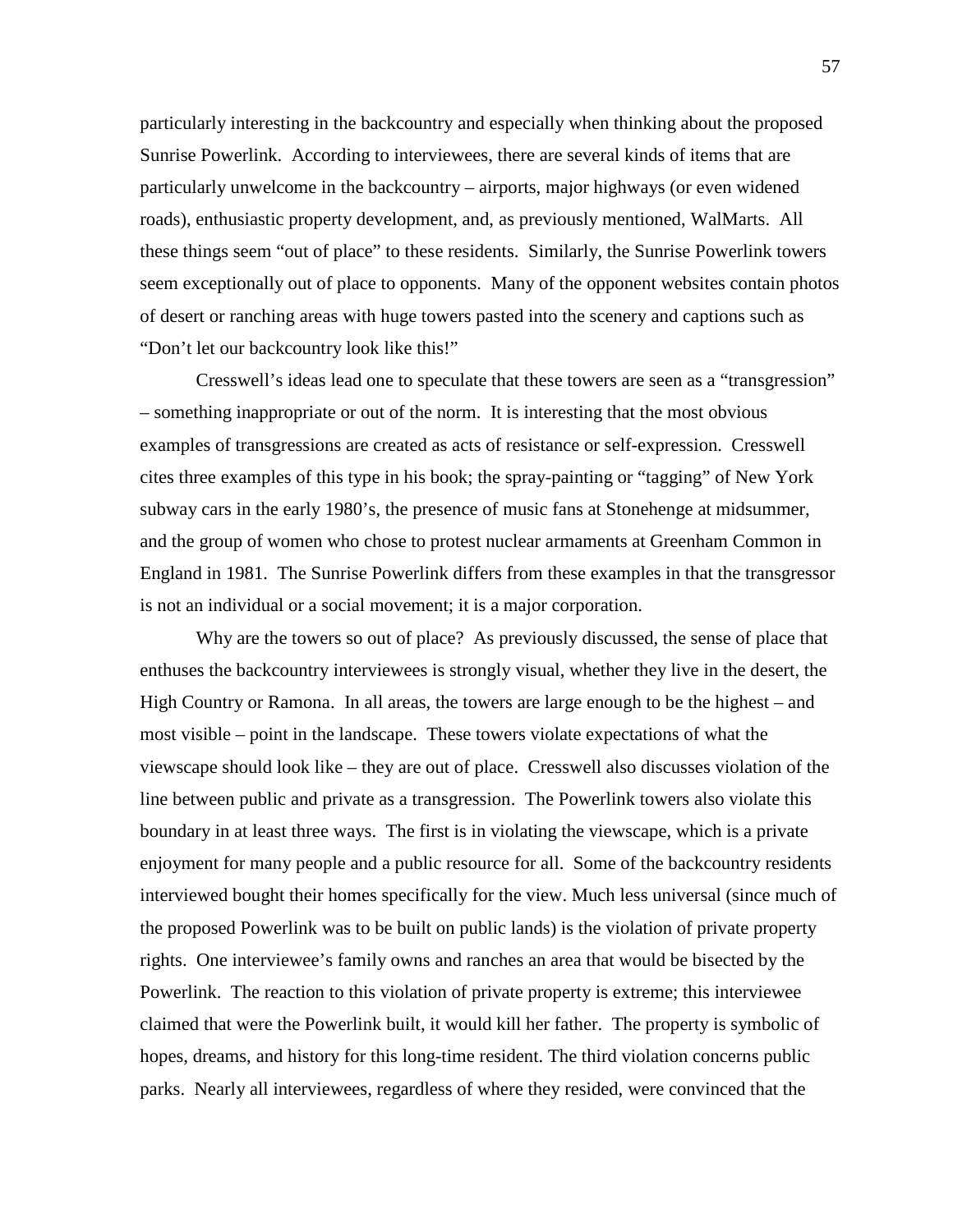threat to the parks, both state and national, is the largest concern with regard to the Powerlink. Ross-Bryant speaks of how the national parks became symbolic and sacred to Americans. In consonance with the thinking of Frederick Law Olmsted, the landscape architect who designed Central Park in New York City and a major influence in both the establishment of the national parks and the California state system, parks were a space of preservation without the intrusion of artificial structures (Ross-Bryant 2005: 42). Olmsted's thinking is so pervasive that one interviewee actually read a passage from his report on the proposed park in the Anza-Borrego Desert as part of the interview process. As Ross-Bryant said, the park has become a sacred site, "a place that is seen as set apart, immune to the passage of time and the imperfections of life in the world" (53). The transgression of placing electrical transmission towers in the park can be seen as a monumental challenge to religion and patriotism as well as simply a personal affront to one's daily view out the window.

Some writers, particularly Gupta and Ferguson (1997b), have mentioned the role of nostalgia in political movements. For them, this (particularly U.S. American) hearkening back to "the old days" can be a barrier to effective political action. This is interesting in the case of the Powerlink, where institutional and resistance roles seem to be reversed in some ways. Not only is the major corporation the transgressor, the resistance is invoking the "old values" in its efforts to stop the Powerlink. Normally one thinks of institutions as preserving the status quo and "resistance" as pushing back against the entrenched values. In this case, the institution is seeking to transgress against the clearly nostalgic values associated with parks. However, the transgressions against nostalgia are limited. Very early in the proposal process, SDG&E agreed to avoid the center of the town of Julian, symbolic of the gold rush days, altogether.

Cresswell (1996) notes issues of figurative dirt or uncleanliness and immorality associated with transgressions. While interviewees did not talk much about dirt during interviews (and they surely could have, the construction process would be both dirty and noisy), the theme of immorality was quite strong. Nearly all interviewees distrusted Sempra and SDG&E and many of them speculated freely on corporate motives. Comments ranged from many discussions regarding being "misled" by SDG&E (the language was usually stronger) to name-calling (Sempra, the "lounge lizard") and to accusations regarding underthe-table negotiations with the Bush Administration. Even though many of the interviewees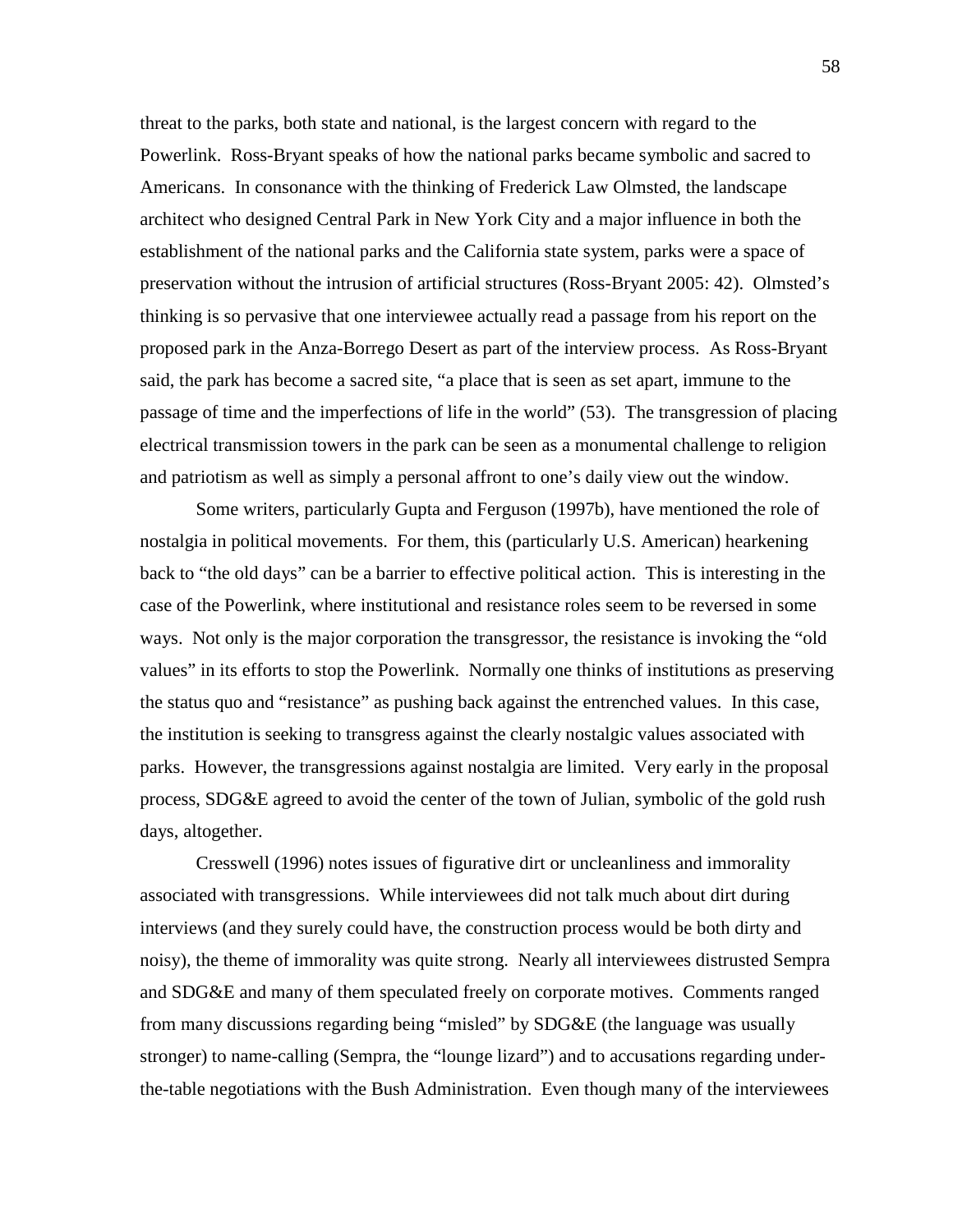expressed affection for individual SDG&E employees, this researcher has no doubt that if they were asked, "Is SDG&E a moral company?" the answer would have been 100% "No." And dirt did come up in one context. Most interviewees believed that Sempra would use the Sunrise Powerlink to import "dirty power" from across the U.S.-Mexican border.

## **The "Backcountry" as a Constructed Space**

As Low (2000) has discussed, space is socially constructed. Individual experiences and uses of a place serve to create a reality that takes on meaning for individuals and various meanings for various groups. The term "backcountry" is used frequently in the media; however, I was unsure when I began this project if residents of the area actually perceived of the place where they resided as "the backcountry." Have residents constructed a place through their interactions and memories that can be labeled in this fashion? The fact that I had used the term "backcountry" in my proposed thesis title, and it appeared on the informed consent document was somewhat problematic; however, interviewees were happy to debate the term and what it meant to them.

## **The Term "Backcountry" and the Diverse Reality**

The most striking finding was the lack of consensus on the term "backcountry". Most interviewees were reluctant to put geographical boundaries on a portion of San Diego County that might be referred to as "the backcountry." A few were willing to do so and to include and exclude certain communities, although they were not consistent in what those communities were. One interviewee from Borrego Springs said:

> I do use the backcountry area to define…from Ramona east and then as far as the outskirts of Temecula and as far south on that border as Pine Valley, those areas of the county and I think I define that as the backcountry area because… as somebody who's grown up in the backcountry area you tend to know people in those communities. … particularly when Julian and Borrego Springs, the kids who went to high school before our high school was built here, were shipped to Julian – there's a lot of interpersonal relationships. People who've married from Julian to Borrego and Borrego to Warner Springs, so in those small communities there is a sense of camaraderie, I think, that sort of defines you from the rest of the more urban San Diego area. So I do use the term backcountry. (Interview 7/23/08)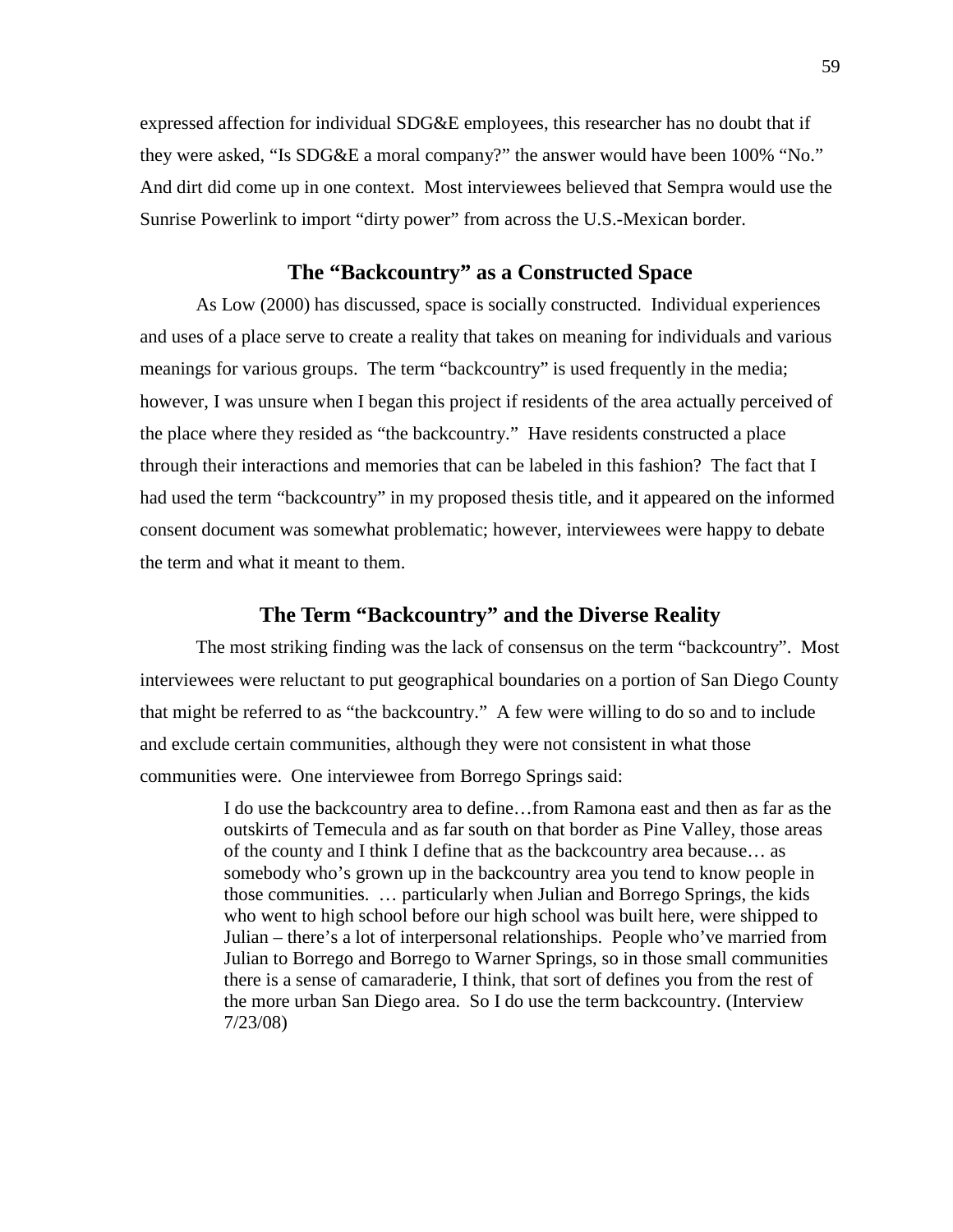This interviewee, a long-term resident of the community, appeared to indicate that her personal experience generated a view of the backcountry as a combined entity, rather than a collection of disjointed towns.

Two of the interviewees declined to limit the term to include or exclude various towns, noting that their concept of the area is defined largely by the highway system. They mentioned the narrower roads and more difficult access associated with the eastern part of the county.

For some interviewees, it appeared that the term "backcountry" described more a state of mind than a geographically bounded area. A lack of development, traffic and stress were all noted by a number of different speakers. Some indicated that they felt a sense of peace, or release when they left the more suburban areas and entered the so-called backcountry. There is no discernable boundary, but as Low (2000) says, difference and contrast create differing space.

Several interviewees compared the various towns and noted differences. A Julian resident, discussing his earlier short-lived residency in Ramona, said that he found Ramona to be overwhelmingly conservative and traditional. The same interviewee was concerned about interacting with more conservative neighbors in Julian as well. Presumably he feels he is substantially less conservative than many around him in many environments. However, some Ramona residents mentioned the conservatism of the Ramona community as well.

Several Borrego Springs residents also discussed the varying personalities of the communities. One is active in civic affairs in Julian and says that he sometimes tells residents of that town that he is "from the neighboring planet in Borrego Springs". Another gave his impressions of the other towns. Julian, he said, seems to be an artistic and musical community, while Ramona seems to be a "horsy" or "cowboys and cowgirls" town. Others in Borrego Springs felt that there were distinct backcountries, and saw Julian as unchanged and "old-fashioned", as opposed to Borrego Springs, which consists of "more retirees and people involved in resorts". Borrego Springs seemed to feel like a newer and more cosmopolitan community to them. Another called Borrego Springs "quite another thing" from Julian, but conceded they were both "backcountry" in a geographical sense. And another felt Ramona was just another suburb of San Diego. One interviewee said that she felt that Borrego Springs was unique from the rest of the backcountry: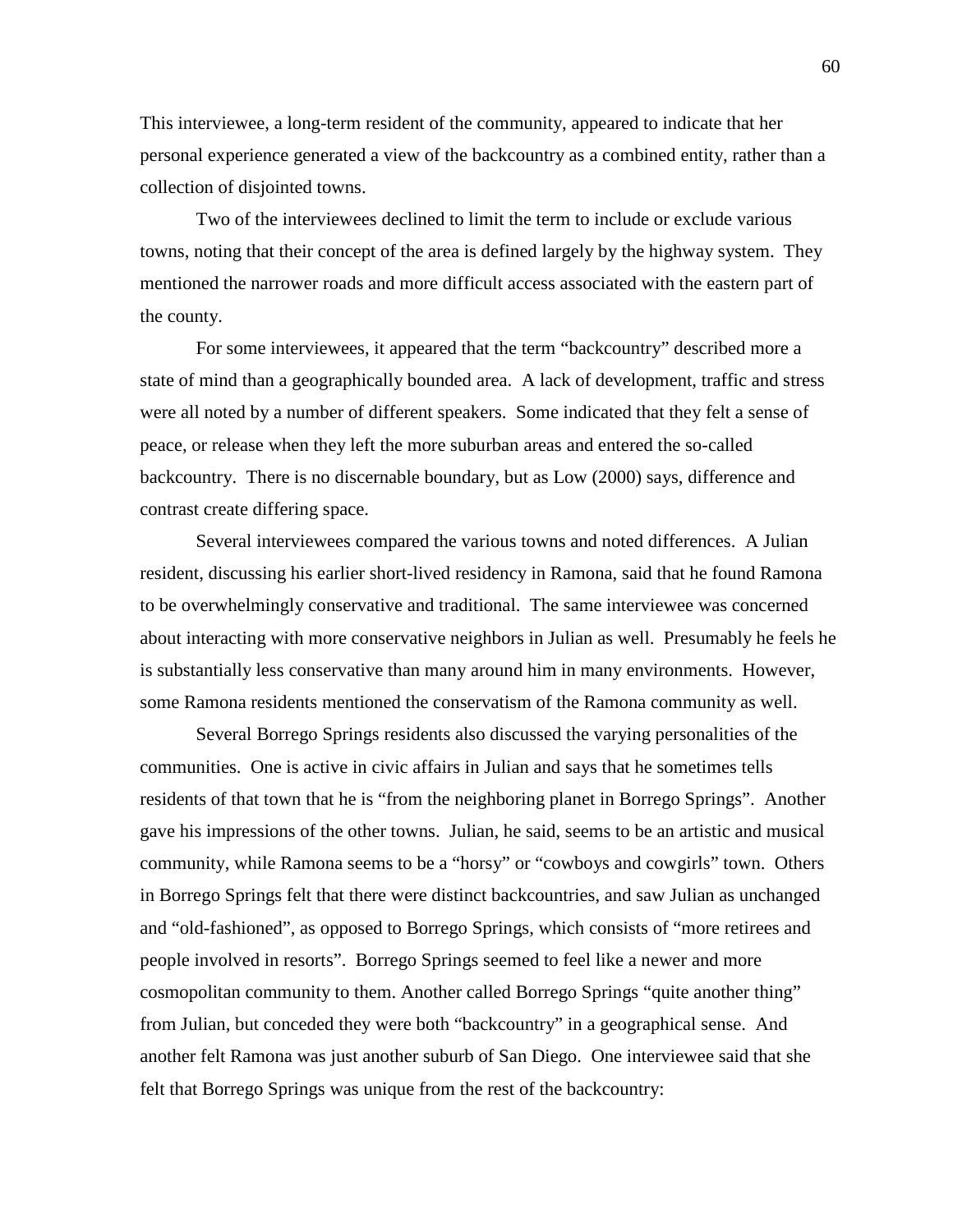We're not really near any other communities just by virtue of the fact that we're surrounded by the park…I think we deserve our own unique - because we are San Diego's desert community and it is desert… it's a different climate, different geography, geology, everything is different perhaps from what the rest of San Diego backcountry is like, you know higher elevations, more mountainous - we're out here in the desert. (Interview 7/16/08)

Among other interviewees from the High Country or Ramona, some felt that the word was either meaningless to the interviewee or identified as a local term meaning "rural". One interviewee implied that the term was a journalistic invention created to describe the areas outside urban San Diego.

Perhaps the most compelling discussion of the term came from a fourth generation resident of the High Country (Julian/Wynola). He said, "…somebody comes up here for the first time and they go, 'Wow, you really live out in the sticks!' and I go, 'What do you mean? I live in – this is my town, it's not the sticks!' Backcountry is an ok term for it, but we've never used it, it's just, I don't know, we don't call it anything…" (Interview 9/23/08).

Interviewees were not asked specifically about differences among the towns along the preferred route of the Sunrise Powerlink and discussions about the communities were spontaneous. However, as shown in Table 1, the data obtained from Catpac support the conclusion that each town has its own character and concerns, as might be expected given the diverse history and geography of the area. Not only were there variations among the words occurring most frequently in the three groups, but also correlations of the word "backcountry" with other words were much stronger in the High Country and in Ramona and there were a greater number of words associated with that term in those towns, with the High Country interviews showing the most associations. This may suggest that High Country residents have the highest self-identification with the term "backcountry".

Therefore, I identified no broad consensus on the term "backcountry". The postmodern writers on the subject of place have virtually all agreed that place is not an essential given, but is both constructed and contested. So it is with the backcountry. There was no consensus among interviewees about what the backcountry is or about ''backcountry people". Some used the term while others rejected it and in fact identified some "other"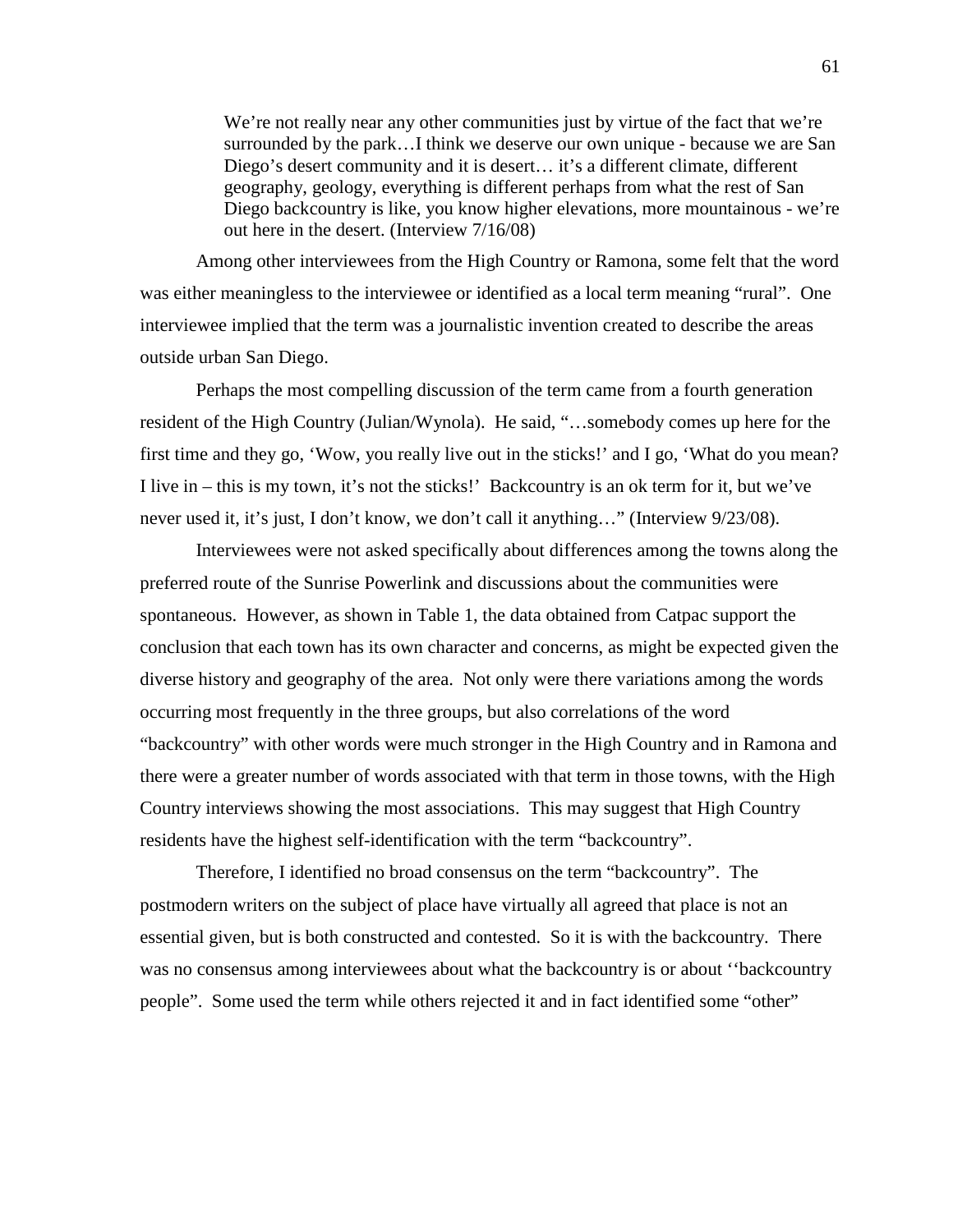|                  | Degree of              | Degree of           | Degree of   |
|------------------|------------------------|---------------------|-------------|
|                  | Association            | Association         | Association |
|                  | <b>Borrego Springs</b> | <b>High Country</b> | Ramona      |
| Area             | $\star$                | 0.2087              | $\star$     |
| City             | $\star$                | 0.2431              | 0.2021      |
| Country          | $\star$                | $\star$             | 0.1797      |
| <b>Different</b> | $\star$                | 0.1650              | $\star$     |
| Down             | $\star$                | 0.2099              | 0.2159      |
| First            | $\star$                | 0.1638              | $\star$     |
| Know             | 0.1513                 | 0.2544              | 0.2069      |
| Little           | $\star$                | 0.1988              | 0.1629      |
| Live             | $\star$                | 0.1874              | 0.2133      |
| People           | 0.1568                 | 0.2551              | 0.2648      |
| Right            | $\star$                | 0.2118              | $\star$     |
| Rural            | $\star$                | $\star$             | 0.1888      |
| Time             | $\star$                | 0.1931              | $\star$     |
| Town             | $\star$                | 0.1682              | $\star$     |
| Want             | $\star$                | 0.2174              | 0.1946      |

**Table 1. Associations with the Word "Backcountry" in Various Areas of the Northern Part of East San Diego County**

 $* =$  less than .15 association

group of people as backcountry people. However, the "backcountry" is a term that is used a great deal in discussions about the Sunrise Powerlink. It appears that although individuals may or may not espouse the term, the opposition movement has taken it on. It is interesting that one of the leaders in the opposition actually described how use of this term was discussed among her cohort. "Well it became really obvious in the beginning when it was used by journalists that we were being defined that way, backcountry people, and we had a lot of talk about that… So we thought about that word a lot, we thought, do we really want to be identified with that word."

My expectation that this term would be meaningful to interviewees was proved false. Clearly the meaning of the word "backcountry" is contested, even among those who use it in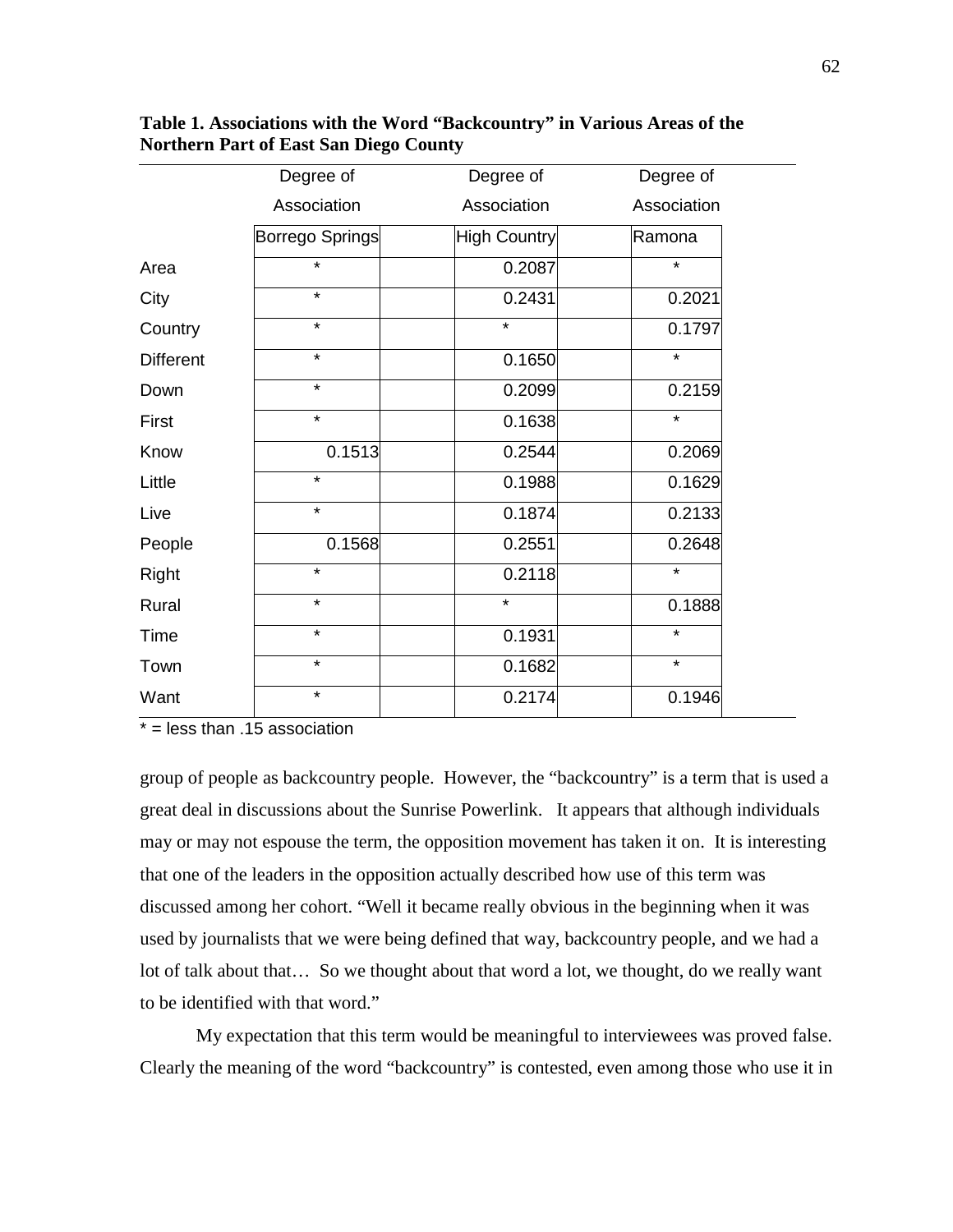marketing materials and websites. It appears that the Powerlink opposition is invoking an idea of place in an effort to rally support and nostalgia for open space and "pristine" views.

# **IDENTITY AND EASTERN SAN DIEGO COUNTY**

In addition to examination of the place called "backcountry", I set out to determine if interviewees expressed a sense of common identity or identities. Many interviewees, regardless of town of residence, spoke about diversity in the eastern part of the county. Although they did not entirely repudiate the idea of a backcountry identity, they wanted to ensure that I understood that there is not one uniform kind of person in the more rural areas of the county. Several interviewees in both Borrego Springs and Ramona pointed out that there are those who come to live in the backcountry "because they're into drugs or they're drinkers and there's less law enforcement." The quoted interviewee was eager to mention that he and his wife did not fall into that group, or into the group that was "into guns." Interestingly, he did say that both he and those he was discussing were both "escaping," but from different things. And rather than being horrified by the differences, he found the diversity interesting, as did others. Julian interviewees mentioned the part-time residents of Julian, the "back-to-nature folks", ranchers, libertarians, yuppies and hippies.

Ramona residents expressed similar views, but identified different groups, including Latinos, "cowboys", artists and writers, environmentalists and biologists, "property rights people", scholars, "ridge sitters" and "canyon dwellers". Many of the interviewees seemed to revel in the variety of neighbors in their particular area. Two interviewees from the Mussey Grade Road area of Ramona were particularly interested in describing the diversity of people that lived around them. This area has been organized as the Mussey Grade Road Alliance for about ten years, and residents have had time to come to know each other and work together for common goals during that time.

The interview responses show that the so-called backcountry is not a uniform, homogenous group of people and communities even for this limited sample set. Many factors, including the differing history and geography of the towns and areas within the backcountry, as well as the varying levels of engagement in public affairs, differentiate people living in these towns and areas. The lack of clear consensus on the term "backcountry" suggests that although the battle against the Sunrise Powerlink may have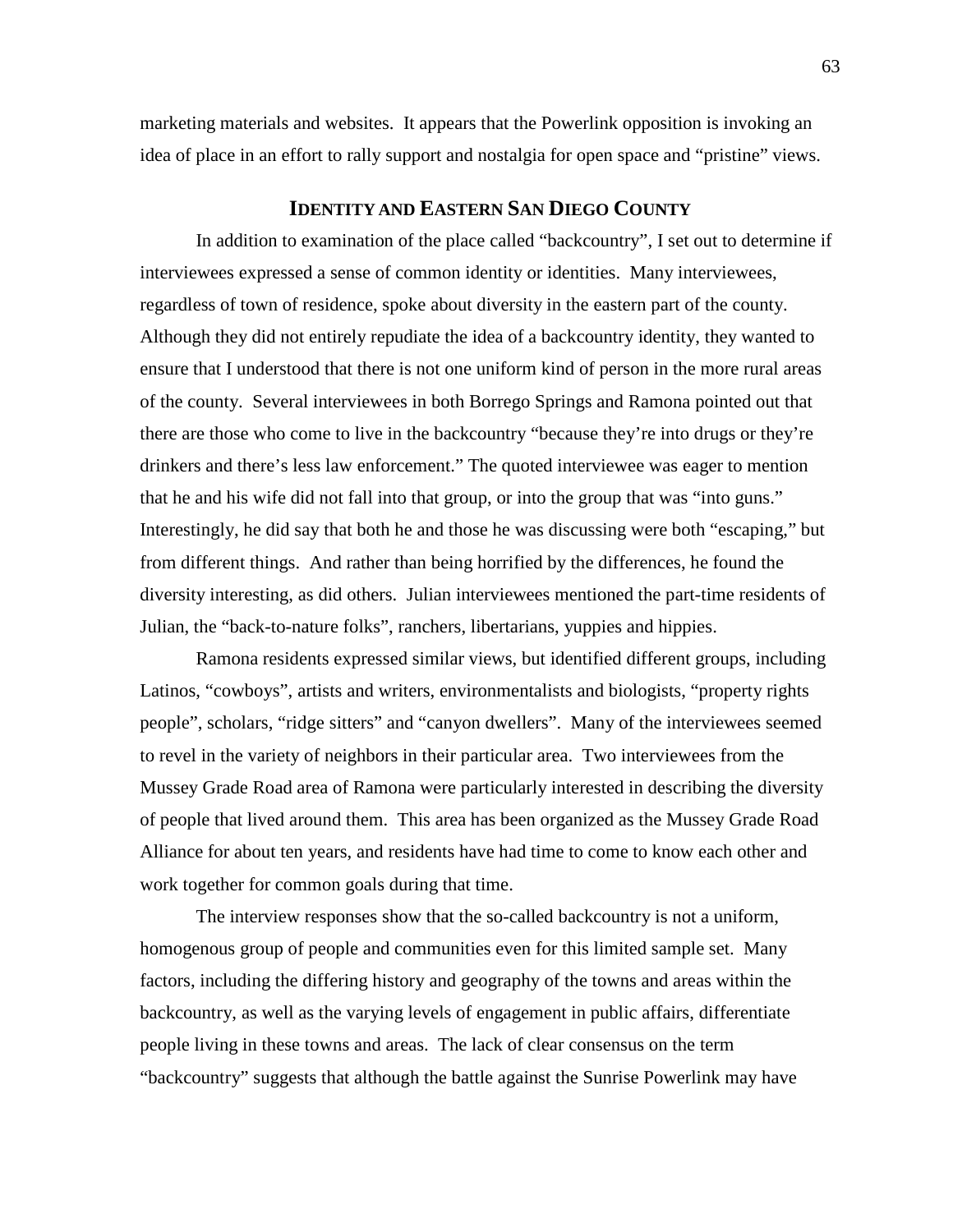forged some bonds among individuals and communities, many individuals identify more clearly with the particular town or area in which they live.

# **COMMON THREADS IN PERCEPTIONS OF BACKCOUNTRY IDENTITY**

In spite of the lack of consensus about terminology and the emphasis on diversity among sub-areas and residents of eastern San Diego County, the interviews revealed some common themes. As Ortner said, identity is a complex issue, constantly constructed and changing. Common themes arose among the interviewees, particularly the "simple life", older or more nostalgic values, and a connection with others in their communities. These themes arose primarily in response to questions regarding why the area was important to the interviewee, but also came up in discussions of the Sunrise Powerlink and other threats to the eastern, more rural portions of San Diego County. In some cases they were raised in contrast to what interviewees saw as "city" values.

One theme that emerged in many interviews might be characterized as a preference for getting by with less, embracement of a simpler, less consumerist lifestyle. Many escapees from the city environment spoke of the joys of living more simply, and repudiated a consumerist attitude. Others spoke of amenities that are simply not available in the backcountry, most frequently the movies and "cultural" activities such as the symphony and opera. Trips to the city for any purpose are a major event; the time and effort involved precludes multiple trips and discourages lack of planning.

Many who spoke of "giving up" those amenities that are available in urban living, particularly the movies, symphony and other cultural activities, were transplants from urban environments. Those individuals spoke about choice as a factor – one "chooses" to give up certain things in order to gain the connection to nature as well as other aspects of a more rural life that they valued: peace and quiet, isolation, a lack of traffic. Hummon (1990) has theorized that preference for a particular lifestyle may be one factor in actually moving to a community that expresses those values, such as a small town. Pérez (2003) also discusses the desire for a community-based atmosphere that drives some ex-urban residents to relocate to a small or independent community. Those interviewees who mentioned "choice" were mainly ex-urbanites or formerly rural residents who had opted to return to their rural roots. Long-term rural interviewees seemed simply disinterested in a more amenity-filled life. Two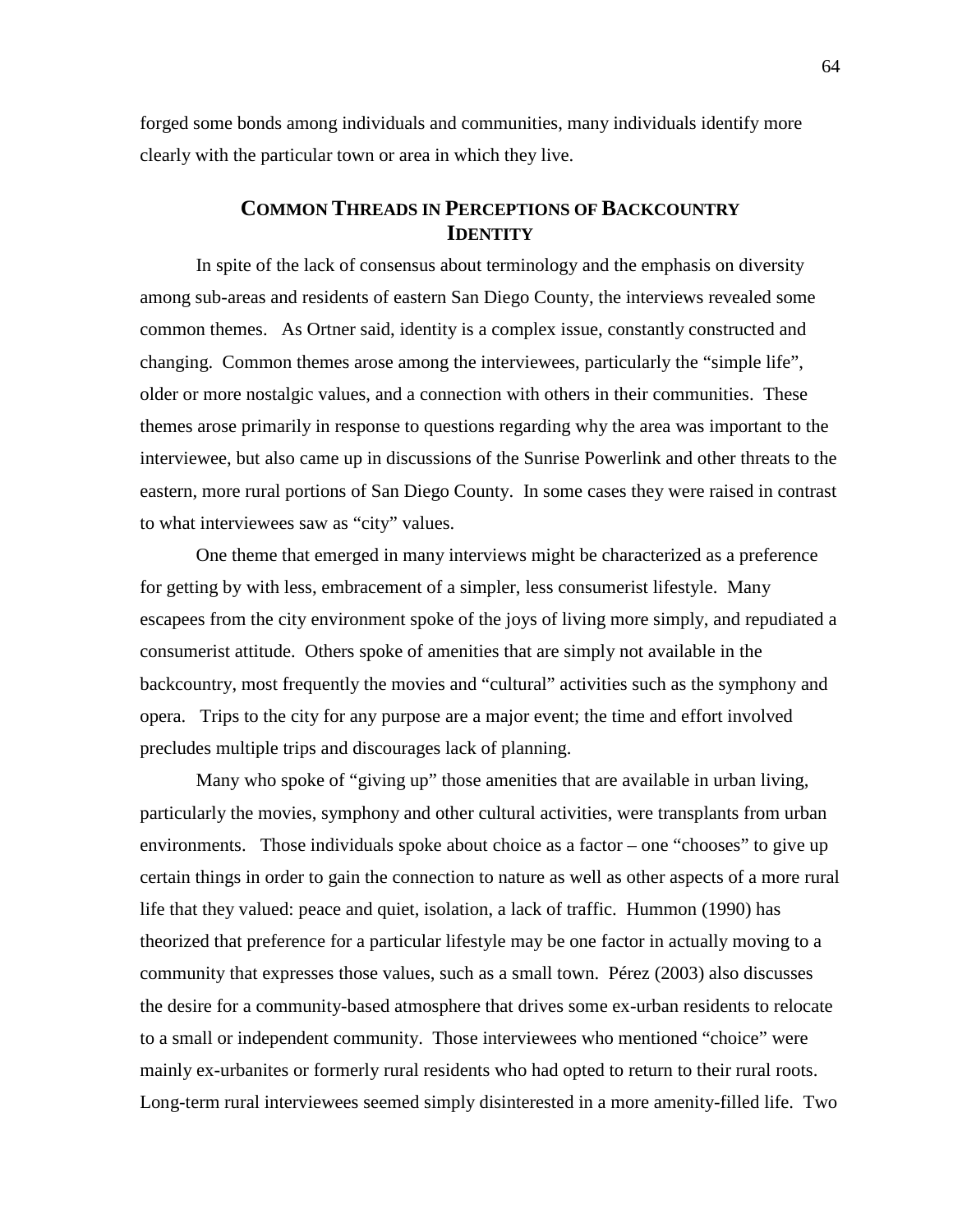of these long-term residents spoke of movie-going as "unnecessary." Therefore, the enjoyment of living a simpler life without some of the things that urban people may regard as necessary appeared to be common to both urban transplants and long-term residents of the area. This anti-consumerist value appeared linked in some ways to what might be thought of as pioneering values, or to what the interviewee above called "old school" values and customs. The theme of survival in a harsh and remote environment came up several times. Particularly in Borrego Springs, the hot and dry desert climate was linked to a theme of survival, and of hardiness among the residents. To several, it made them a "special breed". Even according to Ramona interviewees, the surroundings were described as inhospitable, requiring diligent attention for survival. "…this is the high chaparral and there are dangers here – there are dangers that you have to be worried about, you know. There's wild animals out here, there's dehydration, the prospect of dehydration or disorientation and dehydration; you could get lost," said one interviewee.

Particularly among long-time rural interviewees the comments reflected themes that strongly echo what those respondents appear to regard as the "old" American values. These interviewees mentioned honesty, hard work, self-reliance, and respect for private property. Self-reliance also came up in connection with discussions about living the simpler lifestyle, remoteness and the harsh environment. Honesty, hard work and respect for personal property were discussed separately; almost exclusively by those who had grown up in the San Diego backcountry or in another rural environment.

This same group of respondents as well as others also discussed the importance of mutual dependence or reciprocity. Many of them noted that this seems to be counter to the value of self-reliance, but they assured me that the two co-exist very properly: you do what you can without help but calling on your neighbor for assistance when you really need it is both appropriate and polite. Privacy is important, but if you need help, the neighbors are there to provide it.

This invocation of "old school" values and customs appears to be related to nostalgia. Both Stewart (1992) and Gupta and Ferguson (1997b) have discussed how nostalgia and identification with old ways serves to order the increasingly mobile and disordered world. Identification with these traditional ways and the associations with the physical environment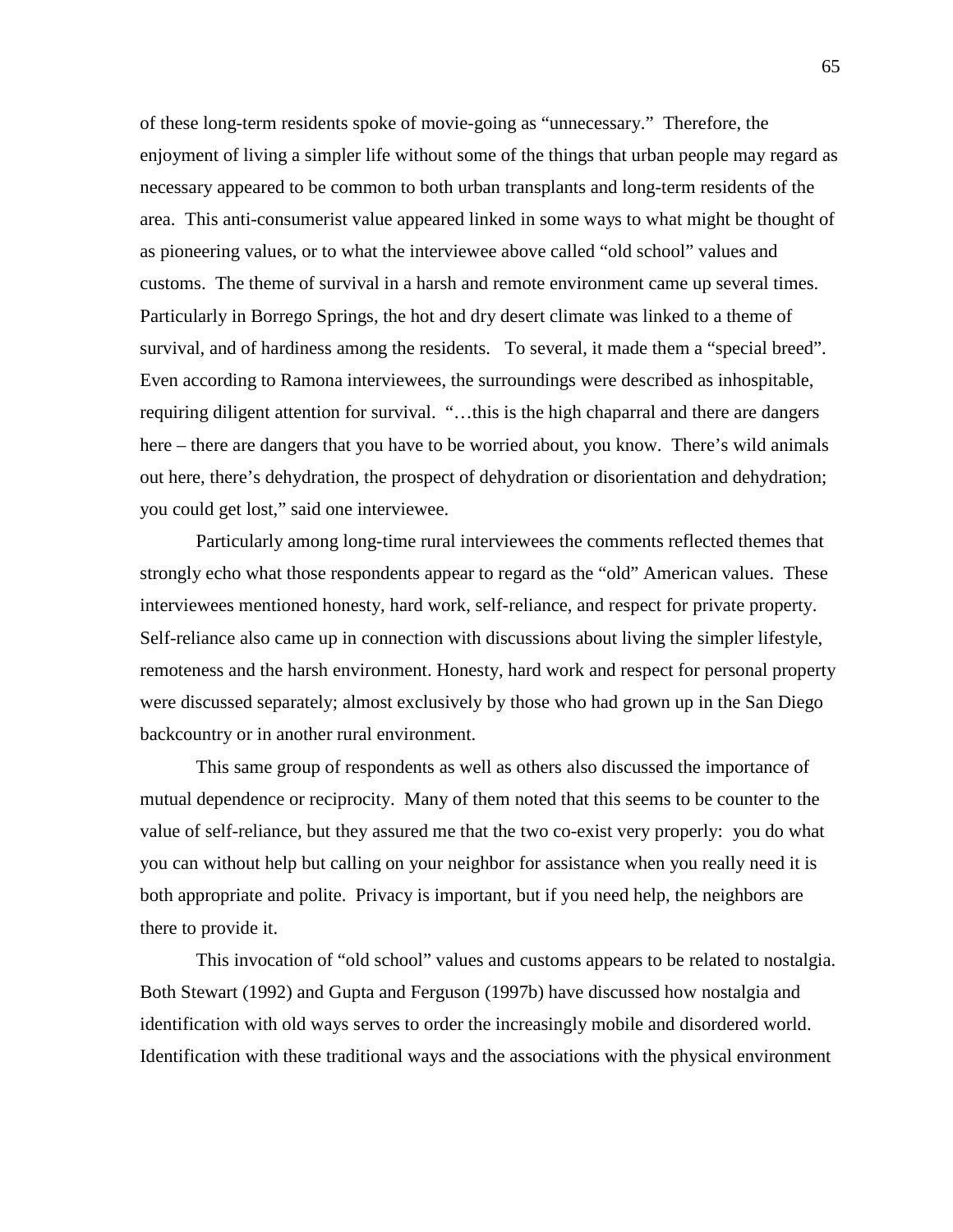may provide a sense of stability and serve to ground these interviewees in their towns and region.

Many of these values came up during discussions about differences between urban lifestyles and eastern San Diego County lifestyles. Interviewees expressed the view that these values set them apart from city residents. They saw city residents as overwhelmed, unaware of the beauty of nature on a day-to-day basis and consumers on a grand scale. Several interviewees expressed the belief that city residents didn't "know their neighbors", and were more likely to call a governmental agency, such as the police department, when assistance was needed.

With a slightly different focus, several interviewees, particularly in Borrego Springs, emphasized the human connections they believed they had in their community, and implied or stated outright that such connections were not available in an urban environment. Unlike the interviewees from other communities, their sense of reciprocity seemed to be tied to faceto-face interactions with known individuals rather than reciprocal aid.

> …we know pretty much everybody in town in our commerce and our dealings, we *know* the postmaster, and we *know* the servers in the restaurants, we *know* the checkers in the grocery store, so it's human scale in that way." (Interview 7/16/08)

I love going into a grocery store and having people recognize me and look at me, make eye contact with me, unlike the totally anonymous experience you have when you go to a big grocery store in the city and they don't even look at you, they just push you through, on to the next customer…they know who you are, know your name, you know theirs. (Interview 8/21/08)

These values are what the great majority of interviewees described as setting them apart from urban residents: connection to their communities on a very personal level, the pioneering values, including survival in a harsh environment, and the satisfaction of making do with fewer amenities.

Many of the interviewees saw urban life as downright unhealthy and backcountry life as healthy. Clean air and clean water were mentioned numerous times by many interviewees. The amount of noise, traffic and pollution in the city were seen as things that interviewees needed to "detox" from if they spent any time in the city at all. Many saw the more open rural surroundings as both more physically and mentally healthy than the toxic city environment. Therefore, one might say that a healthy lifestyle is a value for the backcountry residents. While that may be true, for a few interviewees it appears that the city is just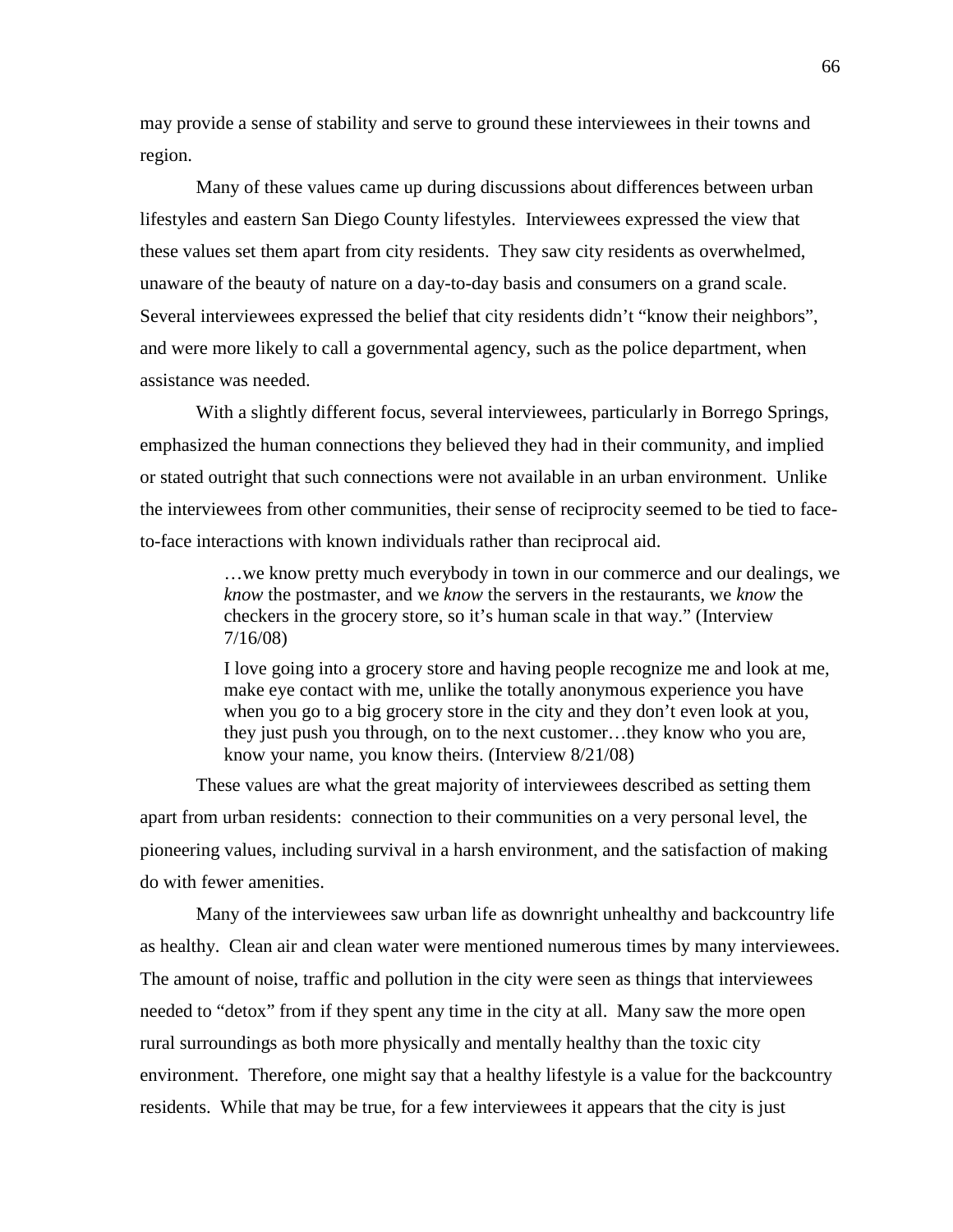unbearable and that rural living is the only solution for them. These interviewees felt that their values and lifestyle were purer than those they would encounter in the city. One welleducated interviewee put it in very academic terms indeed:

> And that's that rural, agrarian/city divide we've had in literature for hundreds of years and the idea that the city is the source of sin and the country is a source of purity. Those ideas still, I think, exist, people think that there's something sinful about cities, because oftentimes when you get more population, you get more cosmopolitan attitudes, more liberal attitudes about peoples' lifestyles and so forth. (Interview 10/6/08)

Many of these discussions were in consonance with several points of the "small-town perspective" described by Hummon (1990). In particular, Hummon cited connection to others, the conception that city people are too materialistic, and that cities are impersonal and dirty (1990: 170). The pioneering element and survival in a harsh environment seemed to be more significant than Hummon observed in the San Francisco Bay area. However, two common concerns that are not discussed in Hummon's work may be specific to this set of interviewees. The first is a connection to the land and specifically to parkland or open space and the second is a sense of second-class citizenship.

The most frequently mentioned theme was a connection to the land and nature. Almost all interviewees addressed this in some way, either mentioning the beauty of their surroundings, the natural environment, particular areas they considered beautiful or by specific identification of this connection as a common value that many if not all residents in their area held. The one interviewee who did not mention natural surroundings at all lives in the center of town in Ramona in a mobile home park and moved to the area to be near family. Many of the respondents had moved to the rural areas as adults, and they almost certainly brought this particular value with them, moving to eastern San Diego County in order to obtain what they perceived as a greater closeness to the land and environment. Long-term residents and those who originally came from a rural environment were much less explicit about this connection to the land, with the exception of two individuals who also identified themselves as environmentalists.

But even those who had grown up in the area spoke about the value particular locations and the general environment had for them, mentioning particular places that held a special magic for them, or a quality of light that they felt was unique to their area. Some interviewees referred to specific places that were important in their own histories; where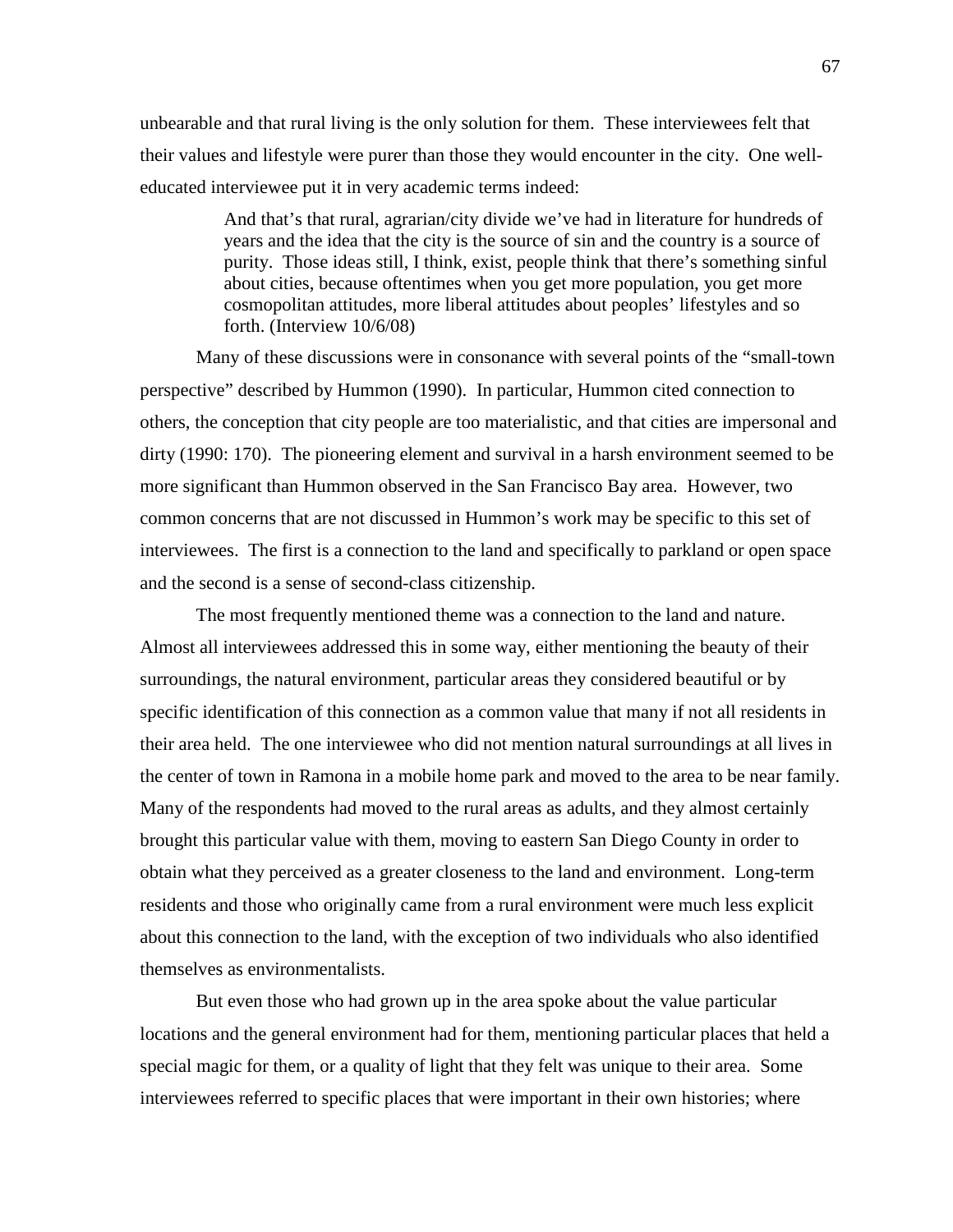important events in their lives had taken place. These events not only have helped these interviewees assign meaning to these places, constructing a social reality of place as Low (2000) discusses, but also reinforce the sense of authenticity of place that Relph (1976) finds so critical in human connections with place. For at least some of the interviewees "watching" the changes of seasons and of the environment was an important daily activity for them. Since all those interviewed opposed the Sunrise Powerlink, it is possible that the strength of this attachment to natural beauty is related to their opposition. This may not be a universal value in eastern San Diego County, but it was very critical to these opponents of the Sunrise Powerlink.

The subject of nature, natural beauty, and the environment came up so frequently during interviews that it is worth discussing some of the specific concerns in greater detail. The original proposed route of the Sunrise Powerlink crossed the Anza-Borrego Desert State Park, the largest state park in California. For many interviewees, regardless of whether they lived in the most affected community, Borrego Springs, this was a major issue. In general, many interviewees saw parks as inviolable space. "And it seems wrong, especially in the park, to use a park in that way, a park is supposed to be a place set aside for people to enjoy nature, so to me that's kind of incomprehensible that there would be any thoughts of altering that with a project like this" (Interview 8/21/08).

Interviewees also saw the parks as trusts handed down by past generations, to be protected for future generations. For many interviewees this included not only the Anza-Borrego Desert State Park, but also a variety of smaller parks as well as the large national parks. Several interviewees mentioned the debate (then current) over a toll road in Orange and San Diego Counties and its possible impact on San Onofre State Park. Running large power lines and toll roads through these areas seemed to many interviewees to be a violation of the intention of and investment by past generations. They discussed the amount of land that had been donated, cash donations made and tax support by the people of San Diego County over many years.

> For the last – what – fifty, sixty years, people have been donating their land to create the Anza-Borrego Desert State Park. And probably a lot of those people aren't around any more, but if we had people here that had donated land, and actually my family has donated land to become part of the park, and I believe that those people when they donated that, they had the clear understanding that that was forever, that it was not just a land bank where a developer or a utility or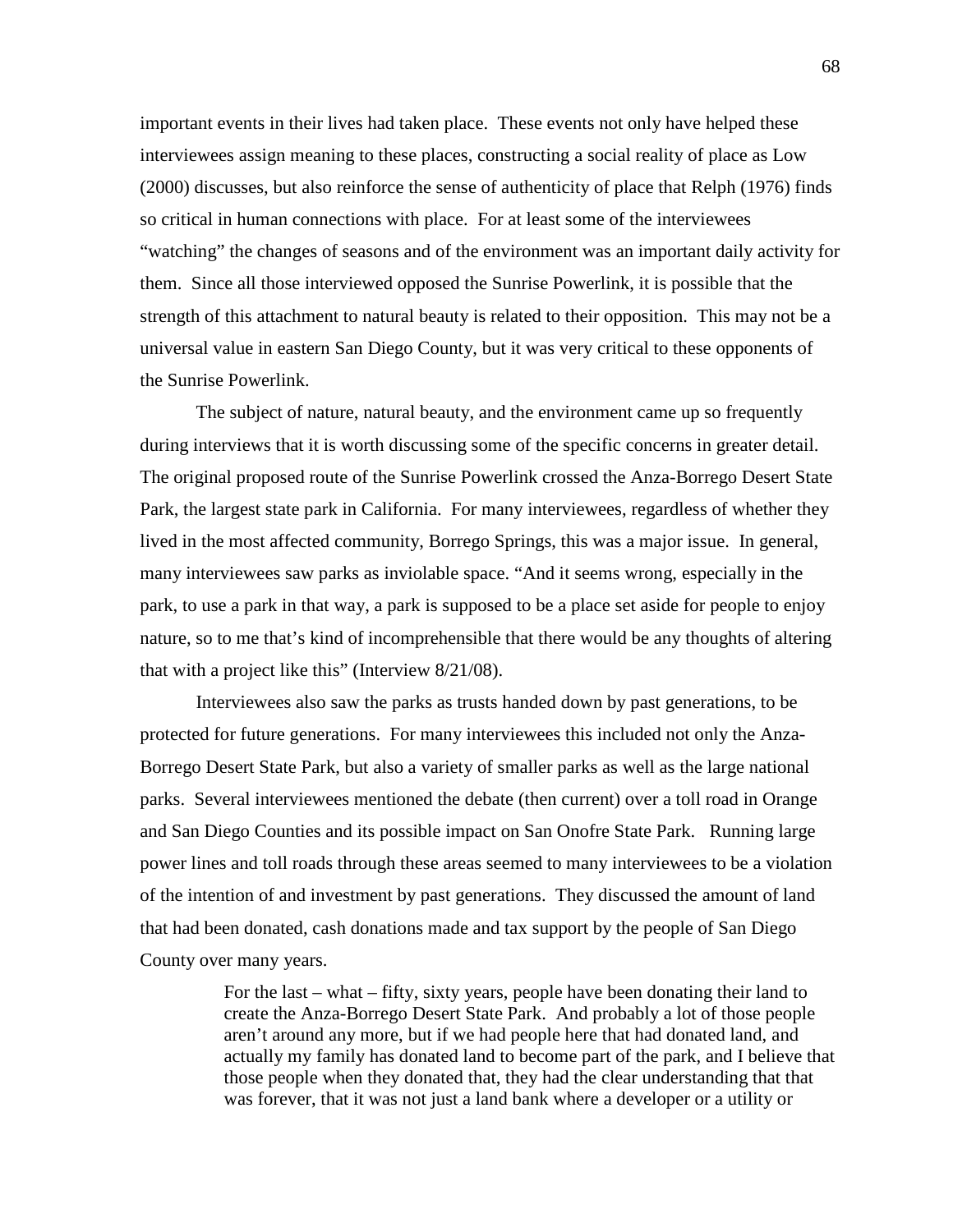anyone can come along and say, "Well, we need this. We're going to take it, because we need it." I think that's just plain wrong. (Interview 9/24/08) These interviewees place themselves and their generation in a time continuum that recognizes both the past and the future of their place.

Clearly, the level of emotion was very high when interviewees spoke about parks and the value they hold for opponents of the Sunrise Powerlink. Many urban residents also value parks of many kinds (and some of those urban residents took the time to attend public hearings to voice their concerns). However, the high value so many of the interviewees ascribed to natural beauty, natural views and the environment caused them to identify the threat to the Anza-Borrego Desert State Park as one of the most important arguments against the Powerlink as proposed. It was plainly one of the most visceral arguments for these interviewees.

The tone of discussions was preservationist in nature. It seemed that for most of the interviewees, the park system in this country is intended to maintain space in as natural a state as possible. Obviously the Anza-Borrego Desert State Park would still exist if the Powerlink were built on Park property and scientific and educational activities could still continue, but for many interviewees it seemed that the Park would be "ruined" by the loss of natural beauty. One interviewee explicitly discussed the impact on the tourist trade, but more from the standpoint of how "embarrassing" it would be to show visitors from Europe how "we" use our parkland than for very real economic concerns.

Additionally, in Borrego Springs there appears to be a symbiotic relationship between the Park and the town. Of course in practical terms, the Park is a major tourist attraction that provides a livelihood for those who operate hotels, restaurants, tours and other park-oriented amenities. Beyond that, however, there seems to be a feeling that the park and the town protect each other. Some interviewees were very explicit about this.

> This town's very unique because it's totally surrounded by the state park, and... to me it feels very nurturing, both ways. The park surrounds and sort of protects the town from what afflicts a lot of the rest of the county, the development, blight, and the town protects the park, people care about the park and want to do what's right for it, for the most part. (Interview 9/18/08)

Interviewees reiterated this theme of care taking or conservation of the land in speaking of non-park open lands as well. The theme of keeping the backcountry as San Diego's "playground" was reiterated several times. This playground reference is not new in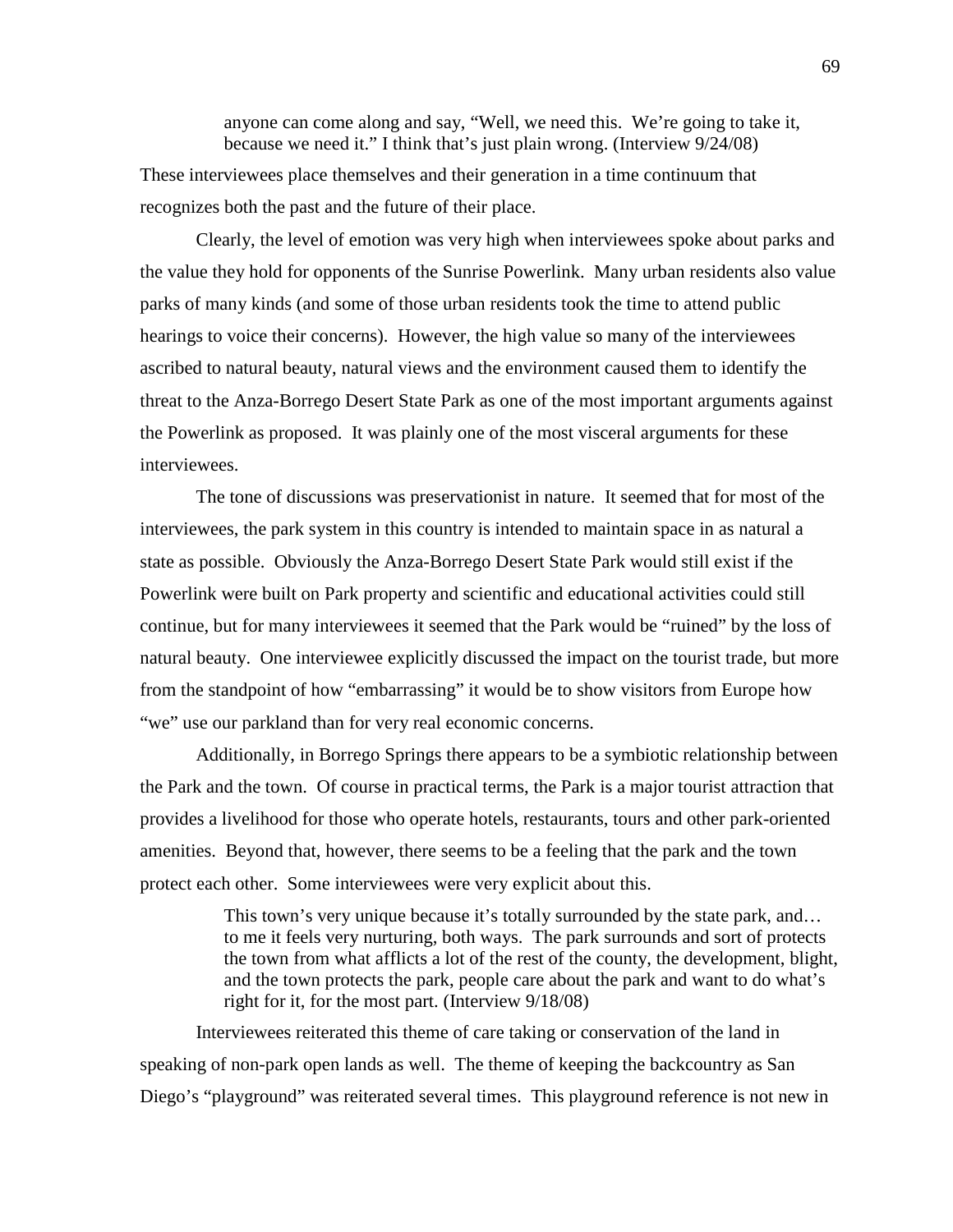the narrative of the backcountry and has been used by numerous developers as well as those seeking to set aside parkland. Others stressed responsible maintenance of the land, largely to prevent fire, or to responsible use of water and other natural resources. Again, leaving the land as natural as possible was a common discussion point.

Many of the interviewees indicated that their responsibility was to a land that was virtually unchanged over time. The word "pristine" was used seventeen times in various interviews and can be seen in some of the online discussion of the Sunrise Powerlink proposal. Phrases used included "undisturbed" and "untouched". Several interviewees stated that the land, "basically looks the same as it did 100 years ago," or even "hundreds of years ago." Of course the eastern part of San Diego County has changed substantially, but many of these interviewees ignored that in their statements. It is true that these lands are far more "untouched" than anything in the suburban or urban areas of the county, but some interviewees were surely exaggerating to make a point. Nostalgia is again at the forefront of discussions, this time about the land. In this case it appears to be used to further the Sunrise Powerlink political agenda. Gupta and Ferguson (1997b) have described how nostalgia has been used to further popular movements. In the "in pace/out of place" discussion, I noted how the apparent roles in the Sunrise Powerlink dispute are reversed, with SDG&E taking the role of "transgressor." Similarly, the alignment of rural residents with the more reactionary nostalgia "long associated with the right" (Gupta and Ferguson 1997b: 41-42) reverses the assumption of capitalist corporations as reactionary and "the people" as progressive. One long-time Borrego Springs resident was more realistic and insightful about this concept of change in surroundings:

> I think the people who I've known who live in more urban areas become very adjusted to a faster pace of change with their landscape. Things get knocked down, things get torn up, roads come in, all of this stuff happens and I think it's accepted. I think when you live in a rural area your landscape changes very slowly. And if it changes rapidly or it changes in a big way, it's - it's very discomforting emotionally. (Interview 7/23/08)

This "emotional discomfort" may cause residents to deny the apparent aspects of change around them. One fourth-generation resident of Julian/Wynola was more realistic:

> You get used to it. And that's a sad thing, and it's also the good thing. My girls will never know the Julian I grew up in, which is sad. But by the same token, they don't know what they're missing…Their Julian started at this section in time. It's the same thing with the fires and the power lines or whatever, for that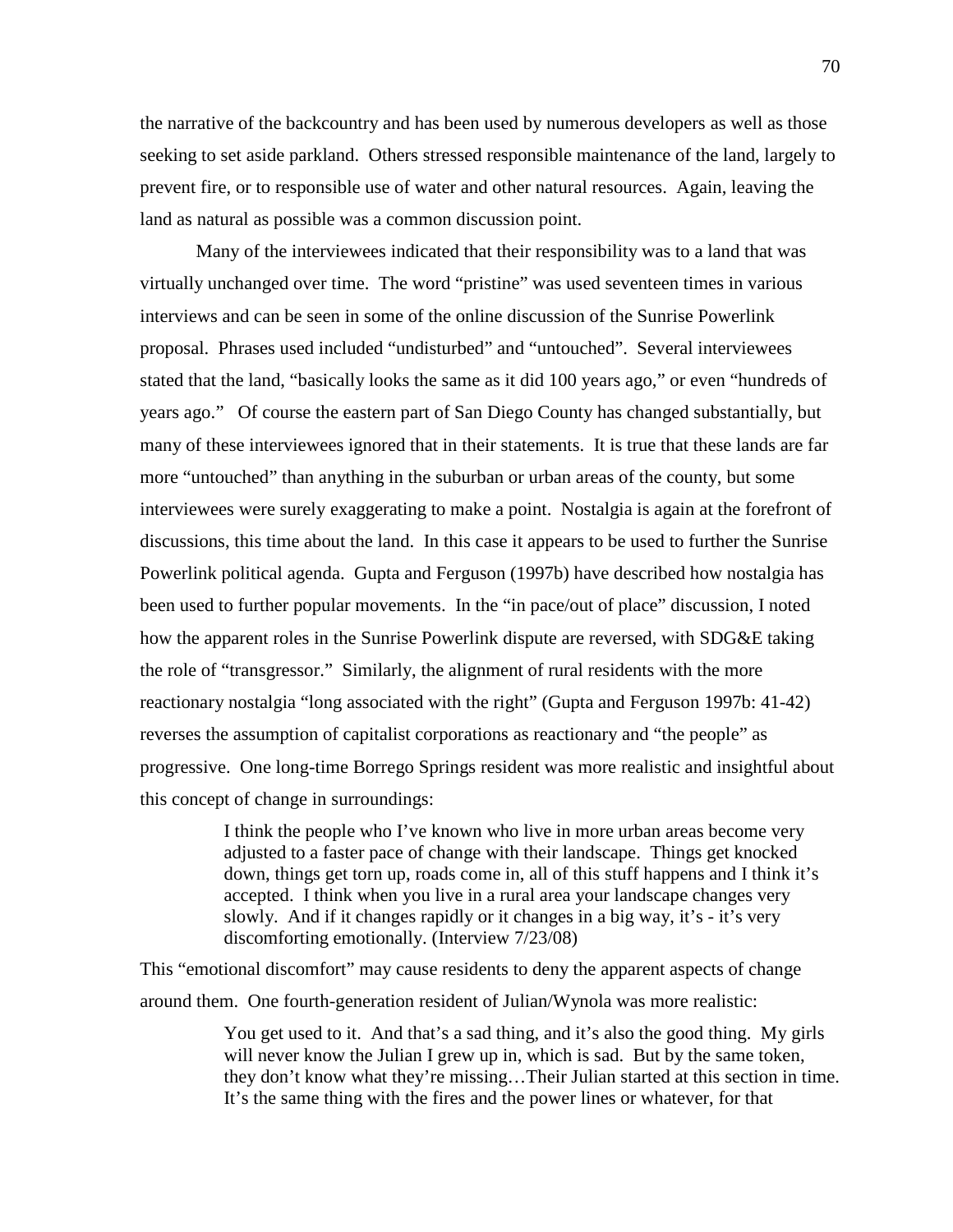particular generation, it's a big deal. The next one coming along is going to drive up that road and think that power line's been there since the beginning of time. (Interview 9/23/08)

To summarize, these interviewees not only identify strongly with their natural surroundings, they also feel some level of commitment to maintaining those surroundings in as natural a state as possible. For many, the concept of a "park" in some ways sanctifies their commitment and allows them to demand that commitment from others. For some that concept also represents a permanent protection from the ills of development and urban sprawl. There is also a feeling of continuity over time, of past generations' involvement with the land and with little or slow change. The words "time" and "years" both appear very frequently in the interview transcripts. In some instances these words are not significant but rather describe, for example, how old the interviewee was when some event occurred. In many instances, however, they are used to describe history or to place events or a sequence of events in time.

There also seemed to be a sense among many interviewees that eastern San Diego County is treated as a second-class area of the county. Not only were individual urban residents guilty of this treatment, so were urban local media and San Diego County government. Several interviewees spoke of the lack of knowledge of geography on the part of many urban residents. One mentioned a sign in the desert that summed up the attitude that he felt many urban dwellers had about the eastern part of the county, "This is the desert; there's nothing out here." Urban residents might have heard of Julian or Ramona, but they had never visited, and they certainly had no concept of where Borrego Springs might be located. For many, these presumed attitudes on the part of city residents extended to government and utilities, allowing a company like SDG&E to make the assumption that the rural areas of the county were "up for grabs" since there were "only a few people and some coyotes and some snakes out there and no big deal." Others felt that the lack of attention to the eastern part of the county extended to the media as well, discussing the evening news weather forecasts that speak of "East County" and mean El Cajon rather that the vast regions east of the urban areas. Many interviewees felt that not only were coastal residents ignorant of the backcountry, but that they preferred to remain ignorant.

As one might expect, along with this sense of being unrecognized goes a sense of political powerlessness, as well as a sense of being taken advantage of by the city. Several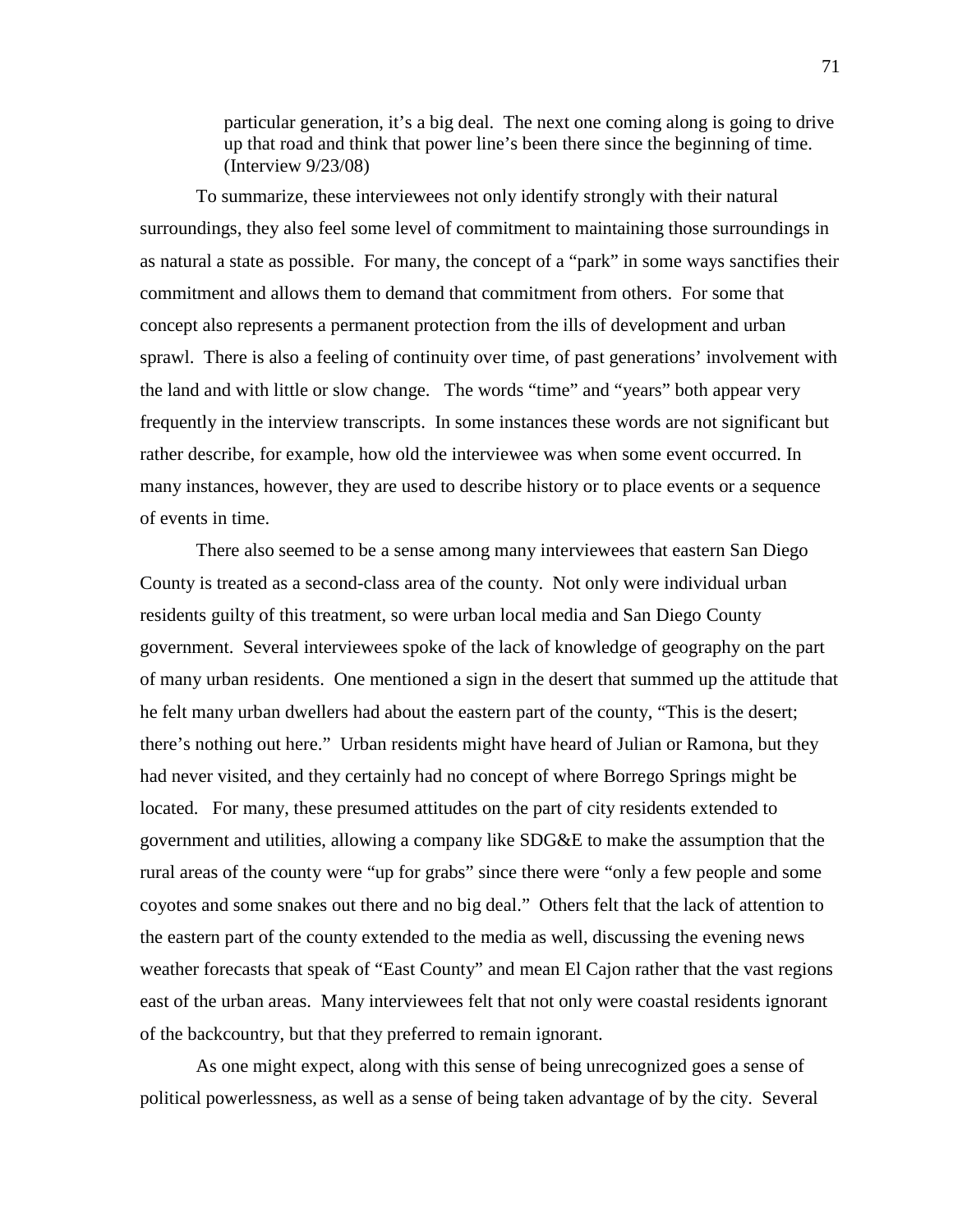interviewees discussed the lack of political representation that goes along with a small population (compared to the urban hordes). One might expect to encounter this attitude in the sparsely populated towns of Julian and Borrego Springs, but even a Ramona resident discussed the lack of resources committed by the county to the town. She claimed that the income generated by taxes of various kinds in the Ramona area was not fully returned to that area, and that Ramona served as a "cash cow" for the rest of the county.

This sense of being both forgotten and underrepresented came up again and again in interviews. Sometimes it was mentioned as part of a discussion about the Sunrise Powerlink and in some cases it arose in conjunction with a discussion of county governmental policies. It is hard to tell if this sense is specific to this group of interviewees or is general in the backcountry. Opposition to the Sunrise Powerlink and other projects that benefit the city and damage the rural areas may have intensified this feeling. However, it is notable that the interviewee *least* involved in opposing the Powerlink felt that the urban areas profited at the expense of the town of Ramona.

There has been tension historically between the eastern County residents and County administration. For example, although the scattered communities that have not incorporated as cities have "planning groups" the authority for development and building decisions rests at the County level. There is a strong feeling that the County Planning group has no idea (nor do they care to know) about what kinds of building standards should be used in areas outside the city. Building codes are county–wide and do not take the geographic variability of eastern San Diego County into account. Another example of this historic tension was the dispute over the establishment of the Anza-Borrego Desert State Park. County officials opposed this project vehemently, although they lost that battle. And today newscasts routinely report El Cajon news and weather as "East County" news and weather. Therefore, many interviewees felt they were being treated as second-class citizens, but they reject this identity. Respondents were asked about threats to the backcountry in general, and several provided examples of "bad" policies and planning by the county government with respect to the backcountry.

Ortner (2006) emphasizes that class should be considered as part of any examination of identity. Although her emphasis is on the interrelationship of socio-economic class and racial/ethnic identity, she recognizes the approach that class is "not an objectively defined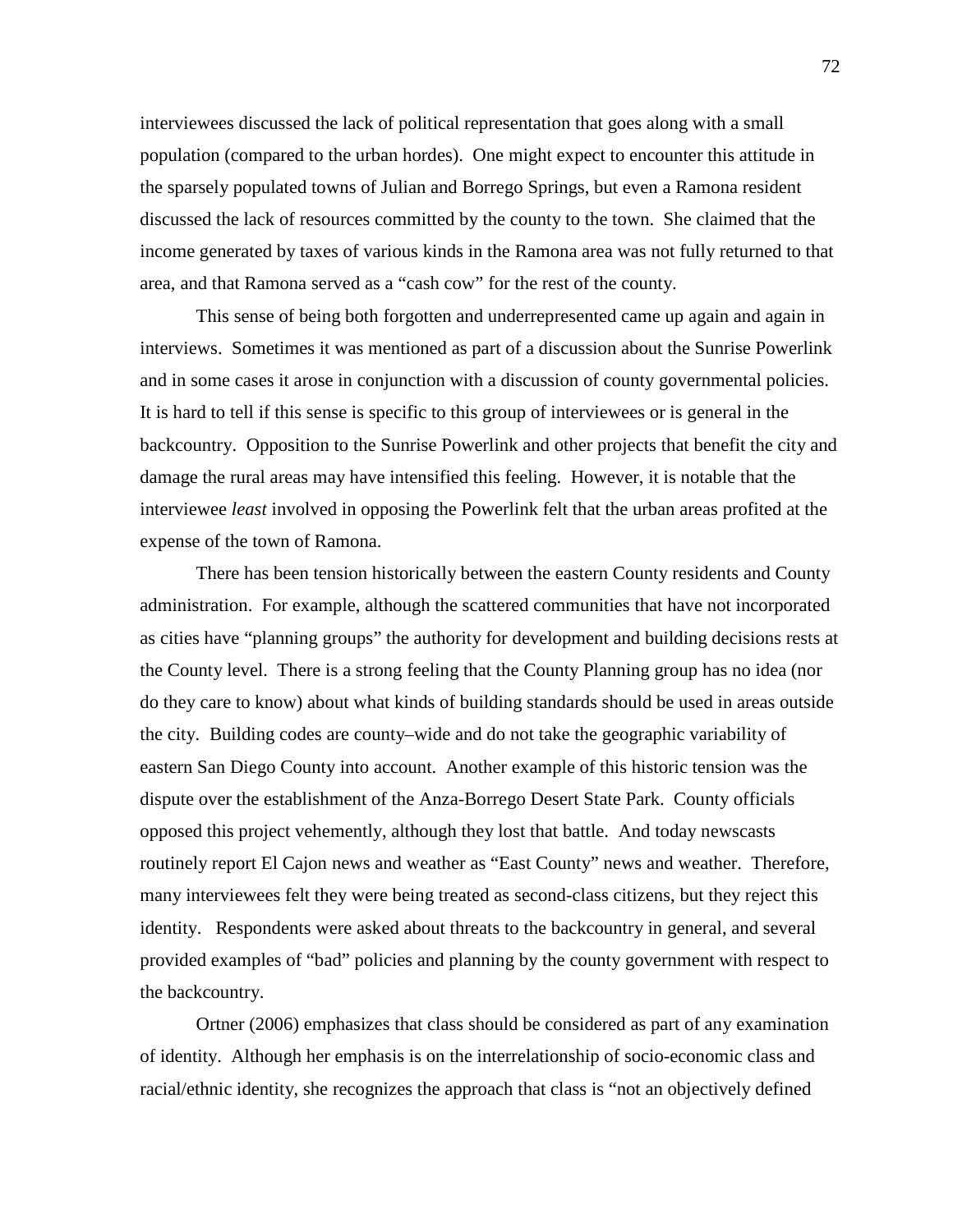object in the world, but a culturally and historically constructed identity" (2006: 65). All of the interviewees appeared to be Caucasian and all were sufficiently economically well off to be able to at least follow local issues and engage in conversation about them; their lives were not bound up in a struggle for survival. The kind of "class" they referred to in these discussions of second-class citizenship has more to do with a perceived imbalance of power between the large urban group and the far smaller rural group in San Diego County. This element of identity is, indeed, a constructed facet that is based in perceived reality and history.

Is this perspective justified? On the day the PUC issued its final decision regarding the Sunrise Powerlink, Channel 8 (the CBS affiliate in San Diego) news coverage at 6:30 p.m. (immediately following national news) did not announce the story; a brief banner at the bottom of the screen called the project the "Sunroad Powerlink." Channel 10 did announce the decision briefly and called the project by its correct name, and the San Diego Union Tribune considered the decision worthy of front-page coverage.

A final common theme pertains to possible urban perceptions of rural residents. During discussions of the term "backcountry", four interviewees noted that the term could be construed to have negative connotations. These interviewees seemed at least to suspect that urban dwellers might regard rural dwellers as somehow inferior in terms of education or intellect. One interviewee (Julian/Wynola) who had been heavily involved in the anti-Sunrise Powerlink movement had actually discussed this point with other leaders in the movement. As she said, "it has weird connotations in people's imaginations, some people when they think of backcountry they think of Appalachia." The members of the anti-Powerlink group with which she was affiliated felt that "city people" might have strange ideas regarding backcountry mentality. Two of the interviewees mentioned the movie *Deliverance*, a classic tale in which city people misinterpret and misunderstand local people with fatal consequences. It makes sense that the protesters would not like to be thought of as backward or lacking intellectually. The Sunrise Powerlink was a perfect opportunity for backcountry residents to counter this stereotype. One might assume that SDG&E would have great technological resources at its disposal. However, the grassroots residents did not shy away from technical aspects of the project, and in fact, they countered by calling transmission lines outdated. "SDG&E, bringing you yesterday's technology today!" said one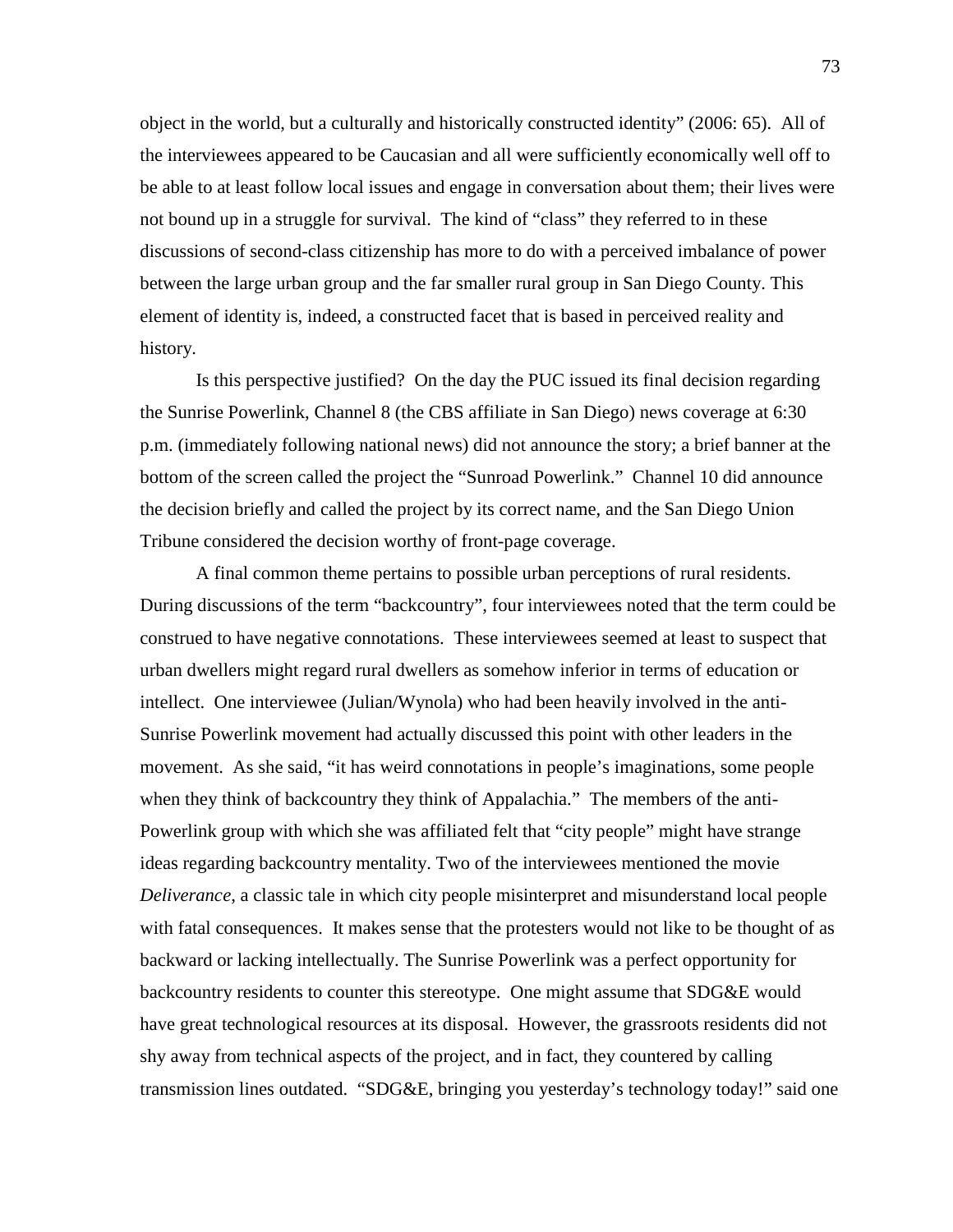sign at the Ramona public hearing. The sign showed massive power lines with an Edsel parked beneath. A large number of attendees at hearings, as well as interviewees, espoused a report that presented a technical alternative plan for local generation – The San Diego Smart Energy 2020 plan. This plan was authored by Powerlink opponent and professional engineer Bill Powers, who "is an expert on regional power provision, with extensive knowledge and experience in the fields of energy and mechanical engineering, air monitoring and control equipment, and pollution and public health" (Powers 2007: 4). Being able to invoke this kind of technical firepower rejects the idea of eastern San Diego County residents as ignorant and uninformed. It also appropriates the claim to technical knowledge that SDG&E sought to assert.

Although many interviewees were former urban dwellers, and were quick to disavow any dislike of individuals in the city, there is a sense that "othering" is taking place here. This is reflected, too, in the idea that the backcountry is clean and that the city is dirty, polluted and noisy. It is possible that most of the interviewees were uncomfortable with the notion of distancing themselves from urban people, and instead chose to distance themselves from aspects of the urban environment. In fact, one interviewee was offended that I implied that there might be differences between city people and rural people in San Diego County. The only time urban people were discussed very negatively was in the heat of conversations about the need for energy in the City of San Diego and the reluctance of city residents to accommodate power plants within the city limits. This kind of "othering" was expressed in statements like the following:

> I know they, in Chula Vista, want to get rid of the power plant so they can build a stadium for the Chargers so they say the hell with the backcountry people, they can have the ugly stuff, we won't know." (Interview 7/23/08)

> Don't make the people in the backcountry have to suffer for all the excessive energy use that's happening in that area, put up solar panels if you need to, put wind power if you need to if you don't want a power plant in your neighborhood, but don't expect…the backcountry to handle the burden of the energy use that's going on in your area. (Interview 7/14/08)

> The Anza Borrego Park is not a major user of electricity, the families in Santa Ysabel are not major users, but they are being affected the most. There are better alternatives than destroying the little natural resources we have left in San Diego County. (Voice of San Diego 2007)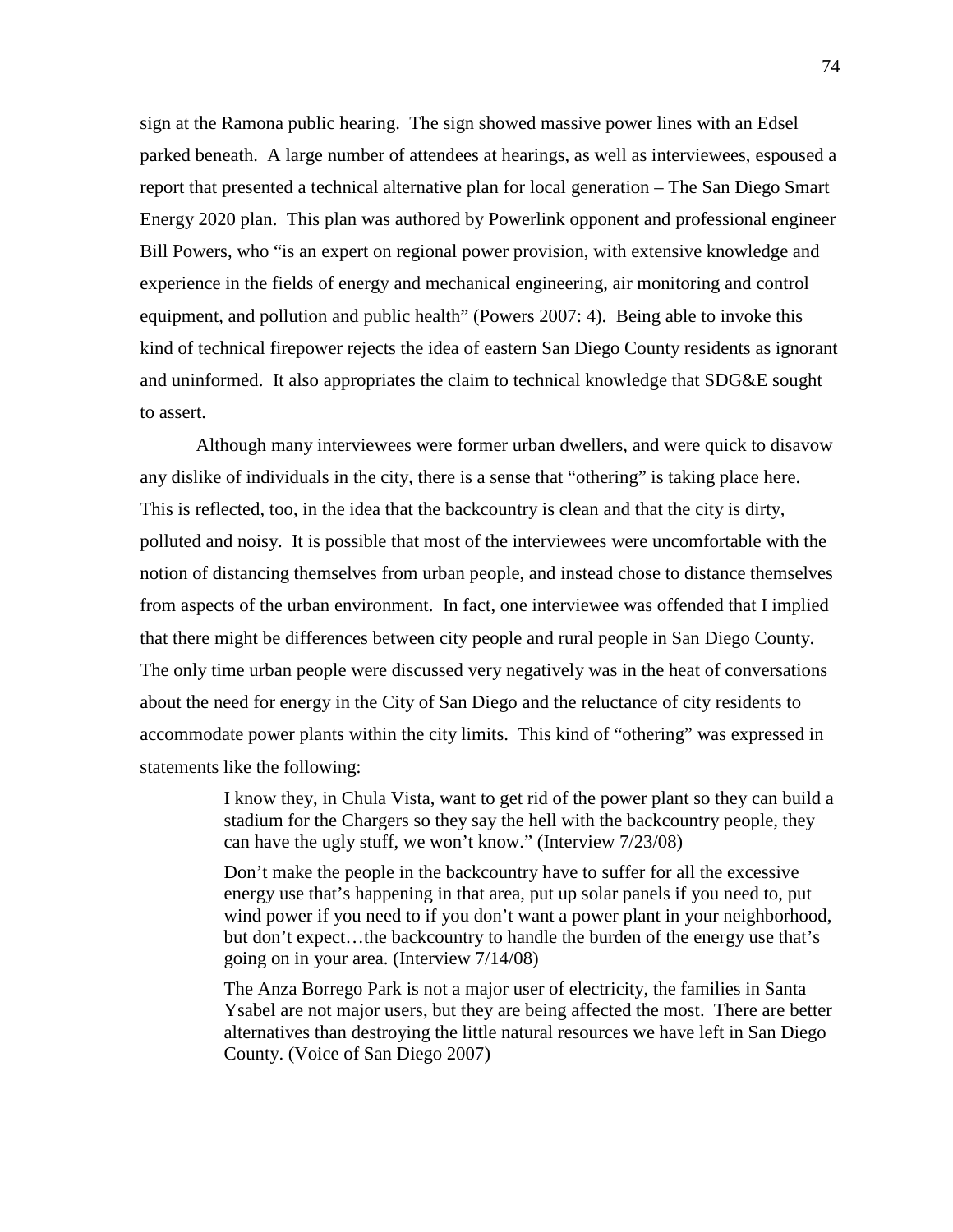Another reason the interviewees may have hesitated to vigorously "slam" city residents is that opposition to the Sunrise Powerlink has not been limited to the backcountry. The kinds of networks that Bosco (2001) and Appadurai (2006) have described have clearly formed during the Sunrise Powerlink battle. A portion of the opposition has been composed of community and grassroots organizations in the backcountry, but a substantial number of urban residents attended public hearings and testified about their opposition to the Powerlink. And of course organizations like The Sierra Club, the Center for Biodiversity, and UCAN have added sorely needed resources to the opposition. "Connected yet not vertically managed" as Appadurai said, describes this amorphous group perfectly (2006: 28). As one sophisticated and very involved interviewee said, the institutional players and the grassroots players have combined forces very effectively. "[F]undamentally constituencies are built on mutual concerns over a particularly shared value," she told the researcher. The internet has added players to the network; not only is information available to those who are not associated with a group, those who leave the area have been able to stay connected. One blog on the Powerlink has been and continues to be managed by a former resident who now lives in another part of the U.S. Politicians have been involved at many levels. Lastly, even the various community and grassroots organizations affiliated and merged over time as the protest continued. It is very true that, as Massey (1997) says, place is porous and connected. Therefore, the process of opposing the Sunrise Powerlink has combated to some degree the "othering" that might otherwise have taken place.

# **RESISTANCE AND IDENTIFICATION WITH A UNIFIED BACKCOUNTRY**

Interviewees were also asked whether opposition to the Sunrise Powerlink proposal had strengthened ties among eastern communities in San Diego County, thereby strengthening a sense of common identity. Responses to this question were varied, and appeared to depend on the interviewee's level of involvement in the protest process. Those who were most involved discussed new alliances between ranchers and environmentalists, between conservatives and liberals, and between towns that had not previously had much contact. One leader of the opposition remarked that the Powerlink protests had unified a variety of existing organizations – municipal, NGO and neighborhood - all of which had previously had separate agendas. A few remarked that SDG&E had attempted to set towns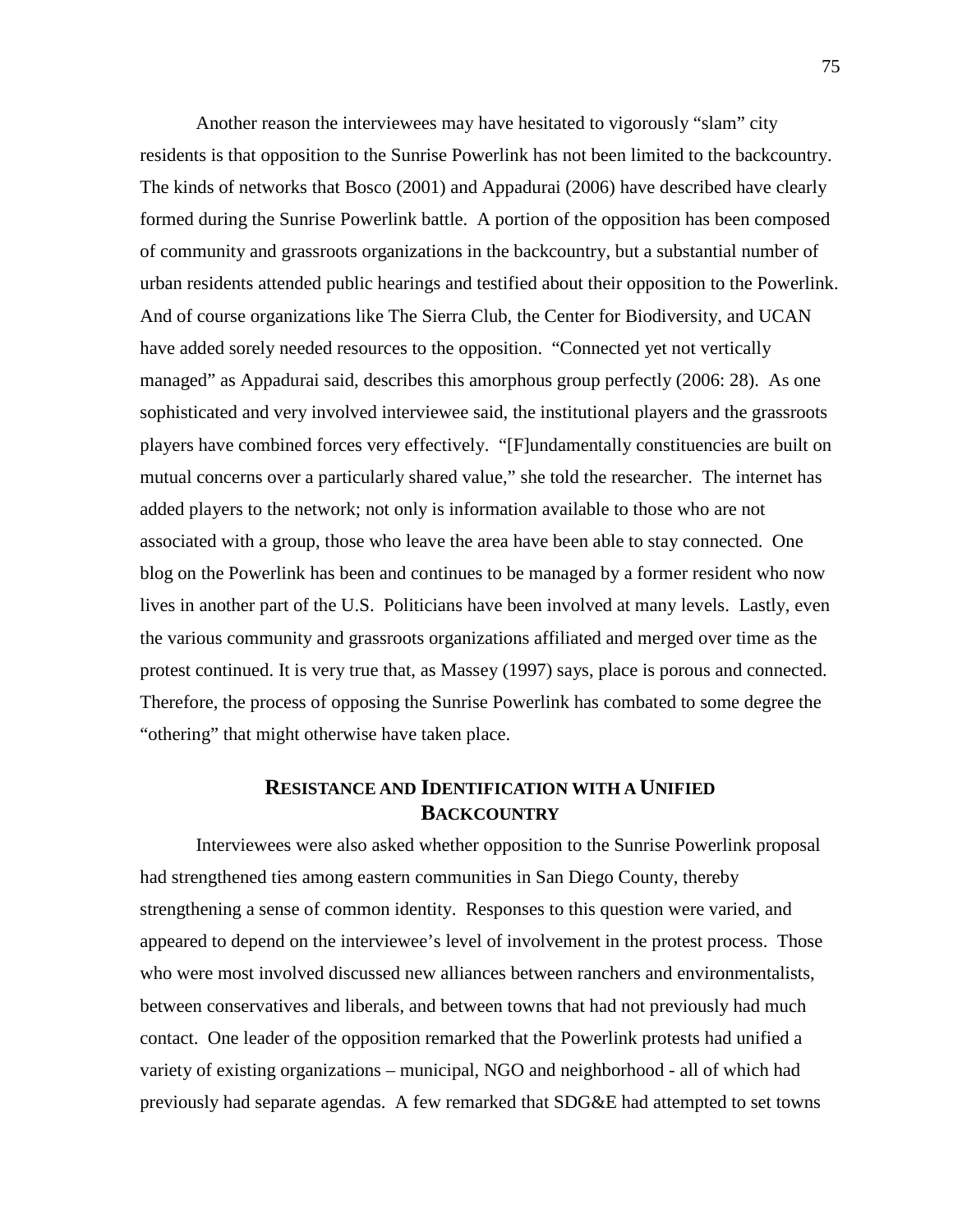against each other by offering preferential treatment to some in order to reduce opposition (by pledging to bury existing power lines in Julian, for example). Interviewees seemed to feel that these attempts had failed and had in fact united various factions even more strongly.

Some other interviewees thought that there was no need for the community to be "drawn together" since local populations tend to be close-knit in any case. These responses were elicited by a question that referred to the entire eastern county. However, I came away with the strong impression that these close-knit communities were more local (i.e. the Santa Ysabel ranching community) rather than eastern county-wide.

Some interviewees, including at least one very involved Sunrise Powerlink activist, expressed the view that, although the opposition to the Powerlink had unified some groups or at least provided a common ground, it had not fully unified the communities. Those who were activists had been drawn together, but as one interviewee noted, the activist group is small and unlikely to grow to include a large portion of the community. He pointed out that the same core group of people attended the meetings. I had noticed this, seeing many of the same faces at each of the meetings I attended.

It is not surprising that the most politically engaged interviewees seemed to be the ones who spoke most positively about these unusual new alliances. But even some of those who were less involved had at least noticed the rapprochement even if they had not personally participated. "Canebrake! People came from Canebrake!" And clearly, even if no solidarity emerged among the backcountry as a whole, those who participated in the opposition felt empowered, engaged and proud. Those who participated on whatever level came out with a sense of themselves as effective citizens and activists. One interviewee discussed this at length outside the recorded interview process. While once she had been disengaged and shy, she now felt herself to be an activist and a participant in local issues. Therefore, rather than developing a "backcountry" identity, it appears that at least some developed an activist identity or at least the potential to assume that identity.

Smith (1999, 2002) discusses precisely this process of forming cultural groups through political engagement. For those interviewees who worked intensively in the opposition to the Sunrise Powerlink, the sense of "belonging" to a group was heightened. Even for those who were not as actively engaged, the debate prompted reflection on the meaning of their place to them. Regardless of whether their identification was with their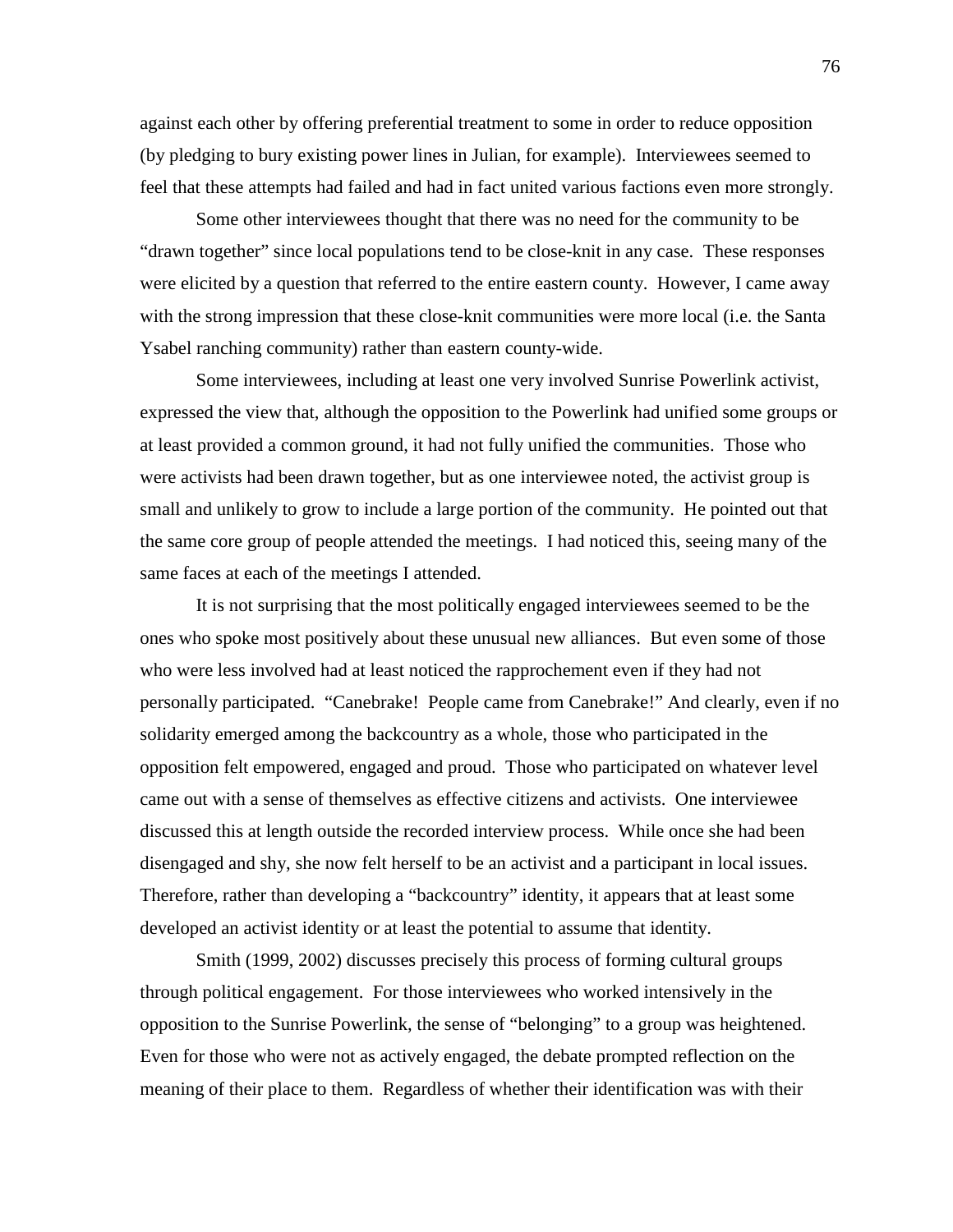specific community or the larger rural region, the struggle against SDG&E's proposal helped them forge intensified or new personal and community identities.

Time and time again interviewees stressed the diversity of the backcountry residents – in terms of politics, attitudes, sophistication, education, and many other aspects. Certainly the interviewees themselves were a diverse and interesting group. Some call themselves environmentalists, some call themselves activists and some call themselves fire survivors. But clearly these residents contest identities that they feel are assigned them by others – second-class citizens or "hicks". And certainly they seem as a whole to define themselves as somehow cleaner, healthier and hardier than other San Diego County residents, although they displace the cleanliness identity onto the environment. And today through the Sunrise Powerlink protests, many of them are finding new or reinforced identities as activists and networkers.

# **THE LOCAL NARRATIVE OF THE SUNRISE POWERLINK**

Based on interviews and written materials (including on-line comments), the elements of the local narrative regarding the Sunrise Powerlink can be summarized as follows:

- This project represents an attempt to destroy the park system in the United States.
- This project does not benefit the citizens of San Diego County (much less the residents of the backcountry) as much as SDG&E claims since it is designed to route power to points further north. Furthermore, SDG&E and Sempra are not to be trusted.
- Power should be generated locally, within the more urban areas.
- This project will destroy valuable "viewsheds".
- This project will increase fire danger in already impacted areas.
- The people of the backcountry know what is at stake (local knowledge). If people in the more urban areas knew what was at stake, they would also oppose this project.

**The park system:** The perceived assault on the park system was addressed above. As mentioned, the backcountry residents interviewed and probably all opponents of the Powerlink assign high value to parks and open space.

**Suspicion of SDG&E and Sempra:** SDG&E has laid out its argument for the Sunrise Powerlink clearly in many press statements and the website it created for the project. According to the company, the project is necessary to provide a reliable source of electricity in the future for San Diego and also to meet commitments for green energy required by the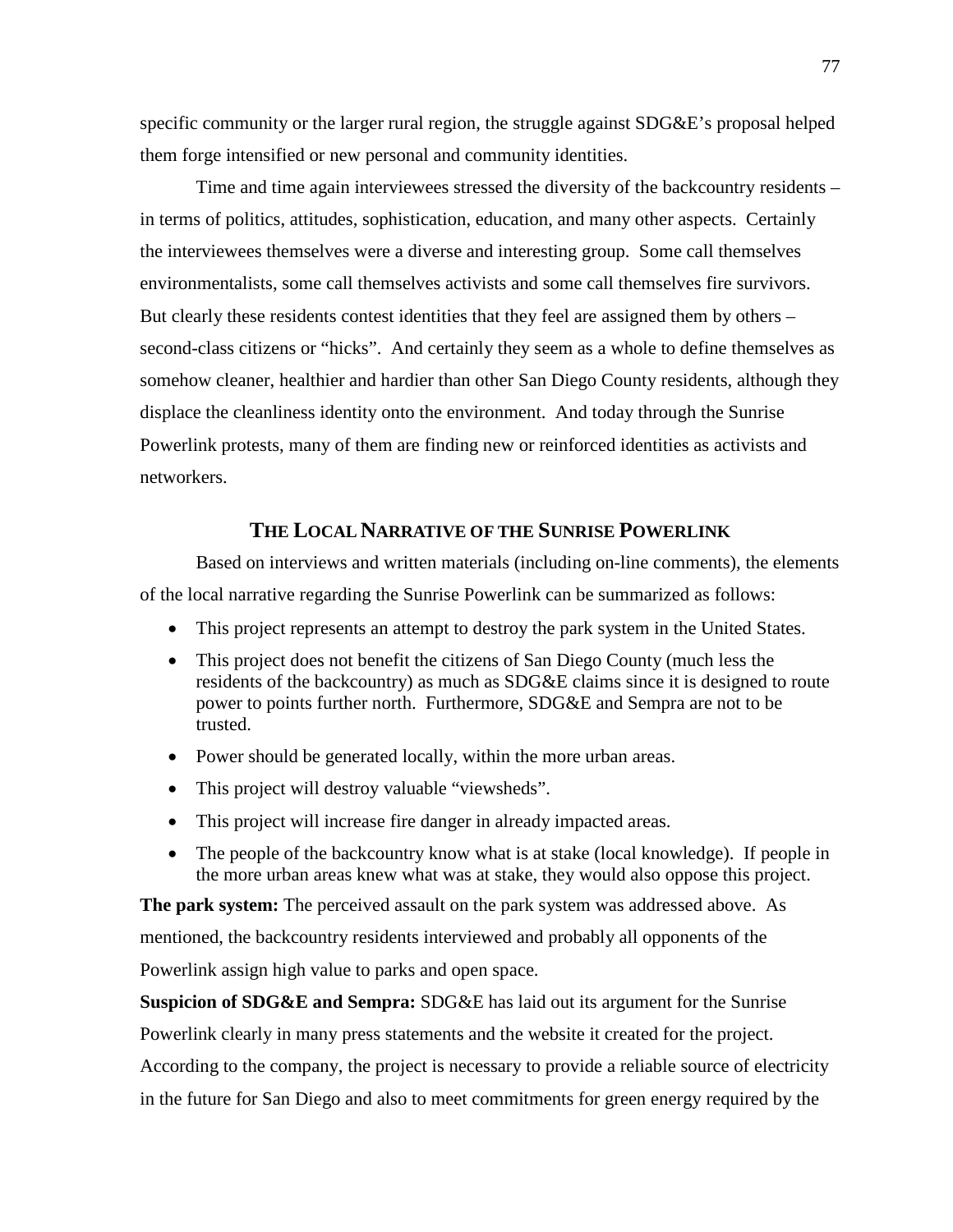state. But backcountry opponents of the project tell a different story. According to them, the project represents an attempt by SDG&E and its parent company Sempra to obtain not only a precedent for access to parks of all sorts as corridors for transmission but also as a conduit for the transmission of "dirty" power from Sempra-owned plants in Mexico into the Los Angeles market. Most interviewees were aware that Sempra owns liquefied natural gas plants in Baja California as well as coal-burning plants immediately across the border. The "common knowledge" that the project was an attempt to sell power from over the border to markets further north came up several times. The original plan for the Powerlink does include a set of transmission lines from near Warner Springs to points further north. Ignoring (or unaware of) the fact that SDG&E serves portions of Orange County as well as San Diego, east county residents summarized the situation as "not for the good for San Diego."

> …someone brought up the fact that Sempra has these massive natural gas tanks down in Mexico and they're priced too high to sell directly to consumers so what are they going to do with the natural gas, "Oh, let's turn it into energy, and, ok, if we're going to turn it into energy, where's the number one market for it?" Well, it's not San Diego; it's LA. So if you draw a straight line from their energy plant to LA it goes right through the middle of Ranchita... and even earlier this year San Diego Gas & Electric and Sempra were saying "Oh, yeah, it's definitely San Diego County that we're trying to help," and then, apparently, my guess is that the CPUC whispered in their ear [that the Southern Route would be approved]… and SDG&E came back and said "Oh, no, you can't do the Southern Route because after we get done with this link we're going to be going to LA and other areas in that direction," which is obvious and the CPUC got very mad at them with regard to this... (Interview  $8/20/08$ )

These views were universal among interviewees, and were expressed publicly in the hearings held in late February and mid-May regarding the subject. The anger regarding the "truth" of what residents had been told went further, encompassing how SDG&E had handled the project and the relationship with the parent company. Interviewees challenged SDG&E's claims related to solar power generation using Stirling solar reflectors. Many felt that there had been a "bait and switch" related to the story of the Powerlink, particularly in light of early briefings about the project. According to many interviewees, SDG&E's references to green energy had decreased significantly. Another theme that came up was the lag in SDG&E's progress toward achievement of green energy mandates – well behind the levels exhibited by Southern California Edison and Pacific Gas & Electric.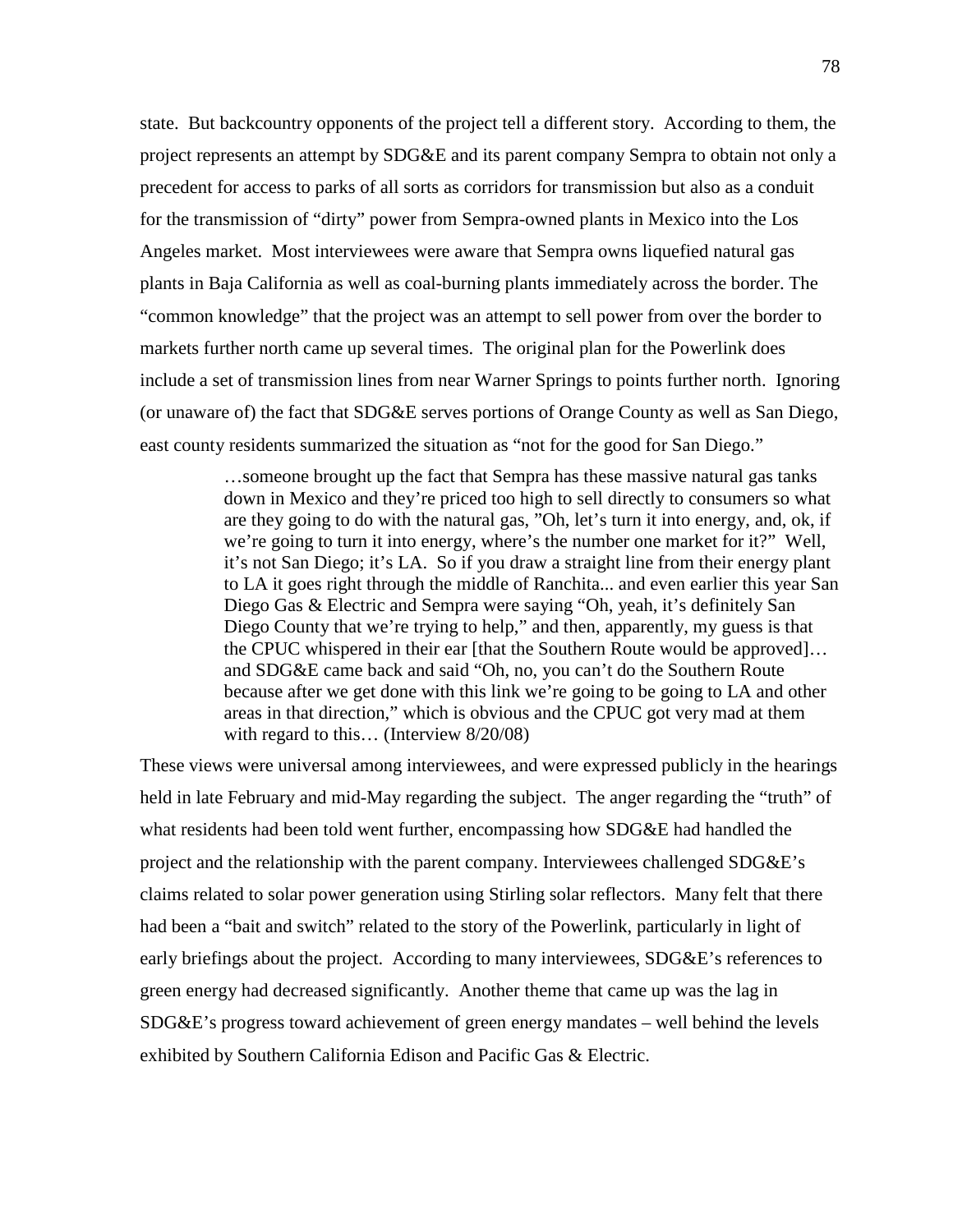Several negative impressions of Sempra that arose out of the Energy Crisis of 2000/2001 are still causing distrust. Some of the distrust appeared to stem from dislike of "big business", but some was explicitly linked to recent past events, "…Sempra's like some big lounge lizard that took advantage of your daughter in 2000 and now he's showing up with his fancy new suit and carnation and wants the younger daughter and you'd better remember that it's the same lounge lizard, in like a nice suit of green energy, but don't forget, he's back" (Interview 9/18/08).

**Local power generation:** Many interviewees proposed that local generation of power would meet any need for new electricity generation and would keep that power in San Diego County. In fact, many of them pointed to the "Smart Energy 2020" plan developed by Bill Powers, founder of PeoplesPowerlink, under a grant funded by numerous backcountry citizens and fundraising efforts. This plan calls for local electrical generation within the coastal communities. Resentment against "coastal attitudes" was most apparent during discussions of this theme. Some interviewees referred to excessive energy usage by urban residents and to lack of efforts to conserve.

**Destruction of "viewsheds":** Also universal were comments about the visual blight that would be caused by huge transmission towers. Often the interviewees used the word "viewshed," referring to an important vista they believed would be ruined by the Sunrise Powerlink. This was especially true for the residents of Borrego Springs and for those who are emotionally connected to the Santa Ysabel Valley. It was interesting that although interviewees mentioned and were clearly aware of the monumental environmental damage that would be done by installation of the towers themselves, this damage was often explicitly considered secondary to the visual impacts expected.

**Fire danger:** The discussion of fire risk related to power lines was almost universal in the interviews. Several interviewees in the High Country and Ramona had either experienced damage to their homes in wildfires or lost their homes entirely. At the time the interviews were conducted, the California Department of Forestry and Fire Protection had identified SDG&E and Cox Communications transmission wires as culprits in igniting several major fires in 2007. Lawsuits against the two companies in connection with the fires were already well underway. Fire risk was a major topic in the February 2008 hearings, and it was clear that the CPUC was concerned about this issue. As detailed in the press release the CPUC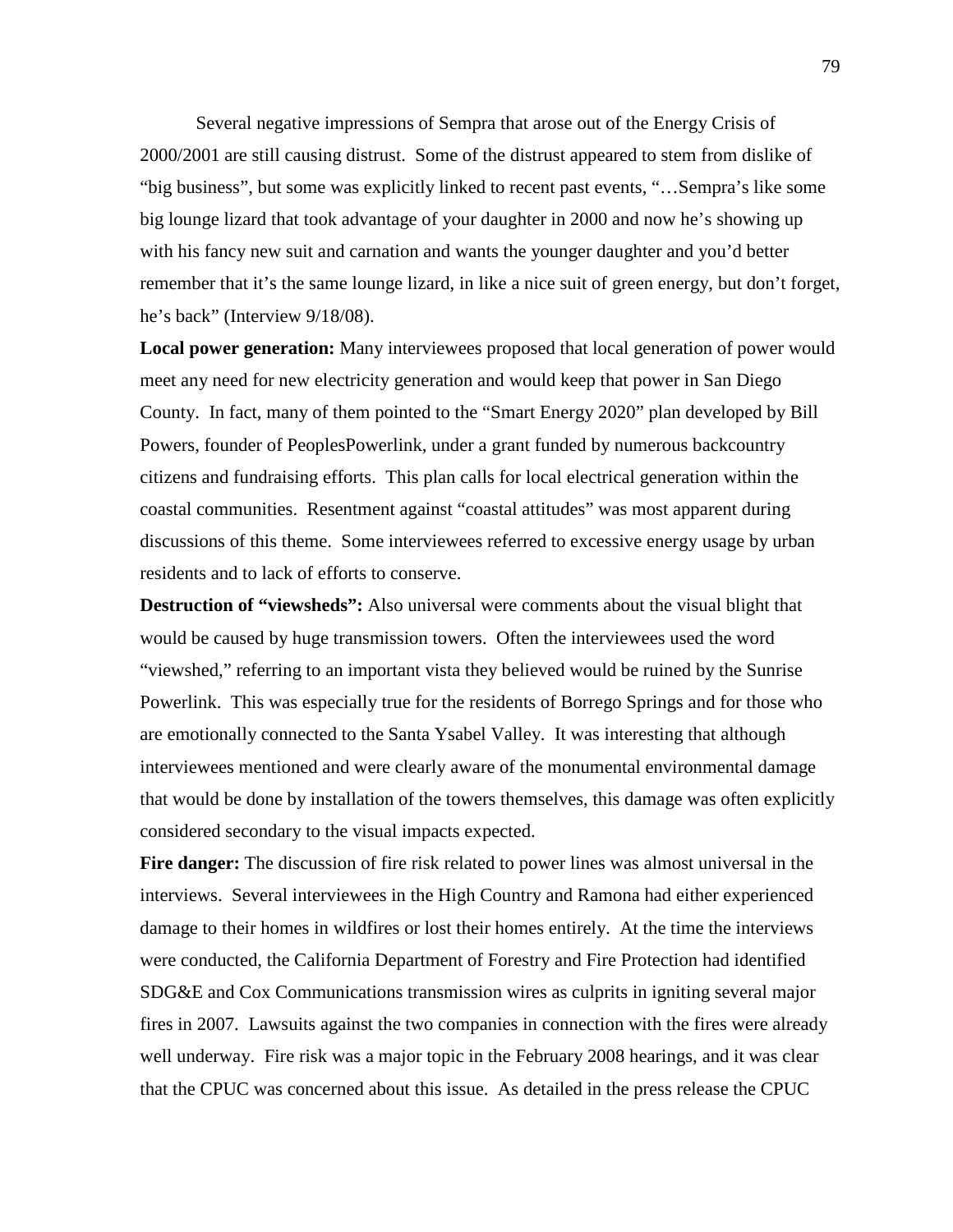issued regarding the draft EIR/EIS on January 3, 2008, "Cognizant of the reliability risks posed by fires in Southern California, the study devotes over 300 pages to the fire risks posed to both the proposed and potential alternative routes" (California Public Utilities Commission 2008a: 2). Backcountry residents, particularly those who had been personally impacted by fires, felt that their testimony was more authoritative than that of others who might not live with a constant fire threat. Many of them displayed detailed knowledge of dangers of airbased firefighting amongst tall structures and live wires.

**Local knowledge:** Part of the discussion about the Sunrise Powerlink revolved around a perception that residents from the city were failing to oppose the project. Although some interviewees felt that opposition to the Powerlink from coastal residents had been strong, many others felt that that many urban and suburban residents, who might be potential backcountry allies had been brainwashed, misinformed, kept in ignorance, had other priorities in life or just were generally apathetic. Many interviewees thought that if the urban residents just had the facts that are "known" to the backcountry residents or if they visited the area and experienced it, nearly all would oppose the Powerlink.

> …many people who stood up to say what they have to say about this are people have a long history of coming out with their families, with their friends. Now they're bringing their own children and you could just tell that it would just pain them to see this built. I think people in the city who don't have an opinion or aren't following it very closely haven't had that experience, so it really doesn't have a personal ring for them. I think if it did, I think it would matter, which is why I think it's important that people come out here and see. (Interview  $8/21/08$ )

This theme is supported in some ways by analysis of the words used by interviewees. The two most frequently used words, across all geographic groups in the backcountry, are "people" and "know". The theme is also reflected in the faith in public testimony that drew large numbers of people to testify at CPUC hearings; the CPUC will "know" once they are told by "the people". This claim to local knowledge is also closely related to the visual aspect of the "sensing of place." These interviewees see their environment daily, and that seeing is of paramount importance to them. It would be easy to replace the term "know" with the term "see". "If people only saw what we see", then they would know how important it is.

A second claim to local knowledge in both interviews and hearing testimony relates to the threat of wildfire. With the exception of the Borrego Springs residents, interviewees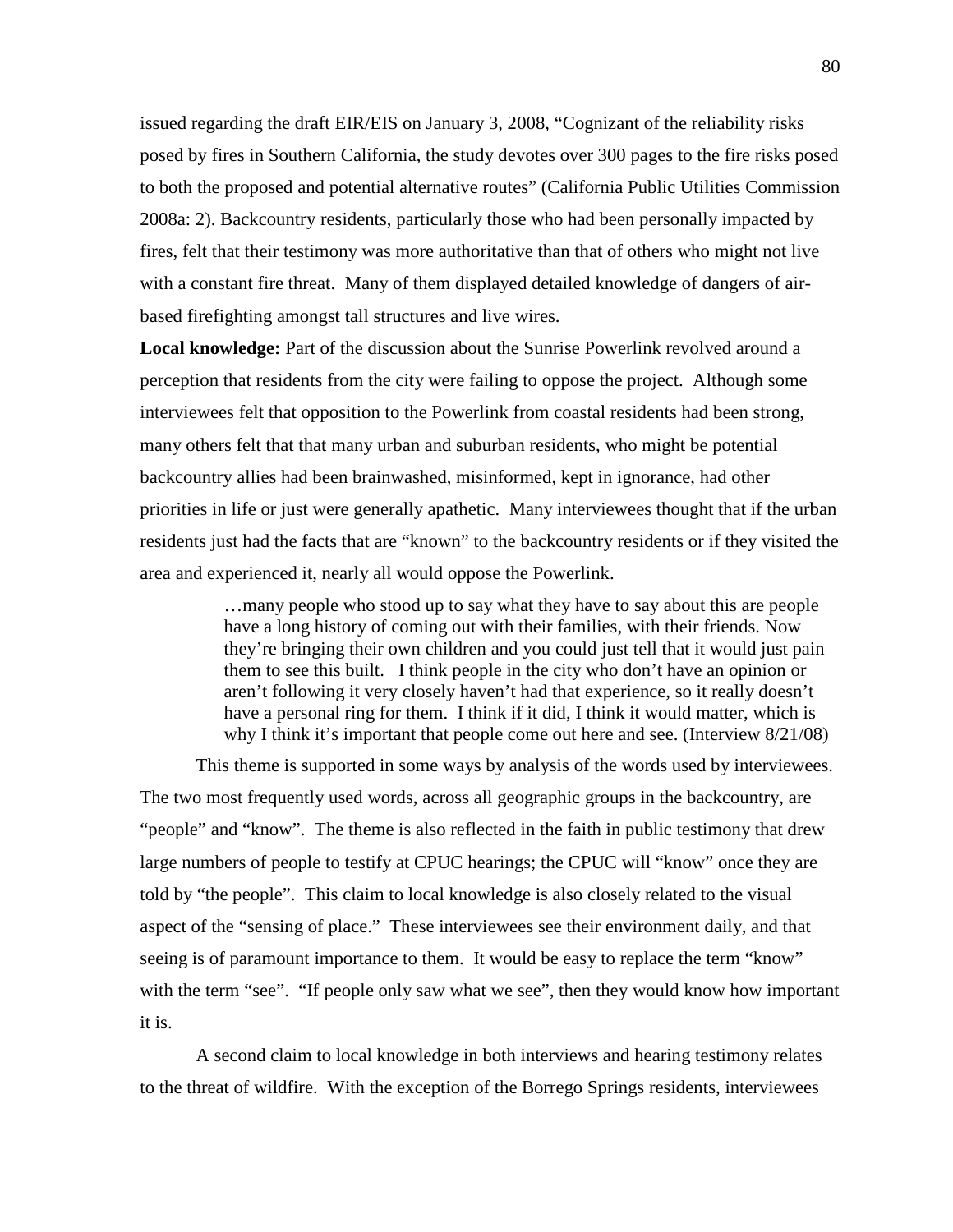had lived through several backcountry fires. Not only had most of them been evacuated at least once, a significant percentage had lost property. All had watched firefighting efforts and some had personally participated. Nearly all the interviewees in the High Country and Ramona discussed the fire danger. A claim to understanding more about fire threats seems entirely valid when backed by personal experience. If one were to attempt an analysis in Gee's style of the backcountry cultural model of fire, it might be something like this:

> Fire is a constant threat here in the backcountry and we expect that. However, it is getting worse as the drought continues. Several recent fires have been started by power lines. Therefore, power lines are undesirable since they are a source of fire, regardless of what SDG&E says about the type of line. Planes and helicopters sometimes run into power lines and cause fires or cause accidents during firefighting. When fires start here, they often go into the city. People in the city should think about that. We are not responsible for fire; we are very careful. A large corporation is responsible for fire destroying the city. The large corporations may well be responsible for the global warming that is causing the drought to be worse, also. SDG&E is careless and irresponsible.

As Gee (2005) says, this model may be inconsistent and incomplete. For example, this model ignores the fact that the last large fire (Witch Creek) was started by poorly maintained power lines, not because there were a lot of power lines strung about the backcountry. It also ignores any counterarguments about correlations between line size and fire hazard (an argument that has been advanced by SDG&E).

It should be noted that, with the exception of the statement that "the backcountry people know what is at stake," a claim to local knowledge, this backcountry narrative has been adopted across the Powerlink opposition. However, this narrative is more specific to the backcountry residents in its emphasis not on ratepayer or environmental issues, but on a series of arguments that have arisen as primary outside the larger organizations (although three interviewees did mention the rate issue). This narrative responds to and counters the SDG&E narrative. Instead of "reliable and renewable" we have "destructive and dangerous and inappropriate." The local issues, as well as the distrust of SDG&E/Sempra motivations were the major drivers for the backcountry interviewees and activists.

Rodman (2003 [1992]) has described how capitalist economic values and use values come into play during conflicts over space. In the debate over the Sunrise Powerlink, opponents have emphasized many quality of life issues, including the availability of parkland and maintenance of the viewshed for future generations as well as for current residents and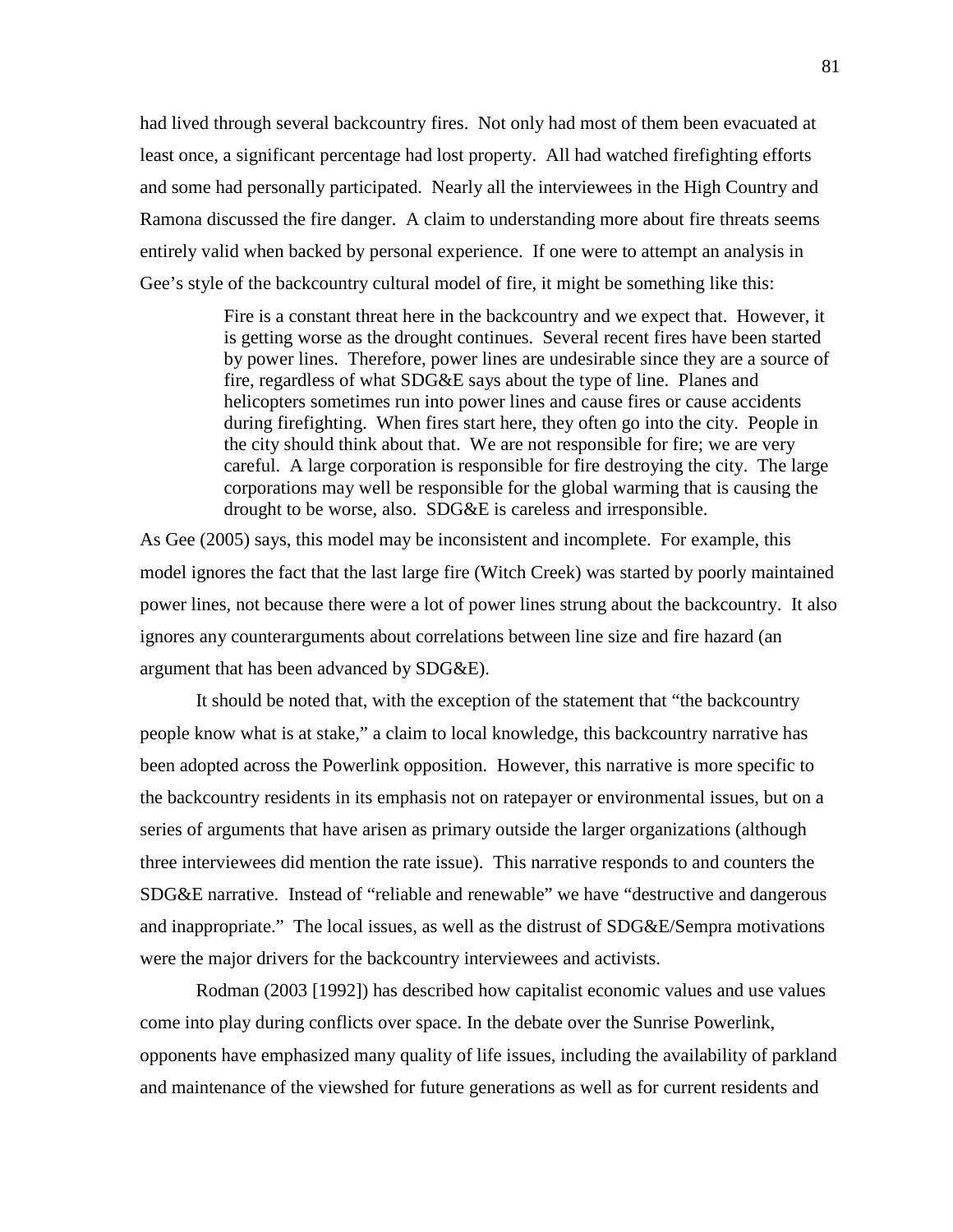visitors. Although there are economic repercussions associated with tourism along the northern route (particularly in Borrego Springs), the economic impact was not a primary emphasis in the opposition narrative. "Exchange value" arguments were left to SDG&E.

How did the narrative of the backcountry residents impact the final decision of the CPUC? The CPUC considered three alternatives for approval. The draft of each alternative decision addresses many of the concerns and values of the eastern San Diego County residents. Each analysis incorporated in the drafts acknowledges the concerns about the Anza-Borrego Desert State Park and each states in the Executive Summary, "Many members of the public have referred to Anza-Borrego as the crown jewel of the State Parks system" (California Public Utilities Commission 2008b: 5 – 6; California Public Utilities Commission 2008c: 5; California Public Utilities Commission 2008d: 5). Each alternative rejects the Northern Route through the Park. Additionally, other aspects of the opponents' arguments are addressed. "However, while self-interest may motivate some of the opposition to the Proposed Project, much of the opposition has arisen from an altruistic spirit, environmental concerns going beyond immediate locales, and deep reverence for nature" (California Public Utilities Commission 2008b: 249).

All three alternatives address fire dangers, although only in the rejection case was fire mentioned in the Executive Summary (California Public Utilities Commission 2008b: 7). Administrative Law Judge Vieth acknowledged the local generation argument in her draft decision rejecting the Powerlink in its entirety. However, this draft decision was not considered by the Commission in its final deliberations.

The general distrust of SDG&E was reflected in Commissioner Grueneich's proposed alternate decision. This proposed decision, which would have approved the Powerlink along the Southern Route, included substantial safeguards to ensure that the line would carry green power. The Commission ultimately rejected this alternative on various grounds; however, public comments by several Commissioners during the December 18, 2008 meeting suggest that the Commission will not forget SDG&E's statements and claims regarding green power.

How does this narrative fit into the larger narratives going on in San Diego County? The debate surrounding growth in the County is ongoing, particularly since water shortages threaten further development. According to SDG&E and the U.S. Department of Energy, there is also a shortage of electricity in the area. There is an ongoing discourse about how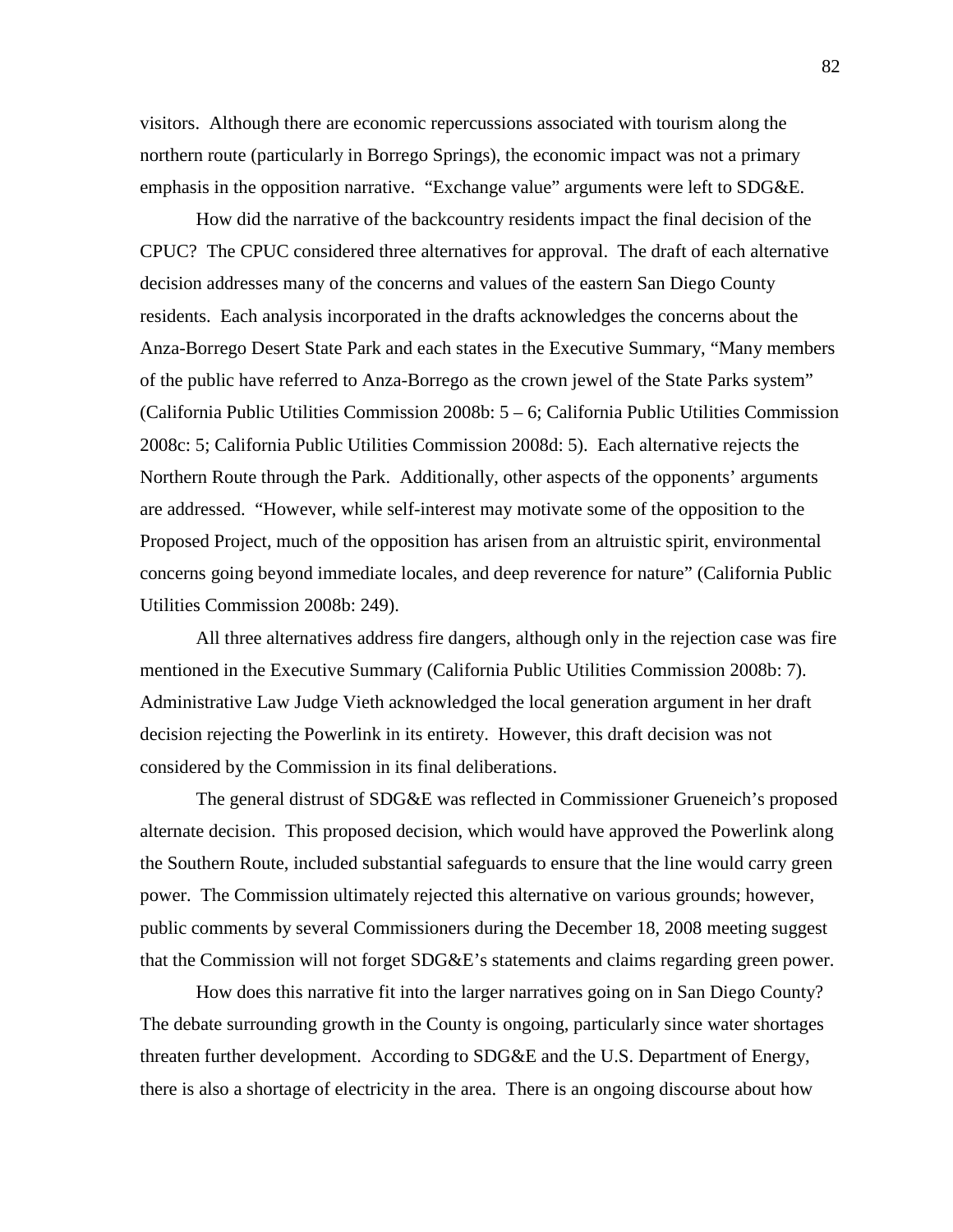much more the area can grow without stressing the environment beyond recall or limiting services to residents.

How does this narrative fit into the larger narratives going on in this country today? As a nation, the United States must decide how energy strategy should go forward. The President has committed to "green energy". What does this mean? How will transmission problems be solved? Shall the country give up wilderness and parkland in order to provide green energy for residents? As the PBS NOW program indicated, the case of the Sunrise Powerlink is a frontrunner in a debate that is yet to happen on a national basis. One interviewee spoke at length about a division within the environmental movement between "green power at any cost" and the more local movement to preserve wilderness and parks.

The fate of public lands has also been a topic of discourse over the last few years. The Bush Administration sold large tracts of publicly held BLM lands at an auction in late 2008. Many groups protested this action. The Governor of California recently threatened to sell historic sites owned by the State of California in order to raise funds to offset the looming deficit. Outrage was again the response. How to manage public lands, including parks, is an issue the country will need to deal with. As Ross-Bryant indicated, the symbolism associated with parks in general may be changing. At least one interviewee spoke at length about the small number of people who are actively engaged in actions intended to defend "unspoiled" or wilderness areas. She implied that as time passes, fewer and fewer individuals seem to be interested in putting forth the effort required to resist intrusions into these areas. The age of the interviewees as well as the average age of the attendees at the hearings seems to indicate that a generational shift is in progress. A large discourse over what is to be preserved in the United States is underway, and it may be that parks and wilderness areas are losing their importance in the national narrative of what it means to be an American.

# **SUMMARY**

There is no single unified entity that can be labeled "the backcountry." As Smith (1999) has noted, collective action and common cause do not necessarily result in common or identical meanings. Words and phrases are contested and negotiated. Although a common narrative has arisen out of this debate, the understanding of the word "backcountry"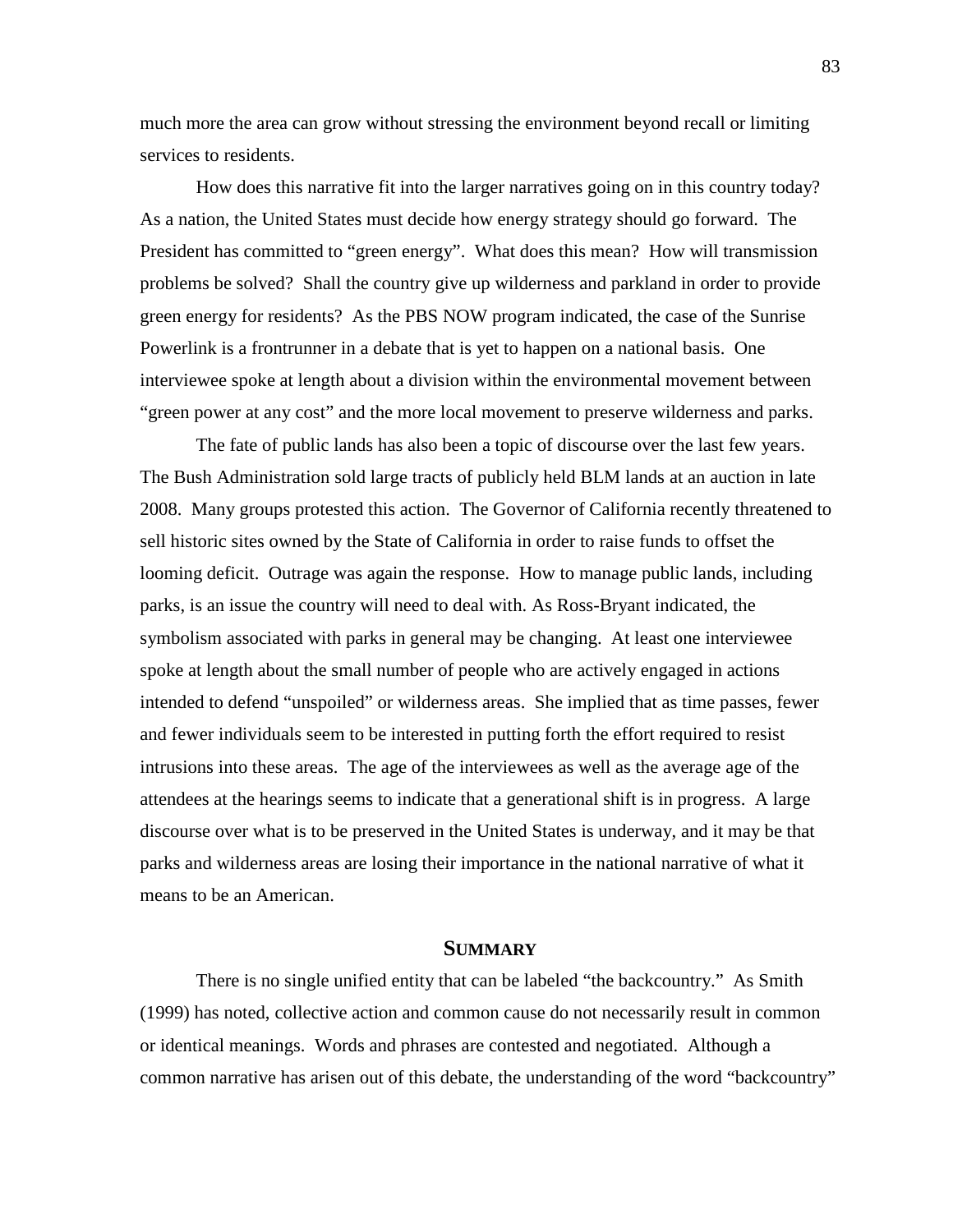is still variable. The Powerlink opposition has, however, used the term to invoke a sense of open space and recreation in the minds of the public.

Diverse history and populations in eastern San Diego County express differing opinions and live different ways of life. However, the Sunrise Powerlink has provided common ground for some residents of this area. For some, it has been a call to collective action that has resulted in strong relationships with other communities and individuals in the eastern area of the county. For others, it has been a subject that all can agree on. And it is apparent that, at least among those individuals interviewed, there are some common threads of belief. A nostalgic sense of pioneering values, including coping with a harsh environment, connection to the land and nature and a preference for making do with less are common themes. In particular, there is a strong affiliation with the concept of parks, whether state, national or local. In Borrego Springs the relationship with the Anza-Borrego Desert State Park is nearly symbiotic for some residents. Others have a sense of care taking and conservation for any "unspoiled" land. Some express the idea that many of the areas in the eastern part of the county have not changed in many years and are indeed pristine. Additionally, interviewees express a sense of being a forgotten part of the county. For some residents, the entire eastern part of the county is neglected, for others, "it's like they get to the apple pie and they stop – after Julian nothing exists." This sense of being a neglected entity is accompanied by a perception of political powerlessness and second-class citizenship.

Regardless of whether or not interviewees used the term "backcountry," these values form the core of a sense of common identity for these interviewees. The local narratives regarding the Sunrise Powerlink draw on several of these values, particularly those regarding nature and parks. The distrust of SDG&E and Sempra is related in some ways to the concept of political powerlessness and lack of recognition. Local knowledge is also a factor in the narrative; if "people knew" what backcountry residents knew, they would oppose the Powerlink. The Powerlink has also give interviewees the opportunity to clarify and to express what their "place" means to them, regardless of its name.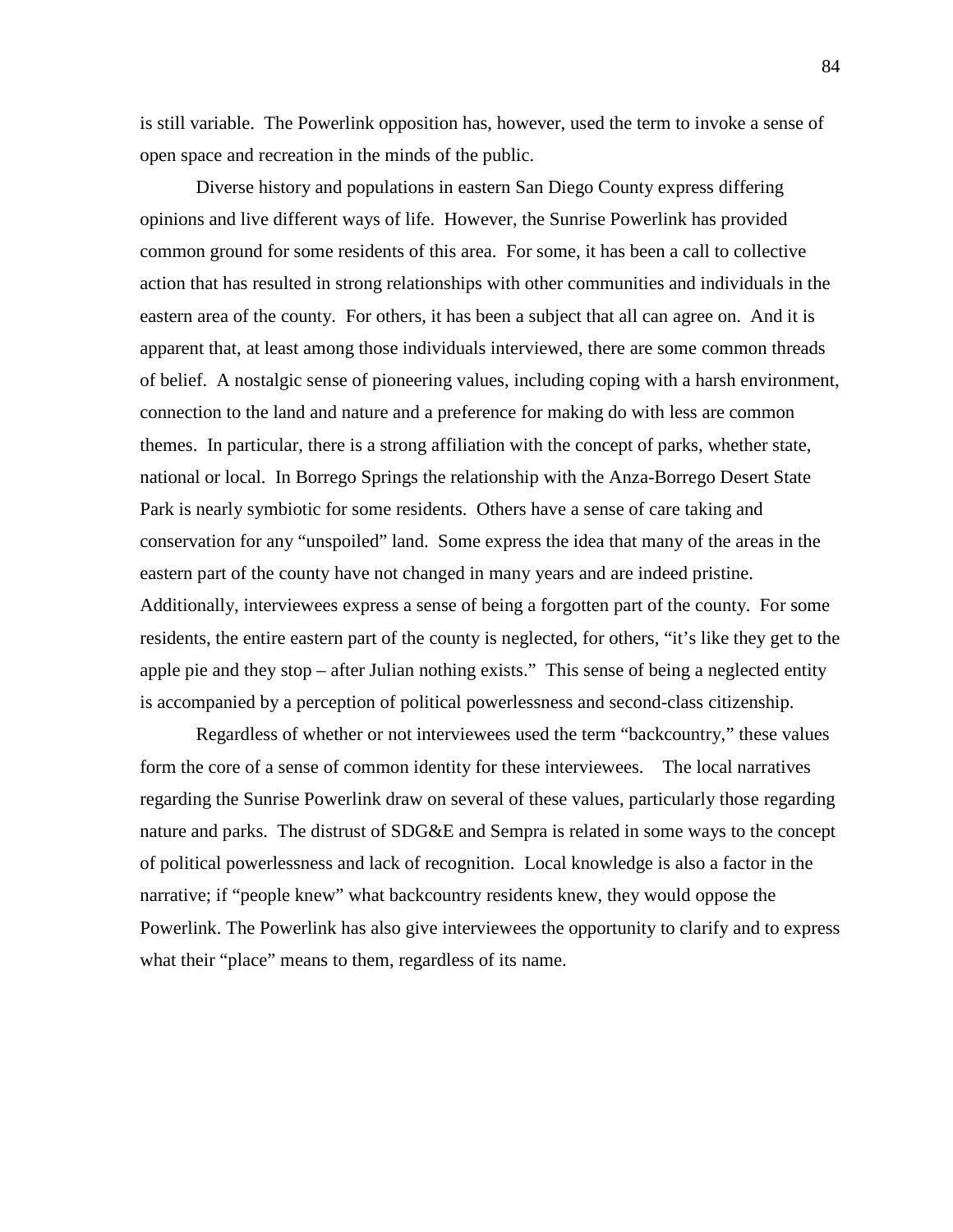# **CHAPTER 7**

# **CONCLUSIONS AND DIRECTIONS FOR FUTURE RESEARCH**

If we are to use the interviewees as a sample set, we could say that the people of eastern San Diego County are an interesting and diverse group. Of course, this research concentrated on only a small subset of people living in this part of the county. Any conclusions that I have drawn pertain only to this small subset. However, the issue of the Sunrise Powerlink and the strong opposition to its construction shed light on some aspects of living in this part of Southern California that might not otherwise have been readily seen. Aspects of the land and community that are treasured by local residents were thrown into high relief by the threat of these massive towers. The debate provided a framework within which people could reflect on what "their place" means to them. And, to some degree, it seems that the sense of community and possibly the beliefs were strengthened by the protests.

The people represented by this subset of eastern San Diego County do not subscribe to any unified identity or consensus on the term "backcountry." Indeed, residents stressed the diversity of the town cultures themselves as well as heterogeneity within each area. This is not surprising, particularly given the varying geographical roots of the residents of this part of the county. However, some common themes emerged: a connection to land and nature, with an emphasis on parks and preservation, an attraction to a simpler, less consumerist lifestyle, and an upholding of what might be called "old" American values, reminiscent of the pioneering way of life. Additionally, interviewees valued human connections and the kind of reciprocity that is represented by neighbors helping to catch a loose cow. Interviewees also identified the backcountry as conducive to health by providing a cleaner, more peaceful setting in which to live. Cleanliness extended beyond clean air to encompass clean water, a lack of light pollution, and the slower pace of life that maintains a healthy state of mind.

The residents of this area have constructed their own narrative of the Sunrise Powerlink. According to this narrative, the project is an attempt to destroy the park system in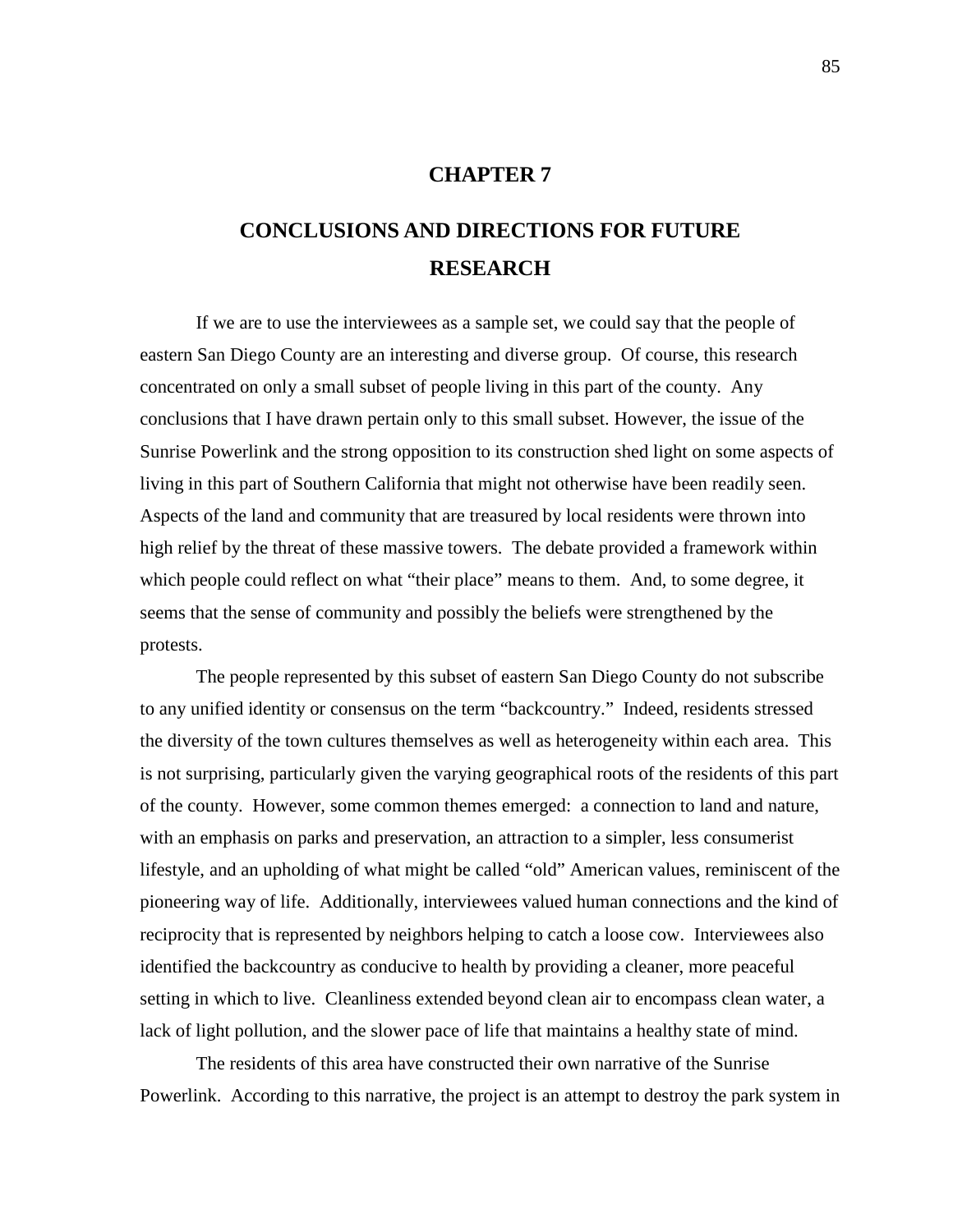the United States, is of less benefit to San Diego than SDG&E claims, will destroy the visual sense of place that residents and visitors currently enjoy, and will increase fire danger. Power should be generated locally by those how need it. Lastly, a claim to local knowledge is asserted; if urban residents "knew" the backcountry, they would oppose the Sunrise Powerlink.

Analysis in light of theoretical literature reveals the strong visual sense of place experienced by the residents of eastern San Diego County. A secondary aural sense of place is also exposed. The varying levels of authenticity expressed by residents of the communities are also explored, although findings beyond Borrego Springs are somewhat thin. An analysis of why the power lines are "out of place" develops an awareness of "who is transgressing" in what fashion and how the proposed towers would violate the norms of the backcountry. The imagined towers violate the strong visual sense of place enjoyed by rural residents (as well as actually violating private property). And most vehemently, the proposed transmission lines violate the concepts associated with parkland. Ross-Bryant (2005) has discussed in detail the American concept of a national park as an inviolable and sacred space. As she notes, the values associated with parks may be changing. The interviewees, however, appeared to adhere to the preservationist line of thought. Nostalgia seems to play a part in eastern San Diego County residents' thinking about parks, as it does in some of their other values. The Sunrise Powerlink, by crossing California's largest state park, appears to be a particularly monstrous transgression.

Although residents do not present a unified identity, even in the face of the threat posed by the Powerlink, research has revealed some sense of common bonds developing among citizens in the area. There has been some degree of "othering" taking place around this issue. The "other" seems to be rather vague, consisting, for example, of those who use power heedlessly and expect it to be available on demand, those who want to tear down the power plant in Chula Vista in favor of a football stadium, or developers who not only impinge on the backcountry but who are also to blame for the growth of power needs in the urban areas of San Diego. Hindering the development of a clear "other" are two factors. First, networks have formed between backcountry opponents of the Powerlink and urbanbased organizations such as the Sierra Club and UCAN as well as individual urban residents who strongly oppose the project. Additionally, many of the rural residents are "ex-urban,"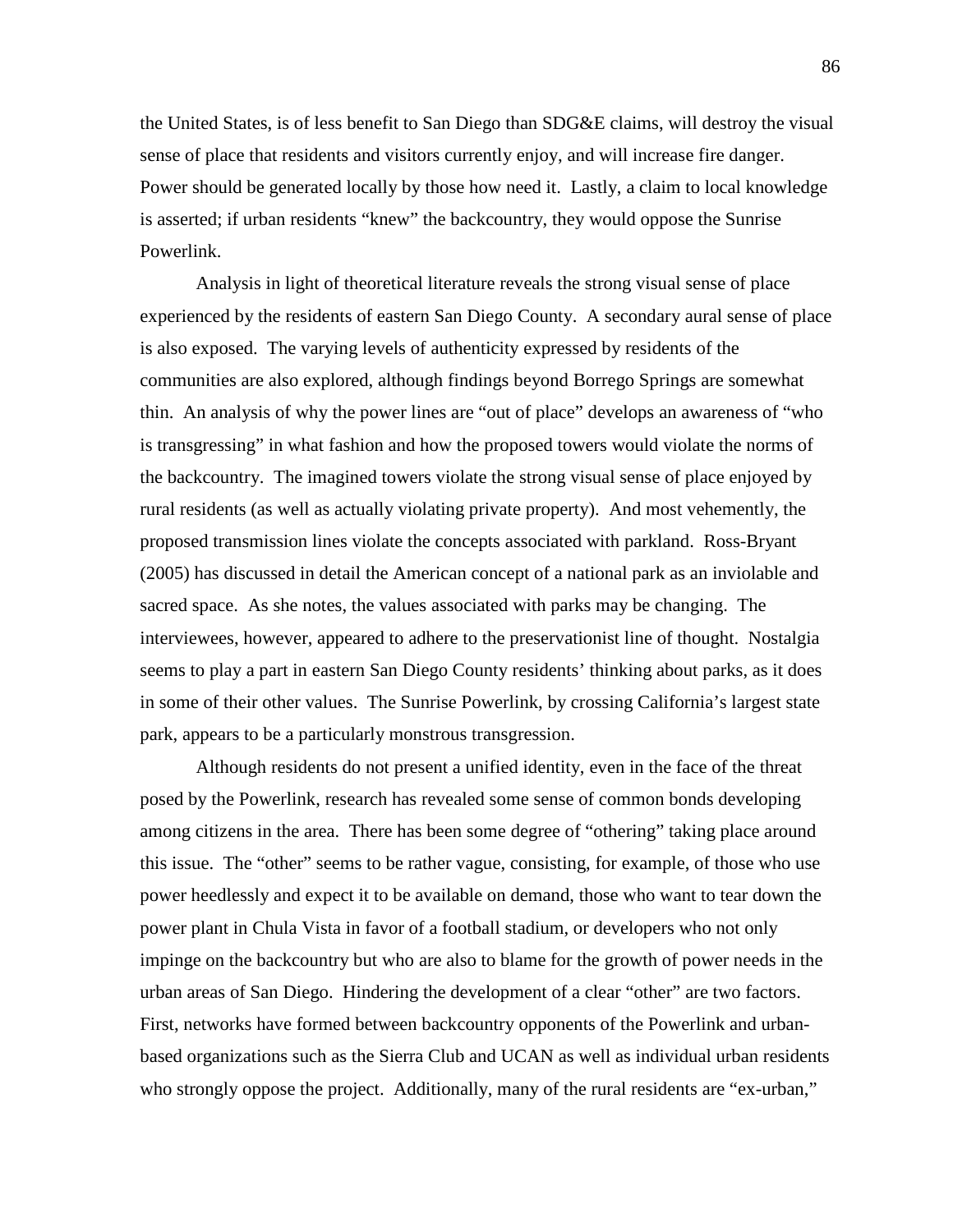former city residents themselves who cannot entirely condemn the urban residents without also condemning themselves.

Individual identity claims among backcountry residents do seem to have been strengthened by two factors related to the opposition to the Powerlink. The act of engaging in political opposition to the power line has, according to some residents, developed a sense of empowerment. Some who had never been involved with activism in the past "found" their identity as political activists in this struggle. Secondly, individuals were able to make statements about what they are *not* - they are *not* hicks and they are *not* second-class citizens of the County.

The eastern San Diego County narrative that developed around the Powerlink is revealed as a claim to local knowledge as well as a counternarrative to the SDG&E rationale for the transmission lines. Not only is a local "sense of place" invoked, but a claim to greater understanding of backcountry fire risk is also presented. It is clear that this narrative fits into larger discourses currently developing in the United States. How will green energy be transmitted? How will public lands be used? What will state and national parks look like and how will they be used in the future?

Eastern San Diego County is not an area that seems like a traditional site of study for an anthropologist. However, as Rosaldo (1988, 1989) noted, it is not only the geographically remote groups that are interesting and fruitful to study. In today's world, people are moving globally, forming new groups and new cultures in a variety of locales and in a variety of ways. Applying the theories and methods of anthropology can be done at home as well as abroad. Differences may be harder to see when self and other coincide or overlap; however, results may be just as interesting and unique to a particular place and time. This thesis was originally conceived of as an applied anthropology study, similar to the kind of analysis that is often done by international development agencies prior (one hopes) to construction of a dam, for example. In such an analysis, anthropologists may attempt to develop a comprehensive understanding of how the project affects each of the stakeholders. In order to understand how the project affects each group, it is necessary to understand the values held by the stakeholders as well as practical considerations such as economic impacts and property destruction. The Sunrise Powerlink project parallels such international development projects in a number of ways, and anthropological techniques can be applied fruitfully within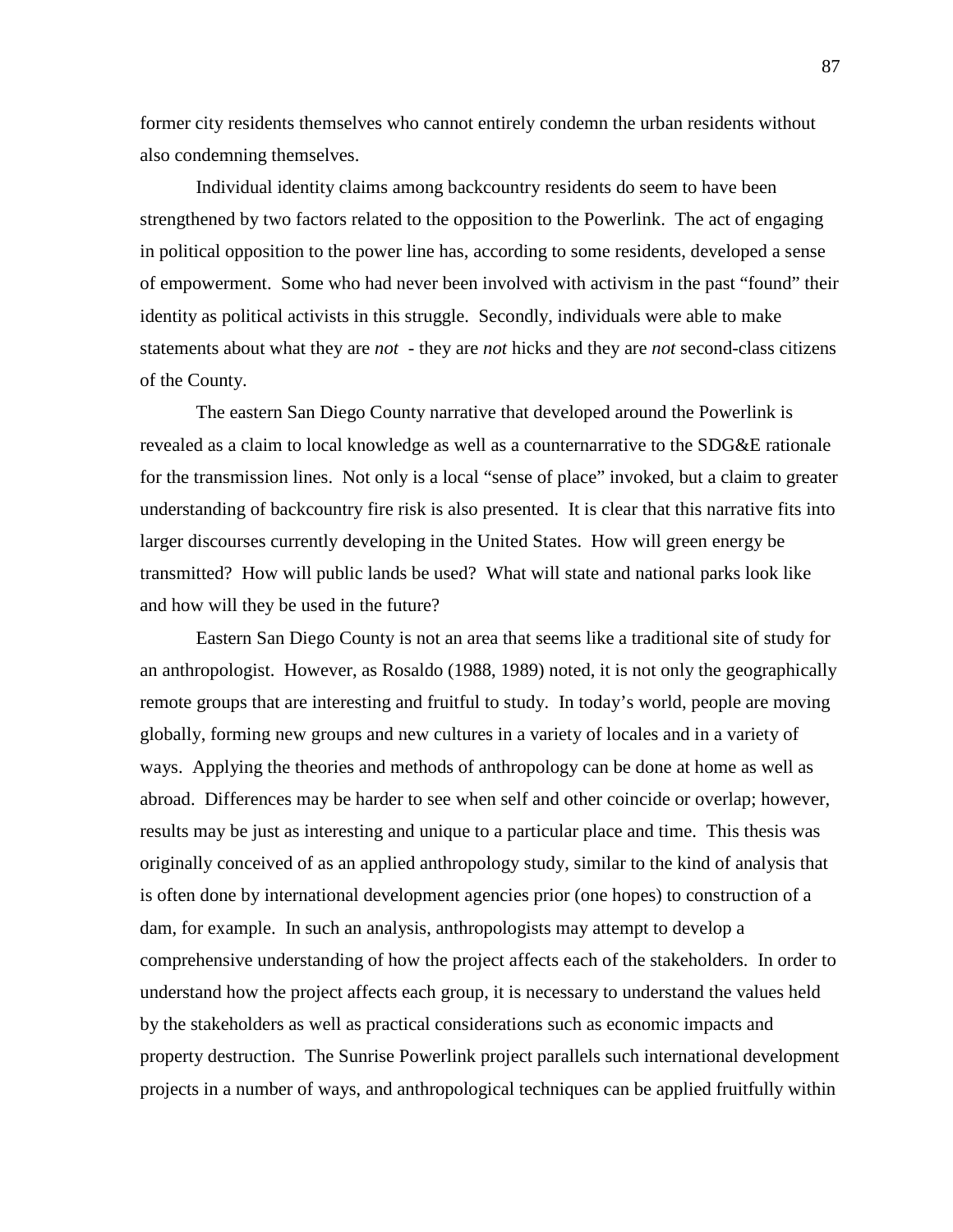the United States as well as abroad to fully understand the positions of various groups affected by any large project.

It seems to me that such understandings are critical in the United States today. In the face of the threat of global warming, we must make critical choices about how power will be generated and transmitted. The Sunrise Powerlink truly is the "test case" in the national discourse about green energy produced on a large scale. Issues have surfaced that seem to have been unexpected by either SDG&E or the CPUC. Some of the pain and rancor surrounding the debate might have been avoided had the international development model been used before the project was ever proposed.

Anthropology may also provide a voice for the thoughts and needs of various stakeholders. In this case, Powerlink opponents were more than competent in attracting media attention, presenting cogent arguments in writing and verbally to appointed and elected officials and in explaining their point of view, producing films, holding fundraisers and generally acting collectively. Future projects may involve stakeholder groups that are not as able as the Powerlink opponents to organize, form networks, or be heard. This is as true within the United States as it is in developing countries.

Even in cases in which a stakeholder group is able to act effectively, the anthropological approach may provide a different way of examining the issues at stake. This thesis has added that additional layer of understanding in examining issues of place, identity and narrative that might not be readily apparent to individuals. Lastly, anthropological writing may educate members of the academic community about issues surrounding the project. Input from the academic community may help to achieve stakeholder goals or reach a more balanced, informed conclusion.

In the case of the Sunrise Powerlink debate, opponents chose to ignore certain very pertinent issues and arguments. Powerlink proponents often accused backcountry opponents of "NIMBYism" (Not In My Back Yard). Opponents countered this argument by invoking larger issues such as environmental concerns and the sanctity of parks. Alternatively, they proclaimed that the backcountry served as a backyard for all of San Diego County and that all residents of the county should be NIMBY's. However, now that the southern route has been selected, the focus of citizen protest has moved to communities like Lakeside and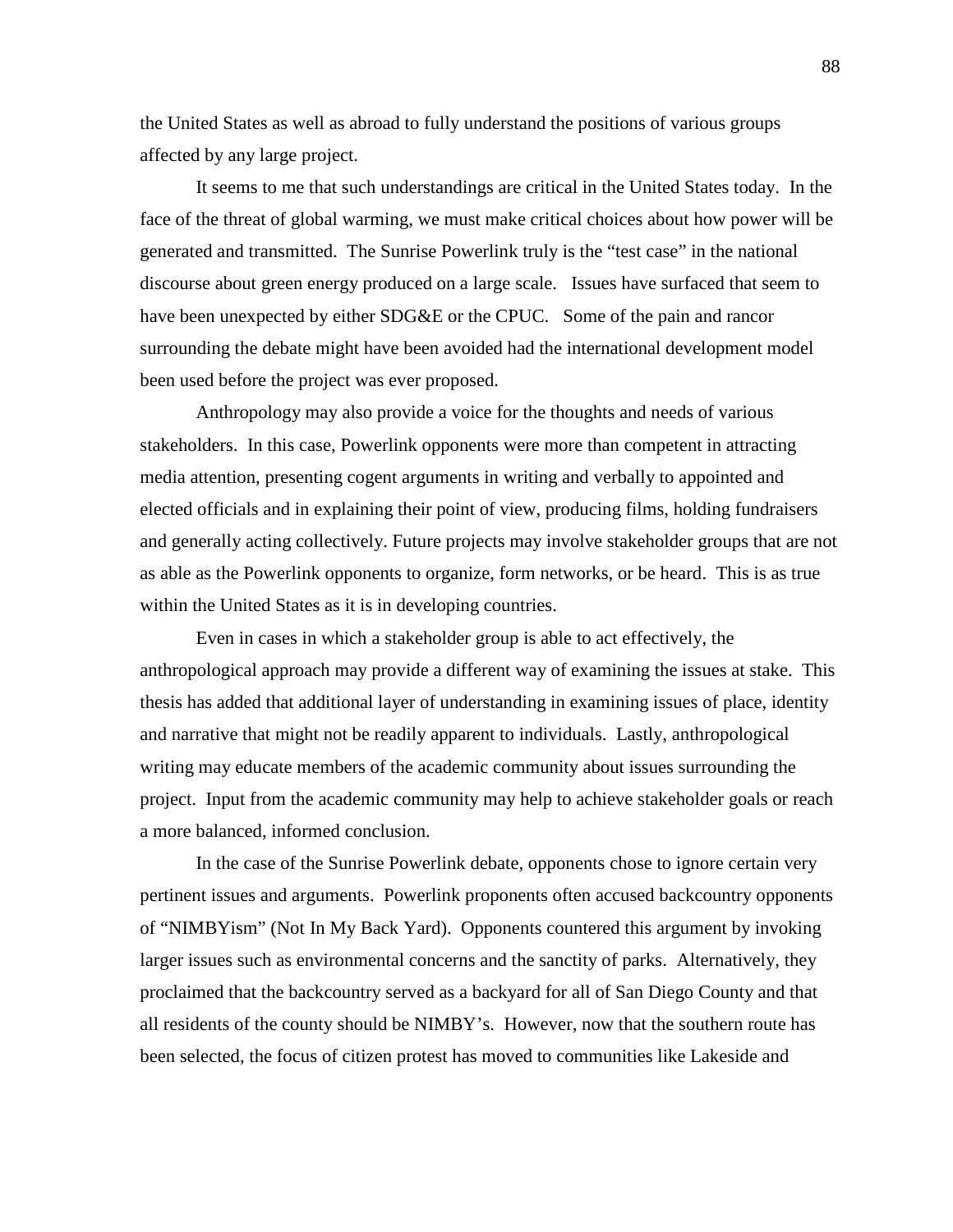Alpine; only the most committed of the activists from the original route remain involved. For others, the "NIMBY" accusation may have been somewhat valid.

For the most part, opponents also ignored economic issues, including possible loss or reduction of tourism income. This is surprising given that at least a few interviewees in Borrego Springs could have been personally financially impacted if tourism suffered as a result of the disruption during construction and the eventual damage to views in the State Park. Property values might also suffer, not only in Borrego Springs but also at other sites close to the proposed Powerlink. Ratepayer issues seem of little value in the backcountry narrative of the Powerlink. Interviewees did not discuss these economic concerns; instead, they focused on their sense of place and again took the moral high ground with environmental and public land issues.

Interviewees also ignored the very real political and legal pressures on SDG&E. Failure to meet renewable energy targets in a timely fashion will result in substantial fines for SDG&E and its parent, Sempra. Rarely did interviewees acknowledge these concerns on the part of the corporate player, although some did point to the Smart Energy 2020 plan as an alternative. Additionally, the Southern California energy "cul-de-sac" has attracted both state and federal attention as a potential weak link in the delivery of power nationwide, and pressure to build additional capacity was surely high at a variety of levels. The fact that SDG&E serves southern Orange County as well as San Diego was also ignored in identifying the north spur as "for Los Angeles." Ignoring these factors affecting SDG&E allowed opponents to adhere to an argument based on other issues.

Groups often ignore real issues and real arguments in their effort to advance the cause. In the case of the Sunrise Powerlink, backcountry opponents chose to emphasize their sense of place and identity in order to attract supporters. Nostalgia for a past way of life as personified in small town life, and belief in maintenance of "pristine" open space and parkland have provided major arguments against the Powerlink. It is important for anthropologists to pay attention to how this kind of emphasis can be used by groups in gaining attention and public sympathy, as well as recognizing that these factors are truly important to those impacted. Awareness of these kinds of issues and strategies, along with understanding of the local details and populations involved, can allow the anthropologist to evaluate many different kinds of projects in many different places.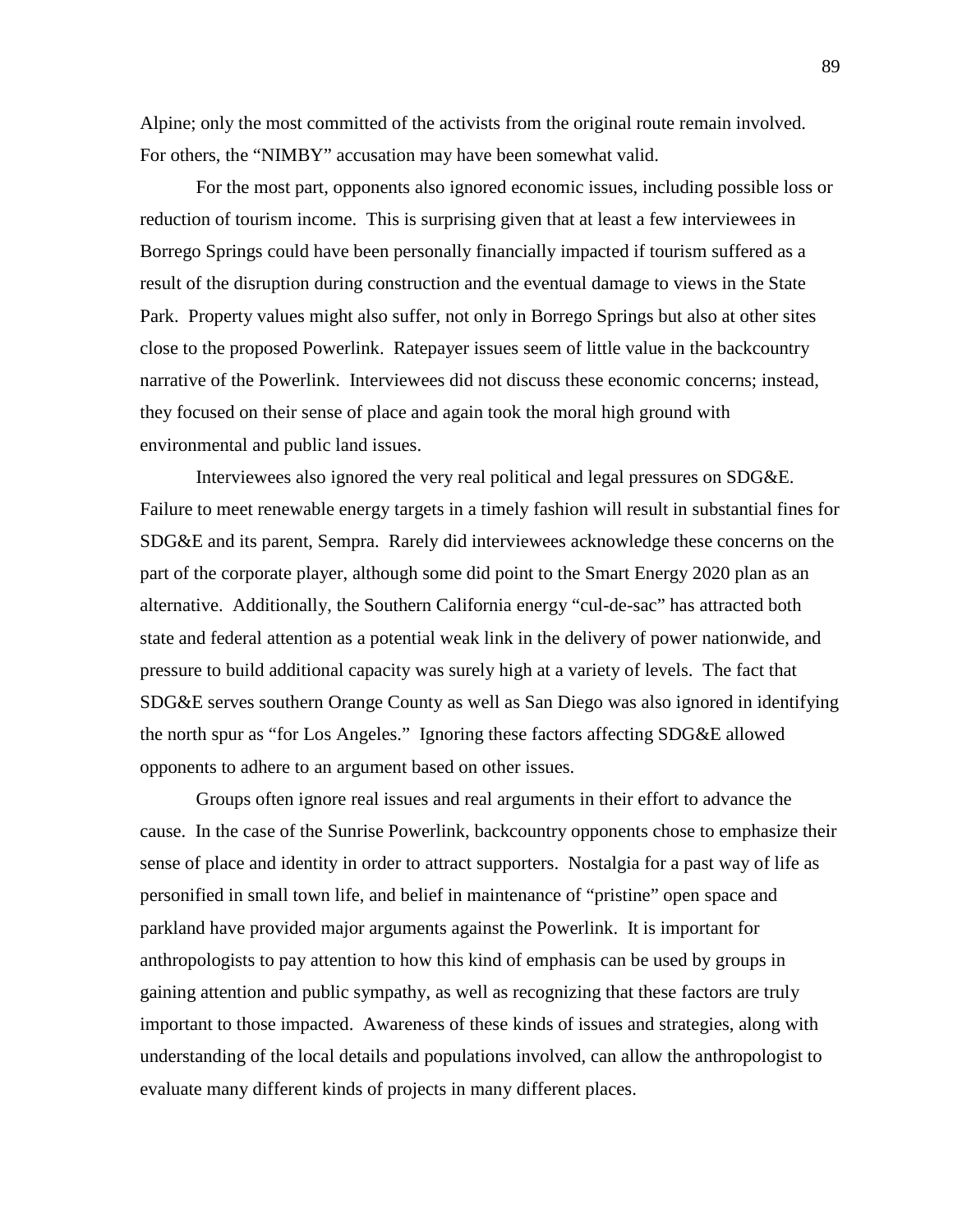Leaving issues associated with public protest and large-scale projects aside, the communities of eastern San Diego County present an interesting area for study in general. The backcountry is as diverse as interviewees claimed. There are groups in this geographic area that were not even encountered in the scope of this research. Directions for future anthropological exploration in this part of San Diego County are nearly limitless. The depth of information in this research was necessarily shallow, since such a large geographic area was chosen for study. Since each area surveyed appears to display differences in emphasis on various values and conceptions, even in light of the unifying issue of the Powerlink, an indepth study of each town separately would add immensely to the understanding gained here. "Thick description" has not yet been achieved. One area that bears further research is the question of whether Borrego Springs as a whole represents a "gated community". Although there are gated communities within the town, a sense has also arisen that the Anza-Borrego Desert State Park acts as a fence. This would involve further research into what residents fear, and although there was some emphasis on threats to the community in this research, this topic could be considerably expanded. Hopefully this thesis provides a "jumping-off point" for future study.

Outside the issues of place, identity, narrative, place and power and on a personal note, I would encourage any and all, whether involved in research or not, to attend a public hearing on any issue of concern, particularly if the individual has not been especially involved in political processes. The CPUC hearings actually made me proud to be an American for the first time in a long time – proud of my fellow citizens and proud of the kind of process that lets individual voices be heard. While the CPUC decision was a disappointment, the respect shown for varying viewpoints and emotions was faultless in all the hearings I attended.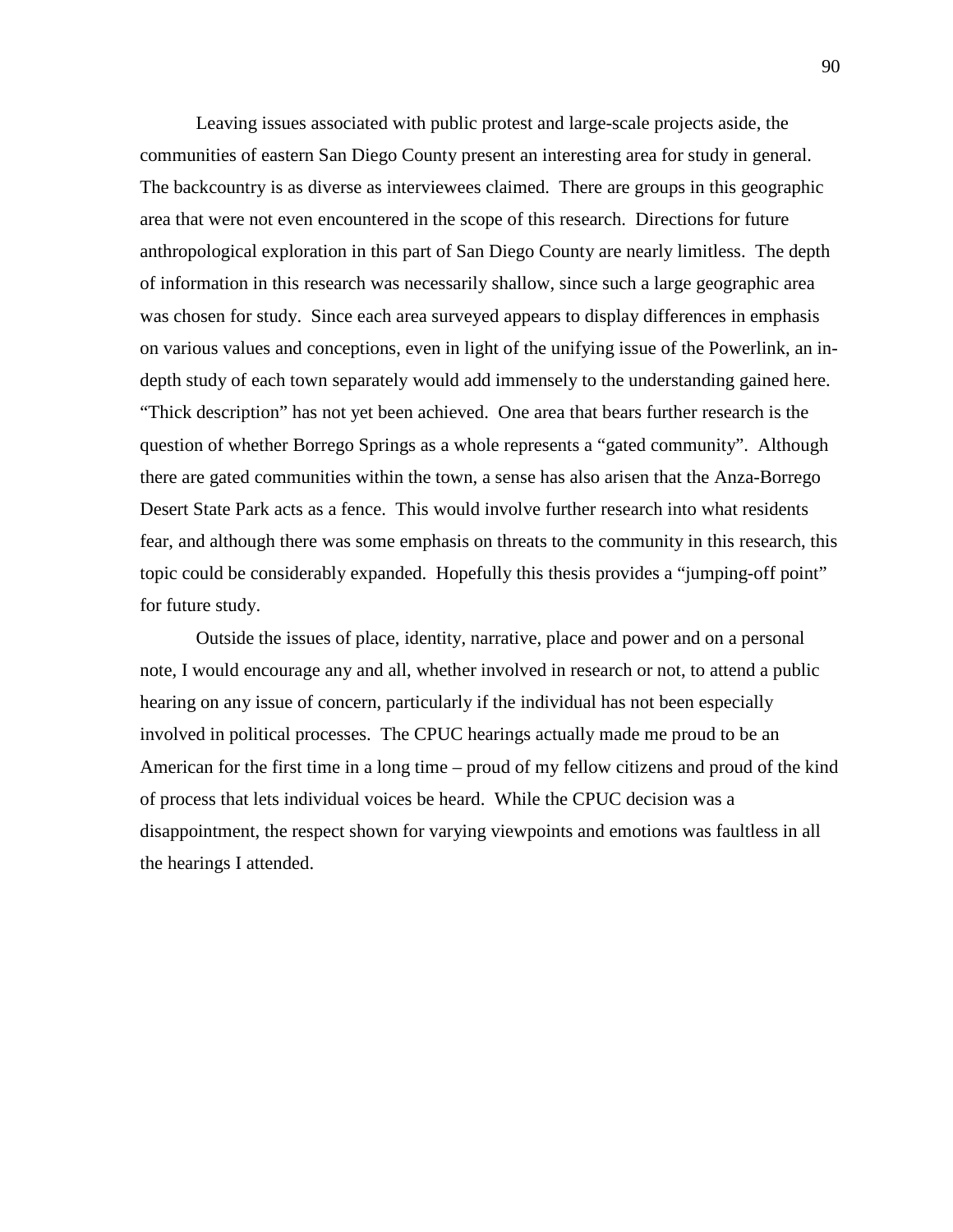# **REFERENCES**

#### Appadurai, Arjun

2006 Fear of Small Numbers. Durham and London: Duke University Press.

#### Basso, Keith

1996 Wisdom Sits in Places: Notes on a Western Apache Landscape. *In* Senses of Place. Steven Feld and Keith H. Basso, eds. Pp. 53-90. Santa Fe: School of American Research Press.

# Bernard, H. Russell

2000 Social Research Methods: Qualitative and Quantitative Approaches. Thousand Oaks, CA: Sage Publications.

#### Bondi, Liz

1993 Locating Identity Politics. *In* Place and the Politics of Identity, Michael Keith and Steve Pile, eds. Pp. 84 –101. London: Routledge.

# Borrego Springs Community Planning Group

2008 Draft Community Plan.

http://www.borregospringschamber.com/CommunitySponsorGroup/BorregoSprings\_ CP\_DRAFT.pdf, accessed December 28, 2008.

# Borrego Springs Chamber of Commerce

2008 Calendar. http://www.borregospringschamber. com/calendar2.html, accessed December 28, 2008.

#### Bosco, Fernando

2001 Place, Space, Networks, and the Sustainability of Collective Action: The *Madres de Plaza de Mayo*. Global Networks 1(4): 307-329.

## Brigandi, Phil

1997 A Place Called Borego: Homesteader Days in the Borrego Valley. The Journal of San Diego History 43(1): 29-53.

## California Department of Forestry and Fire Protection

2004 Cedar Fire - Final Update. http://www.fire.ca.gov/cdf/incidents/Cedar%20Fire\_120/incident\_info.html, accessed December 17, 2008.

## California Energy Commission

2007a Mission Statement. http://www.energy.ca.gov/ commission/mission\_statement.html, accessed October 5, 2007.

2007b Renewable Energy Transmission Initiative (RETI). http://www.energy.ca.gov/reti/, accessed October 15, 2007.

# California Independent System Operator

2007 More Power to You: Understanding the Power Grid. http://www.caiso.com/1c28/1c28b5ec68930ex.html, accessed October 15, 2007.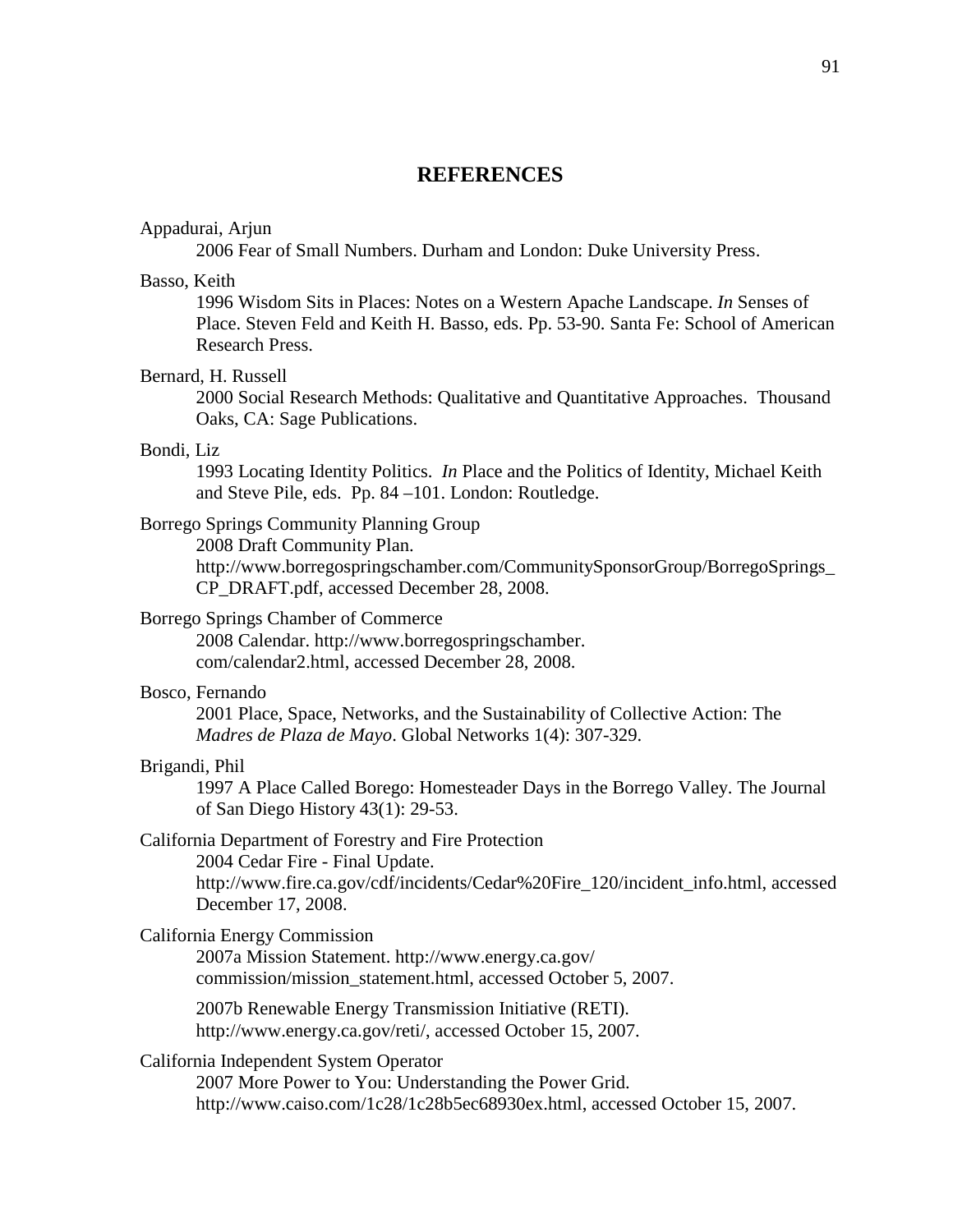California Public Utilities Commission

2007a California Public Utilities Commission: About Us. http://www.cpuc.ca.gov/PUC/aboutus/, accessed October 15, 2007.

2007b SDG&E's application and various filings related to the Sunrise Powerlink. http://www.cpuc.ca.gov/static/hottopics/1energy/\_a0512014resources.htm, accessed September 30, 2007.

2008a Major Milestone in Proposed Sunrise Transmission Project Completed. http://www.cpuc.ca.gov/PUBLISHED/NEWS\_RELEASE/77349.HTM, accessed December 20, 2008.

2008b Draft Decisions Regarding the Sunrise Powerlink: Vieth Decision. http://www.cpuc.ca.gov/PUC/hottopics/1Energy/A0512014.htm, accessed December 20, 2008.

2008c Draft Decisions Regarding the Sunrise Powerlink: Grueneich Decision. http://www.cpuc.ca.gov/PUC/hottopics/1Energy/A0512014.htm, accessed December 20, 2008.

2008d Draft Decisions Regarding the Sunrise Powerlink: Peevey Decision. http://www.cpuc.ca.gov/PUC/hottopics/1Energy/A0512014.htm, accessed December 20, 2008.

# Californians for Clean and Reliable Energy

2007 Sunrise Powerlink Questions and Answers. Electronic document. http://www.cleanreliableenergy.org/sunrise/qa.cfm. Accessed October 7, 2007.

# Carrico, Richard L.

2008 Strangers in a Stolen Land: Indians in San Diego County from Prehistory to the New Deal. San Diego: Sunbelt Publications.

#### Casey, Edward S.

1996 How to Get from Space to Place in a Fairly Short Stretch of Time: Phenomenological Prolegomena. *In* Senses of Place. Steven Feld and Keith H. Basso, eds. Pp13-52. Santa Fe: School of American Research Press.

# Cornell, Stephen

2000 Discovered Identities and American Indian Supratribalism. *In* We Are a People: Narrative and Multiplicity in Constructing Ethnic Identity. Paul Spickard and W. Jeffrey Burroughs, eds. Pp. 98-123. Philadelphia: Temple University Press.

# Communities United for Sensible Power

2007 Communities United for Sensible Power website. http://www.cuspsandiego.org/info.shtml, accessed October 29, 2007.

# County of San Diego

2009 County of San Diego website. http://www.co.sandiego.ca.us/cnty/sandiego/map.html. Accessed August 22, 2009.

## Cresswell, Tim

1996 In Place/Out of Place: Geography, Ideology and Transgression. Minneapolis: University of Minnesota Press.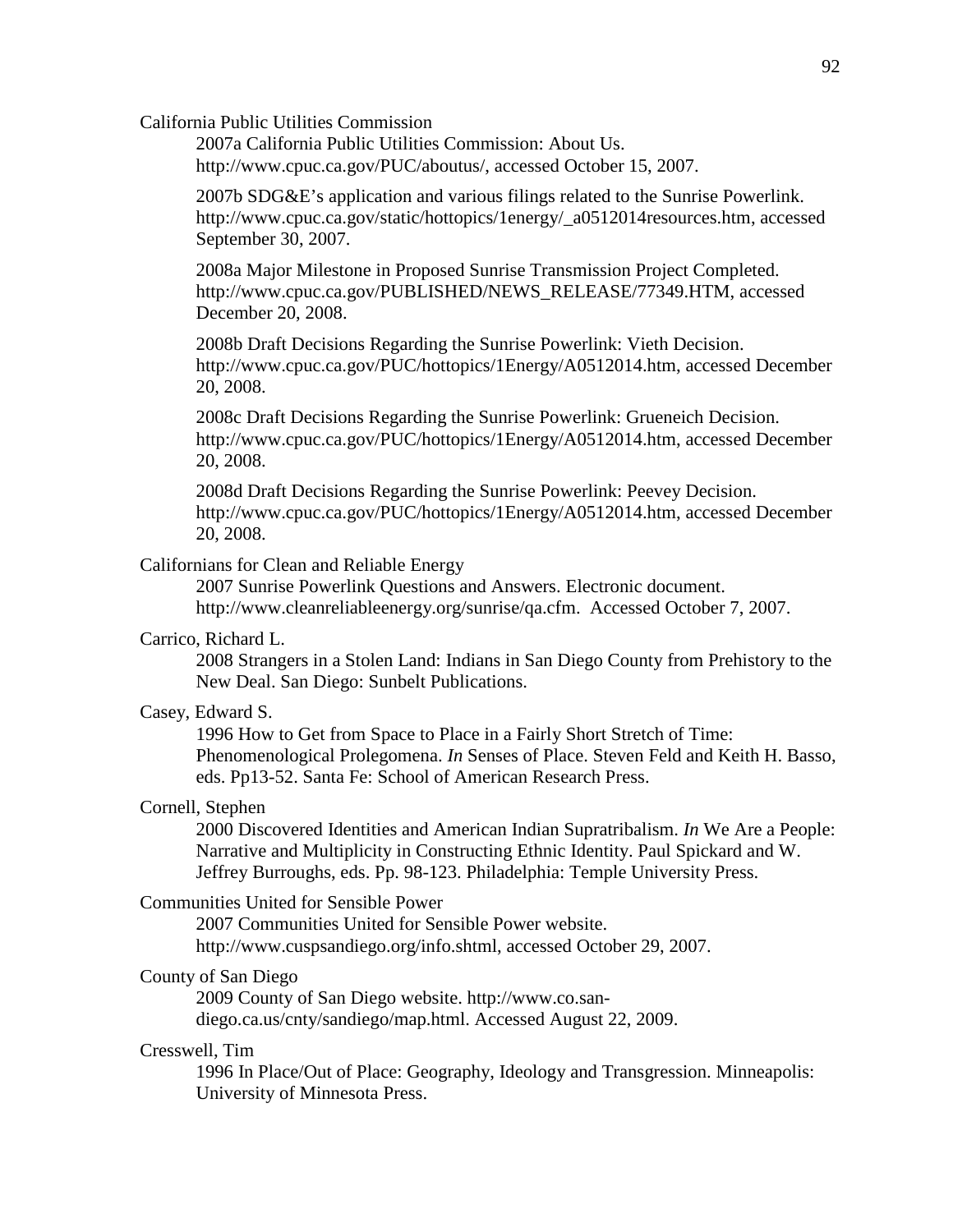2004 Place: A short introduction. Malden: Blackwell Publications.

# Department of Energy

2007a DOE Designates Southwest Area and Mid-Atlantic Area National Interest Electric Transmission Corridors. http://www.energy.gov/5538.htm, accessed October 2, 2007.

2007b SDG&E Transmission summary. http://www.ferc.gov/EventCalendar/Files/ 20050609143951-Avery,%20Sempra%20I.pdf, accessed October 15, 2007.

# Feld, Steven

1996 Waterfalls of Song: An Acoustemology of Place Resounding in Bosavi, Papua New Guinea. *In* Senses of Place. Steven Feld and Keith H. Basso, eds. Pp91-1996. Santa Fe: School of American Research Press.

## Feld, Steven and Keith H. Basso

1996 Introduction. *In* Senses of Place. Steven Feld and Keith H. Basso, eds. Pp3-11. Santa Fe: School of American Research Press.

# Galileo Company, The

2005 Catpac Users Manual. Ithaca: The Galileo Company.

#### Gee, James Paul

2005 An Introduction to Discourse Analysis: Theory and Method. New York: Routledge.

#### Geertz, Clifford

1996 Afterword. *In* Senses of Place. Steven Feld and Keith H. Basso, eds. Pp. 259- 1990. Santa Fe: School of American Research Press.

## Gottdiener, M.

1985 The Social Production of Urban Space. Austin: University of Texas Press.

#### Gupta, Akhil and James Ferguson

1997a Culture, Power, Place: Ethnography at the End of an Era. *In* Culture, Power, Place: Explorations in Critical Anthropology. Akhil Gupta and James Ferguson, eds. Pp. 1-29. Durham: Duke University Press.

1997b Beyond Culture: Space, Identity, and the Politics of Difference. *In* Culture, Power, Place: Explorations in Critical Anthropology. Akhil Gupta and James Ferguson, eds. Pp. 34-51. Durham: Duke University Press.

#### Hummon, David

1990 Commonplaces: Community Ideology and Identity in American Culture. Albany: State University of New York Press.

# International Dark Sky Association

2009 International Dark Sky Communities. http://darksky.org/mc/page.do?sitePageId=59826, accessed June 18, 2009.

# Logan, J. and H. Molotch

1987 Urban Fortunes: The Political Economy of Place. Berkeley: University of California Press.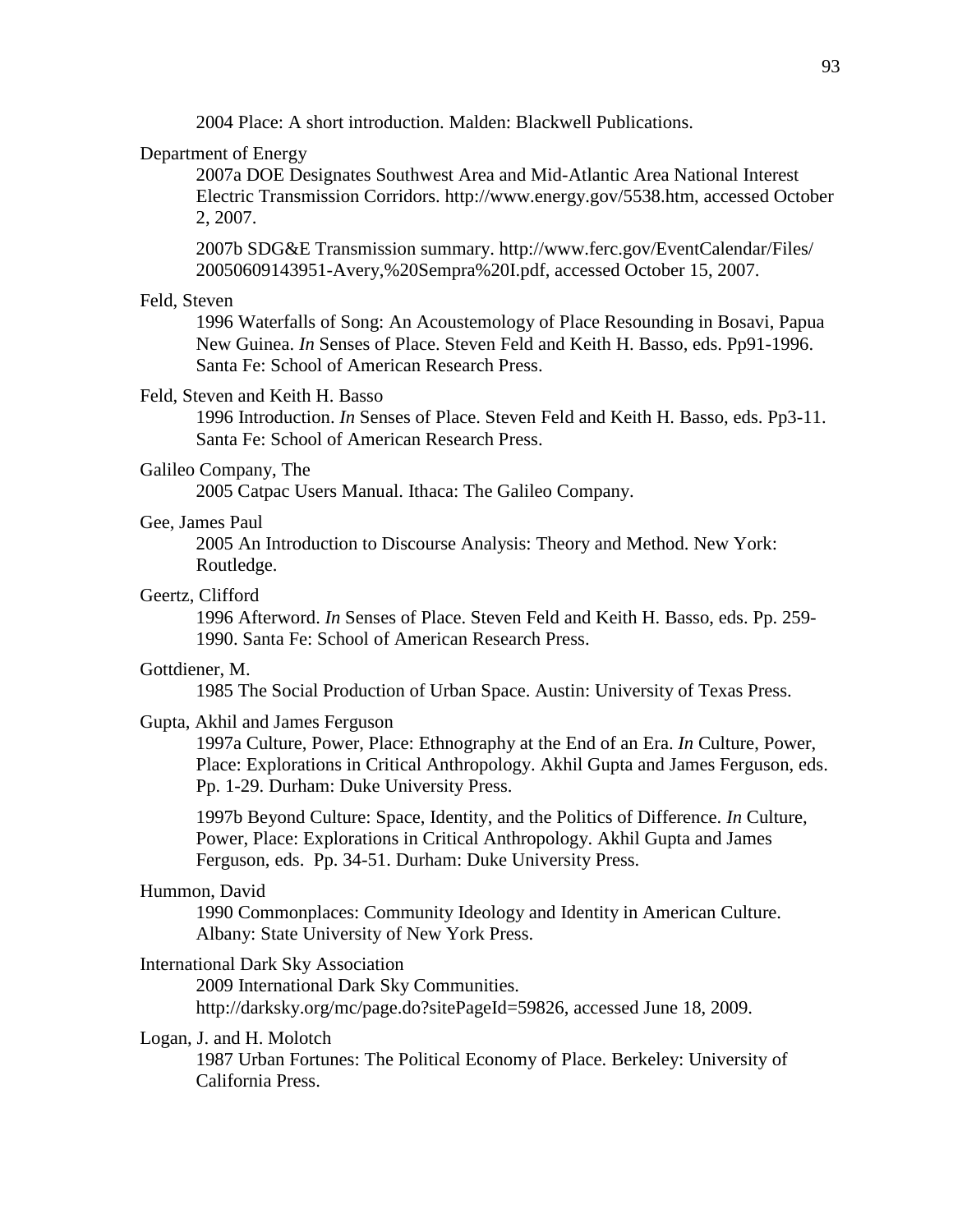## Jordan, Kathryn

2008 Life Beyond Gold: A New Look at the History of Julian, California. The Journal of San Diego History 54(2): 101-112.

#### LeMenager, Charles R.

1989 Ramona and Round About: A History of San Diego County's Little Known Backcountry. Ramona: Eagle Peak Publishing Company.

1992 Julian City and Cuyamaca Country: A History and Guide to the Past and Present. Ramona: Eagle Peak Publishing Company.

#### Lindsay, Diana

1973 History in the California Desert: The Creation of the Anza-Borrego Desert State Park – Largest in the United States. The Journal of San Diego History: 14-28.

2001 Anza-Borrego A to Z: People, Places and Things. San Diego: Sunbelt Publications.

#### Low, Setha

2000 On the Plaza: The Politics of Public Space and Culture. Austin: University of Texas Press.

# Low, Setha and Denise Lawrence-Zuniga

2003 Locating Culture. *In* The Anthropology of Space and Place: Locating Culture. Setha Low and Denise Lawrence-Zuniga, eds. Pp. 1-37. Malden: Blackwell Publishing.

#### Massey, Doreen

1997 A Global Sense of Place. In Reading Human Geography. Trevor Barnes and Derek Gregory, eds. Pp. 315-323. London: Arnold.

#### Mitrosky, Micah and Joe Zechman

2007 Getting smart about energy. Hi Sierran, September/October 2007: 1, 14-15.

#### Mohanty, Satya

2000 The Epistemic Status of Cultural Identity: on *Beloved* and the Postcolonial Condition. *In* Reclaiming History: Realist Theory and the Predicament of Postmodernism. Paula M. L. Moya and Michael R. Hames-Garcia, eds. Pp. 29-66. Berkeley: University of California Press

## O'Neal, Lulu Rasmussen

1975 The History of Ramona, California and Environs. Ramona: Ballena Press.

#### Ortner, Sherry B.

2006 Anthropology and Social Theory. Durham and London: Duke University Press.

#### PeoplesPowerlink

2007 PeoplesPowerlink: About Us. http://www.peoplespowerlink.org, accessed September 30, 2007.

# Pérez, Ramona

2003 From Ejido to Colonia: Reforms to Article 27 and the Formation of an Urban Landscape in Oaxaca. Urban Anthropology 32(3/4): 343-375.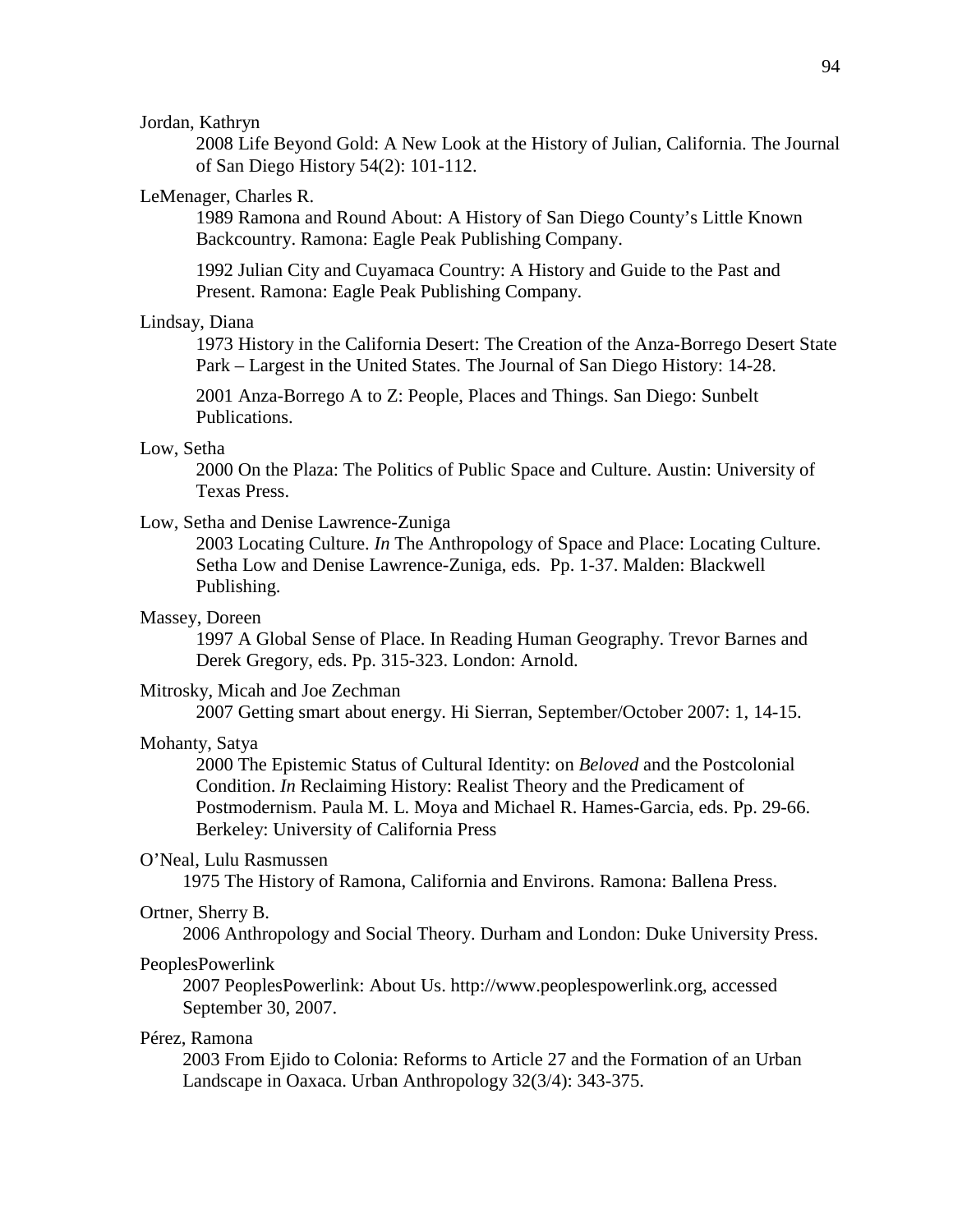# Powers, Bill

2007 San Diego Smart Energy 2020 Executive Summary. http://www.etechinternational.org/San Diego Smart Energy 2020 executive summary\_FINAL./htm, accessed May 22, 2009.

#### Pryde, Philip

1992 The Nature of the County: Climate, Soils, Vegetation, and Wildlife. *In* San Diego: An Introduction to the Region. Philip R. Pryde, ed. Pp. 31-49. Dubuque, IA: Kendall/Hunt Publishing Co.

2004 The Nature of the County: Climate, Soils, Vegetation, and Wildlife. *In* San Diego: An Introduction to the Region. Philip R. Pryde, ed. Pp. 31-49. Boston: Sunbelt Publications, Inc./Pearson Custom Publishing.

#### Pryde, Philip R. and Frederick P. Stutz

2004 Working the Cities: The Regional Economic Base. *In* San Diego: An Introduction to the Region. Philip R. Pryde, ed. Pp. 163 – 176. Boston: Sunbelt Publications, Inc./Pearson Custom Publishing.

#### Relph, E.

1976 Place and Placelessness. London: Pion Limited.

# Revill, George

1993 Reading Rosehill: Community, Identity and Inner-City Derby. *In* Place and the Politics of Identity, Michaels Keith and Steve Pile, eds. Pp. 84 –101. London: Routledge.

## Rodman, Margaret C.

2003 [1992] Empowering Place: Multilocality and Multivocality. *In* The Anthropology of Space and Place: Locating Culture. Setha Low and Denise Lawrence-Zuniga, eds. Pp. 204-223. Malden: Blackwell Publishing.

#### Rosaldo, Renato

1988 Ideology, Place, and People without Culture. Cultural Anthropology 3(1): 77-87.

1989 Culture and Truth. Boston: Beacon Press.

#### Rose, Craig D.

2007 SDG&E scolded over Use of Alerts About Possible Power Shortages. Knight Ridder Tribune News: September 6, 2007. http://libproxy.sdsu/login?url=http:// proquest.umi.com.libproxy,sdsu.edu/pqdweb?did=1331589631&sid=1&Fmt=3&clientl d=17862&RQT=309&Vnam e=PDQ, accessed October 7, 2007.

# Ross-Bryant, Lynn

2005 Sacred Sites: Nature and Nation in the U.S. National Parks. Religion and American Culture 15(1): 31-62.

#### San Diego Fire-Rescue Department

2004 Cedar Fire After-Action Report. http://www.sandiego.gov/fireandems/pdf/afteraction03.pdf, accessed December 17, 2008.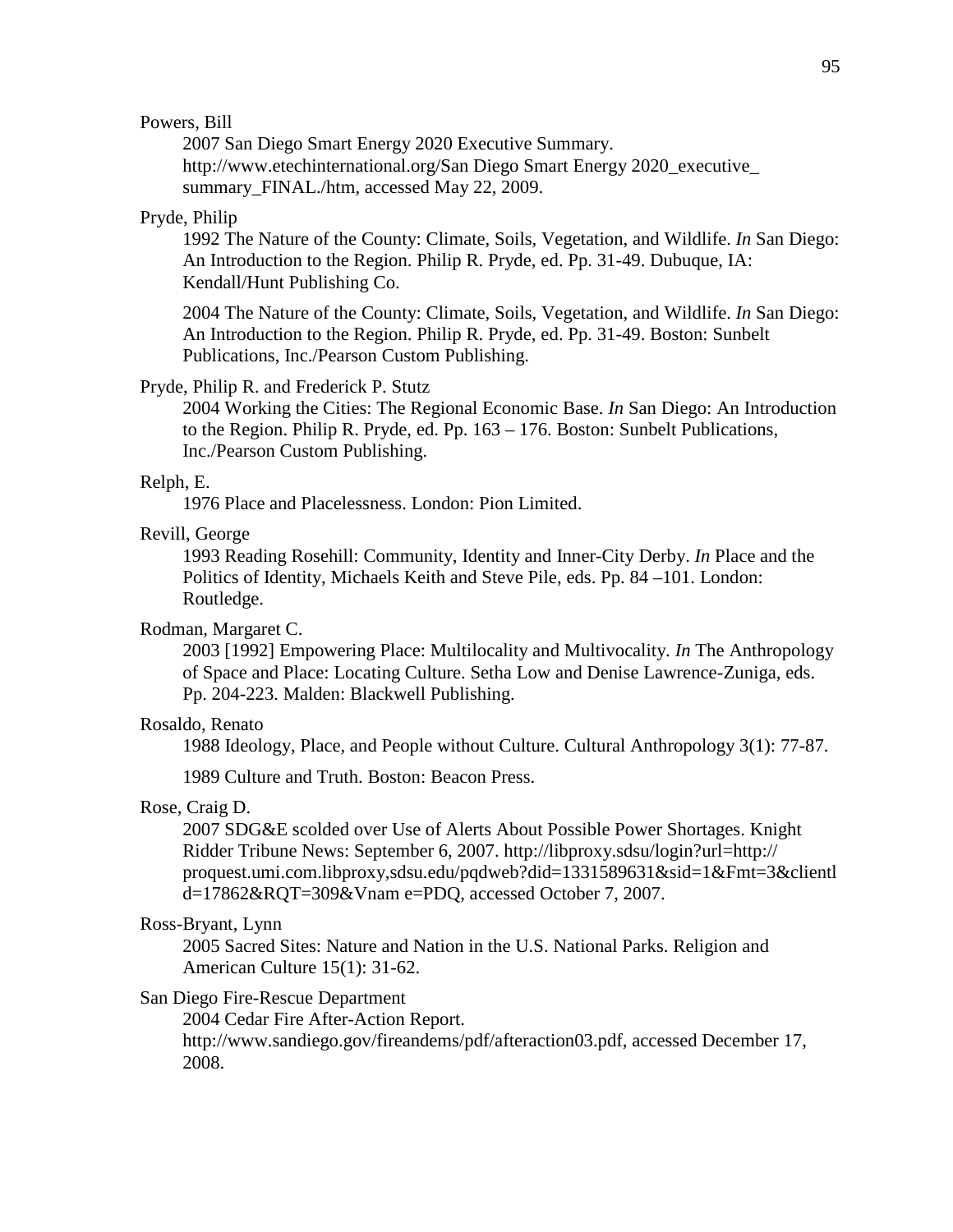San Diego Gas & Electric Company

2007 Sunrise Powerlink. http:///www.SDG&E.com/ sunrisepowerlink/index.shtml, accessed September 20, 2007.

# Sempra Energy

2007 News Release. http://public.sempra.com/newsreleases/viewPR.cfm? PR\_ID=2133&C, accessed October 15, 2007.

#### Shareholder.com

2007 SDG&E and Sempra Energy filings with the Securities and Exchange Commission. http://www.shareholder.com/sre/edgar2.cfm, accessed October 15, 2007.

# Smith, Gavin

1999 Confronting the Present: Towards a Politically Engaged Anthropology. Oxford: Berg.

2002 Out of Site: The Horizons of Collective Identity. *In* Culture, Economy, Power: Anthropology as Critique, Anthropology as Practice. Winnie Lem and Belinda Leach, eds. Pp. 250-266. Albany: State University of New York Press.

#### Stewart, Kathleen

1992 Nostalgia – A Polemic. *In* Rereading Cultural Anthropology. George E. Marcus, ed. Pp. 252-266. Durham: Duke University Press.

# Tarr, David Arthur

1997 Turmoil in Turkey Town: Development, Disparity, and Discontent in Ramona, California, 1954-1994. Thesis, San Diego State University.

#### Tuan, Yi-Fu

1977 Space and Place: The Perspective of Experience. Minneapolis: University of Minneapolis Press.

# Utility Consumers' Action Network – Non-Profit Consumer Advocates

2007 Energy – Sunrise Powerlink.

http://www.ucan.org/energy/electricity/sunrise\_powerlink\_issue\_center, accessed September 30, 1007.

# Voice of San Diego

2007 Café San Diego: Powerlink is Right Choice.

http://www.voiceofsandiego.org/articles/2007/09/13/cafesandiego/113niggli091307.txt, accessed October 1, 2007.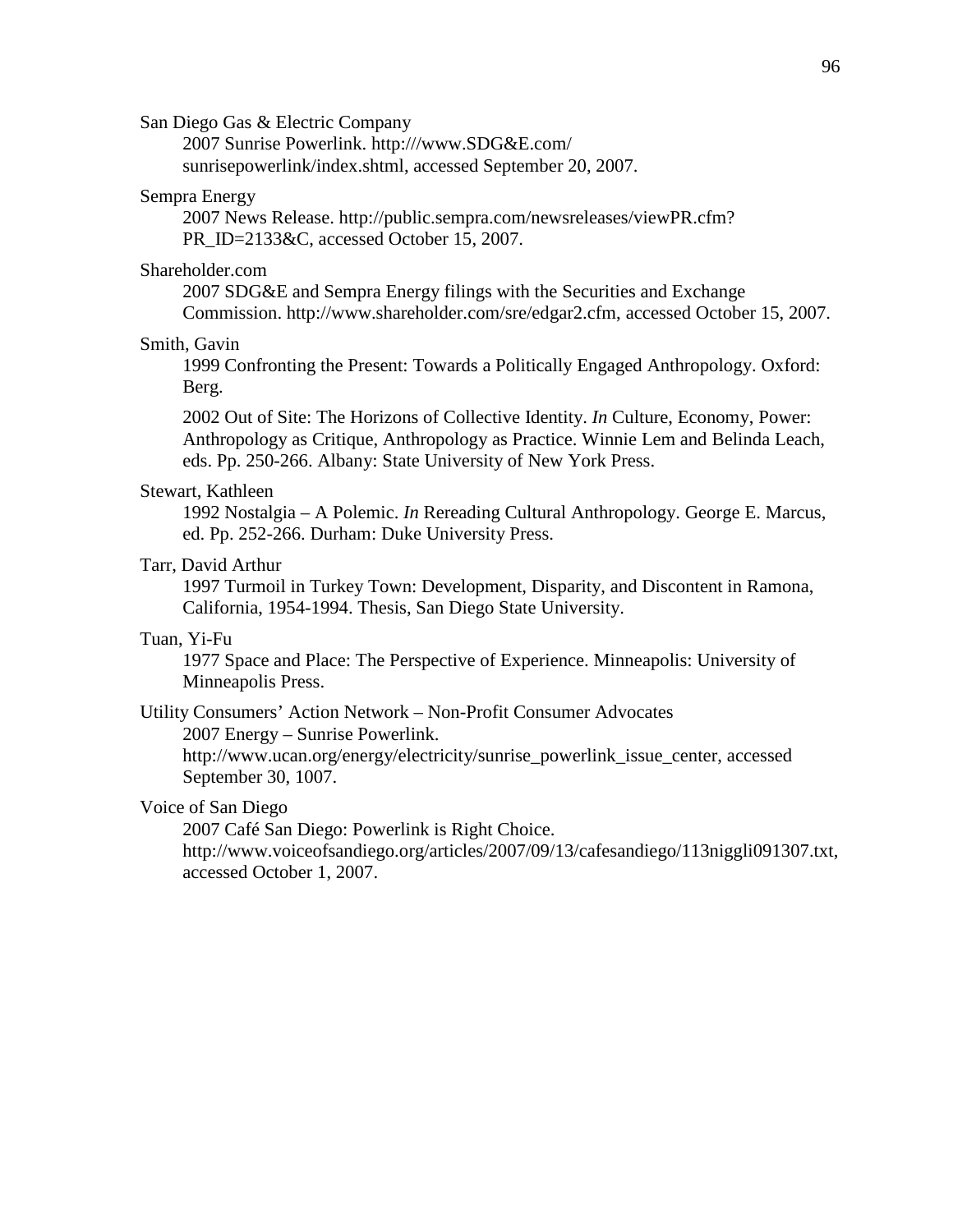**APPENDIX A**

**INTERVIEWEE INFORMATION**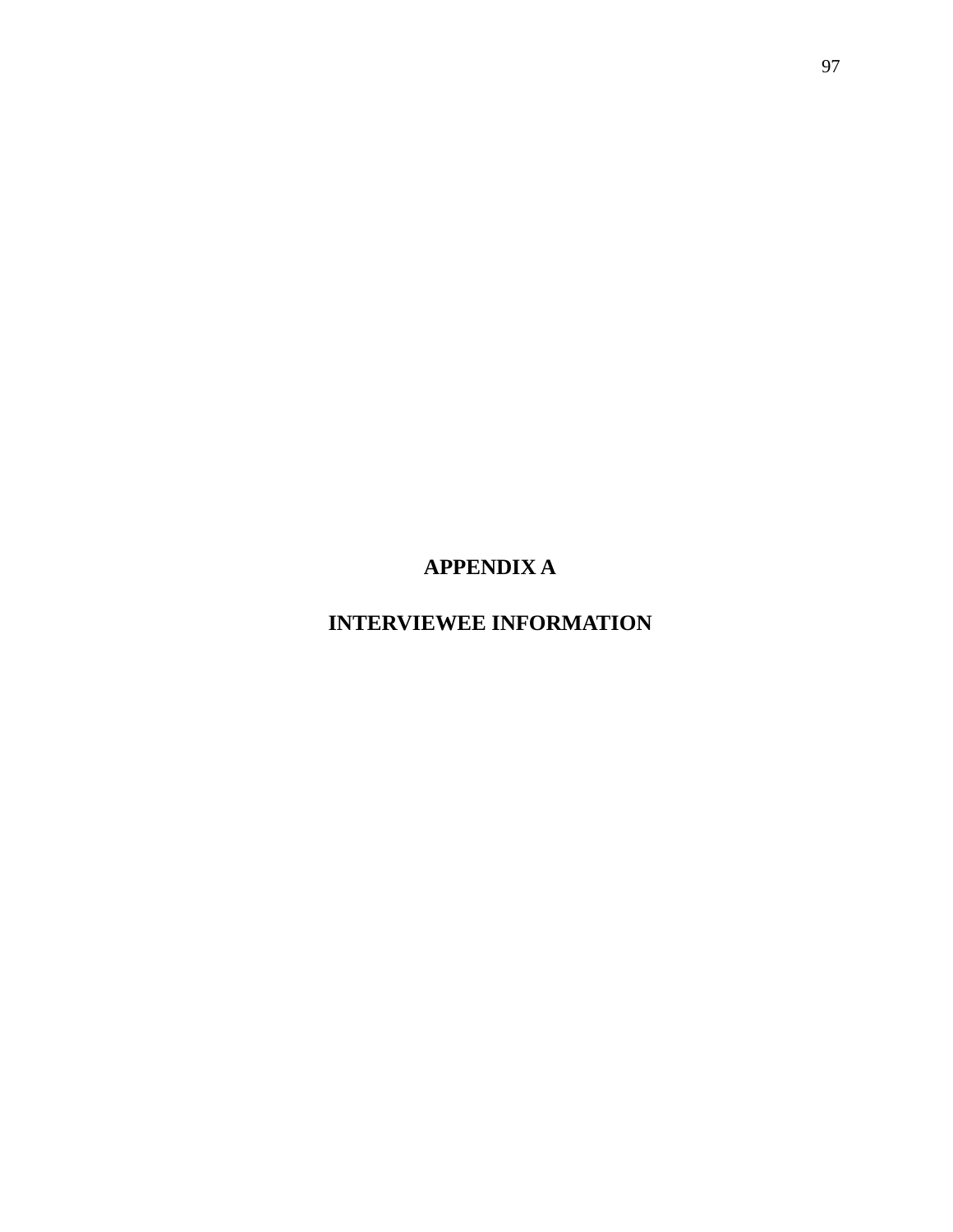Interviewee 1: Julian (Wynola), master's degree, part time work at garden center, third generation resident

Interviewee 2: Borrego Springs, master's degree, innkeeper/owner, marketing business, resident five years

Interviewee 3: Borrego Springs, high school, park employee, various areas of the backcountry for twenty-five years, eleven in Borrego Springs

Interviewee 4: Borrego Springs, high school and a few college classes,

homeowner's association manager, resident for thirty-nine years

Interviewee 5: Borrego Springs, high school and some college classes, retired, resident for twenty years

Interviewee 6: Borrego Springs, high school, retired, resident for twenty years (Interviewees 5 and 6 are husband and wife and were interviewed simultaneously) Interviewee 7: San Felipe (Warner Springs), associate's degree, self-employed, resident about thirty years

Interviewee 8: Julian, some post-graduate work, professional environmental advocate, resident five years

Interviewee 9: Julian, some college, retired disabled firefighter, resident in Ramona and Julian for fourteen years

Interviewee 10: Ranchita, some post-graduate work, realtor and jack of all trades, resident for six years

Interviewee 11: Borrego Springs, bachelor's degree, retired teacher, public information officer and journalist, resident two years

Interviewee 12: Julian, some college courses, mortgage broker, third generation resident

Interviewee 13: Borrego Springs, bachelor's degree, tour owner/operator, resident for three and a half years

Interviewee 14: Ramona, some post-graduate work, nurse, resident for four years Interviewee 15: Ramona, law degree, full-time volunteer activist, resident for ten years

Interviewee 16: Ramona, bachelor's degree, clergy, resident for eight years

Interviewee 17: Julian (Wynola), associate's degree, civil engineer, fourth generation resident

Interviewee 18: Borrego Springs, bachelor's degree, resort owner/operator and fruit grower, resident for twenty-eight years (part-time but full-year)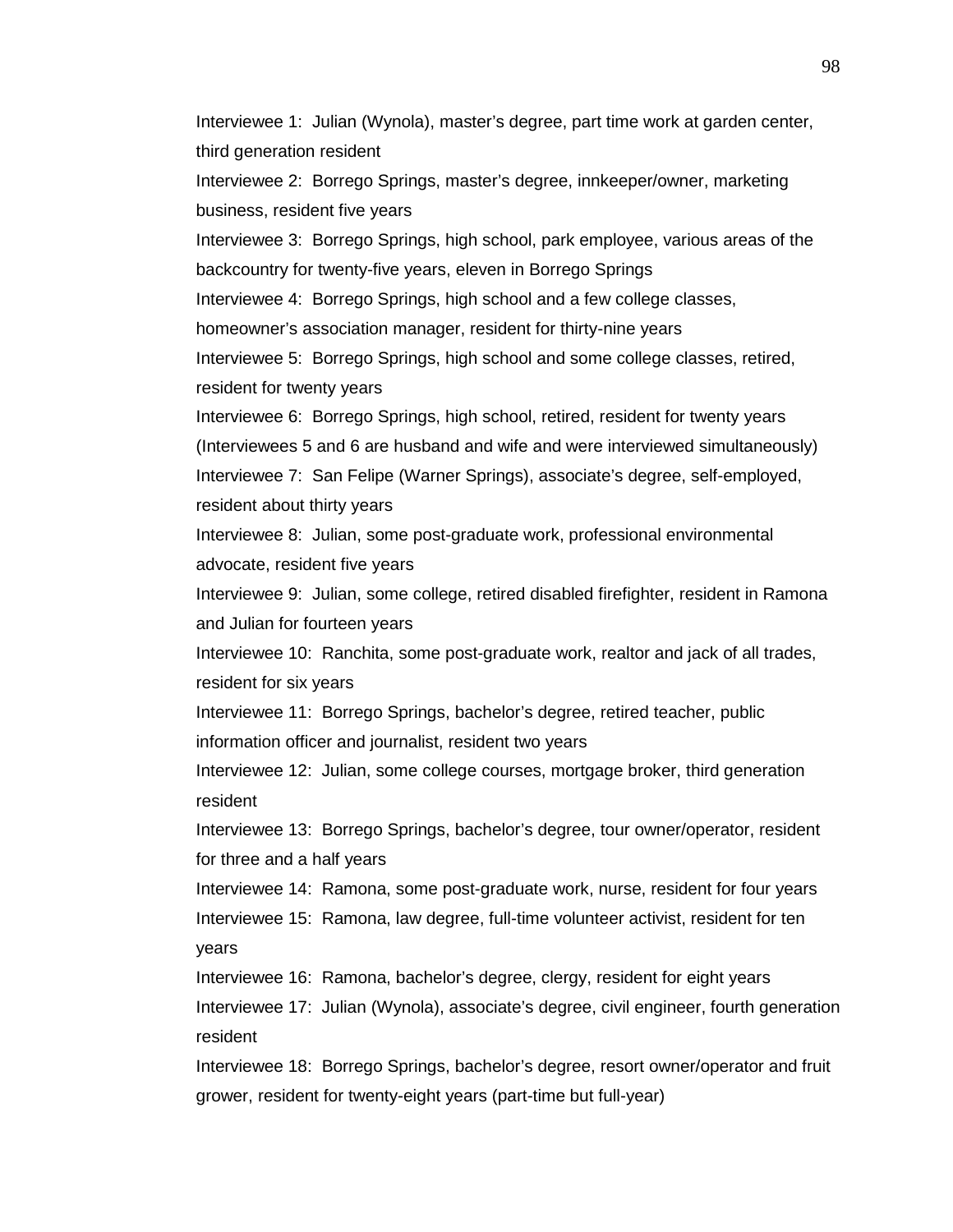Interviewee 19: Ranchita, high school, marketing business (self-employed), resident for eight years

Interviewee 20: Ramona, two years of college, pool and spa mechanic, resident for fourteen years

Interviewee 21: Ramona, bachelor's degree and teaching certificates,

owner/operator of dance studio, resident for "almost fifty years"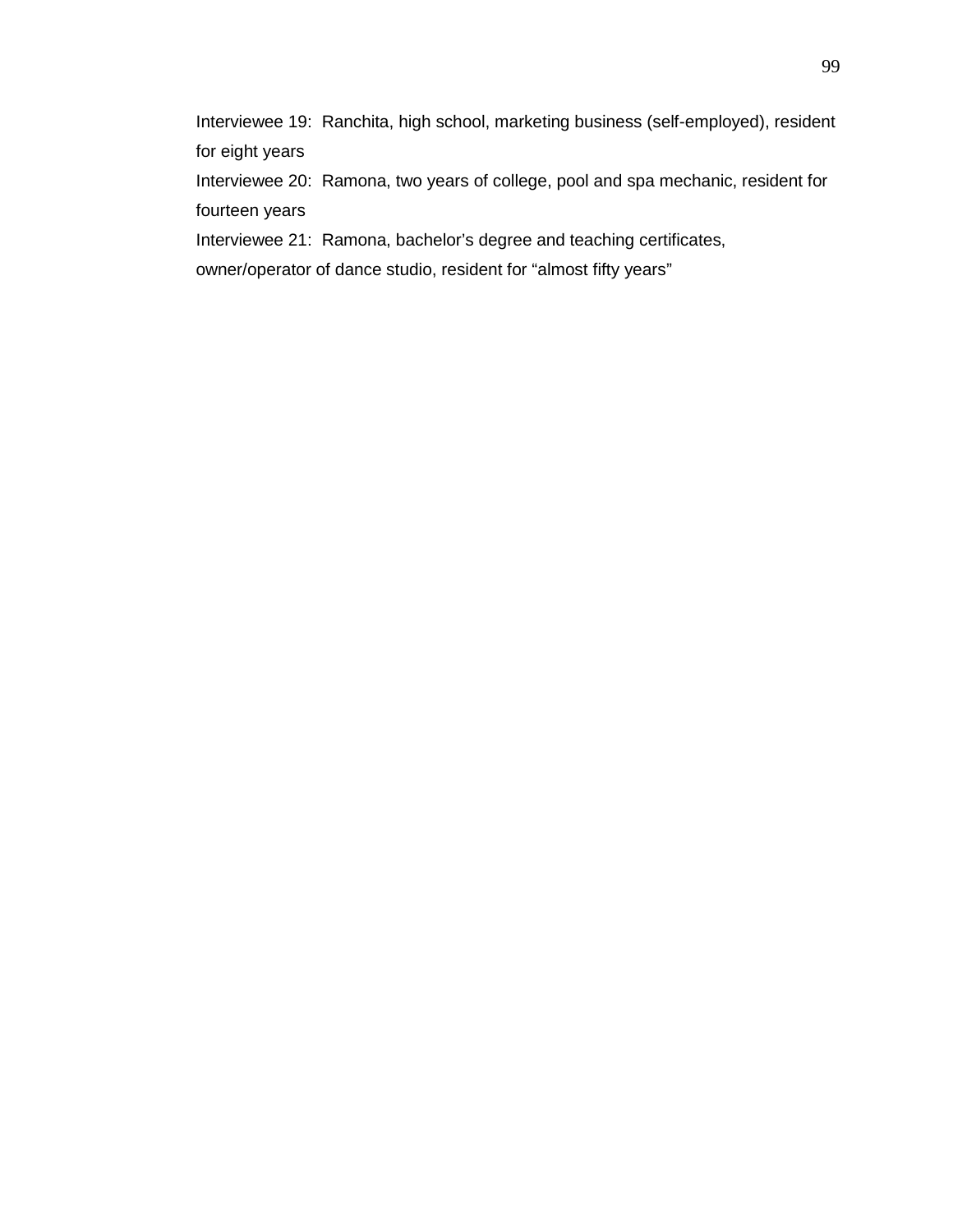# **APPENDIX B**

# **PRACTICAL LESSONS LEARNED AND ADVICE TO OTHER RESEARCHERS**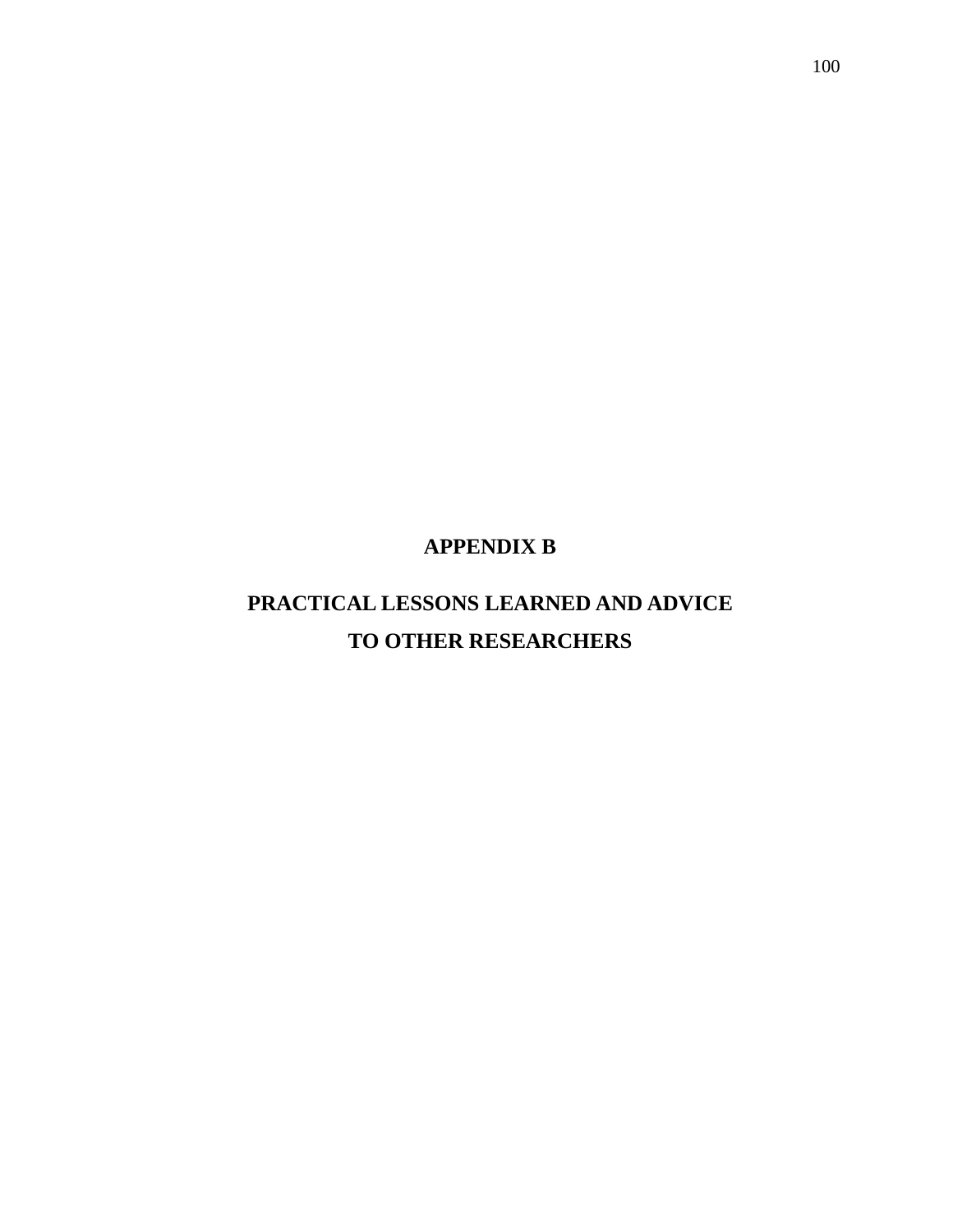Some practical considerations: first, any ethnographer should use the highest quality recording equipment possible and select interview venues with care. While probably nothing of irretrievable value was lost, there are instances in which background noise and operator error resulted in a frustrating loss of data. Additionally, the transcription process was far harder than expected without the ability to run back and forth through the recordings. Transcription is soul-deadening at best, and should not be made harder by the use of inadequate equipment.

Secondly, the Catpac software was perhaps less suitable for the analysis of conversational speech than one might hope. Use of filler words and interjections by interviewees made analysis tricky, as did stops and starts and sudden digressions in conversations. A high degree of subjectivity also comes into play as the researcher decides whether certain word correlations are (or are not) significant, and which terms should (or should not) be included. It may be that ongoing experience with the program might yield more significant data and conclusions. It is an easy-to-use, friendly program to execute; the interpretation is the hard part.

A challenge that arises when studying people close by rather than far away is the degree to which differences from nearby populations are muted. Ethnography to some degree is easier when there is some level of "othering" in order to throw values and beliefs that are specific to or particularly strong for a group of people into high relief. This was difficult for me, who "matched" my informants in many ways. While this resulted in rapprochement and therefore possibly greater openness during some conversations, it also made it difficult to parse out those attitudes and beliefs that had led these people to stake out their territory in eastern San Diego County. I also went in with my own impressions as well as a set of beliefs about why one might want to live in this part of the world (since I sometimes considers doing so myself).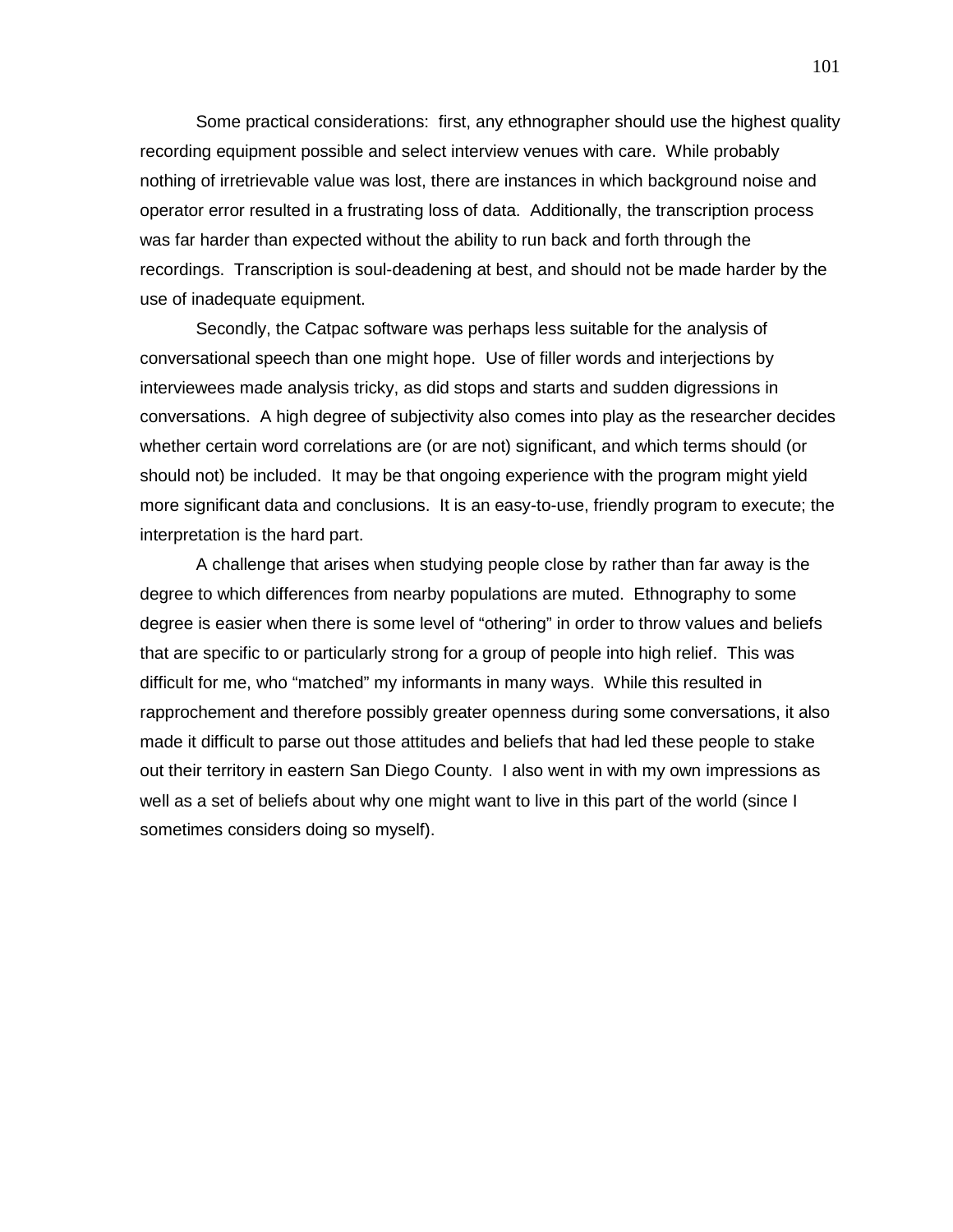**APPENDIX C**

**INFORMED CONSENT DOCUMENT**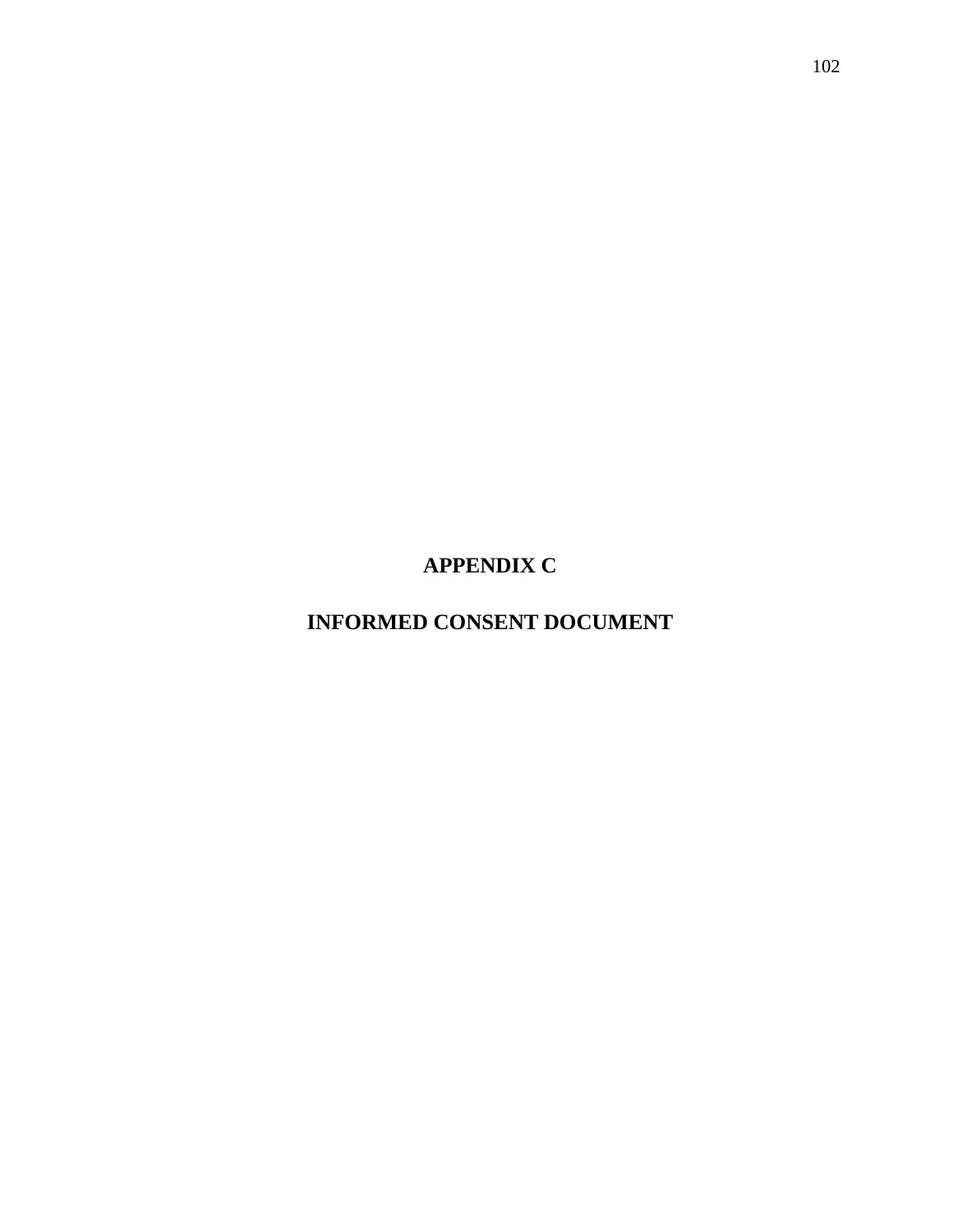## San Diego State University

### Consent to Act as a Research Subject

#### *Backcountry Identity and the Proposed Sunrise Powerlink Project*

**You are being asked to participate in a research study. Before you give your consent to volunteer, it is important that you read the following information and ask as many questions as necessary to be sure you understand what you will be asked to do.**

Investigators: The principal investigator for this research is J. Elaine Michaels. She is a student in the Masters Program of the Department of Anthropology at San Diego State University. Her supervisor for this research project is Dr. Fred Conway, PhD, of the Department of Anthropology at San Diego State University.

Purpose of the Study: Ms. Michaels is conducting a study to talk to people who live in the eastern portions of San Diego County. The purpose is to find out if people who don't live in the city or suburbs of San Diego County think they are different than the city and suburban people and if they do, what they think the differences are. She is also trying to find out if the proposed Sunrise Powerlink project has caused those differences to seem greater or if it doesn't have any effect at all. Twenty or twenty-five adults from this area of the county will be interviewed.

Description of the Study: If you choose to participate, Ms. Michaels will spend one or two hours with you asking some questions and discussing the area you live in, how you feel about differences between city and east county residents, and what you think the Sunrise Powerlink proposal says about those differences if anything. The interview can take place at a location of your choosing and at a time that is convenient for you. Ms. Michaels may do a follow-up phone call or short follow-up meeting if she has questions about something she didn't understand or something new comes up.

There is a possibility that you could be interviewed simultaneously with another person, answering the same questions at the same time. If you have any objections to being interviewed with anyone other than the investigator present, you will be interviewed separately.

Interviews will be audiotaped and transcribed at a later time. The transcriptions will be considered confidential and will be stored in a locked container.

What is Experimental in this Study: None of the questionnaires used in this study are experimental in nature. The only experimental aspect of this study is the gathering of information for the purpose of analysis."

Risks or Discomforts: There is a possibility that some questions may lead you to respond with information that may make you uncomfortable (for example, your income or source of income, feelings that you might think were "politically incorrect", etc.). If you find yourself uncomfortable the researcher will discuss the subject thoroughly with you at the end of the interview. In any case, if you begin to feel uncomfortable, you may discontinue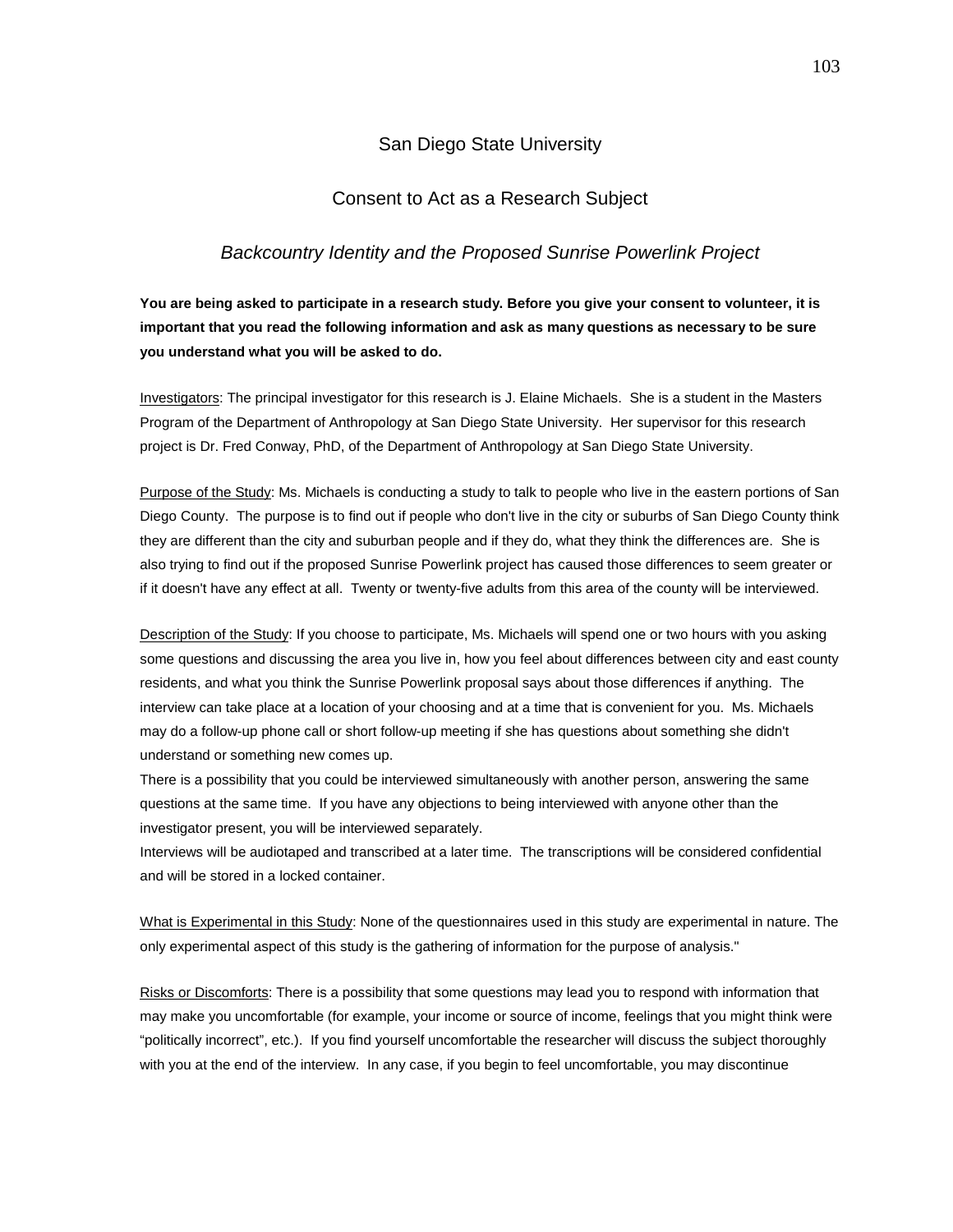participation, either temporarily or permanently. If you choose, the audiotape and any notes and transcripts will be destroyed and not used in the study.

Benefits of the Study: You will hopefully enjoy sharing your thoughts about what it means to you to live in San Diego's backcountry, and you may gain personal insights from talking in depth about the subject. You may also find that insights may help you in any political activism surrounding backcountry issues. Additionally, people living in the urban and suburban areas of San Diego County may also gain insights into how and why decisions made in the city affect people living in more rural areas. There are few studies of the people in this part of San Diego County, and the researcher hopes that the information resulting from these interviews will make people more aware and sensitive to backcountry issues. The researcher **cannot guarantee, however, that you will receive any benefits from participating in this study**.

Confidentiality: **Confidentiality will be maintained to the extent allowed by law.** Your responses (audiotapes and transcription) will be coded with a number that will be assigned to each interviewee. A pseudonym or "false" name will be used for publication. If the information revealed may result in identifying you, in spite of the pseudonym, the situation will be discussed with you and if you choose the data will be destroyed. A list linking pseudonyms with your "real" name will be maintained in a locked drawer in the Ms. Michaels' home until research is complete. At the time the linking list will be destroyed. Audiotapes, transcriptions and researcher notes will be kept in a locked drawer at the researcher's home for five years. Identities of the individuals shall be removed from all documents upon completion of the project. If you choose, you will be able to review and edit the tape(s) and transcriptions prior to any publication. Federal regulations require that the Institutional Review Board (IRB) periodically review all approved and continuing projects that involve human subjects. To ensure that your rights as a subject are being protected in this study, it is possible that representatives of the Institutional Review Board may come to this research site to inspect study records.

Incentives to Participate: No compensation is offered for participation beyond buying a cup or coffee or similar item while the interview takes place.

Costs and/or Compensation for Participation: The only cost you may incur to participate in this study is the cost of transportation to the location of your choice for the interview.

Voluntary Nature of Participation: **Participation in this study is voluntary. Your choice of whether or not to participate will not influence your future relations with San Diego State University. If you decide to participate, you are free to withdraw your consent and to stop your participation at any time without penalty or loss of benefits to which you are allowed.** 

Questions about the Study : **If you have any questions about the research now, please ask. If you have questions later about the research, you may contact Elaine Michaels – (760) 473-5406.**

**If you have any questions about your rights as a participant in this study, you may contact the Division of Research Administration San Diego State University (telephone: 619-594-6622; email: [irb@mail.sdsu.edu\)](mailto:irb@mail.sdsu.edu).**